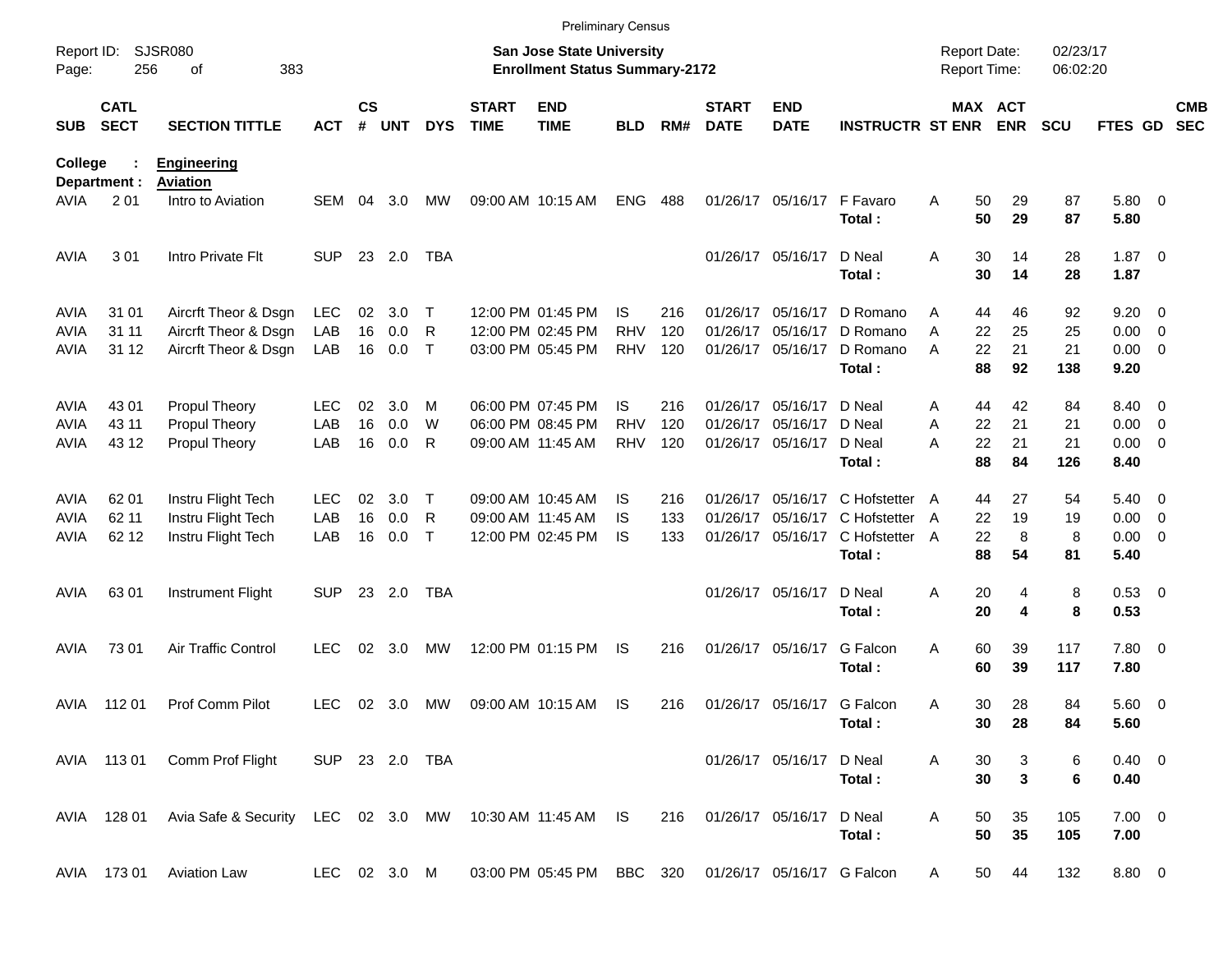|                                           |                            |                                                                                      |                                        |                    |                   |                                        |                             | <b>Preliminary Census</b>                                                 |            |     |                                           |                                                  |                                                       |                                     |                                  |                            |                                                  |                          |
|-------------------------------------------|----------------------------|--------------------------------------------------------------------------------------|----------------------------------------|--------------------|-------------------|----------------------------------------|-----------------------------|---------------------------------------------------------------------------|------------|-----|-------------------------------------------|--------------------------------------------------|-------------------------------------------------------|-------------------------------------|----------------------------------|----------------------------|--------------------------------------------------|--------------------------|
| Report ID:<br>Page:                       | 257                        | <b>SJSR080</b><br>οf<br>383                                                          |                                        |                    |                   |                                        |                             | <b>San Jose State University</b><br><b>Enrollment Status Summary-2172</b> |            |     |                                           |                                                  |                                                       | <b>Report Date:</b><br>Report Time: |                                  | 02/23/17<br>06:02:20       |                                                  |                          |
| <b>SUB</b>                                | <b>CATL</b><br><b>SECT</b> | <b>SECTION TITTLE</b>                                                                | <b>ACT</b>                             | $\mathsf{cs}$<br># | <b>UNT</b>        | <b>DYS</b>                             | <b>START</b><br><b>TIME</b> | <b>END</b><br><b>TIME</b>                                                 | <b>BLD</b> | RM# | <b>START</b><br><b>DATE</b>               | <b>END</b><br><b>DATE</b>                        | <b>INSTRUCTR ST ENR</b>                               | MAX ACT                             | <b>ENR</b>                       | <b>SCU</b>                 | <b>FTES GD</b>                                   | <b>CMB</b><br><b>SEC</b> |
|                                           |                            |                                                                                      |                                        |                    |                   |                                        |                             |                                                                           |            |     |                                           |                                                  | Total:                                                | 50                                  | 44                               | 132                        | 8.80                                             |                          |
| AVIA                                      | 176 01                     | Airline Ops & Mgmt                                                                   | <b>LEC</b>                             |                    | 02 3.0            | МW                                     |                             | 01:30 PM 02:45 PM                                                         | IS         | 216 |                                           | 01/26/17 05/16/17                                | W Wei<br>Total:                                       | 50<br>A<br>50                       | 35<br>35                         | 105<br>105                 | $7.00 \t 0$<br>7.00                              |                          |
| AVIA                                      | 179 01                     | Adv Airport Plnng                                                                    | <b>LEC</b>                             | 02                 | 3.0               | W                                      |                             | 03:00 PM 05:45 PM                                                         | IS         | 216 |                                           | 01/26/17 05/16/17                                | W Wei<br>Total:                                       | 22<br>Α<br>22                       | 17<br>17                         | 51<br>51                   | $3.40 \ 0$<br>3.40                               |                          |
| <b>AVIA</b><br><b>AVIA</b>                | 180 01<br>180 03           | <b>Individual Studies</b><br><b>Individual Studies</b>                               | <b>SUP</b><br><b>SUP</b>               | 36<br>36           | 3.0<br>3.0        | <b>TBA</b><br><b>TBA</b>               |                             |                                                                           |            |     | 01/26/17 05/16/17                         | 01/26/17 05/16/17                                | W Wei<br>Total:                                       | 20<br>A<br>A<br>20<br>40            | 2<br>$\mathbf 0$<br>$\mathbf{2}$ | 6<br>0<br>6                | $0.40 \quad 0$<br>$0.00 \t 0$<br>0.40            |                          |
| <b>AVIA</b><br><b>AVIA</b><br><b>AVIA</b> | 180H 01<br>180H 02         | <b>Individual Studies</b><br><b>Individual Studies</b><br>180H 03 Individual Studies | <b>SUP</b><br><b>SUP</b><br><b>SUP</b> | 36<br>36<br>36     | 1.0<br>2.0<br>2.0 | <b>TBA</b><br><b>TBA</b><br><b>TBA</b> |                             |                                                                           |            |     | 01/26/17<br>01/26/17<br>01/26/17 05/16/17 | 05/16/17<br>05/16/17                             | W Wei<br>W Wei<br>Total:                              | 20<br>Α<br>20<br>Α<br>10<br>Α<br>50 | 0<br>3<br>$\mathbf 0$<br>3       | 0<br>6<br>$\mathbf 0$<br>6 | $0.00 \t 0$<br>$0.40 \ 0$<br>$0.00 \t 0$<br>0.40 |                          |
| <b>AVIA</b>                               | 194 01                     | Pilot Avion & GA Sys                                                                 | LEC                                    | 02                 | 3.0               | W                                      |                             | 03:00 PM 05:45 PM                                                         | <b>RHV</b> | 120 | 01/26/17 05/16/17                         |                                                  | D Neal<br>Total:                                      | 24<br>A<br>24                       | 29<br>29                         | 87<br>87                   | 5.80 0<br>5.80                                   |                          |
| AVIA                                      | 195 01                     | Intern Avia Indust                                                                   | <b>SUP</b>                             | 36                 | 3.0               | <b>TBA</b>                             |                             |                                                                           |            |     |                                           | 01/26/17 05/16/17                                | W Wei<br>Total:                                       | A<br>20<br>20                       | 5<br>$5\phantom{1}$              | 15<br>15                   | $1.00 \t 0$<br>1.00                              |                          |
|                                           | Department :               | Aviation                                                                             |                                        |                    |                   |                                        |                             |                                                                           |            |     |                                           | <b>Lower Division:</b><br><b>Upper Division:</b> | <b>Department Total:</b><br><b>Graduate Division:</b> | 790<br>424<br>366<br>0              | 517<br>316<br>201<br>0           | 1182<br>585<br>597<br>0    | 78.80<br>39.00<br>39.80<br>0.00                  |                          |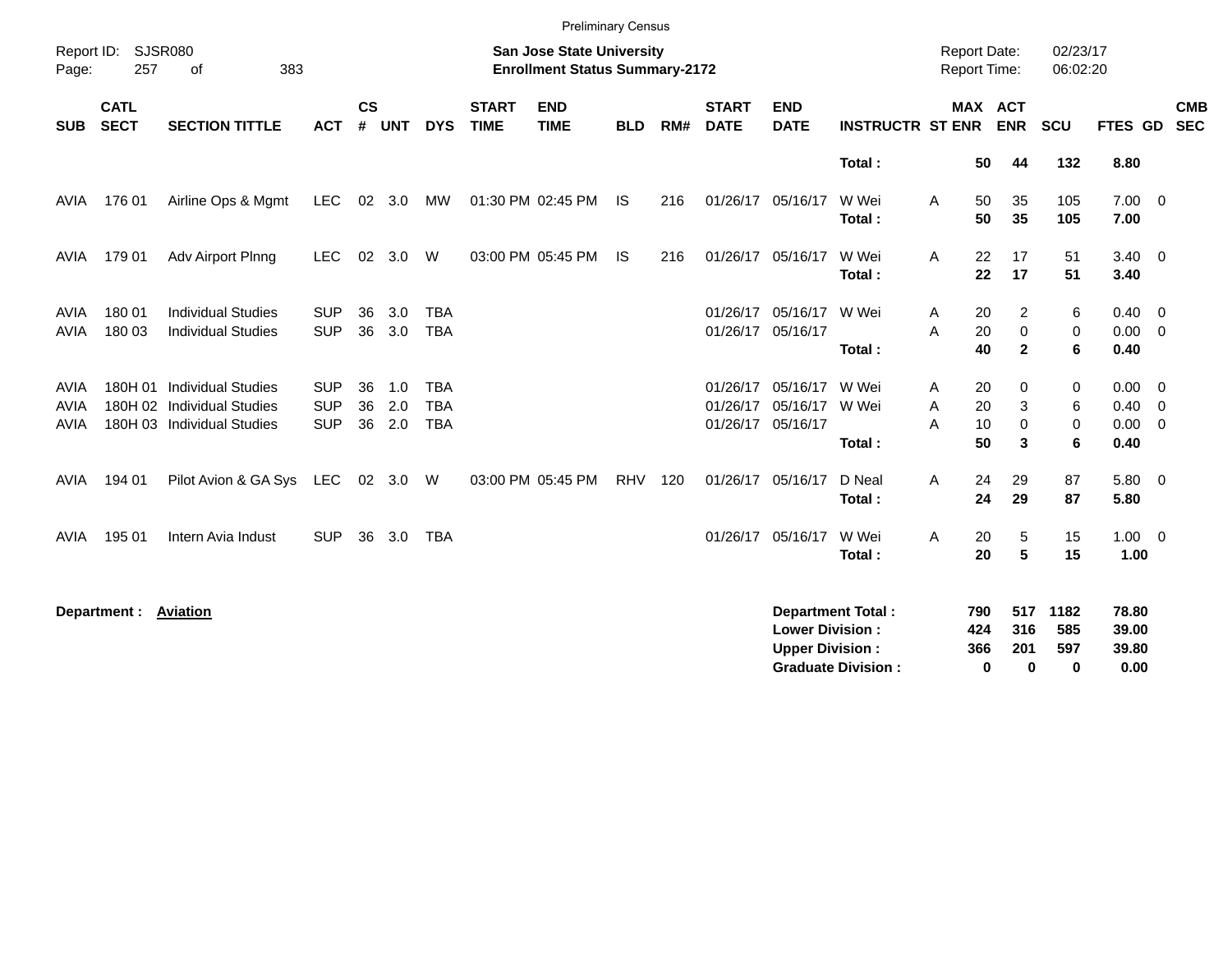|                     |                            |                                                                                              |               |                    |            |              |                             |                                                                           | <b>Preliminary Census</b> |       |                             |                           |                         |                                     |                              |                      |                     |                          |                          |
|---------------------|----------------------------|----------------------------------------------------------------------------------------------|---------------|--------------------|------------|--------------|-----------------------------|---------------------------------------------------------------------------|---------------------------|-------|-----------------------------|---------------------------|-------------------------|-------------------------------------|------------------------------|----------------------|---------------------|--------------------------|--------------------------|
| Report ID:<br>Page: | 258                        | <b>SJSR080</b><br>383<br>of                                                                  |               |                    |            |              |                             | <b>San Jose State University</b><br><b>Enrollment Status Summary-2172</b> |                           |       |                             |                           |                         | <b>Report Date:</b><br>Report Time: |                              | 02/23/17<br>06:02:20 |                     |                          |                          |
| <b>SUB</b>          | <b>CATL</b><br><b>SECT</b> | <b>SECTION TITTLE</b>                                                                        | <b>ACT</b>    | $\mathsf{cs}$<br># | <b>UNT</b> | <b>DYS</b>   | <b>START</b><br><b>TIME</b> | <b>END</b><br><b>TIME</b>                                                 | <b>BLD</b>                | RM#   | <b>START</b><br><b>DATE</b> | <b>END</b><br><b>DATE</b> | <b>INSTRUCTR ST ENR</b> |                                     | <b>MAX ACT</b><br><b>ENR</b> | <b>SCU</b>           | FTES GD             |                          | <b>CMB</b><br><b>SEC</b> |
| <b>College</b>      |                            | <b>Engineering</b>                                                                           |               |                    |            |              |                             |                                                                           |                           |       |                             |                           |                         |                                     |                              |                      |                     |                          |                          |
| AE                  | Department :<br>15 01      | <b>Aerospace Engineering</b><br>Air & Space Flight                                           | <b>LEC</b>    |                    | 1.0        |              |                             |                                                                           |                           |       |                             |                           |                         | Χ                                   | 0<br>0                       | 0                    | $0.00 \t 0$         |                          |                          |
|                     |                            |                                                                                              |               |                    |            |              |                             |                                                                           |                           |       |                             |                           | Total:                  |                                     | $\bf{0}$<br>$\mathbf 0$      | 0                    | 0.00                |                          |                          |
| AE                  | 20 01                      | CAD for AEs                                                                                  | <b>LEC</b>    | 01                 | 2.0        | м            |                             | 04:30 PM 05:20 PM                                                         | CL.                       | 226   |                             | 01/26/17 05/16/17         | R Benzio                | 60<br>A                             | 58                           | 58                   | $7.73 \t 0$         |                          |                          |
| AE                  | 20 02                      | CAD for AEs                                                                                  | LAB           | 16                 | 0.0        | W            |                             | 06:00 PM 08:45 PM                                                         | <b>ENG</b>                | 407   |                             | 01/26/17 05/16/17         | R Benzio                | 30<br>A                             | 29                           | 29                   | 0.00                | $\overline{\phantom{0}}$ |                          |
| AE                  | 20 03                      | CAD for AEs                                                                                  | LAB           | 16                 | 0.0        | M            |                             | 06:00 PM 08:45 PM                                                         | <b>ENG</b>                | 407   |                             | 01/26/17 05/16/17         | R Benzio<br>Total:      | 30<br>A<br>120                      | 29<br>116                    | 29<br>116            | $0.00 \t 0$<br>7.73 |                          |                          |
| AE                  | 30 01                      | Program. for AEs                                                                             | <b>LEC</b>    |                    | 2.0        |              |                             |                                                                           |                           |       |                             |                           |                         | X                                   | 0<br>0                       | 0                    | $0.00 \t 0$         |                          |                          |
| AE                  | 30 02                      | Program. for AEs                                                                             | LAB           |                    | 0.0        |              |                             |                                                                           |                           |       |                             |                           |                         | х                                   | 0<br>0                       | 0                    | $0.00 \t 0$         |                          |                          |
| AE                  | 30 03                      | Program. for AEs                                                                             | LAB           |                    | 0.0        |              |                             |                                                                           |                           |       |                             |                           |                         | X                                   | $\mathbf 0$<br>$\Omega$      | 0                    | 0.00                | $\overline{\mathbf{0}}$  |                          |
| AE                  | 30 04                      | Program. for AEs                                                                             | <b>LEC</b>    | 01                 | 2.0        | $\top$       |                             | 05:00 PM 05:50 PM                                                         | <b>CL</b>                 | 222   |                             | 01/26/17 05/16/17 L Lu    |                         | A<br>60                             | 47                           | 47                   | 6.27                | $\overline{\phantom{0}}$ |                          |
| AE                  | 30 05                      | Program. for AEs                                                                             | LAB           | 16                 | 0.0        | $\mathsf{T}$ |                             | 06:00 PM 08:50 PM                                                         | <b>ENG</b>                | 407   |                             | 01/26/17 05/16/17         | L Lu                    | A<br>30                             | 28                           | 28                   | 0.00                | $\overline{\phantom{0}}$ |                          |
| AE                  | 30 06                      | Program. for AEs                                                                             | LAB           | 16                 | 0.0        | R            |                             | 06:00 PM 08:50 PM                                                         | <b>ENG</b>                | 407   |                             | 01/26/17 05/16/17 L Lu    |                         | 30<br>Α                             | 19                           | 19                   | $0.00 \t 0$         |                          |                          |
| AE                  | 30 07                      | Program. for AEs                                                                             | LAB           |                    | 0.0        |              |                             |                                                                           |                           |       |                             |                           |                         | X                                   | $\mathbf 0$<br>$\Omega$      | 0                    | $0.00 \t 0$         |                          |                          |
|                     |                            |                                                                                              |               |                    |            |              |                             |                                                                           |                           |       |                             |                           | Total:                  | 120                                 | 94                           | 94                   | 6.27                |                          |                          |
| AE                  | 114 01                     | Aerostructures II                                                                            | <b>SEM</b>    |                    | 3.0        |              |                             |                                                                           |                           |       |                             |                           |                         | X                                   | $\mathbf 0$<br>0             | $\pmb{0}$            | $0.00 \t 0$         |                          |                          |
| AE                  | 114 02                     | Aerostructures II                                                                            | <b>SEM</b>    | 04                 | 3.0        | MW           |                             | 10:30 AM 11:45 AM                                                         | <b>ENG</b>                | 164   |                             | 01/26/17 05/16/17         | A Banerjee              | A<br>90                             | 53                           | 159                  | 10.65               | - 1                      |                          |
|                     |                            |                                                                                              |               |                    |            |              |                             |                                                                           |                           |       |                             |                           | Total:                  | 90                                  | 53                           | 159                  | 10.65               |                          |                          |
| AE                  | 140 01                     | Rigid Body Dynamic                                                                           | SEM           | 04                 | 3.0        | МW           |                             | 01:30 PM 02:45 PM                                                         | <b>ENG</b>                | - 164 |                             | 01/26/17 05/16/17         | J Hunter                | 80<br>Α                             | 77                           | 231                  | 15.45 1             |                          |                          |
|                     |                            |                                                                                              |               |                    |            |              |                             |                                                                           |                           |       |                             |                           | Total:                  | 80                                  | 77                           | 231                  | 15.45               |                          |                          |
| AE                  | 15701                      | AE ACS Design                                                                                | <b>LEC</b>    | 01                 | 3.0        | MW           |                             | 09:00 AM 10:15 AM                                                         | <b>BBC</b>                | 004   |                             | 01/26/17 05/16/17         | K Turkoglu              | Α<br>80                             | 74                           | 222                  | 14.80 0             |                          |                          |
|                     |                            |                                                                                              |               |                    |            |              |                             |                                                                           |                           |       |                             |                           | Total:                  | 80                                  | 74                           | 222                  | 14.80               |                          |                          |
| AE                  | 162 01                     | Aerodynamics II                                                                              | <b>LEC</b>    | 01                 | 3.0        | TR           |                             | 03:00 PM 04:15 PM                                                         | <b>ENG</b>                | 164   |                             | 01/26/17 05/16/17         | D Mukhar                | Α<br>80                             | 79                           | 237                  | 16.10 6             |                          |                          |
|                     |                            |                                                                                              |               |                    |            |              |                             |                                                                           |                           |       |                             |                           | Total:                  | 80                                  | 79                           | 237                  | 16.10               |                          |                          |
| AE                  | 165 01                     | <b>Flight Mechanics</b>                                                                      | SEM 04 3.0 TR |                    |            |              |                             | 10:30 AM 11:45 AM ENG 164                                                 |                           |       |                             | 01/26/17 05/16/17 S Swei  |                         | Α<br>80                             | 71                           | 213                  | 14.45 5             |                          |                          |
|                     |                            |                                                                                              |               |                    |            |              |                             |                                                                           |                           |       |                             |                           | Total:                  | 80                                  | 71                           | 213                  | 14.45               |                          |                          |
| AE                  | 167 01                     | Propulsion                                                                                   | SEM 04 3.0 TR |                    |            |              |                             | 09:00 AM 10:15 AM                                                         | ENG 164                   |       |                             | 01/26/17 05/16/17         | M Murbach               | 80<br>A                             | 57                           | 171                  | 11.60 4             |                          |                          |
|                     |                            |                                                                                              |               |                    |            |              |                             |                                                                           |                           |       |                             |                           | Total:                  | 80                                  | 57                           | 171                  | 11.60               |                          |                          |
| AE                  | 169 01                     | Computational Fluid LEC 01 3.0 TR 01:30 PM 02:45 PM ENG 164 01/26/17 05/16/17 P Papadopoul A |               |                    |            |              |                             |                                                                           |                           |       |                             |                           |                         |                                     | 63<br>80                     | 189                  | 12.65 1             |                          |                          |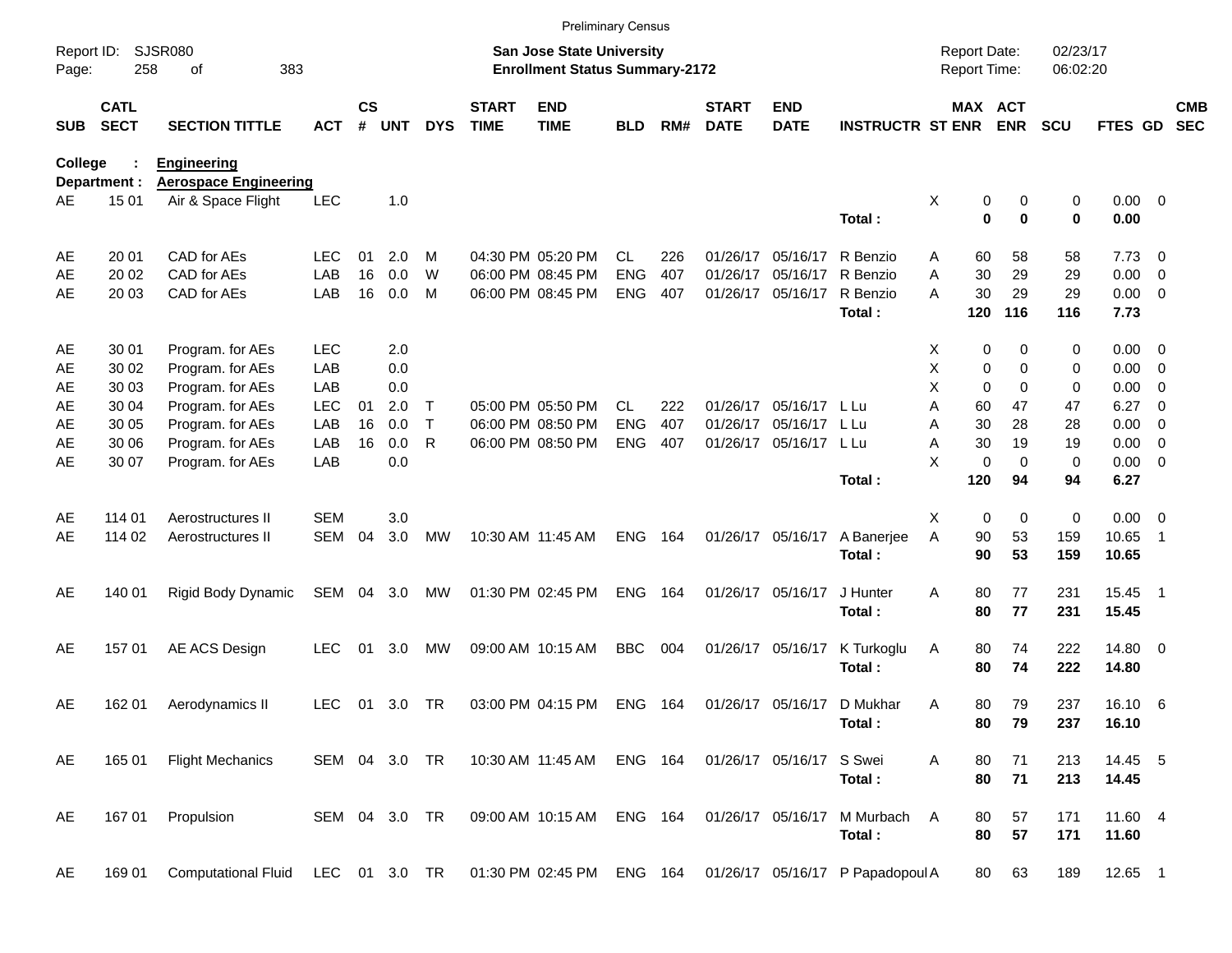|                |                            |                                                                                     |                                        |                    |                   |                     |                                                                    | <b>Preliminary Census</b>                                   |                                        |                   |                               |                               |                                               |             |                                                     |                   |                                               |                            |                          |
|----------------|----------------------------|-------------------------------------------------------------------------------------|----------------------------------------|--------------------|-------------------|---------------------|--------------------------------------------------------------------|-------------------------------------------------------------|----------------------------------------|-------------------|-------------------------------|-------------------------------|-----------------------------------------------|-------------|-----------------------------------------------------|-------------------|-----------------------------------------------|----------------------------|--------------------------|
| Page:          | Report ID: SJSR080<br>259  | 383                                                                                 |                                        |                    |                   |                     | San Jose State University<br><b>Enrollment Status Summary-2172</b> |                                                             |                                        |                   |                               |                               | <b>Report Date:</b><br><b>Report Time:</b>    |             | 02/23/17<br>06:02:20                                |                   |                                               |                            |                          |
| <b>SUB</b>     | <b>CATL</b><br><b>SECT</b> | <b>SECTION TITTLE</b>                                                               | <b>ACT</b>                             | $\mathsf{cs}$<br># | <b>UNT</b>        | <b>DYS</b>          | <b>START</b><br><b>TIME</b>                                        | <b>END</b><br><b>TIME</b>                                   | <b>BLD</b>                             | RM#               | <b>START</b><br><b>DATE</b>   | <b>END</b><br><b>DATE</b>     | <b>INSTRUCTR ST ENR</b>                       |             | MAX ACT<br><b>ENR</b>                               | <b>SCU</b>        | FTES GD                                       |                            | <b>CMB</b><br><b>SEC</b> |
|                |                            |                                                                                     |                                        |                    |                   |                     |                                                                    |                                                             |                                        |                   |                               |                               | Total:                                        |             | 80<br>63                                            | 189               | 12.65                                         |                            |                          |
| AE             |                            | 171B 01 Aircraft Design II                                                          | <b>LEC</b>                             |                    | 02 3.0 F          |                     |                                                                    | 09:00 AM 11:45 AM                                           | <b>ENG</b>                             | 164               | 01/26/17 05/16/17             |                               | G Mendoza<br>Total:                           | A           | 27<br>40<br>40<br>27                                | 81<br>81          | $5.40 \ 0$<br>5.40                            |                            |                          |
| AE             | 172B 01                    | Spacecraft Design II                                                                | LEC                                    |                    | 02 3.0 TR         |                     |                                                                    | 03:00 PM 04:15 PM                                           | <b>ENG</b>                             | 164               | 01/26/17 05/16/17             |                               | P Papadopoul A<br>Total:                      |             | 40<br>31<br>40<br>31                                | 93<br>93          | $6.20 \quad 0$<br>6.20                        |                            |                          |
| AE<br>AE<br>AE | 180 01<br>180 02<br>180 03 | <b>Individual Studies</b><br><b>Individual Studies</b><br><b>Individual Studies</b> | <b>SUP</b><br><b>SUP</b><br><b>SUP</b> | 36<br>36<br>36     | 1.0<br>2.0<br>3.0 | W<br><b>TR</b><br>M |                                                                    | 11:00 AM 11:50 AM<br>08:00 AM 08:50 AM<br>10:30 AM 12:45 PM | <b>ENG</b><br><b>ENG</b><br><b>ENG</b> | 164<br>164<br>164 | 01/26/17<br>01/26/17 05/16/17 | 01/26/17 05/16/17<br>05/16/17 | N Mourtos<br>N Mourtos<br>N Mourtos<br>Total: | A<br>A<br>A | 30<br>4<br>10<br>$\mathbf{1}$<br>10<br>3<br>8<br>50 | 4<br>2<br>9<br>15 | $0.27 \t 0$<br>$0.13 \quad 0$<br>0.65<br>1.05 | $\overline{\phantom{0}}$   |                          |
| AE<br>AE       | 199 01<br>199 02           | Special Topics AE<br>Special Topics AE                                              | <b>LEC</b><br><b>LEC</b>               | 01<br>01           | 3.0<br>3.0        | F<br>MW             |                                                                    | 01:30 PM 04:15 PM<br>03:00 PM 04:15 PM                      | <b>ENG</b><br><b>ENG</b>               | 164<br>164        | 01/26/17<br>01/26/17 05/16/17 | 05/16/17                      | J Westerwell A<br>J Hunter<br>Total:          | A           | 21<br>40<br>50<br>11<br>90<br>32                    | 63<br>33<br>96    | $4.20 \ 0$<br>2.25<br>6.45                    | $\overline{\phantom{0}}$ 1 |                          |
| AE             | 246 01                     | Ad Adrft Stab Con                                                                   | <b>LEC</b>                             | 04                 | 3.0               | M                   |                                                                    | 04:30 PM 07:15 PM                                           | CL.                                    | 224               | 01/26/17 05/16/17             |                               | K Turkoglu<br>Total:                          | Α           | 50<br>17<br>50<br>17                                | 51<br>51          | 4.10 14<br>4.10                               |                            |                          |
| AE             | 250 01                     | Ad Struct & Mat                                                                     | <b>LEC</b>                             | 04                 | 3.0               | W                   |                                                                    | 04:30 PM 07:15 PM                                           | <b>ENG</b>                             | 164               | 01/26/17 05/16/17             |                               | C Wilson<br>Total:                            | A           | 60<br>39<br>60<br>39                                | 117<br>117        | 9.60 36<br>9.60                               |                            |                          |
| AE             | 262 01                     | Adv Aerodynamics                                                                    | SEM 04 3.0                             |                    |                   | $\top$              |                                                                    | 04:30 PM 07:15 PM                                           | <b>ENG</b>                             | 343               | 01/26/17 05/16/17             |                               | S MontgomeryA<br>Total:                       |             | 50<br>9<br>50<br>9                                  | 27<br>27          | $2.15$ 7<br>2.15                              |                            |                          |
| AE             | 267 01                     | Space Propulsion                                                                    | SEM 05                                 |                    | 3.0               | R                   |                                                                    | 06:00 PM 08:45 PM                                           | <b>ENG</b>                             | 164               | 01/26/17 05/16/17             |                               | P Papadopoul A<br>Total:                      |             | 50<br>35<br>50<br>35                                | 105<br>105        | 8.45 29<br>8.45                               |                            |                          |
| AE             |                            | 295A 01 Project I                                                                   | <b>SUP</b>                             | 25                 | 3.0               | -F                  |                                                                    | 04:30 PM 07:15 PM                                           | <b>ENG</b>                             | 164               |                               |                               | 01/26/17 05/16/17 N Mourtos<br>Total:         | A           | 20<br>12<br>20<br>12                                | 36<br>36          | 3.00 12<br>3.00                               |                            |                          |
| AE             |                            | 295B 01 Project II                                                                  | SUP 25 3.0 F                           |                    |                   |                     |                                                                    | 04:30 PM 07:15 PM                                           | ENG 164                                |                   | 01/26/17 05/16/17             |                               | N Mourtos<br>Total:                           | Α           | 15<br>20<br>20<br>15                                | 45<br>45          | 3.75 15<br>3.75                               |                            |                          |
| AE<br>AE       | 297 01<br>297 03           | Special Topics AE<br>Special Topics AE                                              | <b>LEC</b><br><b>LEC</b>               | 01                 | 3.0<br>$3.0$ R    |                     |                                                                    | 08:00 PM 10:05 PM                                           | ENG 395                                |                   |                               | 01/26/17 02/10/17             | D Soukeras<br>Total:                          | Х<br>A      | 0<br>0<br>30<br>14<br>30<br>14                      | 0<br>14<br>14     | $0.00 \t 0$<br>3.45 13<br>3.45                |                            |                          |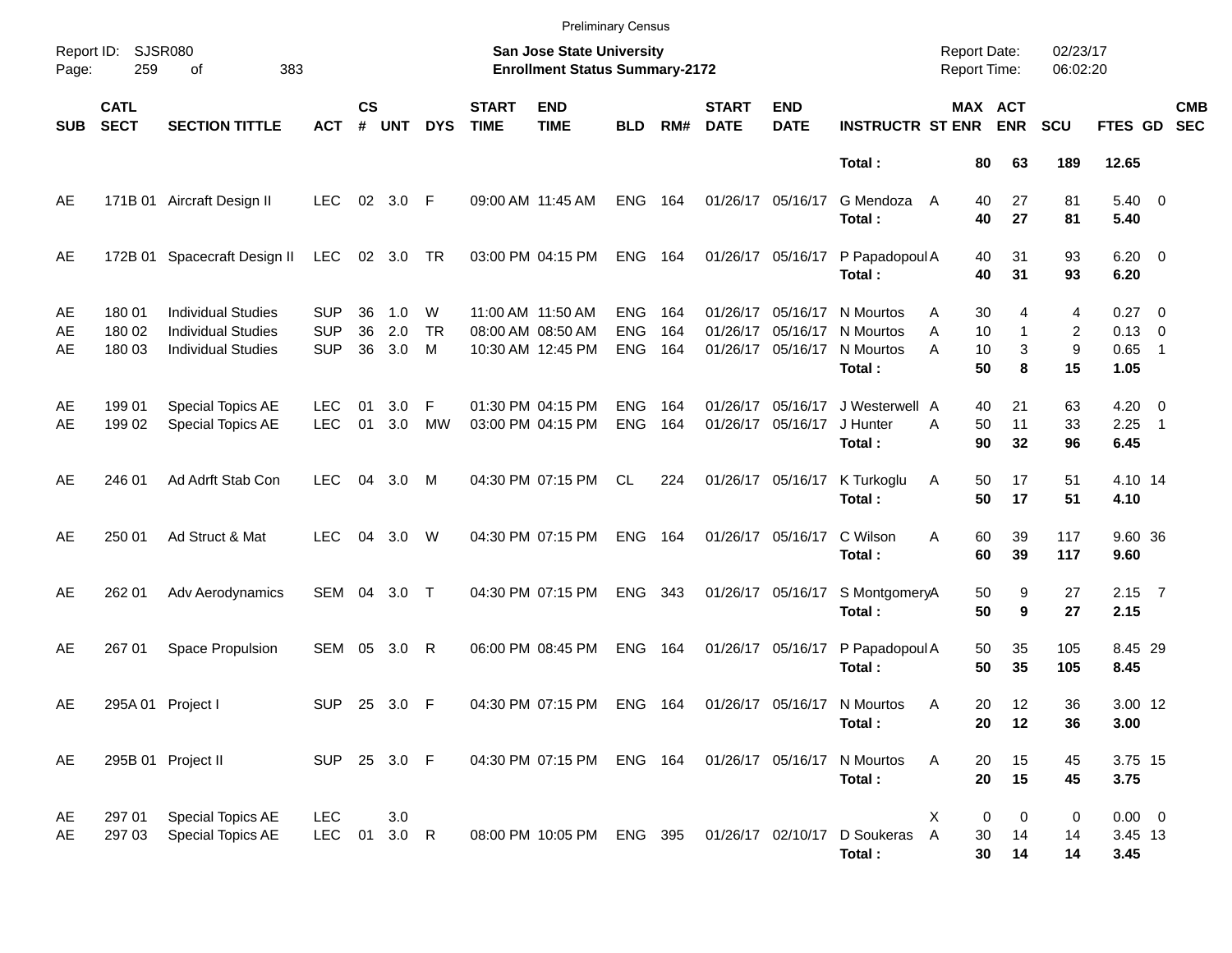|                     |                            |                              |            |                |            |            |                             | <b>Preliminary Census</b>                                                 |            |     |                             |                                                  |                                                |    |                                            |                             |                            |                                    |                          |
|---------------------|----------------------------|------------------------------|------------|----------------|------------|------------|-----------------------------|---------------------------------------------------------------------------|------------|-----|-----------------------------|--------------------------------------------------|------------------------------------------------|----|--------------------------------------------|-----------------------------|----------------------------|------------------------------------|--------------------------|
| Report ID:<br>Page: | 260                        | <b>SJSR080</b><br>383<br>οf  |            |                |            |            |                             | <b>San Jose State University</b><br><b>Enrollment Status Summary-2172</b> |            |     |                             |                                                  |                                                |    | <b>Report Date:</b><br><b>Report Time:</b> |                             | 02/23/17<br>06:02:20       |                                    |                          |
| <b>SUB</b>          | <b>CATL</b><br><b>SECT</b> | <b>SECTION TITTLE</b>        | <b>ACT</b> | <b>CS</b><br># | <b>UNT</b> | <b>DYS</b> | <b>START</b><br><b>TIME</b> | <b>END</b><br><b>TIME</b>                                                 | <b>BLD</b> | RM# | <b>START</b><br><b>DATE</b> | <b>END</b><br><b>DATE</b>                        | <b>INSTRUCTR ST ENR</b>                        |    | <b>MAX</b>                                 | <b>ACT</b><br><b>ENR</b>    | <b>SCU</b>                 | FTES GD                            | <b>CMB</b><br><b>SEC</b> |
| AE                  | 298 01                     | Spec Proj in Aerospa         | SUP        | 25             | 3.0        | MWF        |                             | 08:00 AM 08:50 AM                                                         | ENG        | 164 | 01/26/17                    | 05/16/17                                         | N Mourtos<br>Total:                            | A  | 20<br>20                                   | -1<br>$\mathbf 1$           | 3<br>3                     | 0.25<br>0.25                       |                          |
| AE                  | 299 01                     | <b>AE Thesis</b>             | <b>SUP</b> |                | 3.0        |            |                             |                                                                           |            |     |                             |                                                  | Total:                                         | X. | $\mathbf 0$<br>0                           | $\mathbf 0$<br>$\mathbf{0}$ | 0<br>0                     | $0.00 \t 0$<br>0.00                |                          |
|                     | Department :               | <b>Aerospace Engineering</b> |            |                |            |            |                             |                                                                           |            |     |                             | <b>Lower Division:</b><br><b>Upper Division:</b> | Department Total:<br><b>Graduate Division:</b> |    | 1330<br>240<br>790<br>300                  | 924<br>210<br>572<br>142    | 2315<br>210<br>1707<br>398 | 163.55<br>14.00<br>114.80<br>34.75 |                          |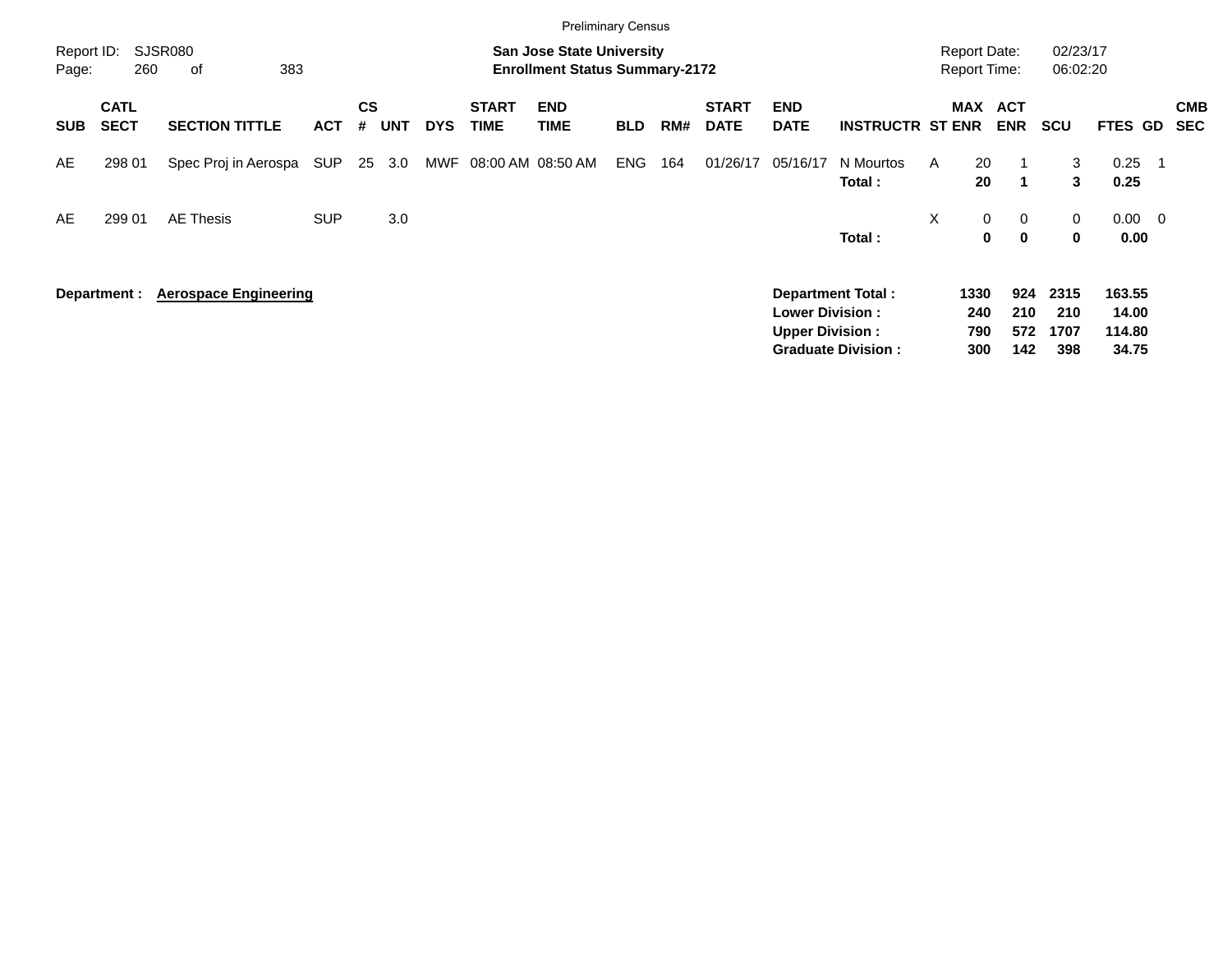|                          |                            |                                        |                            |                    |            |              |                             | <b>Preliminary Census</b>                                          |                    |       |                             |                           |                                  |                                     |              |                      |             |                          |                          |
|--------------------------|----------------------------|----------------------------------------|----------------------------|--------------------|------------|--------------|-----------------------------|--------------------------------------------------------------------|--------------------|-------|-----------------------------|---------------------------|----------------------------------|-------------------------------------|--------------|----------------------|-------------|--------------------------|--------------------------|
| Report ID:<br>Page:      | 261                        | <b>SJSR080</b><br>383<br>οf            |                            |                    |            |              |                             | San Jose State University<br><b>Enrollment Status Summary-2172</b> |                    |       |                             |                           |                                  | <b>Report Date:</b><br>Report Time: |              | 02/23/17<br>06:02:20 |             |                          |                          |
| <b>SUB</b>               | <b>CATL</b><br><b>SECT</b> | <b>SECTION TITTLE</b>                  | <b>ACT</b>                 | $\mathsf{cs}$<br># | <b>UNT</b> | <b>DYS</b>   | <b>START</b><br><b>TIME</b> | <b>END</b><br><b>TIME</b>                                          | <b>BLD</b>         | RM#   | <b>START</b><br><b>DATE</b> | <b>END</b><br><b>DATE</b> | <b>INSTRUCTR ST ENR</b>          | MAX ACT                             | <b>ENR</b>   | <b>SCU</b>           | FTES GD     |                          | <b>CMB</b><br><b>SEC</b> |
| College                  |                            | <b>Engineering</b>                     |                            |                    |            |              |                             |                                                                    |                    |       |                             |                           |                                  |                                     |              |                      |             |                          |                          |
|                          | Department :               | <b>Chemical Engineering</b>            |                            |                    |            |              |                             |                                                                    |                    |       |                             |                           |                                  |                                     |              |                      |             |                          |                          |
| <b>CHE</b>               | 151 01                     | Proc Engr Thermo                       | <b>SEM</b>                 | 04                 | 4.0        | MW           |                             | 12:00 PM 01:15 PM                                                  | <b>ENG</b>         | 488   |                             |                           | 01/26/17 05/16/17 S Sabbaghian A | 50                                  | 43           | 129                  | 11.67       | -3                       |                          |
| <b>CHE</b>               | 151 02                     | Proc Engr Thermo                       | LAB                        | 16                 | 0.0        | Τ            |                             | 01:30 PM 04:15 PM                                                  | <b>ENG</b>         | 333   |                             |                           | 01/26/17 05/16/17 S Sabbaghian A | 50                                  | 43           | 43                   | 0.00        | -3                       |                          |
| <b>CHE</b>               | 151 03                     | Proc Engr Thermo                       | <b>SEM</b>                 | 04                 | 4.0        | <b>MW</b>    | 10:30 AM 11:45 AM           |                                                                    | <b>ENG</b>         | 488   |                             |                           | 01/26/17 05/16/17 S Sabbaghian A | 50                                  | 29           | 87                   | 8.07        | - 5                      |                          |
| <b>CHE</b>               | 151 04                     | Proc Engr Thermo                       | LAB                        | 16                 | 0.0        | $\mathsf{T}$ |                             | 10:30 AM 01:15 PM                                                  | <b>ENG</b>         | 333   |                             | 01/26/17 05/16/17         | S Sabbaghian A                   | 50                                  | 29           | 29                   | 0.00        | - 5                      |                          |
|                          |                            |                                        |                            |                    |            |              |                             |                                                                    |                    |       |                             |                           | Total:                           | 200                                 | 144          | 288                  | 19.73       |                          |                          |
| <b>CHE</b>               | 160A 01                    | Unit Oper I                            | <b>SEM</b>                 | 04                 | 4.0        | <b>MW</b>    | 10:30 AM 11:45 AM           |                                                                    | ENG.               | 339   |                             | 01/26/17 05/16/17         | L Rosenfeld<br>A                 | 50                                  | 46           | 138                  | 12.60       | - 5                      |                          |
| <b>CHE</b>               |                            | 160A 02 Unit Oper I                    | LAB                        | 16                 | 0.0        | R            |                             | 10:30 AM 01:15 PM                                                  | <b>ENG</b>         | 333   |                             | 01/26/17 05/16/17 A Saha  |                                  | 50<br>А                             | 46           | 46                   | 0.00        | -5                       |                          |
| <b>CHE</b>               |                            | 160A 03 Unit Oper I                    | <b>SEM</b>                 | 04                 | 4.0        | <b>MW</b>    |                             | 12:00 PM 01:15 PM                                                  | <b>ENG</b>         | 339   |                             | 01/26/17 05/16/17         | L Rosenfeld                      | 50<br>A                             | 24           | 72                   | 6.67        | -4                       |                          |
| <b>CHE</b>               |                            | 160A 04 Unit Oper I                    | LAB                        | 16                 | 0.0        | R            |                             | 01:30 PM 04:15 PM                                                  | <b>ENG</b>         | 333   |                             | 01/26/17 05/16/17 A Saha  |                                  | 50<br>А                             | 24           | 24                   | 0.00        | -4                       |                          |
|                          |                            |                                        |                            |                    |            |              |                             |                                                                    |                    |       |                             |                           | Total:                           | 200                                 | 140          | 280                  | 19.27       |                          |                          |
| <b>CHE</b>               | 162L 01                    | UG ChE Engr Lab                        | LAB                        | 16                 | 1.0        | м            |                             | 01:30 PM 04:15 PM                                                  | ENG.               | 205   |                             | 01/26/17 05/16/17 A Saha  |                                  | 12<br>A                             | 12           | 12                   | 0.80        | - 0                      |                          |
| <b>CHE</b>               | 162L 02                    | UG ChE Engr Lab                        | LAB                        | 16                 | 1.0        | T            |                             | 10:30 AM 01:15 PM                                                  | <b>ENG</b>         | 205   |                             | 01/26/17 05/16/17         | E Giles                          | 12<br>Α                             | 12           | 12                   | 0.80        | 0                        |                          |
| <b>CHE</b>               | 162L 03                    | UG ChE Engr Lab                        | LAB                        | 16                 | 1.0        | W            |                             | 01:30 PM 04:15 PM                                                  | <b>ENG</b>         | 205   |                             | 01/26/17 05/16/17         | M Mcneil                         | 12<br>A                             | 12           | 12                   | 0.80        | $\overline{0}$           |                          |
| <b>CHE</b>               |                            | 162L 04 UG ChE Engr Lab                | <b>LAB</b>                 | 16                 | 1.0        | R            |                             | 10:30 AM 01:15 PM                                                  | <b>ENG</b>         | 205   |                             | 01/26/17 05/16/17         | E Giles                          | 12<br>А                             | 12           | 12                   | 0.80        | 0                        |                          |
| <b>CHE</b>               |                            | 162L 05 UG ChE Engr Lab                | LAB                        | 16                 | 1.0        | F            |                             | 01:30 PM 04:15 PM                                                  | <b>ENG</b>         | 205   |                             | 01/26/17 05/16/17         | E Giles                          | 12<br>А                             | 11           | 11                   | 0.73        | - 0                      |                          |
|                          |                            |                                        |                            |                    |            |              |                             |                                                                    |                    |       |                             |                           | Total:                           | 60                                  | 59           | 59                   | 3.93        |                          |                          |
|                          |                            |                                        |                            |                    |            |              |                             |                                                                    |                    |       |                             |                           |                                  |                                     |              |                      |             |                          |                          |
| <b>CHE</b>               | 165 01                     | <b>Plant Design</b>                    | <b>SEM</b>                 | 04                 | 4.0        | <b>MW</b>    |                             | 12:00 PM 01:15 PM                                                  | ENG.               | 329   |                             | 01/26/17 05/16/17         | A Pavone                         | 60<br>A                             | 60           | 180                  | 16.00       | $\overline{\phantom{0}}$ |                          |
| <b>CHE</b>               | 165 02                     | <b>Plant Design</b>                    | LAB                        | 16                 | 0.0        | F            | 09:00 AM 11:45 AM           |                                                                    | <b>ENG</b>         | 333   |                             | 01/26/17 05/16/17         | M Mcneil                         | 30<br>A                             | 30           | 30                   | 0.00        | $\overline{\mathbf{0}}$  |                          |
| <b>CHE</b>               | 165 03                     | <b>Plant Design</b>                    | LAB                        | 16                 | 0.0        | F            | 09:00 AM 11:45 AM           |                                                                    | <b>ENG</b>         | 329   |                             | 01/26/17 05/16/17         | L Aarons                         | 30<br>А                             | 30           | 30                   | 0.00        | $\overline{\phantom{0}}$ |                          |
|                          |                            |                                        |                            |                    |            |              |                             |                                                                    |                    |       |                             |                           | Total:                           | 120                                 | 120          | 240                  | 16.00       |                          |                          |
| <b>CHE</b>               | 180 01                     | <b>Individual Studies</b>              | <b>SUP</b>                 | 36                 | 1.0        | TBA          |                             |                                                                    |                    |       |                             | 01/26/17 05/16/17         | G Selvaduray A                   | 40                                  | 2            | 2                    | 0.15        | $\overline{\phantom{1}}$ |                          |
| <b>CHE</b>               | 180 02                     | <b>Individual Studies</b>              | <b>SUP</b>                 | 36                 | 2.0        | <b>TBA</b>   |                             |                                                                    |                    |       |                             | 01/26/17 05/16/17         | G Selvaduray A                   | 40                                  | 0            | 0                    | 0.00        | $\overline{\phantom{0}}$ |                          |
|                          |                            |                                        |                            |                    |            |              |                             |                                                                    |                    |       |                             |                           | Total:                           | 80                                  | $\mathbf{2}$ | $\mathbf{2}$         | 0.15        |                          |                          |
| <b>CHE</b>               | 18501                      | Chem Pro Dyn & Cont SEM                |                            | 04                 | 3.0        | W            |                             | 09:00 AM 10:45 AM                                                  | ENG                | 333   |                             | 01/26/17 05/16/17 X Sinha |                                  | Α<br>60                             | 59           | 118                  | 11.80       | $\overline{\phantom{0}}$ |                          |
| <b>CHE</b>               | 185 02                     | Chem Pro Dyn & Cont LAB                |                            |                    | 16 0.0     | M            |                             | 09:00 AM 11:45 AM                                                  | ENG                | - 333 |                             |                           | 01/26/17 05/16/17 A Ramasubran   | 20                                  | 20           | 20                   | $0.00 \t 0$ |                          |                          |
| <b>CHE</b>               | 185 03                     | Chem Pro Dyn & Cont LAB                |                            |                    | 16 0.0     | М            |                             | 01:30 PM 04:15 PM                                                  | ENG 333            |       |                             |                           | 01/26/17 05/16/17 A Ramasubran   | 20                                  | 18           | 18                   | $0.00 \t 0$ |                          |                          |
| <b>CHE</b>               | 185 04                     | Chem Pro Dyn & Cont LAB                |                            |                    | 16 0.0     | M            |                             | 04:30 PM 07:15 PM                                                  | ENG 333            |       |                             |                           | 01/26/17 05/16/17 A Ramasubran   | 20                                  | 21           | 21                   | $0.00 \t 0$ |                          |                          |
|                          |                            |                                        |                            |                    |            |              |                             |                                                                    |                    |       |                             |                           | Total:                           |                                     | 120 118      | 177                  | 11.80       |                          |                          |
|                          | 194 01                     |                                        |                            |                    |            |              |                             |                                                                    |                    |       |                             |                           | 01/26/17 05/16/17 C Komives      |                                     |              |                      | $3.65$ 1    |                          |                          |
| <b>CHE</b><br><b>CHE</b> | 194 02                     | Bio Chem Engr Lab<br>Bio Chem Engr Lab | SEM 04 3.0<br>LAB 16 0.0 R |                    |            | $\mathsf{R}$ |                             | 04:30 PM 06:20 PM<br>06:30 PM 09:15 PM                             | ENG 109<br>ENG 109 |       |                             |                           | 01/26/17 05/16/17 C Komives      | 18<br>A<br>18<br>A                  | 18<br>18     | 36<br>18             | $0.00$ 1    |                          |                          |
|                          |                            |                                        |                            |                    |            |              |                             |                                                                    |                    |       |                             |                           | Total:                           | 36                                  | 36           | 54                   | 3.65        |                          |                          |
|                          |                            |                                        |                            |                    |            |              |                             |                                                                    |                    |       |                             |                           |                                  |                                     |              |                      |             |                          |                          |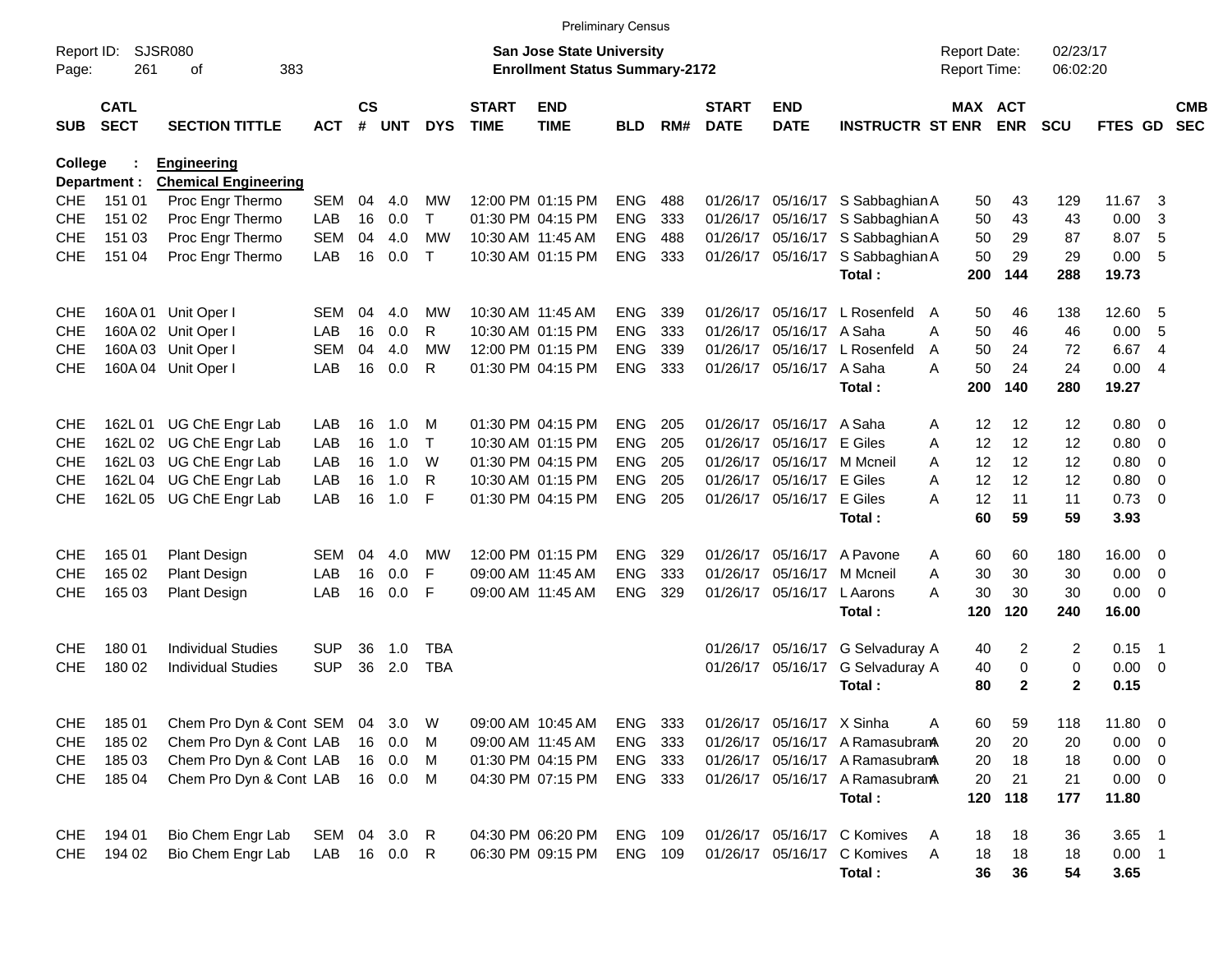| Report ID:<br>Page:                                                              | SJSR080<br>262                                           | 383<br>οf                                                                                                                                          |                                                                                  |                                  |                                        |                                                                |                             | <b>Preliminary Census</b><br><b>San Jose State University</b><br><b>Enrollment Status Summary-2172</b> |                                                      |                          |                                                          |                                                                                        |                                                                    | <b>Report Date:</b><br><b>Report Time:</b>                                            |                                                             | 02/23/17<br>06:02:20                      |                                                      |                                                                                               |
|----------------------------------------------------------------------------------|----------------------------------------------------------|----------------------------------------------------------------------------------------------------------------------------------------------------|----------------------------------------------------------------------------------|----------------------------------|----------------------------------------|----------------------------------------------------------------|-----------------------------|--------------------------------------------------------------------------------------------------------|------------------------------------------------------|--------------------------|----------------------------------------------------------|----------------------------------------------------------------------------------------|--------------------------------------------------------------------|---------------------------------------------------------------------------------------|-------------------------------------------------------------|-------------------------------------------|------------------------------------------------------|-----------------------------------------------------------------------------------------------|
| <b>SUB</b>                                                                       | <b>CATL</b><br><b>SECT</b>                               | <b>SECTION TITTLE</b>                                                                                                                              | <b>ACT</b>                                                                       | $\mathsf{cs}$<br>#               | <b>UNT</b>                             | <b>DYS</b>                                                     | <b>START</b><br><b>TIME</b> | <b>END</b><br><b>TIME</b>                                                                              | <b>BLD</b>                                           | RM#                      | <b>START</b><br><b>DATE</b>                              | <b>END</b><br><b>DATE</b>                                                              | <b>INSTRUCTR ST ENR</b>                                            |                                                                                       | MAX ACT<br><b>ENR</b>                                       | <b>SCU</b>                                | <b>FTES GD</b>                                       | <b>CMB</b><br><b>SEC</b>                                                                      |
| <b>CHE</b><br><b>MATE</b>                                                        | 199 01<br>199 01                                         | Special Topics ChE & SEM 04 3.0<br>Special Topics ChE & SEM 04                                                                                     |                                                                                  |                                  | $3.0$ T                                | $\top$                                                         |                             | 06:00 PM 08:45 PM<br>06:00 PM 08:45 PM                                                                 | <b>ENG</b><br><b>ENG</b>                             | 329<br>329               | 01/26/17 05/16/17                                        | 01/26/17 05/16/17                                                                      | D Sopchak<br>D Sopchak<br>Total:                                   | 45<br>A<br>$\mathbf 0$<br>A<br>45                                                     | 45<br>3<br>48                                               | 135<br>9<br>144                           | 9.00<br>0.60<br>9.60                                 | $0\,$ C<br>$0\,C$                                                                             |
| CHE.<br><b>CHE</b>                                                               | 207 01<br>207 02                                         | Mass Transfer<br>Mass Transfer                                                                                                                     | <b>SEM</b><br><b>SEM</b>                                                         | 05                               | 3.0<br>3.0                             | M                                                              |                             | 06:00 PM 08:45 PM                                                                                      | <b>BBC</b>                                           | 223                      |                                                          | 01/26/17 05/16/17                                                                      | L Aarons<br>Total:                                                 | $\mathbf 0$<br>X<br>A<br>30<br>30                                                     | 0<br>19<br>19                                               | 0<br>57<br>57                             | $0.00 \t 0$<br>4.75 19<br>4.75                       |                                                                                               |
| CHE.                                                                             | 218 01                                                   | Adv Ch E Kinetics                                                                                                                                  | SEM 05                                                                           |                                  | 3.0                                    | W                                                              |                             | 06:00 PM 08:45 PM                                                                                      | <b>ENG</b>                                           | 333                      |                                                          | 01/26/17 05/16/17                                                                      | S Datwani<br>Total:                                                | 45<br>A<br>45                                                                         | 16<br>16                                                    | 48<br>48                                  | 4.00 16<br>4.00                                      |                                                                                               |
| <b>CHE</b>                                                                       | 293 01                                                   | <b>Appl Bioinformatics</b>                                                                                                                         | SEM                                                                              | 04                               | 3.0                                    | $\mathsf{T}$                                                   |                             | 06:00 PM 08:45 PM                                                                                      | <b>ENG</b>                                           | 301                      |                                                          | 01/26/17 05/16/17                                                                      | <b>B</b> Lustig<br>Total:                                          | Α<br>40<br>40                                                                         | 12<br>12                                                    | 36<br>36                                  | 2.95 11<br>2.95                                      |                                                                                               |
| <b>CHE</b><br><b>BME</b><br><b>CHE</b><br><b>BME</b><br><b>CHE</b><br><b>BME</b> | 298 01<br>298 01<br>298 02<br>298 02<br>298 03<br>298 03 | <b>MS Res Project</b><br><b>MS Res Project</b><br><b>MS Res Project</b><br><b>MS Res Project</b><br><b>MS Res Project</b><br><b>MS Res Project</b> | <b>SUP</b><br><b>SUP</b><br><b>SUP</b><br><b>SUP</b><br><b>SUP</b><br><b>SUP</b> | 25<br>25<br>25<br>25<br>25<br>25 | 1.0<br>1.0<br>2.0<br>2.0<br>2.0<br>2.0 | <b>TBA</b><br><b>TBA</b><br><b>TBA</b><br><b>TBA</b><br>F<br>F |                             | 03:00 PM 05:45 PM<br>03:00 PM 05:45 PM                                                                 | <b>ENG</b><br><b>ENG</b><br><b>ENG</b><br><b>ENG</b> | 329<br>329<br>329<br>329 | 01/26/17<br>01/26/17<br>01/26/17<br>01/26/17             | 01/26/17 05/16/17<br>05/16/17<br>05/16/17<br>05/16/17<br>05/16/17<br>01/26/17 05/16/17 | S Diaz<br>S Diaz<br>S Diaz<br>S Diaz<br>S Diaz<br>S Diaz<br>Total: | 25<br>Α<br>$\mathbf 0$<br>A<br>25<br>A<br>$\mathbf 0$<br>A<br>40<br>A<br>0<br>А<br>90 | $\Omega$<br>$\Omega$<br>2<br>$\overline{2}$<br>8<br>6<br>18 | 0<br>$\Omega$<br>4<br>4<br>16<br>12<br>36 | 0.00<br>0.00<br>0.33<br>0.33<br>1.33<br>1.00<br>3.00 | $0\,$ C<br>$0\,$ C<br>2 C<br>2 C<br>8 C<br>6 C                                                |
| <b>CHE</b><br><b>BME</b><br><b>CHE</b><br><b>BME</b><br><b>CHE</b><br><b>BME</b> | 299 01<br>299 01<br>299 02<br>299 02<br>299 03<br>299 03 | Master's Thesis<br><b>Master's Thesis</b><br><b>Master's Thesis</b><br><b>Master's Thesis</b><br><b>Master's Thesis</b><br><b>Master's Thesis</b>  | <b>SUP</b><br><b>SUP</b><br><b>SUP</b><br><b>SUP</b><br><b>SUP</b><br><b>SUP</b> | 25<br>25<br>25<br>25<br>25<br>25 | 1.0<br>1.0<br>3.0<br>3.0<br>3.0<br>3.0 | <b>TBA</b><br><b>TBA</b><br><b>TBA</b><br><b>TBA</b><br>F<br>F |                             | 03:00 PM 05:45 PM<br>03:00 PM 05:45 PM                                                                 |                                                      |                          | 01/26/17<br>01/26/17<br>01/26/17<br>01/26/17<br>01/26/17 | 05/16/17<br>05/16/17<br>05/16/17<br>05/16/17<br>05/16/17<br>01/26/17 05/16/17 S Diaz   | S Diaz<br>S Diaz<br>S Diaz<br>S Diaz<br>S Diaz<br>Total:           | 25<br>A<br>$\mathbf 0$<br>A<br>25<br>Α<br>$\mathbf 0$<br>Α<br>40<br>A<br>0<br>Α<br>90 | 0<br>0<br>0<br>0<br>2<br>0<br>$\mathbf{2}$                  | 0<br>0<br>0<br>0<br>6<br>0<br>6           | 0.00<br>0.00<br>0.00<br>0.00<br>0.50<br>0.00<br>0.50 | 0 <sup>o</sup><br>0 <sup>o</sup><br>0 <sup>o</sup><br>0 <sup>o</sup><br>2 C<br>0 <sup>o</sup> |

**Department : Chemical Engineering** 

| <b>Department Total:</b>  | 1156 | 734 | 1427     | 99.33 |
|---------------------------|------|-----|----------|-------|
| <b>Lower Division:</b>    | n    | n   | o        | 0.00  |
| Upper Division:           | 861  |     | 667 1244 | 84.13 |
| <b>Graduate Division:</b> | 295  | 67  | 183      | 15.20 |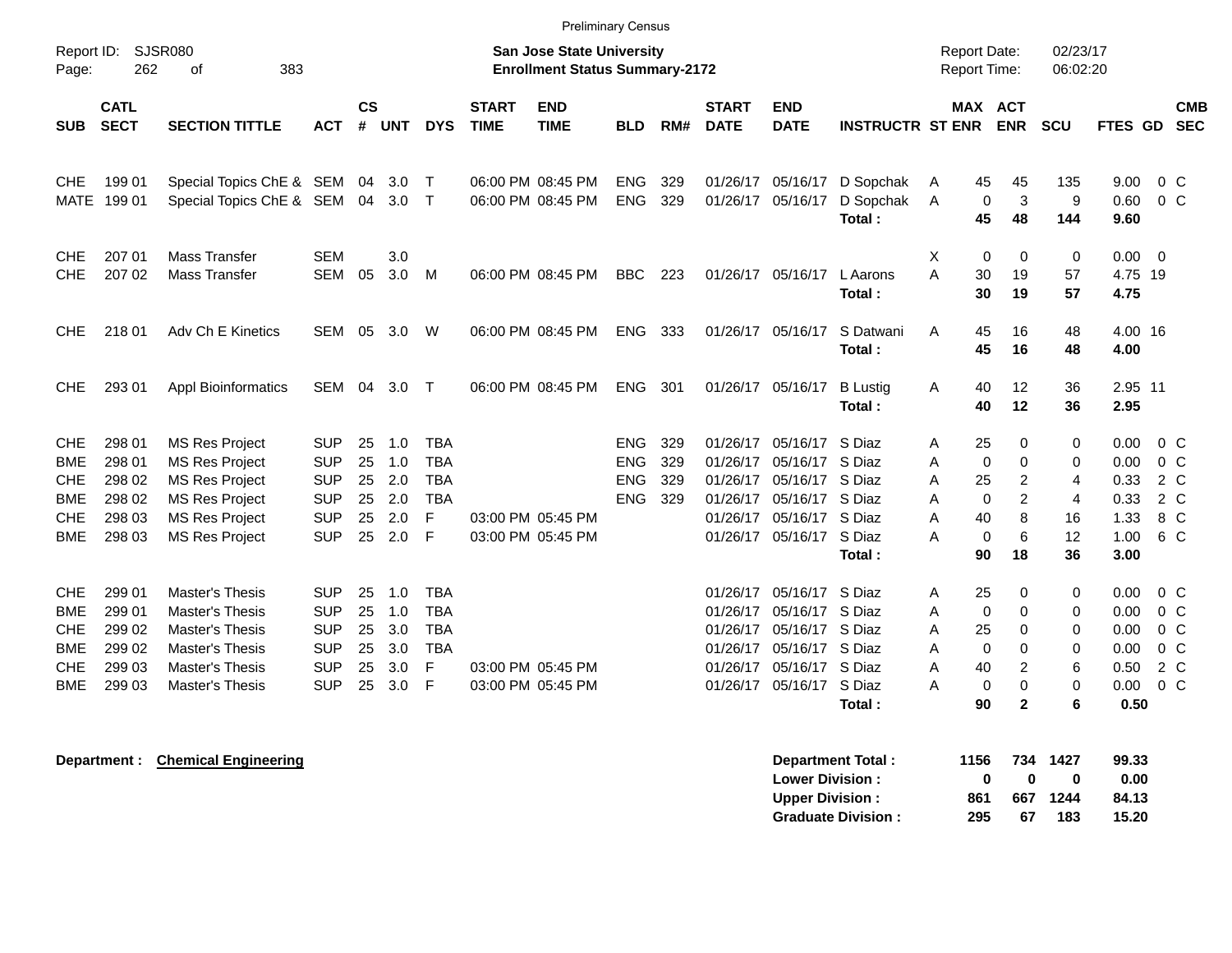|                     |                            |                                              |            |                |            |            |                             |                                                                    | <b>Preliminary Census</b> |     |                             |                           |                         |                                     |             |                      |                |                          |                          |
|---------------------|----------------------------|----------------------------------------------|------------|----------------|------------|------------|-----------------------------|--------------------------------------------------------------------|---------------------------|-----|-----------------------------|---------------------------|-------------------------|-------------------------------------|-------------|----------------------|----------------|--------------------------|--------------------------|
| Report ID:<br>Page: | 263                        | <b>SJSR080</b><br>383<br>of                  |            |                |            |            |                             | San Jose State University<br><b>Enrollment Status Summary-2172</b> |                           |     |                             |                           |                         | <b>Report Date:</b><br>Report Time: |             | 02/23/17<br>06:02:20 |                |                          |                          |
| <b>SUB</b>          | <b>CATL</b><br><b>SECT</b> | <b>SECTION TITTLE</b>                        | <b>ACT</b> | <b>CS</b><br># | <b>UNT</b> | <b>DYS</b> | <b>START</b><br><b>TIME</b> | <b>END</b><br><b>TIME</b>                                          | <b>BLD</b>                | RM# | <b>START</b><br><b>DATE</b> | <b>END</b><br><b>DATE</b> | <b>INSTRUCTR ST ENR</b> | MAX ACT                             | <b>ENR</b>  | <b>SCU</b>           | FTES GD        |                          | <b>CMB</b><br><b>SEC</b> |
| College             |                            | <b>Engineering</b>                           |            |                |            |            |                             |                                                                    |                           |     |                             |                           |                         |                                     |             |                      |                |                          |                          |
|                     | Department :               | <b>Civil &amp; Environmental Engineering</b> |            |                |            |            |                             |                                                                    |                           |     |                             |                           |                         |                                     |             |                      |                |                          |                          |
| CE                  | 801                        | <b>Plane Surveying</b>                       | SEM        | 04             | 3.0        | TR         |                             | 07:30 AM 08:20 AM                                                  | <b>ENG</b>                | 331 | 01/26/17                    | 05/16/17                  | R Kachhapati A          | 72                                  | 49          | 98                   | 9.85           | -1                       |                          |
| <b>CE</b>           | 802                        | <b>Plane Surveying</b>                       | LAB        | 16             | 0.0        | т          |                             | 08:30 AM 11:20 AM                                                  | <b>ENG</b>                | 132 | 01/26/17                    | 05/16/17                  | R Kachhapati A          | 18                                  | 19          | 19                   | 0.00           | 0                        |                          |
| <b>CE</b>           | 803                        | Plane Surveying                              | LAB        | 16             | 0.0        | T          |                             | 12:30 PM 03:15 PM                                                  | <b>ENG</b>                | 132 | 01/26/17                    | 05/16/17                  | R Kachhapati A          | 18                                  | 16          | 16                   | 0.00           | 0                        |                          |
| <b>CE</b>           | 804                        | Plane Surveying                              | LAB        | 16             | 0.0        | R          |                             | 08:30 AM 11:20 AM                                                  | <b>ENG</b>                | 132 |                             | 01/26/17 05/16/17         | R Kachhapati A          | 18                                  | 14          | 14                   | 0.00           | -1                       |                          |
| <b>CE</b>           | 805                        | <b>Plane Surveying</b>                       | LAB        |                | 0.0        |            |                             |                                                                    |                           |     |                             |                           |                         | X<br>$\mathbf 0$                    | $\mathbf 0$ | 0                    | 0.00           | $\overline{0}$           |                          |
|                     |                            |                                              |            |                |            |            |                             |                                                                    |                           |     |                             |                           | Total:                  | 126                                 | 98          | 147                  | 9.85           |                          |                          |
| <b>CE</b>           | 20 01                      | Graphics/CAD/Prog                            | <b>SEM</b> | 02             | 3.0        | МW         |                             | 07:30 AM 08:20 AM                                                  | <b>ENG</b>                | 331 | 01/26/17                    | 05/16/17                  | A Wong                  | 72<br>A                             | 56          | 112                  | 11.20          | - 0                      |                          |
| CE                  | 20 02                      | Graphics/CAD/Prog                            | LAB        | 16             | 0.0        | М          |                             | 09:00 AM 11:45 AM                                                  | <b>ENG</b>                | 407 | 01/26/17                    | 05/16/17                  | A Wong                  | 18<br>Α                             | 20          | 20                   | 0.00           | $\overline{0}$           |                          |
| <b>CE</b>           | 20 03                      | Graphics/CAD/Prog                            | LAB        | 16             | 0.0        | M          |                             | 12:00 PM 02:45 PM                                                  | <b>ENG</b>                | 407 | 01/26/17                    | 05/16/17                  | A Wong                  | 18<br>Α                             | 20          | 20                   | 0.00           | 0                        |                          |
| <b>CE</b>           | 20 04                      | Graphics/CAD/Prog                            | LAB        | 16             | 0.0        | W          |                             | 09:00 AM 11:45 AM                                                  | <b>ENG</b>                | 407 |                             | 01/26/17 05/16/17         | A Wong                  | 18<br>Α                             | 16          | 16                   | 0.00           | 0                        |                          |
| <b>CE</b>           | 20 05                      | Graphics/CAD/Prog                            | LAB        |                | 0.0        |            |                             |                                                                    |                           |     |                             |                           |                         | X<br>$\mathbf 0$                    | $\Omega$    | 0                    | 0.00           | - 0                      |                          |
|                     |                            |                                              |            |                |            |            |                             |                                                                    |                           |     |                             |                           | Total:                  | 126                                 | 112         | 168                  | 11.20          |                          |                          |
| CE                  | 95 01                      | <b>Theory App Statics</b>                    | <b>LEC</b> | 02             | 3.0        | TR         |                             | 09:00 AM 10:15 AM                                                  | <b>ENG</b>                | 341 | 01/26/17                    | 05/16/17                  | H Habib                 | 65<br>A                             | 68          | 204                  | 13.75          | 3                        |                          |
| <b>CE</b>           | 95 02                      | <b>Theory App Statics</b>                    | <b>LEC</b> | 02             | 3.0        | <b>MW</b>  |                             | 10:30 AM 11:45 AM                                                  | <b>BBC</b>                | 222 |                             | 01/26/17 05/16/17         | R Lukkoor               | 64<br>Α                             | 64          | 192                  | 13.00          | $\overline{4}$           |                          |
| <b>CE</b>           | 95 03                      | <b>Theory App Statics</b>                    | LEC        |                | 3.0        |            |                             |                                                                    |                           |     |                             |                           |                         | X<br>$\mathbf 0$                    | $\mathbf 0$ | 0                    | 0.00           | - 0                      |                          |
|                     |                            |                                              |            |                |            |            |                             |                                                                    |                           |     |                             |                           | Total:                  | 129                                 | 132         | 396                  | 26.75          |                          |                          |
| CE                  | 99 01                      | <b>Intro Statics</b>                         | <b>LEC</b> |                | 2.0        |            |                             |                                                                    |                           |     |                             |                           |                         | Χ<br>0                              | $\mathbf 0$ | 0                    | 0.00           | $\overline{\phantom{0}}$ |                          |
| <b>CE</b>           | 99 02                      | Intro Statics                                | <b>LEC</b> | 02             | 2.0        | MW         |                             | 09:00 AM 09:50 AM                                                  | <b>ENG</b>                | 339 |                             | 01/26/17 05/16/17         | M Maaz                  | A<br>50                             | 37          | 74                   | 4.93           | 0                        |                          |
|                     |                            |                                              |            |                |            |            |                             |                                                                    |                           |     |                             |                           | Total:                  | 50                                  | 37          | 74                   | 4.93           |                          |                          |
| CE                  | 112 01                     | Mech of Matls                                | <b>LEC</b> | 02             | 3.0        | MW         |                             | 10:30 AM 11:45 AM                                                  | <b>BBC</b>                | 224 | 01/26/17                    | 05/16/17                  | K McMullin              | 64<br>A                             | 47          | 141                  | 9.60 4         |                          |                          |
| <b>CE</b>           | 112 02                     | Mech of Matls                                | <b>LEC</b> | 02             | 3.0        | <b>TR</b>  |                             | 10:30 AM 11:45 AM                                                  | <b>ENG</b>                | 331 | 01/26/17                    | 05/16/17                  | H Habib                 | 65<br>Α                             | 50          | 150                  | 10.50 10       |                          |                          |
| CЕ                  | 112 03                     | Mech of Matls                                | <b>LEC</b> | 02             | 3.0        | <b>MW</b>  |                             | 09:00 AM 10:15 AM                                                  | <b>ENG</b>                | 331 |                             | 01/26/17 05/16/17         | M Soliman               | 65<br>Α                             | 68          | 204                  | 13.75          | -3                       |                          |
| <b>CE</b>           | 112 04                     | Mech of Matls                                | <b>LEC</b> |                | 3.0        |            |                             |                                                                    |                           |     |                             |                           |                         | X<br>$\mathbf 0$                    | $\mathbf 0$ | 0                    | 0.00           | - 0                      |                          |
|                     |                            |                                              |            |                |            |            |                             |                                                                    |                           |     |                             |                           | Total:                  | 194                                 | 165         | 495                  | 33.85          |                          |                          |
| CE                  | 120 01                     | <b>Construc Matl Lab</b>                     | LAB        | 16             | 1.0        | M          |                             | 06:00 PM 08:45 PM                                                  | ENG 134                   |     |                             | 01/26/17 05/16/17 M Maaz  |                         | 18<br>A                             | 18          | 18                   | $1.20 \t 0$    |                          |                          |
| CE                  | 120 02                     | <b>Construc Matl Lab</b>                     | LAB        | 16             | 1.0        | $\top$     |                             | 06:00 PM 08:45 PM                                                  | ENG 134                   |     |                             | 01/26/17 05/16/17 M Maaz  |                         | 18<br>Α                             | 19          | 19                   | 1.30 2         |                          |                          |
| CE                  | 120 03                     | <b>Construc Matl Lab</b>                     | LAB        | 16             | 1.0        | W          |                             | 06:00 PM 08:45 PM                                                  | ENG 134                   |     |                             | 01/26/17 05/16/17 M Maaz  |                         | 18<br>A                             | 18          | 18                   | $1.22 \quad 1$ |                          |                          |
| <b>CE</b>           | 120 04                     | Construc Matl Lab                            | LAB        |                | 16  1.0  R |            |                             | 06:00 PM 08:45 PM                                                  | ENG 134                   |     |                             | 01/26/17 05/16/17         | M Maaz                  | 18<br>A                             | 17          | 17                   | $1.13 \ 0$     |                          |                          |
|                     |                            |                                              |            |                |            |            |                             |                                                                    |                           |     |                             |                           | Total:                  | 72                                  | 72          | 72                   | 4.85           |                          |                          |
| CE                  | 121 01                     | <b>Transp Engrg</b>                          | <b>LEC</b> |                | 02 3.0     | MW         |                             | 10:30 AM 11:20 AM                                                  | CL                        | 310 |                             | 01/26/17 05/16/17 J Botha |                         | 54<br>A                             | 59          | 118                  | 11.80 0        |                          |                          |
| <b>CE</b>           | 121 02                     | <b>Transp Engrg</b>                          | LAB        |                | 16  0.0    | M          |                             | 01:30 PM 04:15 PM                                                  | ENG                       | 339 |                             | 01/26/17 05/16/17 J Botha |                         | 18<br>A                             | 20          | 20                   | $0.00 \t 0$    |                          |                          |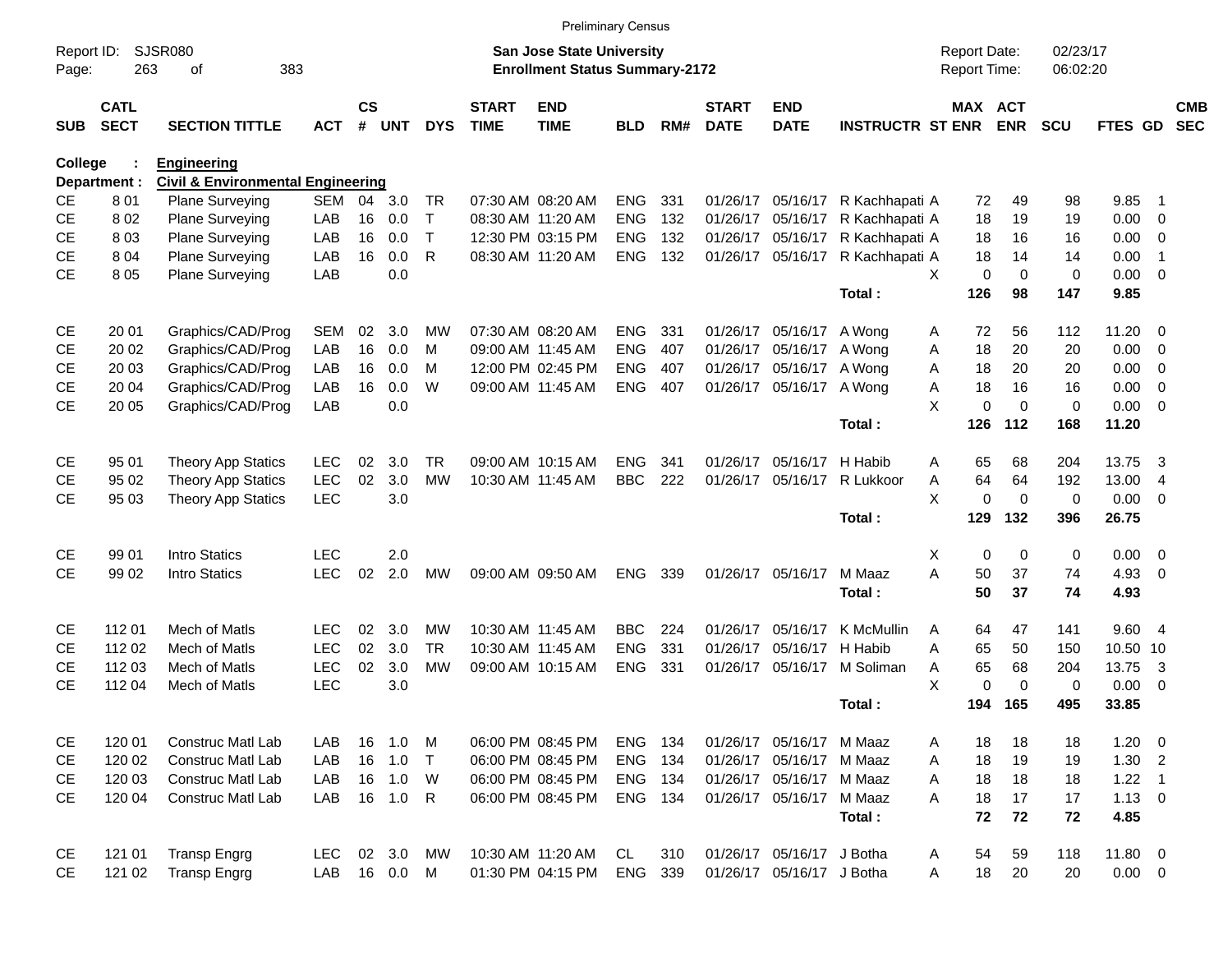| Report ID:<br>Page: | 264                        | <b>SJSR080</b><br>383<br>of      |               |                    |            |              |                             | <b>San Jose State University</b><br><b>Enrollment Status Summary-2172</b> |            |     |                             |                           |                         | <b>Report Date:</b><br><b>Report Time:</b> |             |                       | 02/23/17<br>06:02:20 |              |                            |            |
|---------------------|----------------------------|----------------------------------|---------------|--------------------|------------|--------------|-----------------------------|---------------------------------------------------------------------------|------------|-----|-----------------------------|---------------------------|-------------------------|--------------------------------------------|-------------|-----------------------|----------------------|--------------|----------------------------|------------|
| <b>SUB</b>          | <b>CATL</b><br><b>SECT</b> | <b>SECTION TITTLE</b>            | <b>ACT</b>    | $\mathsf{cs}$<br># | <b>UNT</b> | <b>DYS</b>   | <b>START</b><br><b>TIME</b> | <b>END</b><br><b>TIME</b>                                                 | <b>BLD</b> | RM# | <b>START</b><br><b>DATE</b> | <b>END</b><br><b>DATE</b> | <b>INSTRUCTR ST ENR</b> |                                            |             | MAX ACT<br><b>ENR</b> | SCU                  | FTES GD SEC  |                            | <b>CMB</b> |
| <b>CE</b>           | 121 03                     | <b>Transp Engrg</b>              | LAB           | 16                 | 0.0        | W            |                             | 01:30 PM 04:15 PM                                                         | <b>ENG</b> | 339 |                             | 01/26/17 05/16/17         | J Botha                 | Α                                          | 18          | 20                    | 20                   | $0.00 \t 0$  |                            |            |
| CE.                 | 121 04                     | <b>Transp Engrg</b>              | LAB           | 16                 | 0.0        | $\mathsf{T}$ |                             | 01:30 PM 04:15 PM                                                         | ENG        | 339 |                             | 01/26/17 05/16/17         | J Botha                 | Α                                          | 18          | 19                    | 19                   | 0.00         | $\overline{\phantom{0}}$   |            |
| <b>CE</b>           | 121 05                     | <b>Transp Engrg</b>              | <b>LEC</b>    |                    | 3.0        |              |                             |                                                                           |            |     |                             |                           |                         | X                                          | $\mathbf 0$ | $\mathbf 0$           | 0                    | $0.00 \t 0$  |                            |            |
| <b>CE</b>           | 121 06                     | <b>Transp Engrg</b>              | LAB           |                    | 0.0        |              |                             |                                                                           |            |     |                             |                           |                         | X                                          | $\mathbf 0$ | $\Omega$              | $\mathbf 0$          | $0.00 \t 0$  |                            |            |
|                     |                            |                                  |               |                    |            |              |                             |                                                                           |            |     |                             |                           | Total:                  |                                            | 108         | 118                   | 177                  | 11.80        |                            |            |
| <b>CE</b>           | 123 01                     | Highway & Stree Des SEM 04 3.0 T |               |                    |            |              |                             | 06:00 PM 08:45 PM                                                         | CL         | 234 |                             | 01/26/17 05/16/17         | S Koosha                | A                                          | 35          | 35                    | 105                  | $7.10$ 2     |                            |            |
|                     |                            |                                  |               |                    |            |              |                             |                                                                           |            |     |                             |                           | Total:                  |                                            | 35          | 35                    | 105                  | 7.10         |                            |            |
| CE                  | 130 01                     | <b>CE Econ Analysis</b>          | <b>LEC</b>    | 02                 | 2.0        | M            |                             | 06:00 PM 07:50 PM                                                         | <b>ENG</b> | 343 |                             | 01/26/17 05/16/17         | J Tang                  | Α                                          | 65          | 64                    | 128                  | 8.60 2       |                            |            |
| <b>CE</b>           | 130 02                     | CE Econ Analysis                 | LEC           |                    | 2.0        |              |                             |                                                                           |            |     |                             |                           |                         | X                                          | $\mathbf 0$ | $\mathbf 0$           | $\mathbf 0$          | $0.00 \t 0$  |                            |            |
|                     |                            |                                  |               |                    |            |              |                             |                                                                           |            |     |                             |                           | Total:                  |                                            | 65          | 64                    | 128                  | 8.60         |                            |            |
| <b>CE</b>           | 131 01                     | Intr to Const Engr               | <b>LEC</b>    | 02                 | 3.0        | W            |                             | 06:00 PM 08:45 PM                                                         | CL.        | 310 |                             | 01/26/17 05/16/17         | J Pyeon                 | Α                                          | 60          | 62                    | 186                  | $12.40 \t 0$ |                            |            |
| <b>CE</b>           | 131 02                     | Intr to Const Engr               | LEC           |                    | 3.0        |              |                             |                                                                           |            |     |                             |                           |                         | X                                          | $\mathbf 0$ | $\pmb{0}$             | $\mathbf 0$          | $0.00 \t 0$  |                            |            |
|                     |                            |                                  |               |                    |            |              |                             |                                                                           |            |     |                             |                           | Total:                  |                                            | 60          | 62                    | 186                  | 12.40        |                            |            |
| <b>CE</b>           | 132 01                     | Constr Meth & Equip              | SEM 04 3.0 W  |                    |            |              |                             | 01:30 PM 04:15 PM                                                         | <b>ENG</b> | 301 |                             | 01/26/17 05/16/17         | J Pyeon                 | A                                          | 35          | 15                    | 45                   | 3.15         | $\overline{\mathbf{3}}$    |            |
|                     |                            |                                  |               |                    |            |              |                             |                                                                           |            |     |                             |                           | Total:                  |                                            | 35          | 15                    | 45                   | 3.15         |                            |            |
| <b>CE</b>           | 134 01                     | Proj Mgt Const                   | SEM 04        |                    | 3.0 T      |              |                             | 01:30 PM 04:15 PM                                                         | <b>SH</b>  | 413 |                             | 01/26/17 05/16/17         | J Pyeon                 | A                                          | 35          | 30                    | 90                   | 6.40 8       |                            |            |
|                     |                            |                                  |               |                    |            |              |                             |                                                                           |            |     |                             |                           | Total:                  |                                            | 35          | 30                    | 90                   | 6.40         |                            |            |
| CE                  | 140 01                     | Geotech Engr                     | <b>SEM</b>    | 02                 | 3.0        | <b>TR</b>    |                             | 09:00 AM 09:50 AM                                                         | <b>ENG</b> | 339 |                             | 01/26/17 05/16/17         | A Moore                 | Α                                          | 54          | 60                    | 120                  | 12.10 2      |                            |            |
| <b>CE</b>           | 140 02                     | Geotech Engr                     | LAB           | 16                 | 0.0        | $\mathsf{T}$ |                             | 01:30 PM 04:15 PM                                                         | <b>ENG</b> | 209 | 01/26/17                    | 05/16/17                  | A Moore                 | A                                          | 18          | 21                    | 21                   | 0.00         | $\overline{\phantom{0}}$ 1 |            |
| <b>CE</b>           | 140 03                     | Geotech Engr                     | LAB           | 16                 | 0.0        | W            |                             | 01:30 PM 04:15 PM                                                         | <b>ENG</b> | 209 | 01/26/17                    |                           | 05/16/17 S Chalian      | A                                          | 18          | 20                    | 20                   | 0.00         | $\overline{\phantom{0}}$ 1 |            |
| <b>CE</b>           | 140 04                     | Geotech Engr                     | LAB           | 16                 | 0.0        | R            |                             | 01:30 PM 04:15 PM                                                         | <b>ENG</b> | 209 | 01/26/17                    |                           | 05/16/17 S Chalian      | A                                          | 18          | 19                    | 19                   | $0.00 \t 0$  |                            |            |
| <b>CE</b>           | 140 05                     | Geotech Engr                     | <b>SEM</b>    | 02                 | 3.0        | <b>TR</b>    |                             | 08:00 AM 08:50 AM                                                         | <b>ENG</b> | 327 | 01/26/17                    | 05/16/17 A Moore          |                         | A                                          | 18          | 20                    | 40                   | $4.00 \ 0$   |                            |            |
| <b>CE</b>           | 140 06                     | Geotech Engr                     | LAB           | 16                 | 0.0        | $\mathsf{T}$ |                             | 06:00 PM 08:45 PM                                                         | <b>ENG</b> | 209 |                             | 01/26/17 05/16/17 A Moore |                         | A                                          | 18          | 20                    | 20                   | $0.00 \t 0$  |                            |            |
|                     |                            |                                  |               |                    |            |              |                             |                                                                           |            |     |                             |                           | Total:                  |                                            | 144         | 160                   | 240                  | 16.10        |                            |            |
| CE                  | 144 01                     | Porous Media                     | <b>LEC</b>    |                    | 02 3.0 T   |              |                             | 06:00 PM 08:45 PM CL                                                      |            | 225 |                             | 01/26/17 05/16/17 W Wang  |                         | A                                          | 35          | 12                    | 36                   | $2.85$ 9     |                            |            |
|                     |                            |                                  |               |                    |            |              |                             |                                                                           |            |     |                             |                           | Total:                  |                                            | 35          | 12                    | 36                   | 2.85         |                            |            |
| <b>CE</b>           | 145 01                     | <b>Foundation Engr</b>           | LEC 02 3.0 M  |                    |            |              |                             | 06:00 PM 08:45 PM ENG 232                                                 |            |     |                             | 01/26/17 05/16/17         | M ThummaluruA           |                                            | 35          | 19                    | 57                   | 3.95 3       |                            |            |
|                     |                            |                                  |               |                    |            |              |                             |                                                                           |            |     |                             |                           | Total:                  |                                            | 35          | 19                    | 57                   | 3.95         |                            |            |
| CE                  | 150 01                     | Hydro and Hydrau                 | SEM 02 3.0 MW |                    |            |              |                             | 12:00 PM 12:50 PM                                                         | CL         | 310 |                             | 01/26/17 05/16/17 W Wang  |                         | A                                          | 54          | 60                    | 120                  | 12.20 4      |                            |            |
| <b>CE</b>           | 150 02                     | Hydro and Hydrau                 | LAB 16 0.0 M  |                    |            |              |                             | 01:30 PM 04:15 PM ENG 150                                                 |            |     |                             | 01/26/17 05/16/17 W Wang  |                         | Α                                          | 18          | 20                    | 20                   | 0.00 2       |                            |            |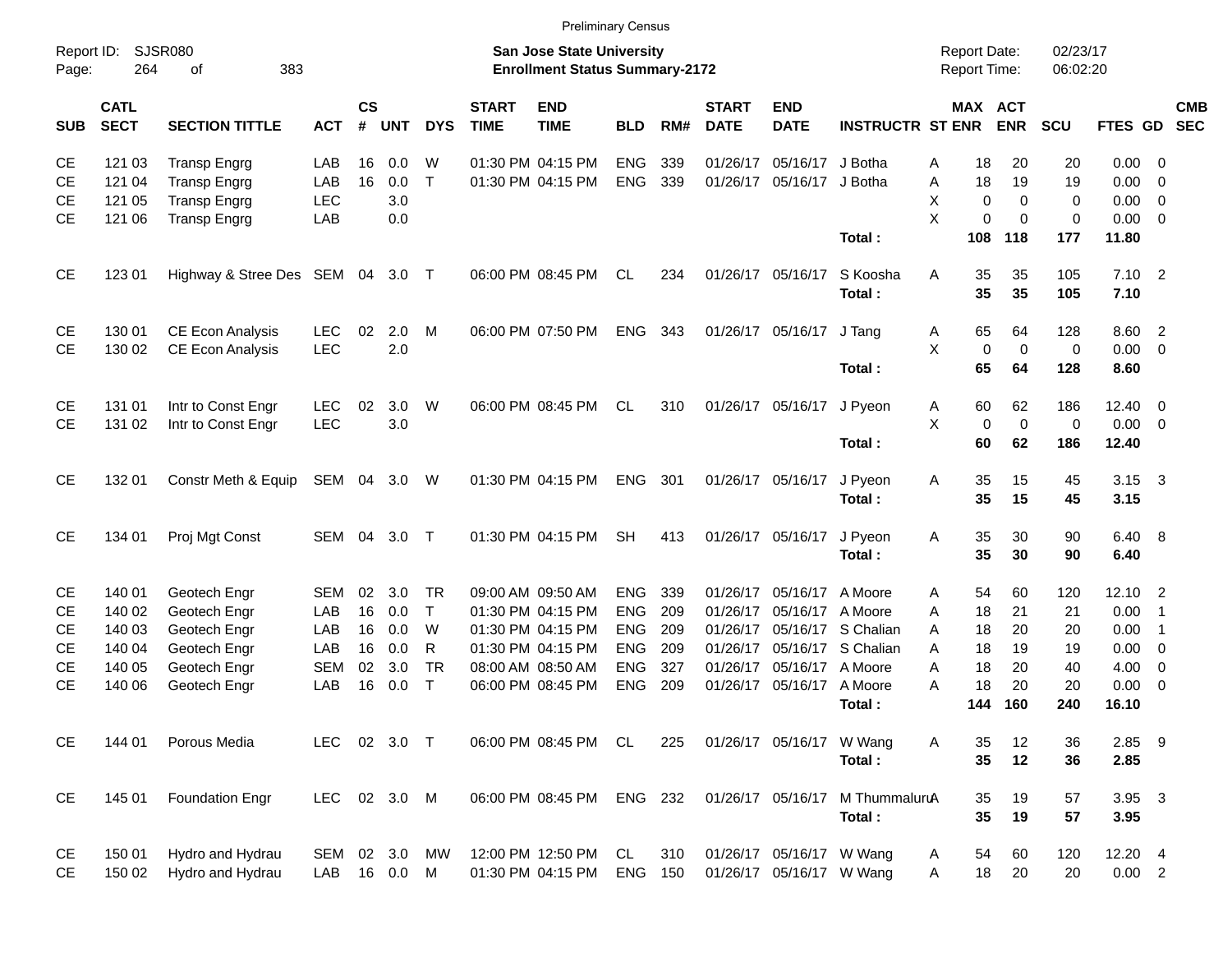CE 150 03 Hydro and Hydrau LAB 16 0.0 R 01:30 PM 04:15 PM ENG 150 01/26/17 05/16/17 W Wang A 18 20 20 0.00 0 CE 150 04 Hydro and Hydrau LAB 16 0.0 W 01:30 PM 04:15 PM ENG 150 01/26/17 05/16/17 W Wang A 18 20 20 0.00 2  $\hbox{CE}$   $\hbox{--}$  150 05  $\hbox{--}$  Hydro and Hydrau  $\hbox{--}$  SEM  $\hbox{--}$  3.0  $\hbox{--}$   $\hbox{--}$   $\hbox{--}$   $\hbox{--}$   $\hbox{--}$   $\hbox{--}$   $\hbox{--}$   $\hbox{--}$   $\hbox{--}$   $\hbox{--}$   $\hbox{--}$   $\hbox{--}$   $\hbox{--}$   $\hbox{--}$   $\hbox{--}$   $\hbox{--}$   $\hbox{CE}$   $\hbox{--}$  150 06  $\hbox{--}$  Hydro and Hydrau  $\hbox{--}$  LAB  $\hbox{--}$  0.00  $\hbox{--}$  0.00  $\hbox{--}$  0.00  $\hbox{--}$  0.00  $\hbox{--}$  0.00  $\hbox{--}$  0.00  $\hbox{--}$  0.00  $\hbox{--}$ **Total : 108 120 180 12.20** CE 154 01 Hydraulic Design SEM 04 3.0 W 06:00 PM 08:45 PM ENG 301 01/26/17 05/16/17 B Kassab A 35 22 66 4.55 3 **Total : 35 22 66 4.55** CE 160 01 Struc Anlys SEM 02 3.0 TR 10:30 AM 11:20 AM CL 310 01/26/17 05/16/17 N Pham A 54 61 122 12.30 2 CE 160 02 Struc Anlys LAB 16 0.0 T 01:30 PM 04:15 PM ENG 340 01/26/17 05/16/17 A Boylan-Ash A 18 23 23 0.00 0 CE 160 03 Struc Anlys LAB 16 0.0 R 01:30 PM 04:15 PM ENG 340 01/26/17 05/16/17 A Boylan-Ash A 18 19 19 0.00 2 CE 160 04 Struc Anlys LAB 16 0.0 M 01:30 PM 04:15 PM ENG 340 01/26/17 05/16/17 A Boylan-Ash A 18 19 19 0.00 0 CE 160 05 Struc Anlys SEM 3.0 X 0 0 0 0.00 0 CE 160 06 Struc Anlys LAB 0.0 X 0 0 0 0.00 0 **Total : 108 122 183 12.30** CE 162 01 Struc Concrete Des SEM 04 3.0 TR 10:30 AM 11:20 AM ENG 329 01/26/17 05/16/17 B SoumounthaA 54 60 120 12.00 0 CE 162 02 Struc Concrete Des LAB 16 0.0 T 01:30 PM 04:15 PM ENG 134 01/26/17 05/16/17 M Soliman A 18 20 20 0.00 0 CE 162 03 Struc Concrete Des LAB 16 0.0 W 01:30 PM 04:15 PM ENG 134 01/26/17 05/16/17 M Soliman A 18 20 20 0.00 0 CE 162 04 Struc Concrete Des LAB 16 0.0 R 01:30 PM 04:15 PM ENG 134 01/26/17 05/16/17 M Soliman A 18 20 20 0.00 0 CE 162 05 Struc Concrete Des SEM 3.0 X 0 0 0 0.00 0 CE 162 06 Struc Concrete Des LAB 0.0 X 0 0 0 0.00 0 **Total : 108 120 180 12.00** CE 163 01 Design Steel Struc SEM 04 3.0 M 01:30 PM 04:15 PM ENG 131 01/26/17 05/16/17 K McMullin A 35 29 87 5.85 1 **Total : 35 29 87 5.85** CE 170 01 Prin Environ Engr LEC 02 3.0 MW 09:00 AM 09:50 AM CL 310 01/26/17 05/16/17 U Ndon A 54 58 116 11.65 1 CE 170 02 Prin Environ Engr LAB 16 0.0 M 01:30 PM 04:15 PM ENG 134 01/26/17 05/16/17 E Abouelmaat A 18 20 20 0.00 0 CE 170 03 Prin Environ Engr LAB 16 0.0 M 06:00 PM 08:45 PM ENG 336 01/26/17 05/16/17 U Ndon A 18 20 20 0.00 0 CE 170 04 Prin Environ Engr LAB 16 0.0 W 06:00 PM 08:45 PM ENG 336 01/26/17 05/16/17 U Ndon A 18 18 18 0.00 1 CE 170 05 Prin Environ Engr LEC 3.0 X 0 0 0 0.00 0 CE 170 06 Prin Environ Engr LAB 0.0 X 0 0 0 0.00 0 **Total : 108 116 174 11.65** CE 172 01 Solid Waste Mgt Engr SEM 05 3.0 R 01:30 PM 04:15 PM ENG 131 01/26/17 05/16/17 R Mukhar A 35 17 51 3.75 7 **Total : 35 17 51 3.75** Report ID: SJSR080 **San Jose State University San Jose State University San Jose State University Report Date:** 02/23/17 Page: 265 of 383 **Enrollment Status Summary-2172** Report Time: 06:02:20 **CATL CS START END START END MAX ACT CMB** SUB SECT SECTION TITTLE ACT # UNT DYS TIME TIME BLD RM# DATE DATE INSTRUCTR STENR ENR SCU FTES GD SEC Preliminary Census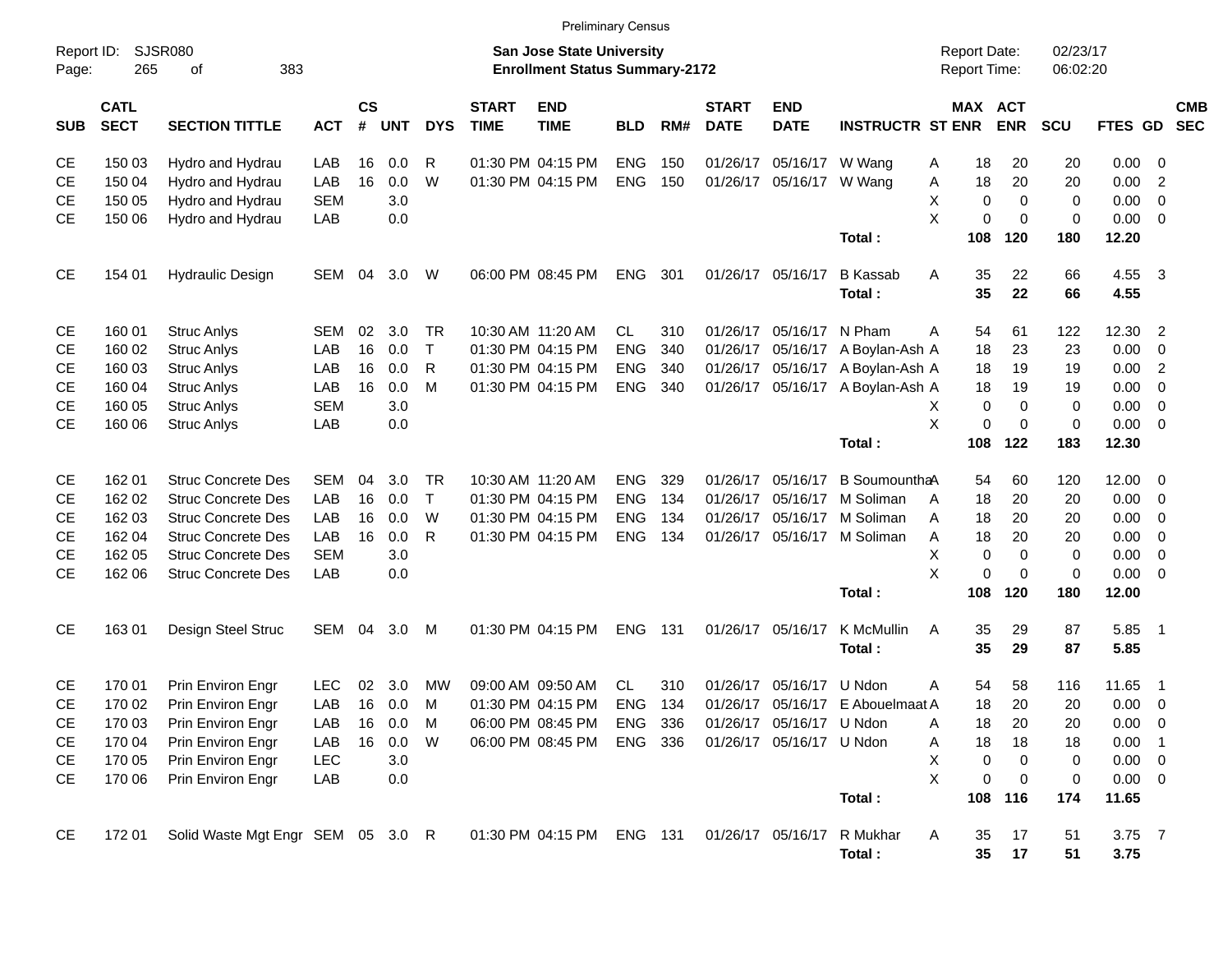| Report ID:<br>Page: | 266                        | <b>SJSR080</b><br>383<br>οf     |              |                    |            |            |                             | <b>San Jose State University</b><br><b>Enrollment Status Summary-2172</b> |            |       |                             |                           |                                                         |    | <b>Report Date:</b><br>Report Time: |                       | 02/23/17<br>06:02:20 |                |                  |            |
|---------------------|----------------------------|---------------------------------|--------------|--------------------|------------|------------|-----------------------------|---------------------------------------------------------------------------|------------|-------|-----------------------------|---------------------------|---------------------------------------------------------|----|-------------------------------------|-----------------------|----------------------|----------------|------------------|------------|
| <b>SUB</b>          | <b>CATL</b><br><b>SECT</b> | <b>SECTION TITTLE</b>           | <b>ACT</b>   | $\mathsf{cs}$<br># | <b>UNT</b> | <b>DYS</b> | <b>START</b><br><b>TIME</b> | <b>END</b><br><b>TIME</b>                                                 | <b>BLD</b> | RM#   | <b>START</b><br><b>DATE</b> | <b>END</b><br><b>DATE</b> | <b>INSTRUCTR ST ENR</b>                                 |    |                                     | MAX ACT<br><b>ENR</b> | SCU                  | FTES GD SEC    |                  | <b>CMB</b> |
| <b>CE</b>           | 174 01                     | Wtr Dist WW Coll                | SEM          | 05                 | 3.0        | R          |                             | 06:00 PM 08:45 PM                                                         | <b>ENG</b> | 401   |                             | 01/26/17 05/16/17         | <b>B</b> Kassab<br>Total:                               | Α  | 35<br>35                            | 13<br>13              | 39<br>39             | 2.60 0<br>2.60 |                  |            |
| <b>CE</b>           | 181 01                     | Civ Eng Systems                 | SEM          | 05                 | 3.0        | МW         |                             | 09:00 AM 10:15 AM                                                         | <b>ENG</b> | - 134 |                             | 01/26/17 05/16/17         | I Jeyachandr A                                          |    | 18                                  | 18                    | 54                   | $3.60 \ 0$     |                  |            |
| CЕ                  | 181 02                     | Civ Eng Systems                 | <b>SEM</b>   | 05                 | 3.0        | м          |                             | 06:00 PM 08:45 PM                                                         | <b>ENG</b> | 327   |                             | 01/26/17 05/16/17         | I Jeyachandr A                                          |    | 18                                  | 21                    | 63                   | $4.20 \ 0$     |                  |            |
| CЕ                  | 181 03                     | Civ Eng Systems                 | SEM          | 05                 | 3.0        | W          |                             | 06:00 PM 08:45 PM                                                         | <b>ENG</b> | 327   |                             | 01/26/17 05/16/17         | I Jeyachandr A                                          |    | 18                                  | 21                    | 63                   | $4.20 \ 0$     |                  |            |
| CЕ                  | 181 04                     | Civ Eng Systems                 | <b>SEM</b>   |                    | 3.0        |            |                             |                                                                           |            |       |                             |                           |                                                         | X. | $\mathbf 0$                         | $\mathbf 0$           | 0                    | $0.00 \t 0$    |                  |            |
|                     |                            |                                 |              |                    |            |            |                             |                                                                           |            |       |                             |                           | Total :                                                 |    | 54                                  | 60                    | 180                  | 12.00          |                  |            |
| <b>CE</b>           | 190 01                     | Numer Solu CE Prob              | LEC.         | 02                 | 2.0        | $\top$     |                             | 06:00 PM 07:50 PM                                                         | DMH 348    |       |                             | 01/26/17 05/16/17         | U Ndon                                                  | Α  | 60                                  | 52                    | 104                  | 6.97           | $\blacksquare$ 1 |            |
| <b>CE</b>           | 190 02                     | Numer Solu CE Prob              | <b>LEC</b>   |                    | 2.0        |            |                             |                                                                           |            |       |                             |                           |                                                         | X  | $\mathbf 0$                         | $\mathbf 0$           | 0                    | $0.00 \t 0$    |                  |            |
|                     |                            |                                 |              |                    |            |            |                             |                                                                           |            |       |                             |                           | Total :                                                 |    | 60                                  | 52                    | 104                  | 6.97           |                  |            |
| <b>CE</b>           | 192 01                     | Prob Models for CE              | SEM          | 02                 | 2.0        | R          |                             | 06:00 PM 07:50 PM                                                         | DMH 348    |       |                             | 01/26/17 05/16/17 U Ndon  |                                                         | A  | 60                                  | 61                    | 122                  | 8.27 4         |                  |            |
| CE.                 | 192 02                     | Prob Models for CE              | <b>SEM</b>   |                    | 2.0        |            |                             |                                                                           |            |       |                             |                           |                                                         | X  | $\mathbf 0$                         | $\mathbf 0$           | 0                    | $0.00 \t 0$    |                  |            |
|                     |                            |                                 |              |                    |            |            |                             |                                                                           |            |       |                             |                           | Total:                                                  |    | 60                                  | 61                    | 122                  | 8.27           |                  |            |
| <b>CE</b>           | 210 01                     | Advanced Mechanics SEM 05 3.0   |              |                    |            | R          |                             | 06:00 PM 08:45 PM                                                         | CL         | 303   |                             | 01/26/17 05/16/17         | A Singhal                                               | A  | 40                                  | 24                    | 72                   | 5.85 21        |                  |            |
|                     |                            |                                 |              |                    |            |            |                             |                                                                           |            |       |                             |                           | Total:                                                  |    | 40                                  | 24                    | 72                   | 5.85           |                  |            |
| <b>CE</b>           | 225 01                     | Public Transp Sys               | SEM 05       |                    | 3.0        | M          |                             | 06:00 PM 08:45 PM                                                         | CL.        | 303   |                             | 01/26/17 05/16/17         | S Koosha                                                | Α  | 30                                  | 9                     | 27                   | $2.25$ 9       |                  |            |
|                     |                            |                                 |              |                    |            |            |                             |                                                                           |            |       |                             |                           | Total:                                                  |    | 30                                  | 9                     | 27                   | 2.25           |                  |            |
| <b>CE</b>           | 226 01                     | Topics in Transp Eng            | SEM 05 3.0   |                    |            | W          |                             | 06:00 PM 08:45 PM                                                         | ENG        | 232   |                             | 01/26/17 05/16/17         | W Tanda                                                 | Α  | 40                                  | 22                    | 66                   | 5.50 22        |                  |            |
|                     |                            |                                 |              |                    |            |            |                             |                                                                           |            |       |                             |                           | Total:                                                  |    | 40                                  | 22                    | 66                   | 5.50           |                  |            |
| <b>CE</b>           | 234 01                     | Const Law                       | SEM          | 05                 | 3.0        | R          |                             | 06:00 PM 08:45 PM                                                         | DMH 160    |       |                             | 01/26/17 05/16/17         | L Battersby                                             | A  | 40                                  | 33                    | 99                   | 8.25 33        |                  |            |
|                     |                            |                                 |              |                    |            |            |                             |                                                                           |            |       |                             |                           | Total:                                                  |    | 40                                  | 33                    | 99                   | 8.25           |                  |            |
| <b>CE</b>           | 239 01                     | Info Tech in Const              | SEM          | 05                 | 3.0        | Т          |                             | 06:00 PM 08:45 PM                                                         | CL.        | 303   |                             | 01/26/17 05/16/17         | J Durrin                                                | Α  | 40                                  | 37                    | 111                  | 9.25 37        |                  |            |
|                     |                            |                                 |              |                    |            |            |                             |                                                                           |            |       |                             |                           | Total:                                                  |    | 40                                  | 37                    | 111                  | 9.25           |                  |            |
| <b>CE</b>           | 247 01                     | Earth Ret & Stab                | LEC 02 3.0 W |                    |            |            |                             | 06:00 PM 08:45 PM ENG 303                                                 |            |       |                             | 01/26/17 05/16/17 S Huang |                                                         | A  | 40                                  | 20                    | 60                   | 5.00 20        |                  |            |
|                     |                            |                                 |              |                    |            |            |                             |                                                                           |            |       |                             |                           | Total:                                                  |    | 40                                  | 20                    | 60                   | 5.00           |                  |            |
| <b>CE</b>           | 252 01                     | Adv Hydrology                   | SEM 05 3.0 M |                    |            |            |                             | 06:00 PM 08:45 PM                                                         | DMH 160    |       |                             | 01/26/17 05/16/17 W Wang  |                                                         | Α  | 40                                  | 26                    | 78                   | 6.50 26        |                  |            |
|                     |                            |                                 |              |                    |            |            |                             |                                                                           |            |       |                             |                           | Total:                                                  |    | 40                                  | 26                    | 78                   | 6.50           |                  |            |
| CE                  | 264 01                     | Prestress Conc Des SEM 05 3.0 T |              |                    |            |            |                             |                                                                           |            |       |                             |                           | 06:00 PM 08:45 PM DMH 160 01/26/17 05/16/17 M Soliman A |    |                                     | 40 26                 | 78                   | 6.45 25        |                  |            |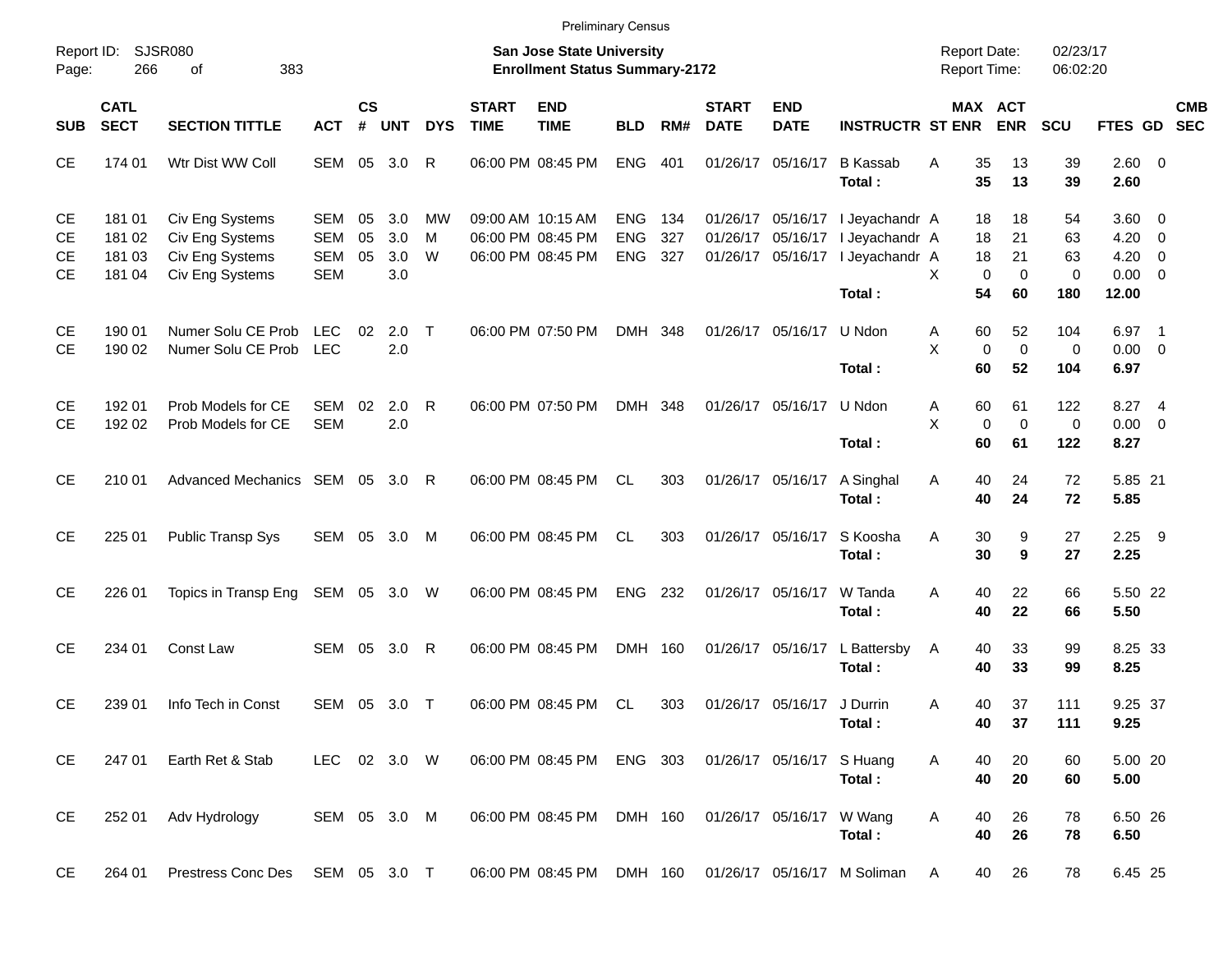|                     |                            |                                                                                                          |            |                    |            |            |                             |                           | <b>Preliminary Census</b> |     |                             |                                                  |                         |                     |                     |                      |                           |                         |                          |
|---------------------|----------------------------|----------------------------------------------------------------------------------------------------------|------------|--------------------|------------|------------|-----------------------------|---------------------------|---------------------------|-----|-----------------------------|--------------------------------------------------|-------------------------|---------------------|---------------------|----------------------|---------------------------|-------------------------|--------------------------|
| Report ID:<br>Page: | 267                        | <b>SJSR080</b><br><b>San Jose State University</b><br>383<br><b>Enrollment Status Summary-2172</b><br>of |            |                    |            |            |                             |                           |                           |     |                             |                                                  |                         |                     |                     | 02/23/17<br>06:02:20 |                           |                         |                          |
| <b>SUB</b>          | <b>CATL</b><br><b>SECT</b> | <b>SECTION TITTLE</b>                                                                                    | <b>ACT</b> | $\mathsf{cs}$<br># | <b>UNT</b> | <b>DYS</b> | <b>START</b><br><b>TIME</b> | <b>END</b><br><b>TIME</b> | <b>BLD</b>                | RM# | <b>START</b><br><b>DATE</b> | <b>END</b><br><b>DATE</b>                        | <b>INSTRUCTR ST ENR</b> | MAX ACT             | <b>ENR</b>          | <b>SCU</b>           | FTES GD                   |                         | <b>CMB</b><br><b>SEC</b> |
|                     |                            |                                                                                                          |            |                    |            |            |                             |                           |                           |     |                             |                                                  | Total:                  | 40                  | 26                  | 78                   | 6.45                      |                         |                          |
| <b>CE</b>           | 271 01                     | Physico-Chemical Pro SEM 04                                                                              |            |                    | 3.0        | R          |                             | 06:00 PM 08:45 PM         | <b>DMH</b>                | 161 | 01/26/17                    | 05/16/17                                         | X Zhou<br>Total:        | 40<br>A<br>40       | 19<br>19            | 57<br>57             | 4.75 19<br>4.75           |                         |                          |
| <b>CE</b>           | 298 01                     | <b>Special Problems</b>                                                                                  | <b>SUP</b> | 25                 | 3.0        | <b>TBA</b> |                             |                           |                           |     | 01/26/17                    | 05/16/17                                         | K McMullin              | 10<br>A             | 3                   | 9                    | 0.75                      | $\overline{\mathbf{3}}$ |                          |
| <b>CE</b>           | 298 02                     | <b>Special Problems</b>                                                                                  | <b>SUP</b> | 25                 | 3.0        | <b>TBA</b> |                             |                           |                           |     | 01/26/17                    | 05/16/17                                         |                         | 10<br>A             | 0                   | 0                    | 0.00                      | - 0                     |                          |
| <b>CE</b>           | 298 03                     | <b>Special Problems</b>                                                                                  | <b>SUP</b> | 25                 | 3.0        | <b>TBA</b> |                             |                           |                           |     | 01/26/17                    | 05/16/17                                         |                         | 10<br>A             | 0                   | 0                    | 0.00                      | $\overline{\mathbf{0}}$ |                          |
| CE.                 | 298 04                     | <b>Special Problems</b>                                                                                  | <b>SUP</b> | 25                 | 3.0        | <b>TBA</b> |                             |                           |                           |     | 01/26/17                    | 05/16/17                                         |                         | 10<br>A             | 0                   | 0                    | 0.00                      | $\overline{0}$          |                          |
|                     |                            |                                                                                                          |            |                    |            |            |                             |                           |                           |     |                             |                                                  | Total:                  | 40                  | 3                   | 9                    | 0.75                      |                         |                          |
| CE                  | 299 01                     | <b>Masters Thesis</b>                                                                                    | <b>SUP</b> | 25                 | 3.0        | <b>TBA</b> |                             |                           |                           |     | 01/26/17                    | 05/16/17                                         |                         | 10<br>Α             | 0                   | 0                    | 0.00                      | $\overline{\mathbf{0}}$ |                          |
| <b>CE</b>           | 299 02                     | <b>Masters Thesis</b>                                                                                    | <b>SUP</b> | 25                 | 3.0        | <b>TBA</b> |                             |                           |                           |     | 01/26/17                    | 05/16/17                                         |                         | 10<br>A             | 0                   | 0                    | 0.00                      | $\overline{0}$          |                          |
| <b>CE</b>           | 299 03                     | <b>Masters Thesis</b>                                                                                    | <b>SUP</b> | 25                 | 3.0        | <b>TBA</b> |                             |                           |                           |     | 01/26/17                    | 05/16/17                                         |                         | Α<br>5              | 0                   | 0                    | 0.00                      | $\overline{\mathbf{0}}$ |                          |
|                     |                            |                                                                                                          |            |                    |            |            |                             |                           |                           |     |                             |                                                  | Total:                  | 25                  | $\bf{0}$            | $\bf{0}$             | 0.00                      |                         |                          |
|                     | Department :               | <b>Civil &amp; Environmental Engineering</b>                                                             |            |                    |            |            |                             |                           |                           |     |                             | <b>Lower Division:</b><br><b>Upper Division:</b> | Department Total:       | 2410<br>431<br>1564 | 2082<br>379<br>1484 | 4439<br>785<br>2997  | 310.47<br>52.73<br>203.18 |                         |                          |

**Graduate Division : 415 219 657 54.55**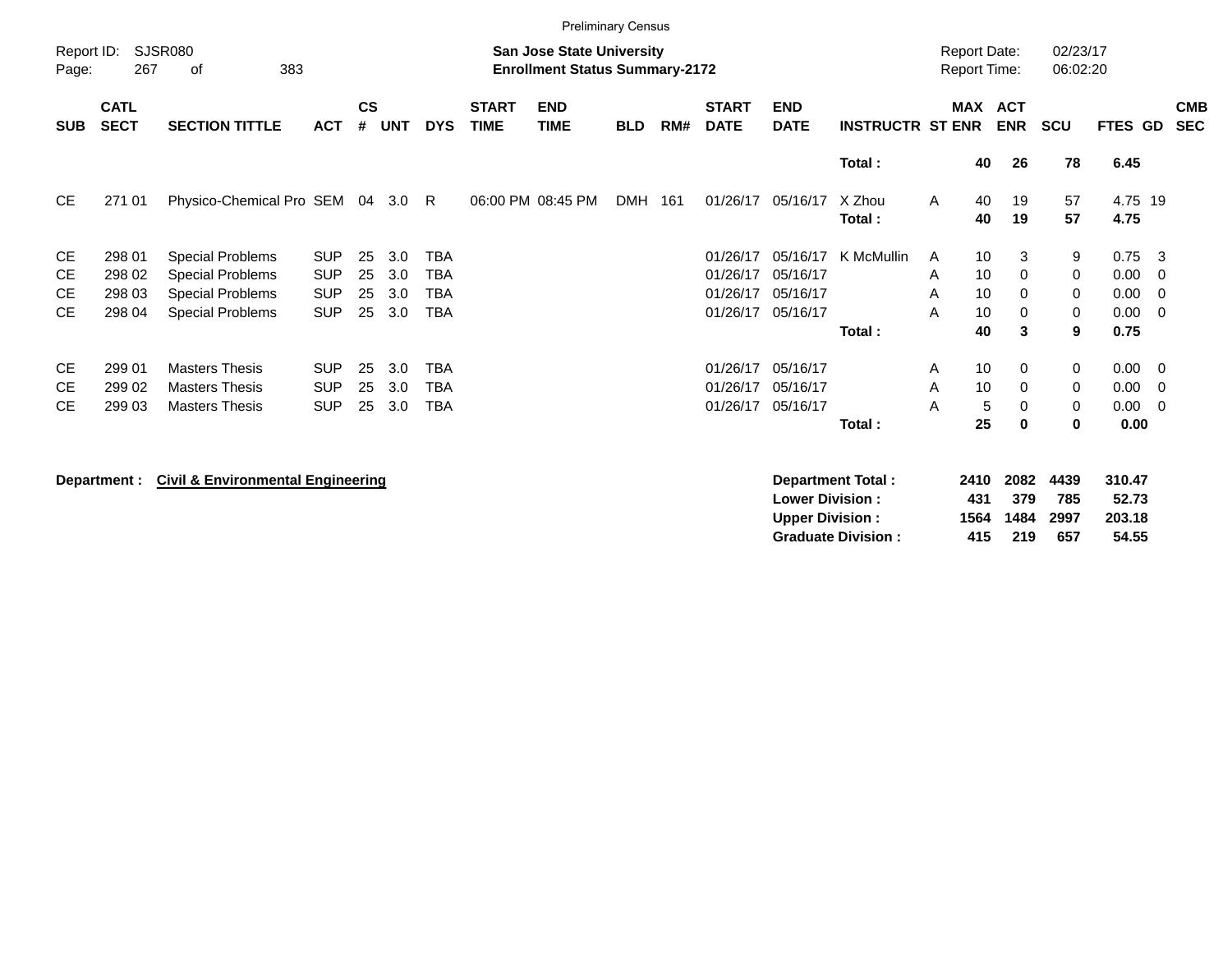|            |                            |                                   |            |                    |            |            |                             | <b>Preliminary Census</b>             |                |     |                             |                            |                            |                     |             |                       |             |                |                          |                          |
|------------|----------------------------|-----------------------------------|------------|--------------------|------------|------------|-----------------------------|---------------------------------------|----------------|-----|-----------------------------|----------------------------|----------------------------|---------------------|-------------|-----------------------|-------------|----------------|--------------------------|--------------------------|
| Report ID: |                            | SJSR080                           |            |                    |            |            |                             | San Jose State University             |                |     |                             |                            |                            | <b>Report Date:</b> |             |                       | 02/23/17    |                |                          |                          |
| Page:      | 268                        | 383<br>оf                         |            |                    |            |            |                             | <b>Enrollment Status Summary-2172</b> |                |     |                             |                            |                            | Report Time:        |             |                       | 06:02:20    |                |                          |                          |
| <b>SUB</b> | <b>CATL</b><br><b>SECT</b> | <b>SECTION TITTLE</b>             | <b>ACT</b> | $\mathsf{cs}$<br># | <b>UNT</b> | <b>DYS</b> | <b>START</b><br><b>TIME</b> | <b>END</b><br><b>TIME</b>             | <b>BLD</b>     | RM# | <b>START</b><br><b>DATE</b> | <b>END</b><br><b>DATE</b>  | <b>INSTRUCTR ST ENR</b>    |                     |             | MAX ACT<br><b>ENR</b> | <b>SCU</b>  | <b>FTES GD</b> |                          | <b>CMB</b><br><b>SEC</b> |
| College    |                            | <b>Engineering</b>                |            |                    |            |            |                             |                                       |                |     |                             |                            |                            |                     |             |                       |             |                |                          |                          |
|            | Department :               | <b>Computer Engineering</b>       |            |                    |            |            |                             |                                       |                |     |                             |                            |                            |                     |             |                       |             |                |                          |                          |
|            | CMPE 30 01                 | Programming Concept LEC           |            |                    | 3.0        |            |                             |                                       |                |     |                             |                            |                            | х                   | 0           | 0                     | 0           | 0.00           | $\overline{0}$           |                          |
|            | CMPE 30 02                 | Programming Concept LAB           |            | 16                 | 0.0        | R          |                             | 05:45 PM 08:35 PM                     | <b>ENG</b>     | 405 |                             |                            | 01/26/17 05/16/17 C Abboud | Α                   | 30          | 32                    | 32          | 0.00           | 0                        |                          |
|            | CMPE 30 03                 | Programming Concept LAB           |            | 16                 | 0.0        | W          |                             | 05:45 PM 08:35 PM                     | <b>ENG</b>     | 405 |                             | 01/26/17 05/16/17          | C Abboud                   | A                   | 30          | 29                    | 29          | 0.00           | 0                        |                          |
|            | CMPE 30 04                 | Programming Concept LEC           |            | 01                 | 3.0        | F          |                             | 08:00 AM 09:40 AM                     | <b>ENG</b>     | 337 |                             | 01/26/17 05/16/17          | P Kang                     | Α                   | 30          | 32                    | 64          | 6.40           | 0                        |                          |
|            | CMPE 30 05                 | <b>Programming Concept LAB</b>    |            | 16                 | 0.0        | M          |                             | 05:30 PM 08:20 PM                     | <b>ENG</b>     | 405 |                             | 01/26/17 05/16/17 P Kang   |                            | Α                   | 30          | 32                    | 32          | 0.00           | 0                        |                          |
|            | CMPE 30 06                 | Programming Concept LEC           |            |                    | 3.0        |            |                             |                                       |                |     |                             |                            |                            | X                   | $\mathbf 0$ | $\Omega$              | 0           | 0.00           | 0                        |                          |
|            | CMPE 30 07                 | <b>Programming Concept LAB</b>    |            |                    | 0.0        |            |                             |                                       |                |     |                             |                            |                            | Χ                   | 0           | 0                     | 0           | 0.00           | 0                        |                          |
|            | CMPE 30 08                 | <b>Programming Concept LAB</b>    |            |                    | 0.0        |            |                             |                                       |                |     |                             |                            |                            | X                   | 0           | $\mathbf 0$           | $\mathbf 0$ | 0.00           | 0                        |                          |
|            | CMPE 30 09                 | Programming Concept LEC           |            | 01                 | 3.0        | <b>TR</b>  |                             | 09:00 AM 09:50 AM                     | <b>BBC</b>     | 004 |                             | 01/26/17 05/16/17          | F Mortezaie                | A                   | 60          | 61                    | 122         | 12.20          | $\overline{0}$           |                          |
|            |                            |                                   |            |                    |            |            |                             |                                       |                |     |                             |                            | Total:                     |                     | 180         | 186                   | 279         | 18.60          |                          |                          |
|            | CMPE 50 01                 | Object Orient Concep LEC          |            | 01                 | 3.0        | <b>TR</b>  |                             | 04:30 PM 05:20 PM                     | <b>BBC</b>     | 004 |                             | 01/26/17 05/16/17          | C Tarng                    | A                   | 90          | 67                    | 134         | 13.40          | 0                        |                          |
|            | CMPE 50 02                 | Object Orient Concep LAB          |            | 16                 | 0.0        | Τ          |                             | 01:30 PM 04:20 PM                     | <b>ENG</b>     | 489 |                             | 01/26/17 05/16/17          | C Tarng                    | A                   | 30          | 27                    | 27          | 0.00           | $\overline{0}$           |                          |
|            | CMPE 50 03                 | Object Orient Concep LAB          |            | 16                 | 0.0        | R          |                             | 01:30 PM 04:20 PM                     | <b>ENG</b>     | 489 |                             | 01/26/17 05/16/17          | C Tarng                    | Α                   | 30          | 25                    | 25          | 0.00           | 0                        |                          |
|            | CMPE 50 04                 | Object Orient Concep LAB          |            | 16                 | 0.0        | W          |                             | 01:30 PM 04:20 PM                     | <b>ENG</b>     | 489 |                             | 01/26/17 05/16/17          | H Meng                     | А                   | 30          | 15                    | 15          | 0.00           | - 0                      |                          |
|            |                            |                                   |            |                    |            |            |                             |                                       |                |     |                             |                            | Total:                     |                     | 180         | 134                   | 201         | 13.40          |                          |                          |
|            | CMPE 102 01                | Assembly Language PrSEM           |            | 04                 | 3.0        | МW         |                             | 10:30 AM 11:45 AM                     | <b>BBC</b>     | 004 | 01/26/17                    | 05/16/17                   | M Robinson                 | A                   | 70          | 67                    | 201         | 13.40          | $0\,$ C                  |                          |
| SE.        | 102 01                     | Assembly Language PrSEM           |            | 04                 | 3.0        | <b>MW</b>  |                             | 10:30 AM 11:45 AM                     | <b>BBC</b>     | 004 |                             | 01/26/17 05/16/17          | M Robinson                 | A                   | 0           | 8                     | 24          | 1.60           | 0 <sup>C</sup>           |                          |
|            | CMPE 102 02                | Assembly Language PrSEM           |            |                    | 3.0        |            |                             |                                       |                |     |                             |                            |                            | х                   | 0           | 0                     | 0           | 0.00           | 0                        |                          |
| SE.        | 102 02                     | Assembly Language PrSEM           |            |                    | 3.0        |            |                             |                                       |                |     |                             |                            |                            | X                   | 0           | $\mathbf 0$           | 0           | 0.00           | 0                        |                          |
|            | CMPE 102 03                | Assembly Language PrSEM           |            | 04                 | 3.0        | MW         |                             | 12:00 PM 01:15 PM                     | <b>ENG</b>     | 486 |                             | 01/26/17 05/16/17          | K Nguyen                   | Α                   | 50          | 51                    | 153         | 10.20          | $0\,$ C                  |                          |
| SE.        | 102 03                     | Assembly Language PrSEM           |            | 04                 | 3.0        | МW         |                             | 12:00 PM 01:15 PM                     | <b>ENG</b>     | 486 |                             | 01/26/17 05/16/17          | K Nguyen                   | Α                   | 0           | 16                    | 48          | 3.20           | 0 <sup>o</sup>           |                          |
|            | CMPE 102 04                | Assembly Language PrSEM           |            | 04                 | 3.0        | T          |                             | 06:00 PM 08:45 PM                     | МH             | 523 |                             | 01/26/17 05/16/17          | K Nguyen                   | Α                   | 60          | 53                    | 159         | 10.60          | 0 <sup>o</sup>           |                          |
| SE         | 102 04                     | Assembly Language PrSEM           |            | 04                 | 3.0        | Τ          |                             | 06:00 PM 08:45 PM                     | МH             | 523 |                             | 01/26/17 05/16/17          | K Nguyen                   | A                   | 0           | 6                     | 18          | 1.20           | $0\,C$                   |                          |
|            |                            |                                   |            |                    |            |            |                             |                                       |                |     |                             |                            | Total:                     |                     | 180         | 201                   | 603         | 40.20          |                          |                          |
|            | CMPE 110 01                | Electronics                       | <b>SEM</b> | 04                 | 3.0        | <b>MW</b>  |                             | 12:00 PM 12:50 PM                     | <b>ENG</b>     | 325 |                             | 01/26/17 05/16/17          | A Bindal                   | Α                   | 50          | 55                    | 110         | $11.00 \t 0$   |                          |                          |
|            | CMPE 110 02                | Electronics                       | LAB        |                    | 16 0.0     |            |                             | 01:30 PM 04:20 PM                     | ENG            | 286 |                             | 01/26/17 05/16/17 A Bindal |                            | A                   | 25          | 27                    | 27          | 0.00           | $\overline{\phantom{0}}$ |                          |
|            | CMPE 110 03                | Electronics                       | LAB        |                    | 16 0.0     | Τ          |                             | 04:30 PM 07:20 PM                     | <b>ENG 286</b> |     |                             | 01/26/17 05/16/17 A Bindal |                            | A                   | 25          | 28                    | 28          | 0.00           | $\overline{\phantom{0}}$ |                          |
|            | CMPE 110 04                | Electronics                       | <b>SEM</b> |                    | 04 3.0     | МW         |                             | 06:00 PM 06:50 PM                     | ENG 325        |     |                             |                            | 01/26/17 05/16/17 C Nguyen | A                   | 50          | 60                    | 120         | 12.00 0        |                          |                          |
|            | CMPE 110 05                | Electronics                       | LAB        |                    | 16 0.0     | M          |                             | 07:00 PM 09:50 PM                     | <b>ENG 286</b> |     |                             |                            | 01/26/17 05/16/17 C Nguyen | Α                   | 25          | 35                    | 35          | $0.00 \t 0$    |                          |                          |
|            | CMPE 110 06                | Electronics                       | LAB        |                    | 16 0.0     | W          |                             | 07:00 PM 09:50 PM                     | ENG 286        |     |                             | 01/26/17 05/16/17          | C Nguyen                   | A                   | 25          | 25                    | 25          | $0.00 \t 0$    |                          |                          |
|            |                            |                                   |            |                    |            |            |                             |                                       |                |     |                             |                            | Total:                     |                     | 200         | 230                   | 345         | 23.00          |                          |                          |
|            | CMPE 120 01                | Computer Org & Arch SEM 04 3.0    |            |                    |            | МW         |                             | 10:30 AM 11:45 AM                     | ENG 329        |     |                             | 01/26/17 05/16/17 A Bindal |                            | A                   | 50          | 36                    | 108         | 7.20 0 C       |                          |                          |
| SE         | 120 01                     | Computer Org & Arch SEM 04 3.0 MW |            |                    |            |            |                             | 10:30 AM 11:45 AM                     | ENG 329        |     |                             | 01/26/17 05/16/17 A Bindal |                            | A                   | 0           | 14                    | 42          | 2.80 0 C       |                          |                          |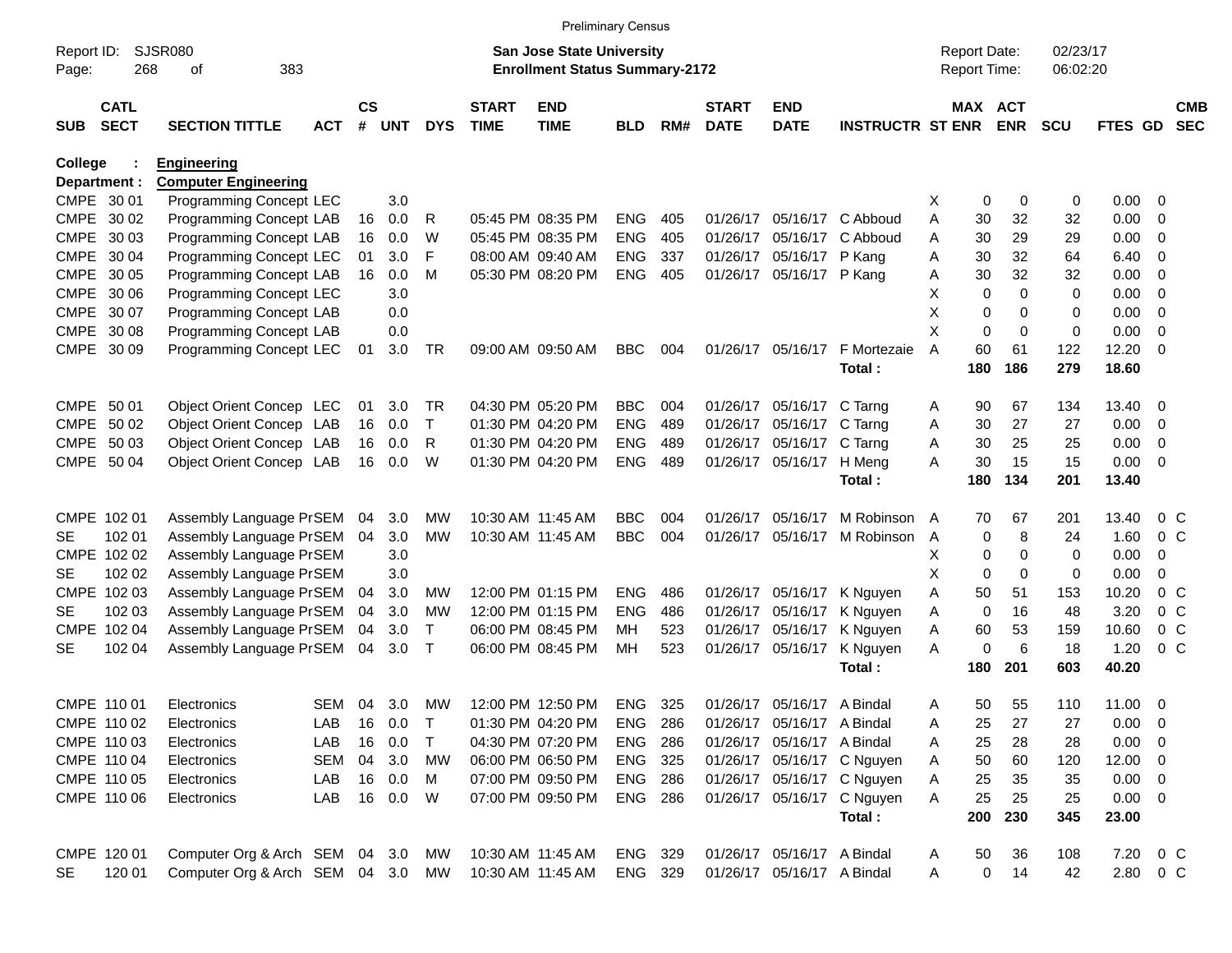|                                          |                             |            |                |            |            |                             | <b>Preliminary Census</b>                                                 |            |     |                             |                           |                             |                                            |            |                      |             |                          |                          |
|------------------------------------------|-----------------------------|------------|----------------|------------|------------|-----------------------------|---------------------------------------------------------------------------|------------|-----|-----------------------------|---------------------------|-----------------------------|--------------------------------------------|------------|----------------------|-------------|--------------------------|--------------------------|
| Report ID:<br>269<br>Page:               | <b>SJSR080</b><br>383<br>οf |            |                |            |            |                             | <b>San Jose State University</b><br><b>Enrollment Status Summary-2172</b> |            |     |                             |                           |                             | <b>Report Date:</b><br><b>Report Time:</b> |            | 02/23/17<br>06:02:20 |             |                          |                          |
| <b>CATL</b><br><b>SECT</b><br><b>SUB</b> | <b>SECTION TITTLE</b>       | <b>ACT</b> | <b>CS</b><br># | <b>UNT</b> | <b>DYS</b> | <b>START</b><br><b>TIME</b> | <b>END</b><br><b>TIME</b>                                                 | <b>BLD</b> | RM# | <b>START</b><br><b>DATE</b> | <b>END</b><br><b>DATE</b> | <b>INSTRUCTR ST ENR</b>     | MAX ACT                                    | <b>ENR</b> | <b>SCU</b>           | FTES GD     |                          | <b>CMB</b><br><b>SEC</b> |
| CMPE 120 02                              | Computer Org & Arch SEM     |            |                | 3.0        |            |                             |                                                                           |            |     |                             |                           |                             | 0<br>Х                                     | 0          | 0                    | $0.00 \t 0$ |                          |                          |
| 120 02<br><b>SE</b>                      | Computer Org & Arch SEM     |            |                | 3.0        |            |                             |                                                                           |            |     |                             |                           |                             | X<br>0                                     | 0          | 0                    | 0.00        | $\overline{0}$           |                          |
| CMPE 120 03                              | Computer Org & Arch SEM     |            | 04             | 3.0        | TR         |                             | 04:30 PM 05:45 PM                                                         | <b>ENG</b> | 325 | 01/26/17                    | 05/16/17 K Li             |                             | A<br>50                                    | 23         | 69                   | 4.60        | $0\,$ C                  |                          |
| 120 03<br><b>SE</b>                      | Computer Org & Arch SEM     |            | 04             | 3.0        | TR         |                             | 04:30 PM 05:45 PM                                                         | <b>ENG</b> | 325 | 01/26/17                    | 05/16/17                  | K Li                        | $\pmb{0}$<br>A                             | 8          | 24                   | 1.60        | $0\,$ C                  |                          |
|                                          |                             |            |                |            |            |                             |                                                                           |            |     |                             |                           | Total:                      | 100                                        | 81         | 243                  | 16.20       |                          |                          |
| CMPE 124 01                              | Digital Design I            | <b>SEM</b> | 04             | 3.0        | МW         |                             | 08:00 AM 08:50 AM                                                         | <b>ENG</b> | 337 | 01/26/17                    |                           | 05/16/17 H Ozemek           | 40<br>A                                    | 40         | 80                   | $8.00 \t 0$ |                          |                          |
| CMPE 124 02                              | Digital Design I            | LAB        | 16             | 0.0        | м          |                             | 01:30 PM 04:20 PM                                                         | <b>ENG</b> | 278 | 01/26/17                    |                           | 05/16/17 H Ozemek           | 20<br>A                                    | 20         | 20                   | 0.00        | $\overline{\phantom{0}}$ |                          |
| CMPE 124 03                              | Digital Design I            | LAB        | 16             | 0.0        | W          |                             | 01:30 PM 04:20 PM                                                         | <b>ENG</b> | 278 | 01/26/17                    |                           | 05/16/17 H Ozemek           | 20<br>A                                    | 20         | 20                   | 0.00        | $\overline{\phantom{0}}$ |                          |
| CMPE 124 04                              | Digital Design I            | <b>SEM</b> | 04             | 3.0        | MW         |                             | 11:00 AM 11:50 AM                                                         | <b>ENG</b> | 325 | 01/26/17                    |                           | 05/16/17 H Katirciogl       | 40<br>A                                    | 40         | 80                   | 8.00        | $\overline{\phantom{0}}$ |                          |
| CMPE 124 05                              | Digital Design I            | LAB        | 16             | 0.0        | R          |                             | 10:30 AM 01:30 PM                                                         | <b>ENG</b> | 278 | 01/26/17                    |                           | 05/16/17 A ShokouhbakA      | 20                                         | 20         | 20                   | 0.00        | $\overline{\phantom{0}}$ |                          |
| CMPE 124 06                              | Digital Design I            | LAB        | 16             | 0.0        | T          |                             | 09:00 AM 11:50 AM                                                         | <b>ENG</b> | 278 | 01/26/17                    |                           | 05/16/17 H Katirciogl       | 20<br>A                                    | 20         | 20                   | 0.00        | $\overline{\phantom{0}}$ |                          |
| CMPE 124 07                              | Digital Design I            | <b>SEM</b> |                | 3.0        |            |                             |                                                                           |            |     |                             |                           |                             | х<br>0                                     | 0          | 0                    | 0.00        | $\overline{\phantom{0}}$ |                          |
| CMPE 124 08                              | Digital Design I            | LAB        |                | 0.0        |            |                             |                                                                           |            |     |                             |                           |                             | Χ<br>0                                     | 0          | 0                    | 0.00        | $\overline{\phantom{0}}$ |                          |
| CMPE 124 09                              | Digital Design I            | LAB        |                | 0.0        |            |                             |                                                                           |            |     |                             |                           |                             | X<br>0                                     | 0          | 0                    | $0.00 \t 0$ |                          |                          |
|                                          |                             |            |                |            |            |                             |                                                                           |            |     |                             |                           | Total:                      | 160                                        | 160        | 240                  | 16.00       |                          |                          |
| CMPE 125 01                              | Digital Design 2            | <b>SEM</b> | 04             | 3.0        | МW         |                             | 12:00 PM 12:50 PM                                                         | <b>ENG</b> | 337 | 01/26/17                    | 05/16/17 D Hung           |                             | 75<br>A                                    | 80         | 160                  | 16.00 0     |                          |                          |
| CMPE 125 02                              | Digital Design 2            | LAB        | 16             | 0.0        | M          |                             | 02:30 PM 05:20 PM                                                         | <b>ENG</b> | 288 | 01/26/17                    | 05/16/17 D Hung           |                             | 25<br>A                                    | 25         | 25                   | 0.00        | $\overline{\phantom{0}}$ |                          |
| CMPE 125 03                              | Digital Design 2            | LAB        | 16             | 0.0        | W          |                             | 02:30 PM 05:20 PM                                                         | <b>ENG</b> | 288 |                             | 01/26/17 05/16/17 D Hung  |                             | 25<br>Α                                    | 29         | 29                   | 0.00        | $\overline{\phantom{0}}$ |                          |
| CMPE 125 04                              | Digital Design 2            | <b>SEM</b> |                | 3.0        |            |                             |                                                                           |            |     |                             |                           |                             | Χ<br>0                                     | 0          | 0                    | 0.00        | - 0                      |                          |
| CMPE 125 05                              | Digital Design 2            | LAB        |                | 0.0        |            |                             |                                                                           |            |     |                             |                           |                             | X<br>0                                     | 0          | 0                    | 0.00        | $\overline{\mathbf{0}}$  |                          |
| CMPE 125 06                              | Digital Design 2            | LAB        |                | 0.0        |            |                             |                                                                           |            |     |                             |                           |                             | X<br>0                                     | 0          | 0                    | 0.00        | $\overline{\mathbf{0}}$  |                          |
| CMPE 125 07                              | Digital Design 2            | LAB        | 16             | 0.0        | M          |                             | 06:00 PM 08:50 PM                                                         | <b>ENG</b> | 288 |                             | 01/26/17 05/16/17         | D Hung                      | A<br>25                                    | 26         | 26                   | $0.00 \t 0$ |                          |                          |
|                                          |                             |            |                |            |            |                             |                                                                           |            |     |                             |                           | Total:                      | 150                                        | 160        | 240                  | 16.00       |                          |                          |
| CMPE 126 01                              | Alg & Data Str Des          | <b>LEC</b> | 04             | 3.0        | TR         |                             | 01:30 PM 02:20 PM                                                         | <b>ENG</b> | 325 | 01/26/17                    | 05/16/17 F Lin            |                             | 48<br>Α                                    | 49         | 98                   | 9.80 0      |                          |                          |
| CMPE 126 02                              | Alg & Data Str Des          | LAB        | 16             | 0.0        | $\top$     |                             | 02:30 PM 05:20 PM                                                         | <b>ENG</b> | 206 | 01/26/17                    | 05/16/17 F Lin            |                             | Α<br>24                                    | 25         | 25                   | 0.00        | $\overline{\mathbf{0}}$  |                          |
| CMPE 126 03                              | Alg & Data Str Des          | LAB        | 16             | 0.0        | R          |                             | 02:30 PM 05:20 PM                                                         | <b>ENG</b> | 206 | 01/26/17                    | 05/16/17 F Lin            |                             | Α<br>24                                    | 24         | 24                   | 0.00        | $\overline{\mathbf{0}}$  |                          |
| CMPE 126 04                              | Alg & Data Str Des          | <b>LEC</b> | 04             | 3.0        | MW         |                             | 03:00 PM 03:50 PM                                                         | <b>ENG</b> | 337 |                             | 01/26/17 05/16/17 K Li    |                             | 48<br>Α                                    | 32         | 64                   | 6.40        | - 0                      |                          |
| CMPE 126 05                              | Alg & Data Str Des          | LAB        | 16             | 0.0        | M          |                             | 12:00 PM 02:50 PM                                                         | ENG        | 206 |                             | 01/26/17 05/16/17 KLi     |                             | 24<br>Α                                    | 24         | 24                   | 0.00        | $\overline{\phantom{0}}$ |                          |
| CMPE 126 06                              | Alg & Data Str Des          | LAB        | 16             | $0.0$ W    |            |                             | 12:00 PM 02:50 PM                                                         | <b>ENG</b> | 206 |                             | 01/26/17 05/16/17 KLi     |                             | 24<br>Α                                    | 8          | 8                    | $0.00 \t 0$ |                          |                          |
|                                          |                             |            |                |            |            |                             |                                                                           |            |     |                             |                           | Total:                      | 192                                        | 162        | 243                  | 16.20       |                          |                          |
| CMPE 127 01                              | Microproc Design 1          | SEM        |                | 04 3.0     | MW         |                             | 01:30 PM 02:20 PM                                                         | <b>ENG</b> | 337 |                             | 01/26/17 05/16/17 H Li    |                             | 72<br>Α                                    | 79         | 158                  | 15.80 0     |                          |                          |
| CMPE 127 02                              | Microproc Design 1          | LAB        |                | 16 0.0     | $\top$     |                             | 01:30 PM 04:20 PM                                                         | <b>ENG</b> | 268 |                             | 01/26/17 05/16/17 H Li    |                             | 24<br>Α                                    | 21         | 21                   | $0.00 \t 0$ |                          |                          |
| CMPE 127 03                              | Microproc Design 1          | LAB        |                | 16 0.0     | M          |                             | 02:30 PM 05:20 PM                                                         | <b>ENG</b> | 268 |                             | 01/26/17 05/16/17 H Li    |                             | 24<br>Α                                    | 29         | 29                   | $0.00 \t 0$ |                          |                          |
| CMPE 127 04                              | Microproc Design 1          | LAB        |                | 16  0.0  W |            |                             | 02:30 PM 05:20 PM                                                         | ENG        | 268 |                             |                           | 01/26/17 05/16/17 B Naphade | 24<br>A                                    | 29         | 29                   | $0.00 \t 0$ |                          |                          |
|                                          |                             |            |                |            |            |                             |                                                                           |            |     |                             |                           | Total:                      | 144                                        | 158        | 237                  | 15.80       |                          |                          |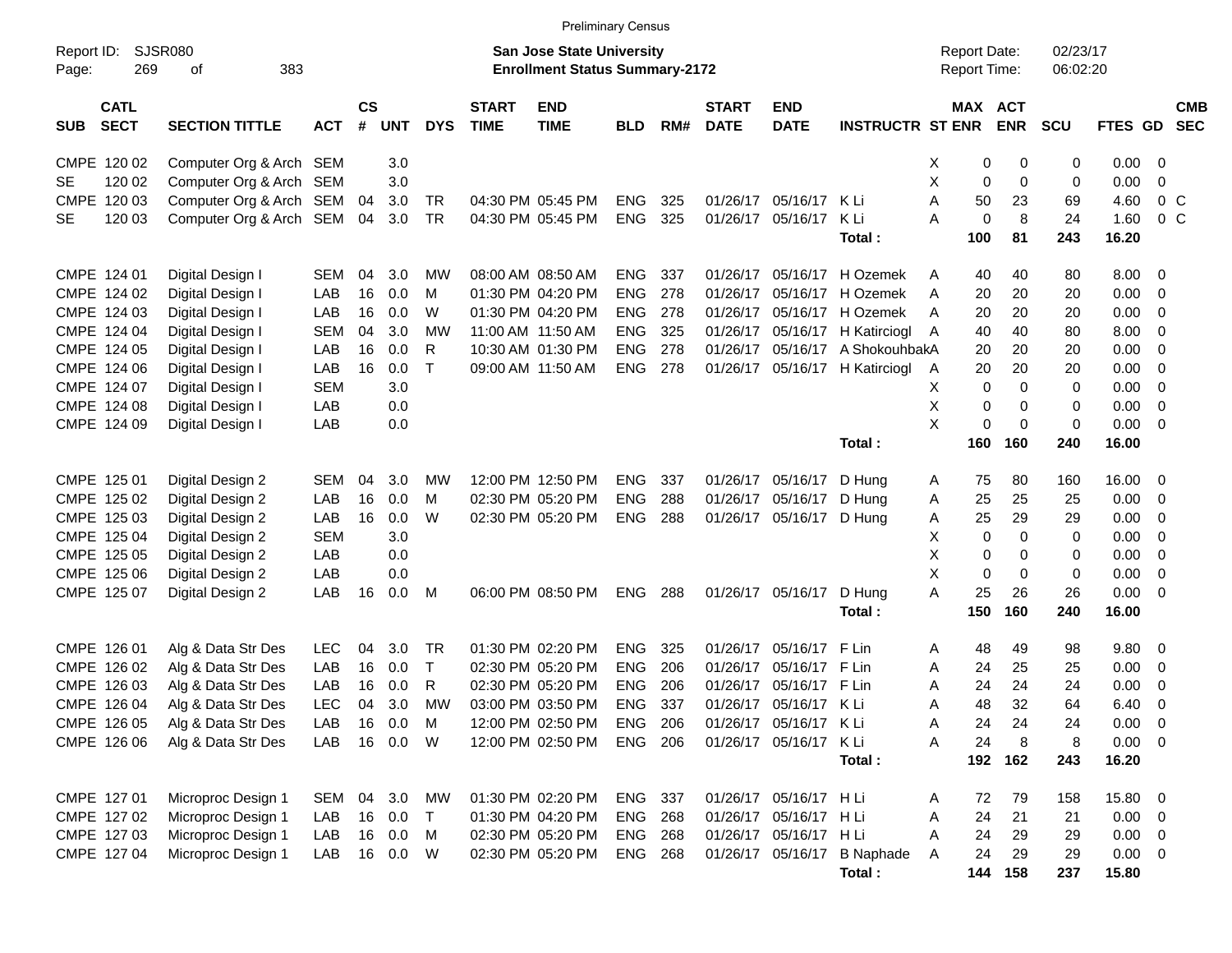|                     |                            |                                  |            |                    |            |                        |                             |                                                                    | <b>Preliminary Census</b> |     |                             |                           |                         |                                            |                              |                |                      |                          |                          |
|---------------------|----------------------------|----------------------------------|------------|--------------------|------------|------------------------|-----------------------------|--------------------------------------------------------------------|---------------------------|-----|-----------------------------|---------------------------|-------------------------|--------------------------------------------|------------------------------|----------------|----------------------|--------------------------|--------------------------|
| Report ID:<br>Page: | <b>SJSR080</b><br>270      | 383<br>οf                        |            |                    |            |                        |                             | San Jose State University<br><b>Enrollment Status Summary-2172</b> |                           |     |                             |                           |                         | <b>Report Date:</b><br><b>Report Time:</b> |                              |                | 02/23/17<br>06:02:20 |                          |                          |
| SUB                 | <b>CATL</b><br><b>SECT</b> | <b>SECTION TITTLE</b>            | <b>ACT</b> | $\mathsf{cs}$<br># | <b>UNT</b> | <b>DYS</b>             | <b>START</b><br><b>TIME</b> | <b>END</b><br><b>TIME</b>                                          | <b>BLD</b>                | RM# | <b>START</b><br><b>DATE</b> | <b>END</b><br><b>DATE</b> | <b>INSTRUCTR ST ENR</b> |                                            | <b>MAX ACT</b><br><b>ENR</b> | <b>SCU</b>     | FTES GD              |                          | <b>CMB</b><br><b>SEC</b> |
| CMPE 130 01         |                            | Adv Alg Des                      | <b>LEC</b> | 02                 | 3.0        | <b>TR</b><br><b>TR</b> | 10:30 AM 11:45 AM           |                                                                    | <b>ENG</b>                | 341 | 01/26/17                    | 05/16/17 H Li             | X Guan                  | Α<br>A                                     | 70<br>70<br>30               | 210            | 14.00                | $\overline{\phantom{0}}$ |                          |
| CMPE 130 02         |                            | Adv Alg Des                      | <b>LEC</b> | 02                 | 3.0        |                        |                             | 12:00 PM 01:15 PM                                                  | <b>ENG</b>                | 337 | 01/26/17                    | 05/16/17                  | Total:                  | 100                                        | 76                           | 6<br>18<br>228 | 1.20<br>15.20        | $\overline{\phantom{0}}$ |                          |
| CMPE 131 01         |                            | Software Engr I                  | SEM        | 04                 | 3.0        | <b>TR</b>              |                             | 03:00 PM 04:15 PM                                                  | <b>BBC</b>                | 204 |                             | 01/26/17 05/16/17         | <b>B</b> Eswar          | A                                          | 69<br>90                     | 207            | 13.80                |                          | $0\,$ C                  |
| <b>SE</b>           | 131 01                     | Software Engr I                  | <b>SEM</b> | 04                 | 3.0        | <b>TR</b>              |                             | 03:00 PM 04:15 PM                                                  | <b>BBC</b>                | 204 | 01/26/17                    | 05/16/17                  | <b>B</b> Eswar          | A                                          | 0<br>10                      | 30             | 2.00                 |                          | $0\,$ C                  |
| CMPE 131 02         |                            | Software Engr I                  | <b>SEM</b> | 04                 | 3.0        | МW                     |                             | 09:00 AM 10:15 AM                                                  | <b>ENG</b>                | 329 | 01/26/17                    | 05/16/17                  | H Meng                  | A                                          | 44<br>50                     | 132            | 8.80                 |                          | $0\,$ C                  |
| <b>SE</b>           | 131 02                     | Software Engr I                  | <b>SEM</b> | 04                 | 3.0        | МW                     |                             | 09:00 AM 10:15 AM                                                  | <b>ENG</b>                | 329 |                             | 01/26/17 05/16/17         | H Meng                  | Α                                          | $\mathbf 0$                  | 9<br>27        | 1.80                 |                          | $0\,$ C                  |
| CMPE 131 03         |                            | Software Engr I                  | <b>SEM</b> | 04                 | 3.0        | <b>TR</b>              |                             | 09:00 AM 10:15 AM                                                  | <b>ENG</b>                | 337 | 01/26/17                    | 05/16/17                  | R Mak                   | A                                          | 60<br>55                     | 165            | 11.00                |                          | $0\,$ C                  |
| <b>SE</b>           | 131 03                     | Software Engr I                  | <b>SEM</b> | 04                 | 3.0        | <b>TR</b>              |                             | 09:00 AM 10:15 AM                                                  | <b>ENG</b>                | 337 |                             | 01/26/17 05/16/17         | R Mak<br>Total:         | A<br>200                                   | 0<br>193                     | 6<br>18<br>579 | 1.20<br>38.60        |                          | $0\,$ C                  |
| CMPE 132 01         |                            | Inf Security                     | SEM        | 04                 | 3.0        | TR                     |                             | 10:30 AM 11:45 AM                                                  | CL.                       | 225 |                             | 01/26/17 05/16/17         | G Saldamli              | A                                          | 45<br>34                     | 102            | $6.80$ 0             |                          |                          |
|                     |                            |                                  |            |                    |            |                        |                             |                                                                    |                           |     |                             |                           | Total:                  |                                            | 45<br>34                     | 102            | 6.80                 |                          |                          |
| CMPE 133 01         |                            | Software Engr II                 | SEM        | 04                 | 3.0        | $\top$                 |                             | 02:30 PM 04:15 PM                                                  | <b>ENG</b>                | 325 |                             | 01/26/17 05/16/17         | H Meng                  | A                                          | 50<br>27                     | 54             | 5.40                 |                          | 0 <sup>o</sup>           |
| <b>SE</b>           | 133 01                     | Software Engr II                 | <b>SEM</b> | 04                 | 3.0        | $\top$                 |                             | 02:30 PM 04:15 PM                                                  | <b>ENG</b>                | 325 | 01/26/17                    | 05/16/17                  | H Meng                  | A                                          | 0<br>29                      | 58             | 5.80                 |                          | 0 <sup>o</sup>           |
| CMPE 133 02         |                            | Software Engr II                 | LAB        | 16                 | 0.0        | M                      |                             | 10:30 AM 01:20 PM                                                  | <b>ENG</b>                | 489 |                             | 01/26/17 05/16/17         | H Meng                  | Α                                          | 10<br>25                     | 10             | 0.00                 |                          | 0 <sup>o</sup>           |
| SE                  | 133 02                     | Software Engr II                 | LAB        | 16                 | 0.0        | M                      |                             | 10:30 AM 01:20 PM                                                  | <b>ENG</b>                | 489 |                             | 01/26/17 05/16/17         | H Meng                  | A                                          | $\mathbf 0$<br>18            | 18             | 0.00                 |                          | $0\,$ C                  |
| CMPE 133 03         |                            | Software Engr II                 | LAB        | 16                 | 0.0        | W                      |                             | 10:30 AM 01:20 PM                                                  | <b>ENG</b>                | 489 | 01/26/17                    | 05/16/17                  | H Meng                  | Α                                          | 25<br>17                     | 17             | 0.00                 |                          | 0 <sup>o</sup>           |
| <b>SE</b>           | 133 03                     | Software Engr II                 | LAB        | 16                 | 0.0        | W                      |                             | 10:30 AM 01:20 PM                                                  | <b>ENG</b>                | 489 |                             | 01/26/17 05/16/17         | H Meng                  | A                                          | $\pmb{0}$<br>11              | 11             | 0.00                 |                          | 0 <sup>o</sup>           |
|                     |                            |                                  |            |                    |            |                        |                             |                                                                    |                           |     |                             |                           | Total:                  | 100                                        | 112                          | 168            | 11.20                |                          |                          |
| CMPE 137 01         |                            | Mobile Software Engi             | SEM        |                    | 3.0        |                        |                             |                                                                    |                           |     |                             |                           |                         | X                                          | 0                            | 0<br>0         | $0.00 \t 0$          |                          |                          |
| SE.                 | 137 01                     | Mobile Software Engi             | <b>SEM</b> |                    | 3.0        |                        |                             |                                                                    |                           |     |                             |                           |                         | Х                                          | 0                            | 0<br>0         | 0.00                 | $\overline{\phantom{0}}$ |                          |
| CMPE 137 02         |                            | Mobile Software Engi             | <b>SEM</b> |                    | 3.0        |                        |                             |                                                                    |                           |     |                             |                           |                         | Х                                          | 0                            | 0<br>0         | 0.00                 | 0                        |                          |
| <b>SE</b>           | 137 02                     | Mobile Software Engi             | SEM        |                    | 3.0        |                        |                             |                                                                    |                           |     |                             |                           |                         | X                                          | 0                            | 0<br>0         | 0.00                 | $\mathbf 0$              |                          |
| CMPE 137 03         |                            | Mobile Software Engi             | SEM        | 05                 | 3.0        | $\top$                 |                             | 03:00 PM 05:45 PM                                                  | <b>BBC</b>                | 222 | 01/26/17                    | 05/16/17                  | K Perry                 | A                                          | 50<br>29                     | 87             | 5.80                 |                          | $0\,C$                   |
| <b>SE</b>           | 137 03                     | Mobile Software Engi SEM         |            | 05                 | 3.0        | $\mathsf{T}$           |                             | 03:00 PM 05:45 PM                                                  | <b>BBC</b>                | 222 |                             | 01/26/17 05/16/17 K Perry |                         | Α                                          | 0                            | 9<br>27        | 1.80                 |                          | 0 <sup>o</sup>           |
|                     |                            |                                  |            |                    |            |                        |                             |                                                                    |                           |     |                             |                           | Total:                  |                                            | 50<br>38                     | 114            | 7.60                 |                          |                          |
| CMPE 138 01         |                            | Database Systems I SEM 04 3.0 TR |            |                    |            |                        |                             | 01:30 PM 02:45 PM                                                  | BBC 326                   |     |                             | 01/26/17 05/16/17         | D Anastasiu A           |                                            | 45<br>38                     | 114            | 7.702                |                          |                          |
|                     |                            |                                  |            |                    |            |                        |                             |                                                                    |                           |     |                             |                           | Total:                  |                                            | 45<br>38                     | 114            | 7.70                 |                          |                          |
| CMPE 140 01         |                            | Comp Arch & Design SEM 04 3.0 MW |            |                    |            |                        |                             | 10:30 AM 11:20 AM                                                  | ENG 337                   |     |                             | 01/26/17 05/16/17 D Hung  |                         | A                                          | 50<br>53                     | 106            | 10.60 0              |                          |                          |
| CMPE 140 02         |                            | Comp Arch & Design LAB           |            |                    | 16  0.0  T |                        |                             | 02:30 PM 05:20 PM                                                  | <b>ENG 288</b>            |     |                             | 01/26/17 05/16/17 D Hung  |                         | Α                                          | 25<br>25                     | 25             | $0.00 \t 0$          |                          |                          |
| CMPE 140 03         |                            | Comp Arch & Design LAB           |            |                    | 16  0.0  W |                        |                             | 06:00 PM 08:50 PM                                                  | <b>ENG 288</b>            |     |                             | 01/26/17 05/16/17 D Hung  |                         | A                                          | 25<br>28                     | 28             | $0.00 \t 0$          |                          |                          |
|                     |                            |                                  |            |                    |            |                        |                             |                                                                    |                           |     |                             |                           | Total:                  |                                            | 100<br>106                   | 159            | 10.60                |                          |                          |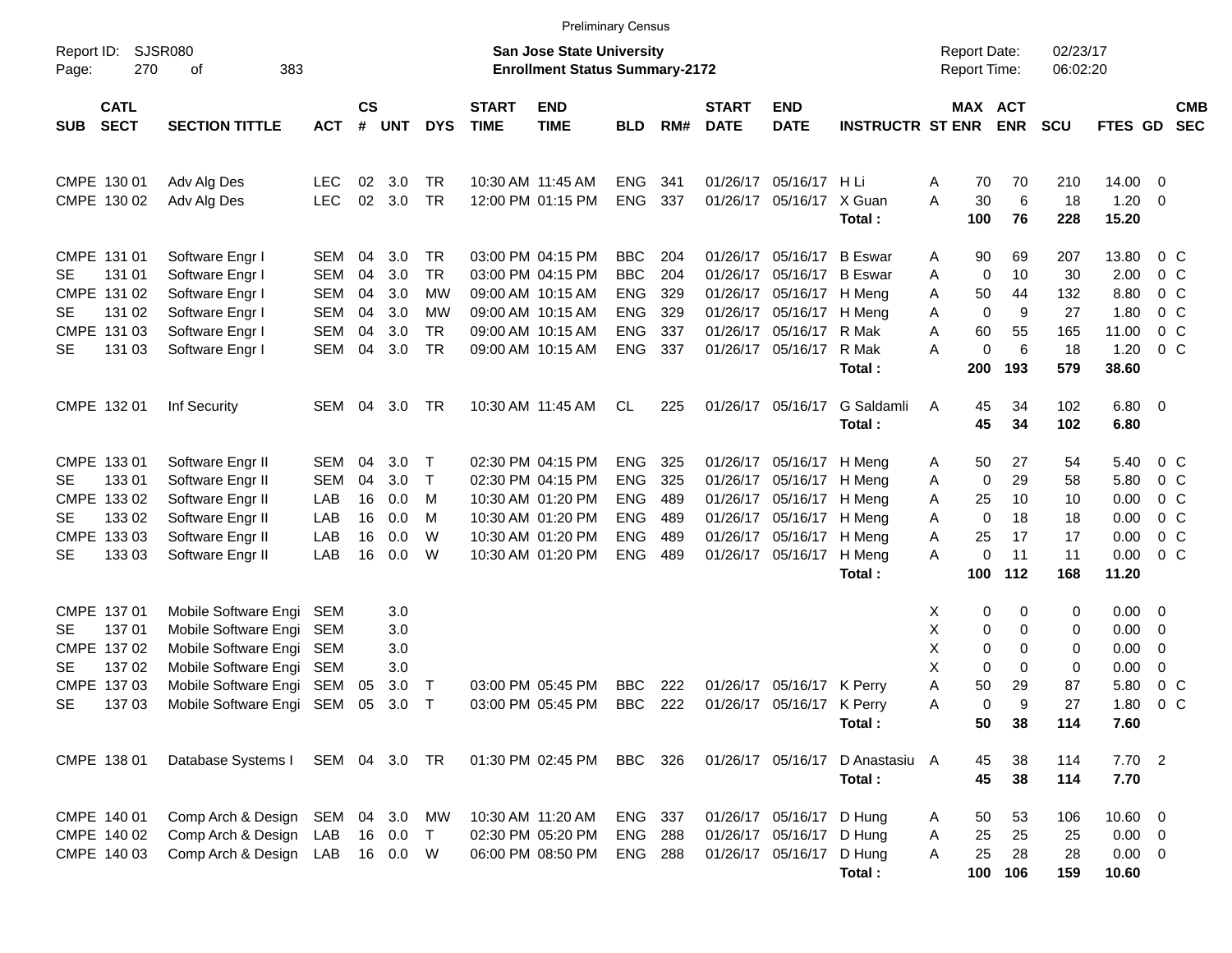|                     |                                                                         |                                                                                                                                                                            |                                                                                  |                            |                                                           |                                                           |                             |                                                                                                       | <b>Preliminary Census</b>                                          |                                 |                                              |                                                                                                                                                                            |                                                                      |                            |                                            |                                   |                                    |                                                                                                    |                                                                                                      |                          |
|---------------------|-------------------------------------------------------------------------|----------------------------------------------------------------------------------------------------------------------------------------------------------------------------|----------------------------------------------------------------------------------|----------------------------|-----------------------------------------------------------|-----------------------------------------------------------|-----------------------------|-------------------------------------------------------------------------------------------------------|--------------------------------------------------------------------|---------------------------------|----------------------------------------------|----------------------------------------------------------------------------------------------------------------------------------------------------------------------------|----------------------------------------------------------------------|----------------------------|--------------------------------------------|-----------------------------------|------------------------------------|----------------------------------------------------------------------------------------------------|------------------------------------------------------------------------------------------------------|--------------------------|
| Report ID:<br>Page: | 271                                                                     | <b>SJSR080</b><br>383<br>οf                                                                                                                                                |                                                                                  |                            |                                                           |                                                           |                             | San Jose State University<br><b>Enrollment Status Summary-2172</b>                                    |                                                                    |                                 |                                              |                                                                                                                                                                            |                                                                      |                            | <b>Report Date:</b><br><b>Report Time:</b> |                                   | 02/23/17<br>06:02:20               |                                                                                                    |                                                                                                      |                          |
| SUB                 | <b>CATL</b><br><b>SECT</b>                                              | <b>SECTION TITTLE</b>                                                                                                                                                      | <b>ACT</b>                                                                       | $\mathsf{cs}$<br>#         | <b>UNT</b>                                                | <b>DYS</b>                                                | <b>START</b><br><b>TIME</b> | <b>END</b><br><b>TIME</b>                                                                             | <b>BLD</b>                                                         | RM#                             | <b>START</b><br><b>DATE</b>                  | <b>END</b><br><b>DATE</b>                                                                                                                                                  | <b>INSTRUCTR ST ENR</b>                                              |                            |                                            | MAX ACT<br><b>ENR</b>             | <b>SCU</b>                         | FTES GD                                                                                            |                                                                                                      | <b>CMB</b><br><b>SEC</b> |
|                     | CMPE 142 01                                                             | <b>Operating Systems</b>                                                                                                                                                   | SEM 04 3.0                                                                       |                            |                                                           | R                                                         |                             | 06:00 PM 08:45 PM                                                                                     | <b>ENG</b>                                                         | 343                             |                                              | 01/26/17 05/16/17                                                                                                                                                          | J Gomez<br>Total:                                                    | A                          | 70<br>70                                   | 72<br>72                          | 216<br>216                         | 14.45<br>14.45                                                                                     | - 1                                                                                                  |                          |
|                     | CMPE 146 01<br>CMPE 146 02<br>CMPE 146 03                               | RT Embedded CoDes SEM<br>RT Embedded CoDes LAB<br>RT Embedded CoDes LAB                                                                                                    |                                                                                  | 04<br>16<br>16             | 3.0<br>0.0<br>0.0                                         | МW<br>F<br>R                                              |                             | 09:00 AM 09:50 AM<br>08:30 AM 11:20 AM<br>02:30 PM 05:20 PM                                           | <b>ENG</b><br><b>ENG</b><br><b>ENG</b>                             | 325<br>278<br>278               | 01/26/17<br>01/26/17                         | 05/16/17<br>05/16/17<br>01/26/17 05/16/17                                                                                                                                  | H Ozemek<br>H Ozemek<br>H Ozemek<br>Total:                           | A<br>A<br>A                | 60<br>30<br>30<br>120                      | 55<br>31<br>24<br>110             | 110<br>31<br>24<br>165             | $11.00 \t 0$<br>$0.00 \t 0$<br>$0.00 \t 0$<br>11.00                                                |                                                                                                      |                          |
| SE.<br><b>SE</b>    | CMPE 148 01<br>148 01<br>CMPE 148 02<br>148 02                          | <b>Comptr Networks I</b><br>Comptr Networks I<br>Comptr Networks I<br>Comptr Networks I                                                                                    | SEM<br><b>SEM</b><br><b>SEM</b><br><b>SEM</b>                                    | 04<br>04<br>04<br>04       | 3.0<br>3.0<br>3.0<br>3.0                                  | TR<br><b>TR</b><br>W<br>W                                 |                             | 10:30 AM 11:45 AM<br>10:30 AM 11:45 AM<br>06:00 PM 08:45 PM<br>06:00 PM 08:45 PM                      | <b>ENG</b><br><b>ENG</b><br>DMH<br>DMH                             | 325<br>325<br>357<br>357        | 01/26/17<br>01/26/17<br>01/26/17             | 05/16/17<br>05/16/17<br>05/16/17<br>01/26/17 05/16/17                                                                                                                      | K Liu<br>K Liu<br><b>B</b> Vinnakota<br><b>B</b> Vinnakota<br>Total: | A<br>A<br>A<br>A           | 50<br>$\mathbf 0$<br>50<br>0<br>100        | 38<br>16<br>37<br>6<br>97         | 114<br>48<br>111<br>18<br>291      | 7.60<br>3.20<br>7.40<br>1.20<br>19.40                                                              | $0\,$ C<br>$0\,$ C<br>0 <sup>o</sup><br>$0\,$ C                                                      |                          |
|                     | CMPE 150 01                                                             | Robotics                                                                                                                                                                   | LEC.                                                                             | 05                         | 3.0                                                       | M                                                         |                             | 03:00 PM 05:45 PM                                                                                     | <b>ENG</b>                                                         | 286                             |                                              | 01/26/17 05/16/17                                                                                                                                                          | A Bindal<br>Total:                                                   | Α                          | 30<br>30                                   | 24<br>24                          | 72<br>72                           | $4.80$ 0<br>4.80                                                                                   |                                                                                                      |                          |
|                     | CMPE 152 01<br>CMPE 152 02<br>CMPE 152 03<br>CMPE 152 04<br>CMPE 152 05 | Compiler Design<br>Compiler Design<br>Compiler Design<br>Compiler Design<br>Compiler Design                                                                                | <b>SEM</b><br>LAB<br>LAB<br><b>SEM</b><br>LAB                                    | 04<br>16<br>16<br>04<br>16 | 3.0<br>0.0<br>0.0<br>3.0<br>0.0                           | TR<br><b>TR</b><br><b>TR</b><br><b>TR</b><br>$\mathsf{T}$ |                             | 03:00 PM 03:50 PM<br>04:00 PM 05:30 PM<br>10:30 AM 12:00 PM<br>10:30 AM 11:20 AM<br>01:30 PM 04:20 PM | <b>ENG</b><br><b>ENG</b><br><b>ENG</b><br><b>ENG</b><br><b>ENG</b> | 337<br>492<br>492<br>303<br>405 | 01/26/17<br>01/26/17<br>01/26/17<br>01/26/17 | 05/16/17<br>05/16/17<br>05/16/17<br>05/16/17<br>01/26/17 05/16/17                                                                                                          | M Robinson A<br>M Robinson<br>M Robinson<br>R Mak<br>R Mak<br>Total: | A<br>A<br>Α<br>A           | 60<br>30<br>30<br>30<br>30<br>180          | 57<br>30<br>27<br>27<br>27<br>168 | 114<br>30<br>27<br>54<br>27<br>252 | 11.45<br>0.00<br>0.00<br>5.40<br>$0.00 \t 0$<br>16.85                                              | $\blacksquare$ 1<br>$\overline{\phantom{1}}$<br>$\overline{\phantom{0}}$<br>$\overline{\phantom{0}}$ |                          |
| <b>SE</b>           | CMPE 165 01<br>165 01                                                   | SW Engl Process Mgt SEM 04<br>SW Engl Process Mgt SEM                                                                                                                      |                                                                                  | 04                         | 3.0<br>3.0                                                | MW<br>MW                                                  |                             | 04:30 PM 05:45 PM<br>04:30 PM 05:45 PM                                                                | <b>ENG</b><br><b>ENG</b>                                           | 325<br>325                      | 01/26/17<br>01/26/17                         | 05/16/17<br>05/16/17                                                                                                                                                       | H Meng<br>H Meng<br>Total:                                           | A<br>A                     | 45<br>0<br>45                              | 20<br>26<br>46                    | 60<br>78<br>138                    | 4.00<br>5.20<br>9.20                                                                               | $0\,$ C<br>0 <sup>o</sup>                                                                            |                          |
| <b>SE</b>           | CMPE 172 01<br>172 01                                                   | <b>Enterprise Software</b><br><b>Enterprise Software</b>                                                                                                                   | LEC<br>LEC 02 3.0 TR                                                             |                            | 02 3.0 TR                                                 |                                                           |                             | 01:30 PM 02:45 PM<br>01:30 PM 02:45 PM CL                                                             | CL                                                                 | 310<br>310                      |                                              |                                                                                                                                                                            | 01/26/17 05/16/17 D Harkey<br>01/26/17 05/16/17 D Harkey<br>Total:   | A<br>A                     | 45<br>0<br>45                              | 26<br>26<br>52                    | 78<br>78<br>156                    | 5.20<br>5.20 0 C<br>10.40                                                                          | 0 <sup>o</sup>                                                                                       |                          |
| SE<br>SE<br>SE      | CMPE 180 01<br>180 01<br>CMPE 180 02<br>180 02<br>CMPE 180 38<br>180 38 | <b>Individual Studies</b><br><b>Individual Studies</b><br><b>Individual Studies</b><br><b>Individual Studies</b><br><b>Individual Studies</b><br><b>Individual Studies</b> | <b>SUP</b><br><b>SUP</b><br><b>SUP</b><br><b>SUP</b><br><b>SUP</b><br><b>SUP</b> | 36<br>36                   | 36 1.0 TBA<br>36 1.0<br>3.0<br>3.0<br>36 3.0<br>36 3.0 TR | TBA<br>TBA<br>TBA<br>TR                                   |                             | 01:30 PM 02:45 PM<br>01:30 PM 02:45 PM                                                                | ENG 337<br>ENG 337                                                 |                                 |                                              | 01/26/17 05/16/17 H Jeon<br>01/26/17 05/16/17 H Jeon<br>01/26/17 05/16/17 S Meldal<br>01/26/17 05/16/17 S Meldal<br>01/26/17 05/16/17 M Fayad<br>01/26/17 05/16/17 M Fayad |                                                                      | A<br>A<br>Α<br>Α<br>A<br>A | 15<br>0<br>15<br>0<br>50<br>0              | 6<br>0<br>0<br>4<br>33<br>0       | 6<br>0<br>0<br>12<br>99<br>0       | $0.40 \quad 0 \quad C$<br>$0.00 \t 0 C$<br>$0.00 \t 0 C$<br>0.80 0 C<br>8.25 33 C<br>$0.00 \t 0 C$ |                                                                                                      |                          |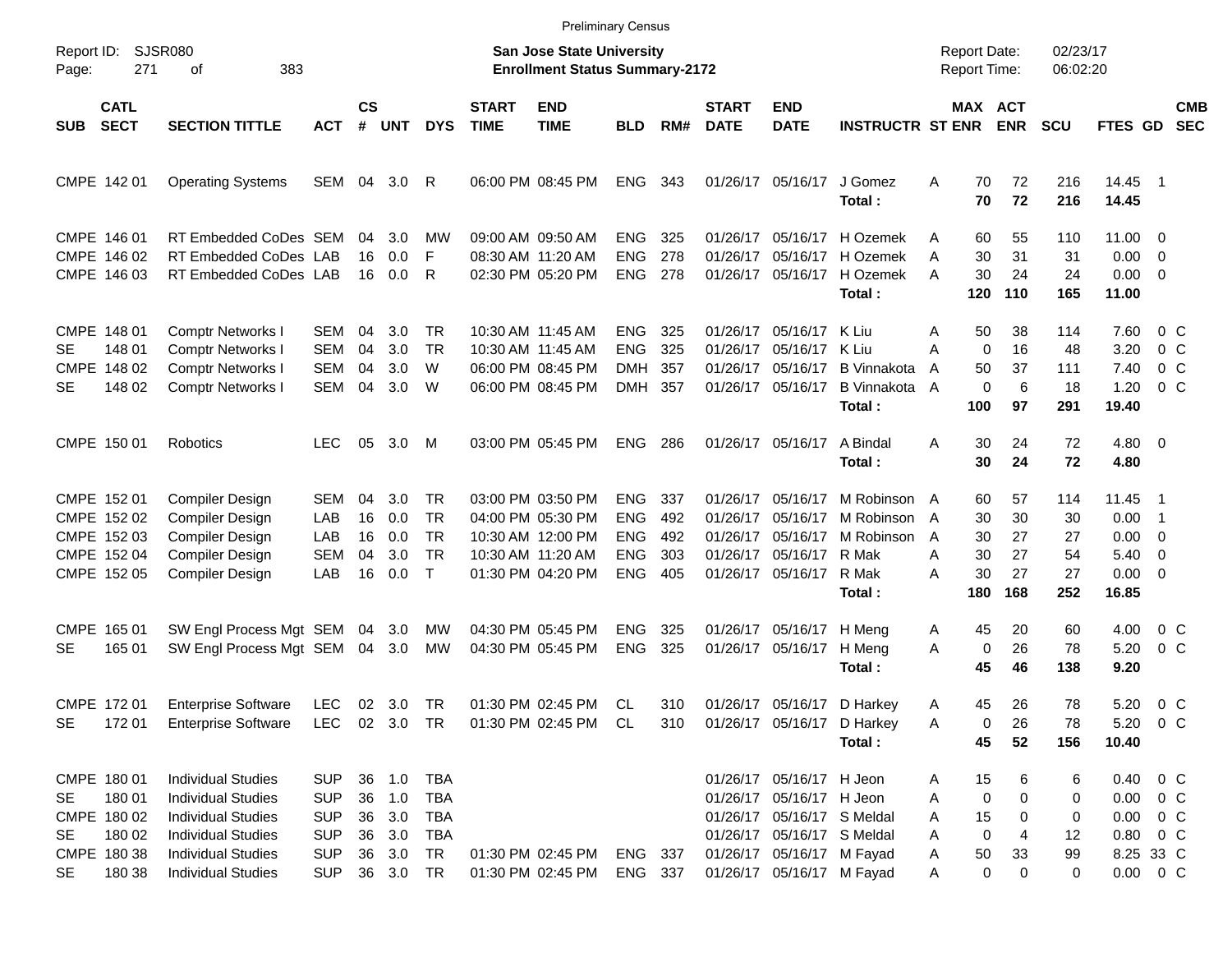|                                          |                                   |            |                    |                  |            |                             |                                                                           | <b>Preliminary Census</b> |     |                             |                           |                         |                                            |             |                              |                      |                |                          |
|------------------------------------------|-----------------------------------|------------|--------------------|------------------|------------|-----------------------------|---------------------------------------------------------------------------|---------------------------|-----|-----------------------------|---------------------------|-------------------------|--------------------------------------------|-------------|------------------------------|----------------------|----------------|--------------------------|
| Report ID:<br>272<br>Page:               | SJSR080<br>383<br>оf              |            |                    |                  |            |                             | <b>San Jose State University</b><br><b>Enrollment Status Summary-2172</b> |                           |     |                             |                           |                         | <b>Report Date:</b><br><b>Report Time:</b> |             |                              | 02/23/17<br>06:02:20 |                |                          |
| <b>CATL</b><br><b>SECT</b><br><b>SUB</b> | <b>SECTION TITTLE</b>             | <b>ACT</b> | $\mathsf{cs}$<br># | <b>UNT</b>       | <b>DYS</b> | <b>START</b><br><b>TIME</b> | <b>END</b><br><b>TIME</b>                                                 | <b>BLD</b>                | RM# | <b>START</b><br><b>DATE</b> | <b>END</b><br><b>DATE</b> | <b>INSTRUCTR ST ENR</b> |                                            |             | <b>MAX ACT</b><br><b>ENR</b> | <b>SCU</b>           | <b>FTES GD</b> | <b>CMB</b><br><b>SEC</b> |
| CMPE 180 90                              | <b>Individual Studies</b>         | <b>SUP</b> | 36                 | 3.0              | МW         |                             | 09:00 AM 10:15 AM                                                         | <b>ENG</b>                | 337 | 01/26/17                    | 05/16/17                  | H Katirciogl            | Α                                          | 70          | 57                           | 171                  | 14.25 57 C     |                          |
| 180 90<br>SE.                            | <b>Individual Studies</b>         | <b>SUP</b> | 36                 | 3.0              | <b>MW</b>  |                             | 09:00 AM 10:15 AM                                                         | <b>ENG</b>                | 337 | 01/26/17                    | 05/16/17                  | H Katirciogl            | Α                                          | 0           | $\mathbf 0$                  | $\mathbf 0$          | $0.00 \t 0 C$  |                          |
| CMPE 180 92                              | <b>Individual Studies</b>         | <b>SUP</b> | 36                 | 3.0              | R          |                             | 06:00 PM 08:45 PM                                                         | <b>ENG</b>                | 189 | 01/26/17                    | 05/16/17 R Mak            |                         | A                                          | 90          | 105                          | 315                  | 26.25105 C     |                          |
| SE.<br>180 92                            | <b>Individual Studies</b>         | <b>SUP</b> | 36                 | 3.0              | R          |                             | 06:00 PM 08:45 PM                                                         | <b>ENG</b>                | 189 | 01/26/17                    | 05/16/17 R Mak            |                         | A                                          | $\mathbf 0$ | 0                            | $\mathbf 0$          | $0.00 \t 0 C$  |                          |
| CMPE 180 94                              | <b>Individual Studies</b>         | <b>SUP</b> | 36                 | 3.0              | F          |                             | 01:00 PM 03:45 PM                                                         | <b>ENG</b>                | 331 | 01/26/17                    | 05/16/17                  | H Li                    | A                                          | 90          | 89                           | 267                  | 22.25 89 C     |                          |
| 180 94<br><b>SE</b>                      | <b>Individual Studies</b>         | <b>SUP</b> | 36                 | 3.0              | F          |                             | 01:00 PM 03:45 PM                                                         | <b>ENG</b>                | 331 | 01/26/17                    | 05/16/17                  | H Li                    | A                                          | 0           | $\mathbf 0$                  | $\mathbf 0$          | $0.00 \t 0 C$  |                          |
|                                          |                                   |            |                    |                  |            |                             |                                                                           |                           |     |                             |                           | Total :                 |                                            | 330         | 294                          | 870                  | 72.20          |                          |
| CMPE 187 01                              | Soft Quality Engr                 | SEM        | 04                 | 3.0              | R          |                             | 06:00 PM 08:45 PM                                                         | <b>BBC</b>                | 204 | 01/26/17                    | 05/16/17                  | <b>B</b> Eswar          | Α                                          | 80          | 43                           | 129                  | 8.60           | $0\,C$                   |
| 18701<br><b>SE</b>                       | Soft Quality Engr                 | SEM        | 04                 | 3.0              | R          |                             | 06:00 PM 08:45 PM                                                         | <b>BBC</b>                | 204 | 01/26/17                    | 05/16/17                  | <b>B</b> Eswar          | A                                          | $\mathbf 0$ | 35                           | 105                  | 7.00           | 0 <sup>o</sup>           |
|                                          |                                   |            |                    |                  |            |                             |                                                                           |                           |     |                             |                           | Total:                  |                                            | 80          | 78                           | 234                  | 15.60          |                          |
|                                          |                                   |            |                    |                  |            |                             |                                                                           |                           |     |                             |                           |                         |                                            |             |                              |                      |                |                          |
| CMPE 188 01                              | Mach Learning/BD                  | <b>LEC</b> | 02                 | 3.0              | TR         |                             | 10:30 AM 11:45 AM                                                         | DMH                       | 357 | 01/26/17                    | 05/16/17                  | M Eirinaki              | Α                                          | 50          | 37                           | 111                  | 7.40           | $0\,$ C                  |
| 18801<br><b>SE</b>                       | Mach Learning/BD                  | <b>LEC</b> | 02 <sub>2</sub>    | 3.0              | TR         |                             | 10:30 AM 11:45 AM                                                         | <b>DMH</b>                | 357 | 01/26/17                    | 05/16/17                  | M Eirinaki              | A                                          | $\mathbf 0$ | 5                            | 15                   | 1.00           | 0 <sup>o</sup>           |
|                                          |                                   |            |                    |                  |            |                             |                                                                           |                           |     |                             |                           | Total :                 |                                            | 50          | 42                           | 126                  | 8.40           |                          |
| CMPE 189 01                              | Spcl Topics in CmpE               | SEM 04     |                    | 3.0              | W          |                             | 06:00 PM 08:45 PM                                                         | DMH 348                   |     |                             | 01/26/17 05/16/17 W Yu    |                         | Α                                          | 50          | 18                           | 54                   | $3.60 \ 0$     |                          |
|                                          |                                   |            |                    |                  |            |                             |                                                                           |                           |     |                             |                           | Total :                 |                                            | 50          | 18                           | 54                   | 3.60           |                          |
|                                          |                                   |            |                    |                  |            |                             |                                                                           |                           |     |                             |                           |                         |                                            |             |                              |                      |                |                          |
|                                          | CMPE 195A 01 Sr Design Project I  | LAB        | 16                 | 1.0              | -F         |                             | 06:00 PM 08:45 PM                                                         | <b>ENG</b>                | 337 | 01/26/17                    | 05/16/17                  | H Jeon                  | A                                          | 60          | 23                           | 23                   | 1.53           | 0 <sup>o</sup>           |
| SE.                                      | 195A 01 Sr Design Project I       | LAB        | 16                 | 1.0              | -F         |                             | 06:00 PM 08:45 PM                                                         | <b>ENG</b>                | 337 | 01/26/17                    | 05/16/17                  | H Jeon                  | A                                          | $\mathbf 0$ | 5                            | 5                    | 0.33           | 0 <sup>o</sup>           |
|                                          | CMPE 195A 02 Sr Design Project I  | LAB        | 16                 | 2.0              | -F         |                             | 06:00 PM 08:45 PM                                                         | <b>ENG</b>                | 337 | 01/26/17                    | 05/16/17                  | H Jeon                  | A                                          | 70          | 38                           | 38                   | 5.07           | 0 <sup>o</sup>           |
| <b>SE</b>                                | 195A 02 Sr Design Project I       | LAB        | 16                 | 2.0              | -F         |                             | 06:00 PM 08:45 PM                                                         | <b>ENG</b>                | 337 | 01/26/17                    | 05/16/17                  | H Jeon                  | A                                          | $\mathbf 0$ | 25                           | 25                   | 3.33           | $0\,C$                   |
|                                          |                                   |            |                    |                  |            |                             |                                                                           |                           |     |                             |                           | Total:                  |                                            | 130         | 91                           | 91                   | 10.27          |                          |
| CMPE 195B 01                             | Sr Design Project II              | LAB        | 16                 | 3.0              | -F         |                             | 06:00 PM 08:45 PM                                                         | <b>ENG</b>                | 337 | 01/26/17                    | 05/16/17                  | H Jeon                  | Α                                          | 45          | 19                           | 57                   | 3.80           | 0 <sup>o</sup>           |
| 195B 01<br>SE                            | Sr Design Project II              | LAB        | 16                 | 3.0              | -F         |                             | 06:00 PM 08:45 PM                                                         | <b>ENG</b>                | 337 | 01/26/17                    | 05/16/17                  | H Jeon                  | A                                          | $\mathbf 0$ | 6                            | 18                   | 1.20           | 0 <sup>o</sup>           |
|                                          | CMPE 195B 02 Sr Design Project II | LAB        | 16                 | 3.0              | -F         |                             | 06:00 PM 08:45 PM                                                         | <b>ENG</b>                | 337 | 01/26/17                    | 05/16/17                  | H Jeon                  | A                                          | 70          | 59                           | 177                  | 11.80          | $0\,$ C                  |
| <b>SE</b>                                | 195B 02 Sr Design Project II      | LAB        | 16                 | 3.0              | F          |                             | 06:00 PM 08:45 PM                                                         | <b>ENG</b>                | 337 | 01/26/17                    | 05/16/17                  | H Jeon                  | A                                          | $\mathbf 0$ | $\overline{4}$               | 12                   | 0.80           | 0 <sup>o</sup>           |
|                                          |                                   |            |                    |                  |            |                             |                                                                           |                           |     |                             |                           | Total :                 |                                            | 115         | 88                           | 264                  | 17.60          |                          |
| CMPE 200 01                              | Comp Architecture                 | SEM        | 05                 | 3.0              | M          |                             | 06:00 PM 08:45 PM                                                         | DMH 227                   |     | 01/26/17                    | 05/16/17 D Yen            |                         | Α                                          | 50          | 61                           | 183                  | 15.20 60       |                          |
| CMPE 200 02                              | Comp Architecture                 | SEM 05     |                    | 3.0              | W          |                             | 06:00 PM 08:45 PM                                                         | DMH 160                   |     | 01/26/17                    | 05/16/17 S Song           |                         | A                                          | 50          | 24                           | 72                   | 6.00 24        |                          |
|                                          |                                   |            |                    |                  |            |                             |                                                                           |                           |     |                             |                           | Total:                  |                                            | 100         | 85                           | 255                  | 21.20          |                          |
|                                          |                                   |            |                    |                  |            |                             |                                                                           |                           |     |                             |                           |                         |                                            |             |                              |                      |                |                          |
| CMPE 202 01                              | <b>SW Systems Engr</b>            | <b>LEC</b> | 01                 | 3.0              | M          |                             | 06:00 PM 08:45 PM                                                         | ENG 337                   |     |                             | 01/26/17 05/16/17 M Fayad |                         | A                                          | 90          | 44                           | 132                  | 11.00 44       |                          |
| CMPE 202 02                              | SW Systems Engr                   | <b>LEC</b> | 01                 | 3.0 <sub>S</sub> |            |                             | 12:00 PM 02:45 PM                                                         | ENG 189                   |     | 01/26/17                    | 05/16/17                  | P Nguyen                | A                                          | 90          | 90                           | 270                  | 22.50 90       |                          |
| CMPE 202 03                              | SW Systems Engr                   | <b>LEC</b> | 01                 | $3.0$ T          |            |                             | 06:00 PM 08:45 PM                                                         | ENG 325                   |     | 01/26/17                    | 05/16/17 M Fayad          |                         | Α                                          | 30          | 20                           | 60                   | 5.00 20        |                          |
|                                          |                                   |            |                    |                  |            |                             |                                                                           |                           |     |                             |                           | Total:                  |                                            |             | 210 154                      | 462                  | 38.50          |                          |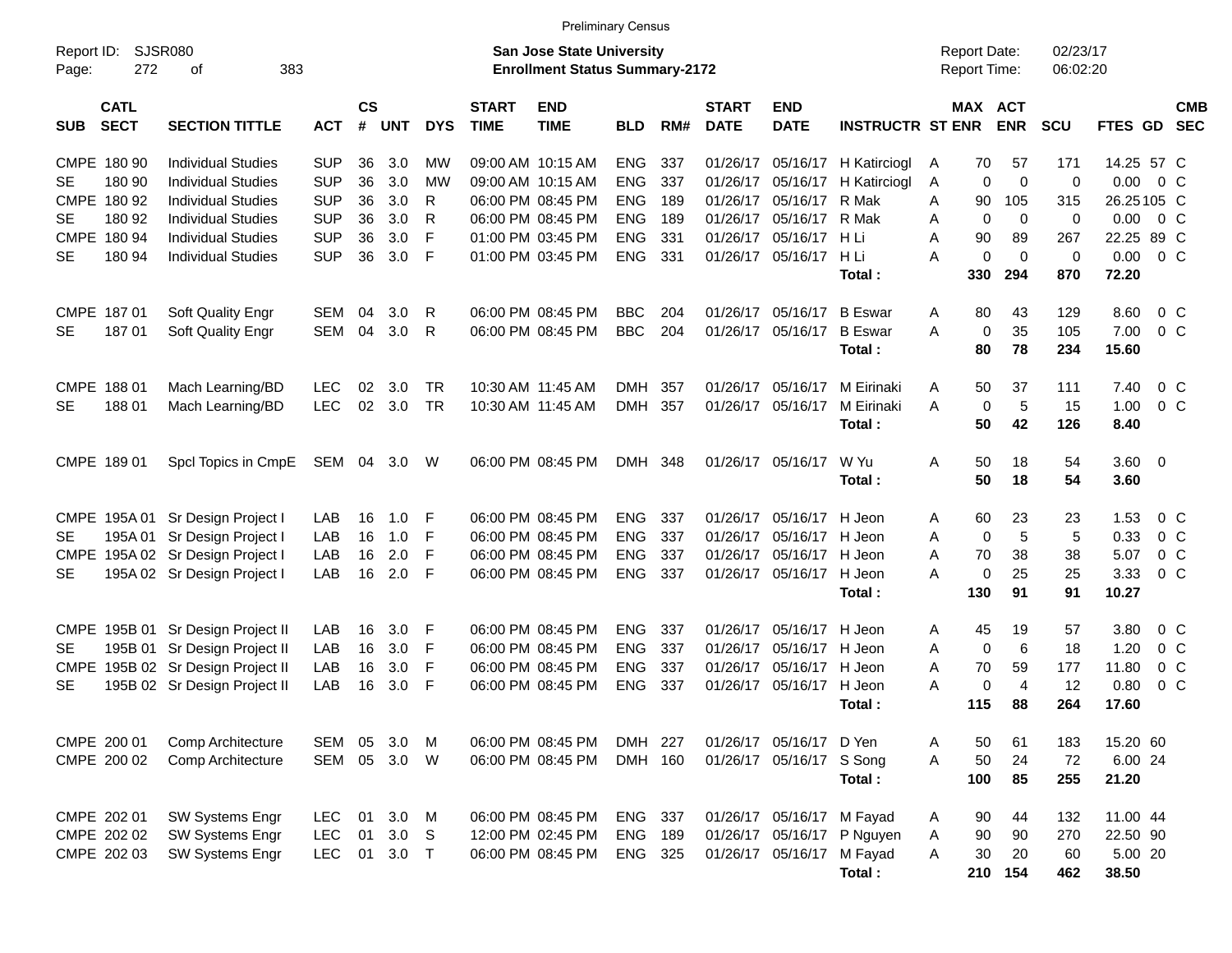|            |                                                |                                                                                                          |                                                      |                    |                          |                              |                             | <b>Preliminary Census</b>                                          |                                |                   |                             |                                                                            |                                                             |                                                           |                                  |                      |                                                     |                          |
|------------|------------------------------------------------|----------------------------------------------------------------------------------------------------------|------------------------------------------------------|--------------------|--------------------------|------------------------------|-----------------------------|--------------------------------------------------------------------|--------------------------------|-------------------|-----------------------------|----------------------------------------------------------------------------|-------------------------------------------------------------|-----------------------------------------------------------|----------------------------------|----------------------|-----------------------------------------------------|--------------------------|
| Page:      | Report ID: SJSR080<br>273                      | 383<br>оf                                                                                                |                                                      |                    |                          |                              |                             | San Jose State University<br><b>Enrollment Status Summary-2172</b> |                                |                   |                             |                                                                            |                                                             | <b>Report Date:</b><br><b>Report Time:</b>                |                                  | 02/23/17<br>06:02:20 |                                                     |                          |
| <b>SUB</b> | <b>CATL</b><br><b>SECT</b>                     | <b>SECTION TITTLE</b>                                                                                    | <b>ACT</b>                                           | $\mathsf{cs}$<br># | <b>UNT</b>               | <b>DYS</b>                   | <b>START</b><br><b>TIME</b> | <b>END</b><br><b>TIME</b>                                          | <b>BLD</b>                     | RM#               | <b>START</b><br><b>DATE</b> | <b>END</b><br><b>DATE</b>                                                  | <b>INSTRUCTR ST ENR</b>                                     | MAX ACT                                                   | <b>ENR</b>                       | <b>SCU</b>           | FTES GD                                             | <b>CMB</b><br><b>SEC</b> |
|            | CMPE 206 01                                    | Comp Netwrk Design SEM 05 3.0 M                                                                          |                                                      |                    |                          |                              |                             | 06:00 PM 08:45 PM                                                  | CL.                            | 222               |                             | 01/26/17 05/16/17                                                          | J Gomez<br>Total:                                           | 80<br>Α<br>80                                             | 59<br>59                         | 177<br>177           | 14.75 59<br>14.75                                   |                          |
|            | CMPE 207 01                                    | Net Prog & Appl                                                                                          | <b>LEC</b>                                           | 04                 | 3.0                      | <b>TR</b>                    |                             | 04:30 PM 05:45 PM                                                  | <b>ENG</b>                     | 337               |                             | 01/26/17 05/16/17                                                          | R Fatoohi<br>Total:                                         | 80<br>A<br>80                                             | 26<br>26                         | 78<br>78             | 6.50 26<br>6.50                                     |                          |
|            | CMPE 208 01                                    | Net Arch & Proto                                                                                         | <b>LEC</b>                                           | 04                 | 3.0                      | W                            |                             | 06:00 PM 08:45 PM                                                  | <b>ENG</b>                     | 337               |                             | 01/26/17 05/16/17                                                          | S Silberman A<br>Total:                                     | 80<br>80                                                  | 76<br>76                         | 228<br>228           | 19.00 76<br>19.00                                   |                          |
| EE.<br>EE. | CMPE 209 01<br>209 01<br>CMPE 209 02<br>209 02 | <b>Network Security</b><br><b>Network Security</b><br><b>Network Security</b><br><b>Network Security</b> | <b>LEC</b><br><b>LEC</b><br><b>LEC</b><br><b>LEC</b> | 01<br>01           | 3.0<br>3.0<br>3.0<br>3.0 | $\mathsf{T}$<br>$\mathsf{T}$ |                             | 06:00 PM 08:45 PM<br>06:00 PM 08:45 PM                             | CL<br><b>CL</b>                | 222<br>222        | 01/26/17                    | 05/16/17                                                                   | G Saldamli<br>01/26/17 05/16/17 G Saldamli                  | 60<br>A<br>$\mathbf 0$<br>A<br>X<br>0<br>X<br>$\mathbf 0$ | 15<br>19<br>$\Omega$<br>$\Omega$ | 45<br>57<br>0<br>0   | 3.75 15 C<br>4.75 19 C<br>$0.00 \t 0$<br>$0.00 \ 0$ |                          |
| EE.        | CMPE 209 03<br>209 03<br>CMPE 209 04           | <b>Network Security</b><br><b>Network Security</b><br><b>Network Security</b>                            | <b>LEC</b><br><b>LEC</b><br><b>LEC</b>               | 01<br>01<br>01     | 3.0<br>3.0<br>3.0        | MW<br><b>MW</b><br><b>TR</b> |                             | 04:30 PM 05:45 PM<br>04:30 PM 05:45 PM<br>03:00 PM 04:15 PM        | CL.<br><b>CL</b><br><b>BBC</b> | 117<br>117<br>202 | 01/26/17                    | 01/26/17 05/16/17 C Tarng<br>05/16/17 C Tarng<br>01/26/17 05/16/17 C Tarng |                                                             | 65<br>Α<br>$\Omega$<br>A<br>A<br>65                       | 32<br>32<br>23                   | 96<br>96<br>69       | 8.00 32 C<br>8.00 32 C<br>5.75 23 C                 |                          |
| EE         | 209 04                                         | <b>Network Security</b>                                                                                  | <b>LEC</b>                                           | 01                 | 3.0                      | <b>TR</b>                    |                             | 03:00 PM 04:15 PM                                                  | <b>BBC</b>                     | 202               |                             | 01/26/17 05/16/17                                                          | C Tarng<br>Total:                                           | $\mathbf 0$<br>A<br>190                                   | 44<br>165                        | 132<br>495           | 11.00 44 C<br>41.25                                 |                          |
|            | CMPE 210 01                                    | SDN and NFV                                                                                              | LEC.                                                 | 01                 | 3.0                      | МW                           |                             | 04:30 PM 05:45 PM                                                  | <b>ENG</b>                     | 337               |                             | 01/26/17 05/16/17                                                          | Y Park<br>Total:                                            | 70<br>A<br>70                                             | 60<br>60                         | 180<br>180           | 15.00 60<br>15.00                                   |                          |
|            | CMPE 212 01                                    | Soc Systems                                                                                              | SEM                                                  | 05                 | 3.0                      | $\top$                       |                             | 06:00 PM 08:45 PM                                                  | DMH 161                        |                   |                             | 01/26/17 05/16/17                                                          | H Zhong<br>Total:                                           | 45<br>Α<br>45                                             | 10<br>10                         | 30<br>30             | 2.50 10<br>2.50                                     |                          |
|            | CMPE 220 01<br>CMPE 220 02                     | <b>System Software</b><br><b>System Software</b>                                                         | <b>SEM</b><br><b>SEM</b>                             | 05<br>05           | 3.0<br>3.0               | Т<br>R                       |                             | 06:00 PM 08:45 PM<br>06:00 PM 08:45 PM                             | CL.<br><b>CL</b>               | 226<br>225        |                             | 01/26/17 05/16/17<br>01/26/17 05/16/17                                     | <b>B</b> Eswar<br>H Li<br>Total:                            | Α<br>50<br>50<br>A<br>100                                 | 27<br>43<br>70                   | 81<br>129<br>210     | 6.60 24<br>10.75 43<br>17.35                        |                          |
|            | CMPE 226 01<br>CMPE 226 02                     | Database Design<br>Database Design                                                                       | LEC<br><b>LEC</b>                                    | 01                 | $3.0$ T<br>3.0           |                              |                             | 06:00 PM 08:45 PM DMH 227                                          |                                |                   |                             | 01/26/17 05/16/17 R Mak                                                    | Total:                                                      | 80<br>A<br>X<br>0<br>80                                   | 54<br>0<br>54                    | 162<br>0<br>162      | 13.50 54<br>$0.00 \t 0$<br>13.50                    |                          |
|            | CMPE 239 01<br>CMPE 239 02                     | Web & Data Mining<br>Web & Data Mining                                                                   | LEC.<br>LEC                                          |                    | 02 3.0 T<br>02 3.0 TR    |                              |                             | 06:00 PM 08:45 PM<br>04:30 PM 05:45 PM                             | SCI<br>ENG 341                 | 253               |                             | 01/26/17 05/16/17                                                          | 01/26/17 05/16/17 C Vuppalapat A<br>D Anastasiu A<br>Total: | 50<br>78<br>128                                           | 48<br>28<br>76                   | 144<br>84<br>228     | 12.00 48<br>7.00 28<br>19.00                        |                          |
|            | CMPE 240 01                                    | Adv Comp Design                                                                                          | SEM 05 3.0 W                                         |                    |                          |                              |                             | 06:00 PM 08:45 PM                                                  | ENG 341                        |                   |                             | 01/26/17 05/16/17 J Vien                                                   |                                                             | 50<br>A                                                   | 46                               | 138                  | 11.50 46                                            |                          |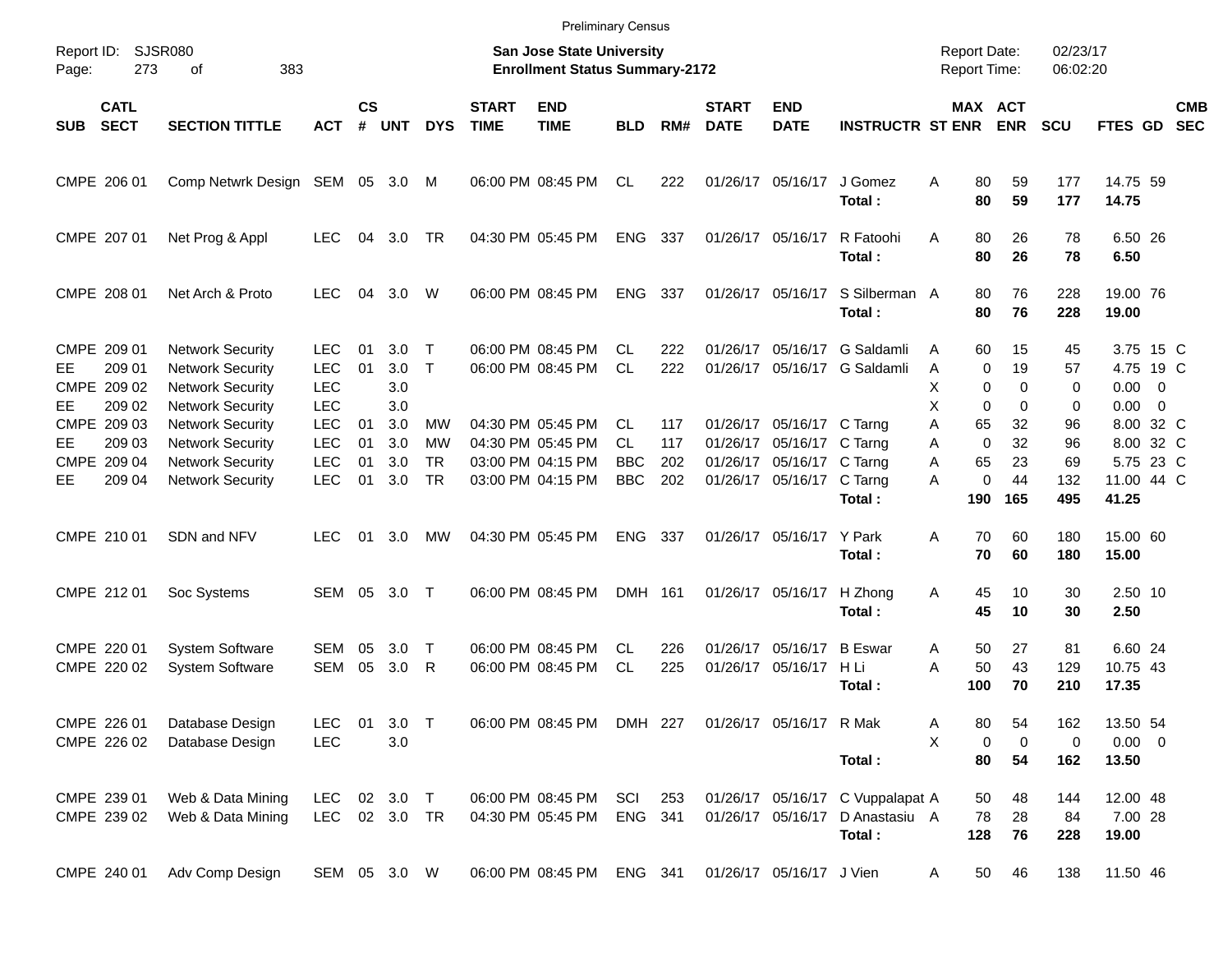|            |                                           |                                                  |                                  |                    |                           |                   |                             | <b>Preliminary Census</b>                                          |                          |            |                             |                                              |                                                      |                                            |                                   |                        |                                             |                          |
|------------|-------------------------------------------|--------------------------------------------------|----------------------------------|--------------------|---------------------------|-------------------|-----------------------------|--------------------------------------------------------------------|--------------------------|------------|-----------------------------|----------------------------------------------|------------------------------------------------------|--------------------------------------------|-----------------------------------|------------------------|---------------------------------------------|--------------------------|
| Page:      | Report ID: SJSR080<br>274                 | 383<br>of                                        |                                  |                    |                           |                   |                             | San Jose State University<br><b>Enrollment Status Summary-2172</b> |                          |            |                             |                                              |                                                      | <b>Report Date:</b><br><b>Report Time:</b> |                                   | 02/23/17<br>06:02:20   |                                             |                          |
| <b>SUB</b> | <b>CATL</b><br><b>SECT</b>                | <b>SECTION TITTLE</b>                            | <b>ACT</b>                       | $\mathsf{cs}$<br># | <b>UNT</b>                | <b>DYS</b>        | <b>START</b><br><b>TIME</b> | <b>END</b><br><b>TIME</b>                                          | <b>BLD</b>               | RM#        | <b>START</b><br><b>DATE</b> | <b>END</b><br><b>DATE</b>                    | <b>INSTRUCTR ST ENR</b>                              | MAX ACT                                    | <b>ENR</b>                        | <b>SCU</b>             | <b>FTES GD</b>                              | <b>CMB</b><br><b>SEC</b> |
|            | CMPE 240 02                               | Adv Comp Design                                  | SEM                              |                    | 05 3.0                    | R                 |                             | 06:00 PM 08:45 PM                                                  | DMH 357                  |            |                             | 01/26/17 05/16/17                            | M Singh<br>Total:                                    | 50<br>Α<br>100                             | 52<br>98                          | 156<br>294             | 12.95 51<br>24.45                           |                          |
| EE         | CMPE 242 01<br>242 01                     | Embedded Hardware D8EM<br>Embedded Hardware D8EM |                                  | 05<br>05           | 3.0<br>3.0                | MW<br><b>MW</b>   |                             | 03:00 PM 04:15 PM<br>03:00 PM 04:15 PM                             | <b>ENG</b><br><b>ENG</b> | 325<br>325 |                             | 01/26/17 05/16/17<br>01/26/17 05/16/17       | H Li<br>H Li<br>Total:                               | 45<br>Α<br>A<br>$\mathbf 0$<br>45          | 32<br>13<br>45                    | 96<br>39<br>135        | 8.00 32 C<br>3.25 13 C<br>11.25             |                          |
|            | CMPE 244 01                               | <b>Embedded Software</b>                         | <b>LEC</b>                       | 04                 | $3.0$ T                   |                   |                             | 06:00 PM 08:45 PM                                                  | <b>CL</b>                | 117        |                             | 01/26/17 05/16/17                            | P Kang<br>Total:                                     | 45<br>Α<br>45                              | 67<br>67                          | 201<br>201             | 16.70 66<br>16.70                           |                          |
|            | CMPE 264 01                               | Adv Dig/Cmp System SEM                           |                                  |                    | 3.0                       |                   |                             |                                                                    |                          |            |                             |                                              | Total:                                               | Χ<br>0<br>$\bf{0}$                         | 0<br>$\bf{0}$                     | 0<br>0                 | $0.00 \t 0$<br>0.00                         |                          |
|            | CMPE 272 01<br>CMPE 272 02                | <b>Ent SW Platforms</b><br>Ent SW Platforms      | <b>LEC</b><br><b>LEC</b>         | 01<br>01           | 3.0<br>3.0                | M<br><sub>S</sub> |                             | 06:00 PM 08:45 PM<br>09:15 AM 12:00 PM                             | <b>ENG</b><br><b>ENG</b> | 189<br>337 |                             | 01/26/17 05/16/17<br>01/26/17 05/16/17       | R Ranjan<br>R Sinn<br>Total:                         | 90<br>A<br>90<br>A<br>180                  | 90<br>81<br>171                   | 270<br>243<br>513      | 22.50 90<br>20.25 81<br>42.75               |                          |
|            | CMPE 273 01<br>CMPE 273 02                | Ent Dist Systems<br>Ent Dist Systems             | LEC.<br><b>LEC</b>               | 01<br>01           | 3.0 <sub>2</sub><br>3.0   | W<br>M            |                             | 06:00 PM 08:45 PM<br>06:00 PM 08:45 PM                             | SН<br><b>BBC</b>         | 100<br>202 |                             | 01/26/17 05/16/17<br>01/26/17 05/16/17       | S Aung<br>H Li<br>Total:                             | 100<br>Α<br>A<br>90<br>190                 | 93<br>11<br>104                   | 279<br>33<br>312       | 23.25 93<br>2.75 11<br>26.00                |                          |
|            | CMPE 274 01                               | <b>Bus Intel Tech</b>                            | <b>LEC</b>                       | 04                 | 3.0                       | $\top$            |                             | 06:00 PM 08:45 PM                                                  | <b>ENG</b>               | 337        |                             | 01/26/17 05/16/17                            | W Yu<br>Total:                                       | 90<br>Α<br>90                              | 53<br>53                          | 159<br>159             | 13.25 53<br>13.25                           |                          |
|            | CMPE 275 01<br>CMPE 275 02                | Enterprise App Dev<br>Enterprise App Dev         | <b>LEC</b><br><b>LEC</b>         | 04<br>01           | 3.0<br>3.0                | м<br>W            |                             | 06:00 PM 08:45 PM<br>06:00 PM 08:45 PM                             | <b>DMH</b><br><b>CL</b>  | 348<br>222 |                             | 01/26/17 05/16/17<br>01/26/17 05/16/17       | J Gash<br>C Zhang<br>Total:                          | 60<br>Α<br>A<br>60<br>120                  | 20<br>61<br>81                    | 60<br>183<br>243       | 5.00 20<br>15.25 61<br>20.25                |                          |
|            | CMPE 277 01<br>CMPE 277 02                | Smartphone App Dev LEC<br>Smartphone App Dev LEC |                                  | 01<br>01           | 3.0<br>3.0                | R<br>$\top$       |                             | 06:00 PM 08:45 PM<br>06:00 PM 08:45 PM                             | DMH<br>DMH 234           | 227        |                             | 01/26/17 05/16/17<br>01/26/17 05/16/17 K Liu | C Zhang<br>Total:                                    | 60<br>Α<br>60<br>A<br>120                  | 45<br>14<br>59                    | 135<br>42<br>177       | 11.25 45<br>3.50 14<br>14.75                |                          |
|            | CMPE 280 01<br>CMPE 280 02<br>CMPE 280 03 | Web UI Design<br>Web UI Design<br>Web UI Design  | LEC.<br><b>LEC</b><br><b>LEC</b> | 01<br>01           | $3.0$ R<br>3.0<br>$3.0$ T |                   |                             | 06:00 PM 08:45 PM CL<br>06:00 PM 08:45 PM                          | SCI                      | 222<br>164 |                             | 01/26/17 05/16/17                            | 01/26/17 05/16/17 C Vuppalapat A<br>D Doan<br>Total: | 60<br>$\mathbf 0$<br>X.<br>A<br>60<br>120  | 72<br>$\overline{0}$<br>35<br>107 | 216<br>0<br>105<br>321 | 18.00 72<br>$0.00 \t 0$<br>8.75 35<br>26.75 |                          |
|            | CMPE 281 01<br>CMPE 281 02                | Cloud Technologies<br>Cloud Technologies         | <b>LEC</b><br>LEC 01 3.0 S       |                    | 01 3.0 T                  |                   |                             | 06:00 PM 08:45 PM<br>09:00 AM 11:45 AM                             | BBC<br>ENG 189           | 202        |                             | 01/26/17 05/16/17 Z Gao                      | 01/26/17 05/16/17 P Nguyen                           | 90<br>A<br>60<br>Α                         | 83<br>57                          | 249<br>171             | 20.75 83<br>14.25 57                        |                          |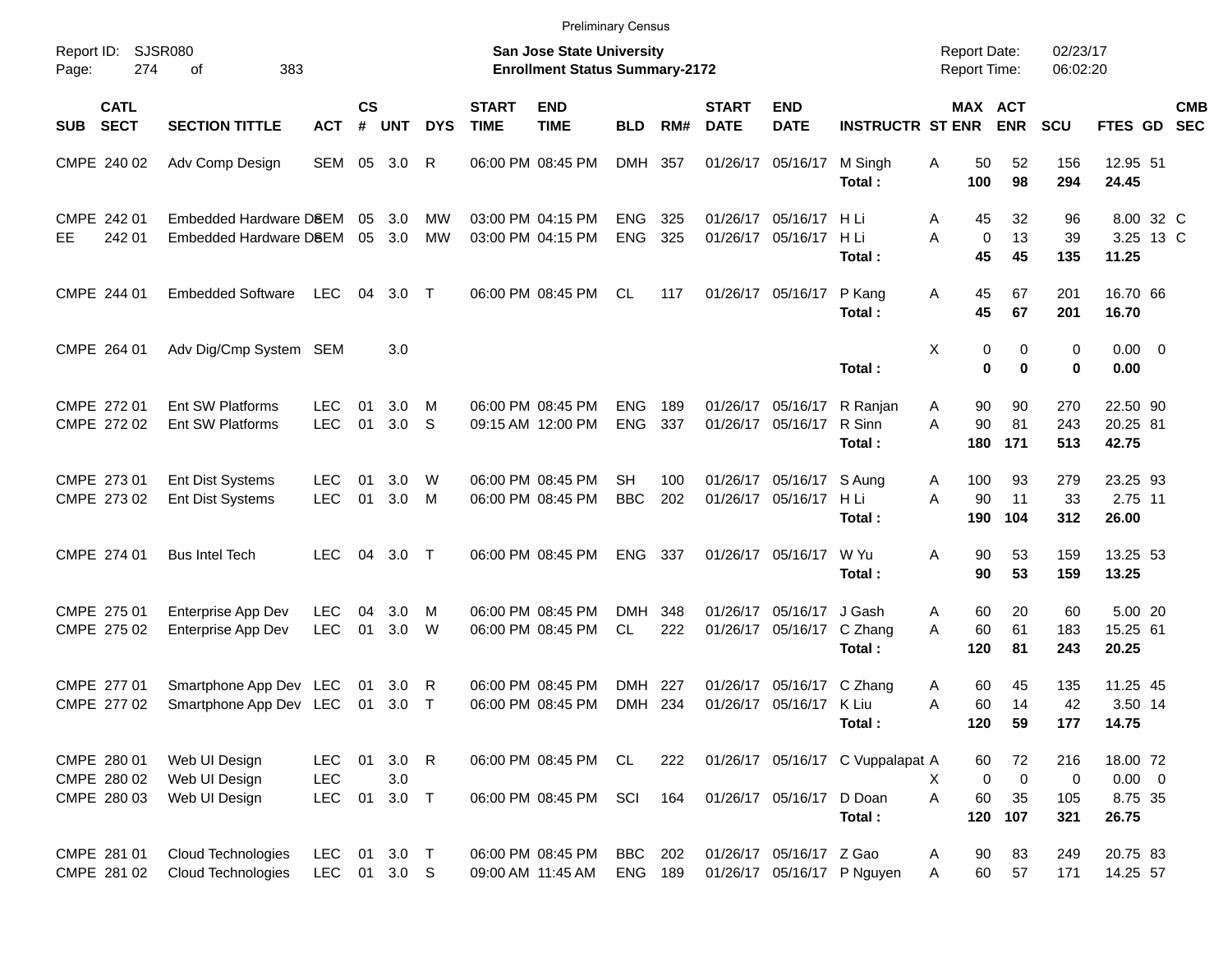| Report ID:<br>275<br>Page:               | SJSR080<br>383<br>оf                                   |                          |                         |            |              |                             | <b>San Jose State University</b><br><b>Enrollment Status Summary-2172</b> |                          |            |                             |                                        |                                | <b>Report Date:</b><br>Report Time: |                 | 02/23/17<br>06:02:20 |                                  |                          |
|------------------------------------------|--------------------------------------------------------|--------------------------|-------------------------|------------|--------------|-----------------------------|---------------------------------------------------------------------------|--------------------------|------------|-----------------------------|----------------------------------------|--------------------------------|-------------------------------------|-----------------|----------------------|----------------------------------|--------------------------|
| <b>CATL</b><br><b>SECT</b><br><b>SUB</b> | <b>SECTION TITTLE</b>                                  | <b>ACT</b>               | <b>CS</b><br>$\pmb{\#}$ | <b>UNT</b> | <b>DYS</b>   | <b>START</b><br><b>TIME</b> | <b>END</b><br><b>TIME</b>                                                 | <b>BLD</b>               | RM#        | <b>START</b><br><b>DATE</b> | <b>END</b><br><b>DATE</b>              | <b>INSTRUCTR ST ENR</b>        | MAX ACT                             | <b>ENR</b>      | <b>SCU</b>           | FTES GD                          | <b>CMB</b><br><b>SEC</b> |
| CMPE 281 03                              | Cloud Technologies                                     | <b>LEC</b>               | 01                      | 3.0        | W            |                             | 03:00 PM 05:45 PM                                                         | <b>BBC</b>               | 105        |                             | 01/26/17 05/16/17                      | Z Gao<br>Total:                | 50<br>Α<br>200                      | 38<br>178       | 114<br>534           | 9.50 38<br>44.50                 |                          |
| CMPE 283 01<br>CMPE 283 02               | <b>Virtualization Tec</b><br><b>Virtualization Tec</b> | <b>LEC</b><br><b>LEC</b> | 01<br>01                | 3.0<br>3.0 | м<br>$\top$  |                             | 06:00 PM 08:45 PM<br>06:00 PM 08:45 PM                                    | <b>ENG</b><br><b>ENG</b> | 341<br>339 |                             | 01/26/17 05/16/17<br>01/26/17 05/16/17 | M Larkin<br>M Larkin<br>Total: | 60<br>A<br>60<br>A<br>120           | 59<br>48<br>107 | 177<br>144<br>321    | 14.75 59<br>12.00 48<br>26.75    |                          |
| CMPE 285 01                              | Sw Engr Processes                                      | <b>LEC</b>               | 01                      | 3.0        | M            |                             | 06:00 PM 08:45 PM                                                         | CL                       | 225        |                             | 01/26/17 05/16/17                      | R Sinn<br>Total:               | A<br>50<br>50                       | 39<br>39        | 117<br>117           | 9.75 39<br>9.75                  |                          |
| CMPE 287 01                              | SW Qlty Assur                                          | <b>LEC</b>               | 01                      | 3.0        | R            |                             | 06:00 PM 08:45 PM                                                         | CL                       | 117        |                             | 01/26/17 05/16/17                      | S NarayanankA<br>Total:        | 70<br>70                            | 66<br>66        | 198<br>198           | 16.50 66<br>16.50                |                          |
| CMPE 294 01                              | <b>CMPE Seminar</b>                                    | <b>SEM</b>               | 04                      | 3.0        | м            |                             | 01:30 PM 04:15 PM                                                         | <b>ENG</b>               | 492        |                             | 01/26/17 05/16/17                      | V Parrish                      | 30<br>A                             | 31              | 93                   | 7.75 31                          |                          |
| CMPE 294 02                              | <b>CMPE Seminar</b>                                    | <b>SEM</b>               | 04                      | 3.0        | W            |                             | 01:30 PM 04:15 PM                                                         | <b>ENG</b>               | 492        | 01/26/17                    | 05/16/17                               | V Parrish                      | 30<br>Α                             | 32              | 96                   | 8.00 32                          |                          |
| CMPE 294 03                              | <b>CMPE Seminar</b>                                    | SEM                      | 04                      | 3.0        | M            |                             | 06:00 PM 08:45 PM                                                         | <b>ENG</b>               | 492        |                             | 01/26/17 05/16/17                      | M Robinson                     | 30<br>A                             | 25              | 75                   | 6.25 25                          |                          |
| CMPE 294 04                              | <b>CMPE Seminar</b>                                    | <b>SEM</b>               |                         | 3.0        |              |                             |                                                                           |                          |            |                             |                                        |                                | X<br>$\mathbf 0$                    | 0               | $\mathbf 0$          | 0.00<br>$\overline{\phantom{0}}$ |                          |
| CMPE 294 05                              | <b>CMPE Seminar</b>                                    | <b>SEM</b>               | 04                      | 3.0        | R            |                             | 12:00 PM 02:45 PM                                                         | <b>ENG</b>               | 492        |                             | 01/26/17 05/16/17 V Parrish            |                                | 30<br>Α                             | 31              | 93                   | 7.75 31                          |                          |
| CMPE 294 06                              | <b>CMPE Seminar</b>                                    | <b>SEM</b>               | 04                      | 3.0        | W            |                             | 06:00 PM 08:45 PM                                                         | <b>ENG</b>               | 492        | 01/26/17                    | 05/16/17                               | V Parrish                      | 30<br>Α                             | 31              | 93                   | 7.75 31                          |                          |
| CMPE 294 07                              | <b>CMPE Seminar</b>                                    | SEM                      | 04                      | 3.0        | $\mathsf{T}$ |                             | 06:30 PM 09:15 PM                                                         | <b>ENG</b>               | 492        |                             | 01/26/17 05/16/17 R Bruce              |                                | A<br>30                             | 24              | 72                   | 6.00 24                          |                          |
| CMPE 294 08                              | <b>CMPE Seminar</b>                                    | <b>SEM</b>               |                         | 3.0        |              |                             |                                                                           |                          |            |                             |                                        |                                | X<br>0                              | 0               | $\mathbf 0$          | 0.00<br>$\overline{\phantom{0}}$ |                          |
| CMPE 294 09                              | <b>CMPE Seminar</b>                                    | SEM                      | 04                      | 3.0        | R            |                             | 06:00 PM 08:45 PM                                                         | <b>ENG</b>               | 492        |                             | 01/26/17 05/16/17                      | M Gangireddy A                 | 30                                  | 27              | 81                   | 6.75 27                          |                          |
|                                          |                                                        |                          |                         |            |              |                             |                                                                           |                          |            |                             |                                        | Total:                         | 210                                 | 201             | 603                  | 50.25                            |                          |
| CMPE 295A 01                             | Master Project I                                       | LAB                      | 16                      | 3.0        | МW           |                             | 09:00 AM 11:50 AM                                                         | <b>ENG</b>               | 206        |                             | 01/26/17 05/16/17                      |                                | 20<br>Α                             | 15              | 45                   | 3.75 15                          |                          |
| CMPE 295A 02                             | Master Project I                                       | LAB                      | 16                      | 3.0        | MW           |                             | 12:00 PM 02:50 PM                                                         | <b>ENG</b>               | 206        | 01/26/17                    | 05/16/17                               |                                | 20<br>Α                             | 0               | $\mathbf 0$          | 0.00<br>$\overline{\phantom{0}}$ |                          |
| CMPE 295A 03 Master Project I            |                                                        | LAB                      | 16                      | 3.0        | <b>TR</b>    |                             | 09:00 AM 10:15 AM                                                         | <b>ENG</b>               | 206        |                             | 01/26/17 05/16/17                      |                                | Α<br>20                             | 15              | 45                   | 3.75 15                          |                          |
| CMPE 295A 04 Master Project I            |                                                        | LAB                      | 16                      | 3.0        | <b>MW</b>    |                             | 09:00 AM 11:50 AM                                                         | <b>ENG</b>               | 276        |                             | 01/26/17 05/16/17                      |                                | Α<br>20                             | 12              | 36                   | 3.00 12                          |                          |
| CMPE 295A 05 Master Project I            |                                                        | LAB                      | 16                      | 3.0        | MW           |                             | 09:00 AM 11:50 AM                                                         | <b>ENG</b>               | 492        |                             | 01/26/17 05/16/17                      |                                | 20<br>Α                             | 24              | 72                   | 6.00 24                          |                          |
| CMPE 295A 06 Master Project I            |                                                        | LAB                      | 16                      | 3.0        | <b>MW</b>    |                             | 03:00 PM 05:50 PM                                                         | <b>ENG</b>               | 276        | 01/26/17                    | 05/16/17                               |                                | 20<br>Α                             | $\mathbf 0$     | 0                    | 0.00<br>$\overline{\mathbf{0}}$  |                          |
| CMPE 295A 07 Master Project I            |                                                        | LAB                      | 16                      | 3.0        | <b>TR</b>    |                             | 09:00 AM 11:50 AM                                                         | <b>ENG</b>               | 489        |                             | 01/26/17 05/16/17                      |                                | 20<br>Α                             | 21              | 63                   | 5.25 21                          |                          |
| CMPE 295A 08 Master Project I            |                                                        | LAB                      | 16                      | 3.0        | TF           |                             | 12:00 PM 02:50 PM                                                         | ENG                      | 405        |                             | 01/26/17 05/16/17                      |                                | 20<br>Α                             | 11              | 33                   | 2.75 11                          |                          |
| CMPE 295A 09 Master Project I            |                                                        | LAB                      | 16                      | 3.0        | <b>MW</b>    |                             | 09:00 AM 11:50 AM                                                         | ENG                      | 405        |                             | 01/26/17 05/16/17                      |                                | 20<br>Α                             | 14              | 42                   | 3.50 14                          |                          |
| CMPE 295A 10 Master Project I            |                                                        | LAB                      |                         | 16 3.0     | TR           |                             | 09:00 AM 11:50 AM                                                         | ENG 405                  |            |                             | 01/26/17 05/16/17                      |                                | 20<br>Α                             | 17              | 51                   | 4.25 17                          |                          |
| CMPE 295A 11 Master Project I            |                                                        | LAB                      | 16                      | 3.0        | <b>TF</b>    |                             | 09:00 AM 11:50 AM                                                         | ENG 487                  |            |                             | 01/26/17 05/16/17                      |                                | 20<br>Α                             | 16              | 48                   | 4.00 16                          |                          |
| CMPE 295A 12 Master Project I            |                                                        | LAB                      | 16                      | 3.0        | TR           |                             | 12:00 PM 02:50 PM                                                         | ENG 487                  |            |                             | 01/26/17 05/16/17                      |                                | 20<br>Α                             | 0               | 0                    | $0.00 \t 0$                      |                          |
| CMPE 295A 13 Master Project I            |                                                        | LAB                      | 16                      | 3.0        | МW           |                             | 09:00 AM 11:50 AM                                                         | ENG 489                  |            |                             | 01/26/17 05/16/17                      |                                | 20<br>Α                             | 15              | 45                   | 3.75 15                          |                          |
| CMPE 295A 14 Master Project I            |                                                        | LAB                      | 16                      | 3.0        | МW           |                             | 03:00 PM 05:50 PM                                                         | ENG 487                  |            |                             | 01/26/17 05/16/17                      |                                | 20<br>Α                             | 0               | 0                    | $0.00 \t 0$                      |                          |
| CMPE 295A 15 Master Project I            |                                                        | LAB                      |                         | 16 3.0     | <b>TR</b>    |                             | 09:00 AM 11:50 AM                                                         | ENG 276                  |            |                             | 01/26/17 05/16/17                      |                                | 20<br>Α                             | 16              | 48                   | 4.00 16                          |                          |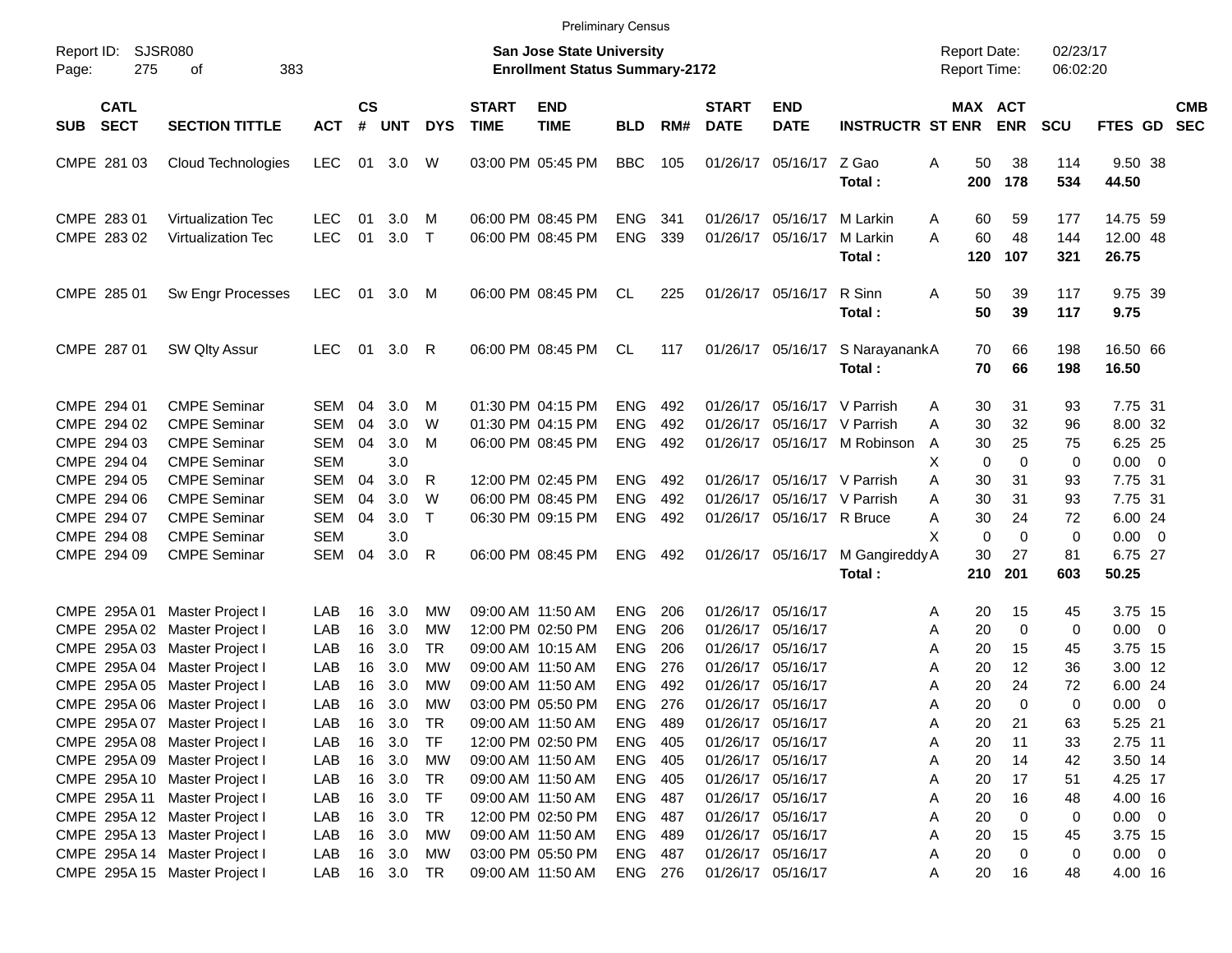|                     |                            |                                |            |                |            |            |                             |                                                                    | <b>Preliminary Census</b> |     |                             |                           |                         |                                     |                       |                      |             |                          |
|---------------------|----------------------------|--------------------------------|------------|----------------|------------|------------|-----------------------------|--------------------------------------------------------------------|---------------------------|-----|-----------------------------|---------------------------|-------------------------|-------------------------------------|-----------------------|----------------------|-------------|--------------------------|
| Report ID:<br>Page: | <b>SJSR080</b><br>276      | 383<br>оf                      |            |                |            |            |                             | San Jose State University<br><b>Enrollment Status Summary-2172</b> |                           |     |                             |                           |                         | <b>Report Date:</b><br>Report Time: |                       | 02/23/17<br>06:02:20 |             |                          |
| <b>SUB</b>          | <b>CATL</b><br><b>SECT</b> | <b>SECTION TITTLE</b>          | <b>ACT</b> | <b>CS</b><br># | <b>UNT</b> | <b>DYS</b> | <b>START</b><br><b>TIME</b> | <b>END</b><br><b>TIME</b>                                          | <b>BLD</b>                | RM# | <b>START</b><br><b>DATE</b> | <b>END</b><br><b>DATE</b> | <b>INSTRUCTR ST ENR</b> |                                     | MAX ACT<br><b>ENR</b> | <b>SCU</b>           | FTES GD     | <b>CMB</b><br><b>SEC</b> |
|                     |                            |                                |            |                |            |            |                             |                                                                    |                           |     |                             |                           | Total:                  | 300                                 | 176                   | 528                  | 44.00       |                          |
|                     |                            | CMPE 295B 01 Master Project II | LAB        | 16             | 3.0        | F          |                             | 09:00 AM 02:40 PM                                                  | <b>ENG</b>                | 268 |                             | 01/26/17 05/16/17         |                         | A                                   | 30<br>30              | 90                   | 7.50 30     |                          |
|                     |                            | CMPE 295B 02 Master Project II | LAB        | 16             | 3.0        | <b>TR</b>  |                             | 12:00 PM 02:50 PM                                                  | <b>ENG</b>                | 278 | 01/26/17                    | 05/16/17                  |                         | Α                                   | 30<br>30              | 90                   | 7.50 30     |                          |
|                     |                            | CMPE 295B 03 Master Project II | LAB        | 16             | 3.0        | МW         |                             | 12:00 PM 02:50 PM                                                  | <b>ENG</b>                | 276 | 01/26/17                    | 05/16/17                  |                         | Α                                   | 30<br>30              | 90                   | 7.50 30     |                          |
|                     |                            | CMPE 295B 04 Master Project II | LAB        | 16             | 3.0        | <b>TR</b>  |                             | 09:00 AM 11:50 AM                                                  | <b>ENG</b>                | 268 | 01/26/17                    | 05/16/17                  |                         | Α                                   | 30<br>30              | 90                   | 7.50 30     |                          |
|                     |                            | CMPE 295B 05 Master Project II | LAB        | 16             | 3.0        | <b>MW</b>  |                             | 12:00 PM 02:50 PM                                                  | <b>ENG</b>                | 276 | 01/26/17                    | 05/16/17                  |                         | Α                                   | 30<br>30              | 90                   | 7.50 30     |                          |
|                     |                            | CMPE 295B 06 Master Project II | LAB        | 16             | 3.0        | <b>TR</b>  |                             | 03:00 PM 05:50 PM                                                  | <b>ENG</b>                | 276 | 01/26/17                    | 05/16/17                  |                         | Α                                   | 30<br>29              | 87                   | 7.25 29     |                          |
|                     |                            | CMPE 295B 07 Master Project II | LAB        | 16             | 3.0        | <b>MW</b>  |                             | 09:00 AM 11:50 AM                                                  | <b>ENG</b>                | 268 | 01/26/17                    | 05/16/17                  |                         | Α                                   | 30<br>30              | 90                   | 7.50 30     |                          |
|                     |                            | CMPE 295B 08 Master Project II | LAB        | 16             | 3.0        | <b>TF</b>  |                             | 03:00 PM 05:50 PM                                                  | <b>ENG</b>                | 487 | 01/26/17                    | 05/16/17                  |                         | Α                                   | 30<br>29              | 87                   | 7.25 29     |                          |
|                     |                            | CMPE 295B 09 Master Project II | LAB        | 16             | 3.0        | <b>TR</b>  |                             | 09:00 AM 11:50 AM                                                  | <b>ENG</b>                | 286 | 01/26/17                    | 05/16/17                  |                         | Α                                   | 30<br>28              | 84                   | 7.00 28     |                          |
|                     |                            | CMPE 295B 10 Master Project II | LAB        | 16             | 3.0        | МW         |                             | 09:00 AM 11:50 AM                                                  | <b>ENG</b>                | 278 | 01/26/17                    | 05/16/17                  |                         | Α                                   | 30<br>16              | 48                   | 4.00 16     |                          |
|                     |                            | CMPE 295B 11 Master Project II | LAB        | 16             | 3.0        | MW         |                             | 09:00 AM 11:50 AM                                                  | <b>ENG</b>                | 487 | 01/26/17                    | 05/16/17                  |                         | Α                                   | 30<br>23              | 69                   | 5.75 23     |                          |
|                     |                            | CMPE 295B 12 Master Project II | LAB        | 16             | 3.0        | MW         |                             | 12:00 PM 02:50 PM                                                  | <b>ENG</b>                | 405 | 01/26/17 05/16/17           |                           |                         | A                                   | 30<br>17              | 51                   | 4.25 17     |                          |
|                     |                            |                                |            |                |            |            |                             |                                                                    |                           |     |                             |                           | Total:                  | 360                                 | 322                   | 966                  | 80.50       |                          |
|                     | CMPE 297 01                | <b>Special Topics</b>          | SEM        | 05             | 3.0        | F          |                             | 02:30 PM 05:15 PM                                                  | <b>ENG</b>                | 288 | 01/26/17                    | 05/16/17                  | H Jeon                  | A                                   | 30<br>30              | 30                   | 7.50 30     |                          |
|                     | CMPE 297 02                | <b>Special Topics</b>          | SEM        | 05             | 3.0        | Т          |                             | 06:00 PM 08:45 PM                                                  | <b>DMH</b>                | 150 | 01/26/17                    | 05/16/17                  | R Tsou                  | A                                   | 70<br>44              | 44                   | 11.00 44    |                          |
|                     | CMPE 297 03                | <b>Special Topics</b>          | <b>SEM</b> |                | 3.0        |            |                             |                                                                    |                           |     |                             |                           |                         | X                                   | 0<br>$\mathbf 0$      | 0                    | 0.00        | $\overline{\mathbf{0}}$  |
|                     | CMPE 297 04                | <b>Special Topics</b>          | <b>SEM</b> | 02             | 3.0        | R          |                             | 06:00 PM 08:45 PM                                                  | <b>ENG</b>                | 325 | 01/26/17                    | 05/16/17                  | W Yu                    | Α                                   | 50<br>49              | 147                  | 12.25 49    |                          |
|                     | CMPE 297 05                | <b>Special Topics</b>          | <b>SEM</b> | 02             | 3.0        | м          |                             | 06:00 PM 08:45 PM                                                  | <b>ENG</b>                | 329 | 01/26/17                    | 05/16/17                  | C Song                  | Α                                   | 50<br>7               | 21                   | 1.75        | $\overline{7}$           |
|                     | CMPE 297 06                | <b>Special Topics</b>          | <b>SEM</b> | 02             | 3.0        | R          |                             | 03:00 PM 05:45 PM                                                  | CL.                       | 226 | 01/26/17                    | 05/16/17                  | H Li                    | Α                                   | 50<br>10              | 30                   | 2.45        | - 9                      |
|                     | CMPE 297 07                | <b>Special Topics</b>          | <b>SEM</b> | 02             | 3.0        | W          |                             | 06:00 PM 08:45 PM                                                  | <b>CL</b>                 | 224 |                             | 01/26/17 05/16/17         | A Rayes                 | A                                   | 50<br>44              | 132                  | 11.00 44    |                          |
|                     |                            |                                |            |                |            |            |                             |                                                                    |                           |     |                             |                           | Total:                  | 300                                 | 184                   | 404                  | 45.95       |                          |
|                     | CMPE 298 01                | <b>Special Problems</b>        | <b>SUP</b> | 25             | 1.0        | TBA        |                             |                                                                    |                           |     |                             | 01/26/17 05/16/17         | D Harkey                | Α                                   | 7<br>20               | 7                    | 0.58        | $\overline{7}$           |
|                     |                            |                                |            |                |            |            |                             |                                                                    |                           |     |                             |                           | Total:                  |                                     | 20<br>$\overline{7}$  | $\overline{7}$       | 0.58        |                          |
|                     | CMPE 298I 31               | <b>CMPE/SE Internship</b>      | <b>SUP</b> | 48             | 3.0        | <b>TBA</b> |                             |                                                                    |                           |     | 01/26/17                    | 05/16/17                  | <b>B</b> Eswar          | A                                   | 25<br>19              | 57                   | 4.75 19     |                          |
|                     | CMPE 298132                | <b>CMPE/SE Internship</b>      | <b>SUP</b> | 48             | 3.0        | <b>TBA</b> |                             |                                                                    |                           |     |                             | 01/26/17 05/16/17         | <b>B</b> Eswar          | Α                                   | 25<br>19              | 57                   | 4.75 19     |                          |
|                     | CMPE 298133                | <b>CMPE/SE Internship</b>      | <b>SUP</b> | 48             | 3.0        | TBA        |                             |                                                                    |                           |     |                             | 01/26/17 05/16/17 B Eswar |                         | A                                   | 25<br>20              | 60                   | 5.00 20     |                          |
|                     | CMPE 298I 34               | <b>CMPE/SE Internship</b>      | <b>SUP</b> | 48             | 3.0        | <b>TBA</b> |                             |                                                                    |                           |     |                             | 01/26/17 05/16/17 B Eswar |                         | A                                   | 25<br>18              | 54                   | 4.50 18     |                          |
|                     | CMPE 2981 35               | <b>CMPE/SE Internship</b>      | <b>SUP</b> |                | 48 3.0     | <b>TBA</b> |                             |                                                                    |                           |     |                             | 01/26/17 05/16/17 B Eswar |                         | A                                   | 25<br>17              | 51                   | 4.25 17     |                          |
|                     | CMPE 298136                | CMPE/SE Internship             | <b>SUP</b> |                | 48 3.0     | <b>TBA</b> |                             |                                                                    |                           |     |                             | 01/26/17 05/16/17 B Eswar |                         | Α                                   | 25<br>18              | 54                   | 4.50 18     |                          |
|                     | CMPE 298137                | <b>CMPE/SE Internship</b>      | <b>SUP</b> | 48             | 3.0        | <b>TBA</b> |                             |                                                                    |                           |     |                             | 01/26/17 05/16/17 B Eswar |                         | A                                   | 25<br>19              | 57                   | 4.70 18     |                          |
|                     | CMPE 2981 38               | <b>CMPE/SE Internship</b>      | <b>SUP</b> |                | 48 3.0     | <b>TBA</b> |                             |                                                                    |                           |     |                             | 01/26/17 05/16/17 B Eswar |                         | A                                   | 25<br>13              | 39                   | 3.25 13     |                          |
|                     | CMPE 298I 39               | <b>CMPE/SE Internship</b>      | <b>SUP</b> |                | 48 3.0     | <b>TBA</b> |                             |                                                                    |                           |     |                             | 01/26/17 05/16/17 B Eswar |                         | Α                                   | 25<br>0               | 0                    | $0.00 \t 0$ |                          |
|                     | CMPE 2981 40               | <b>CMPE/SE Internship</b>      | <b>SUP</b> | 48             | 3.0        | TBA        |                             |                                                                    |                           |     |                             | 01/26/17 05/16/17 B Eswar |                         | A                                   | 25<br>0               | 0                    | $0.00 \t 0$ |                          |
|                     | CMPE 298I 41               | CMPE/SE Internship             | <b>SUP</b> |                | 48 3.0     | TBA        |                             |                                                                    |                           |     |                             | 01/26/17 05/16/17 B Eswar |                         | A                                   | 25<br>0               | 0                    | $0.00 \t 0$ |                          |
|                     |                            |                                |            |                |            |            |                             |                                                                    |                           |     |                             |                           |                         |                                     |                       |                      |             |                          |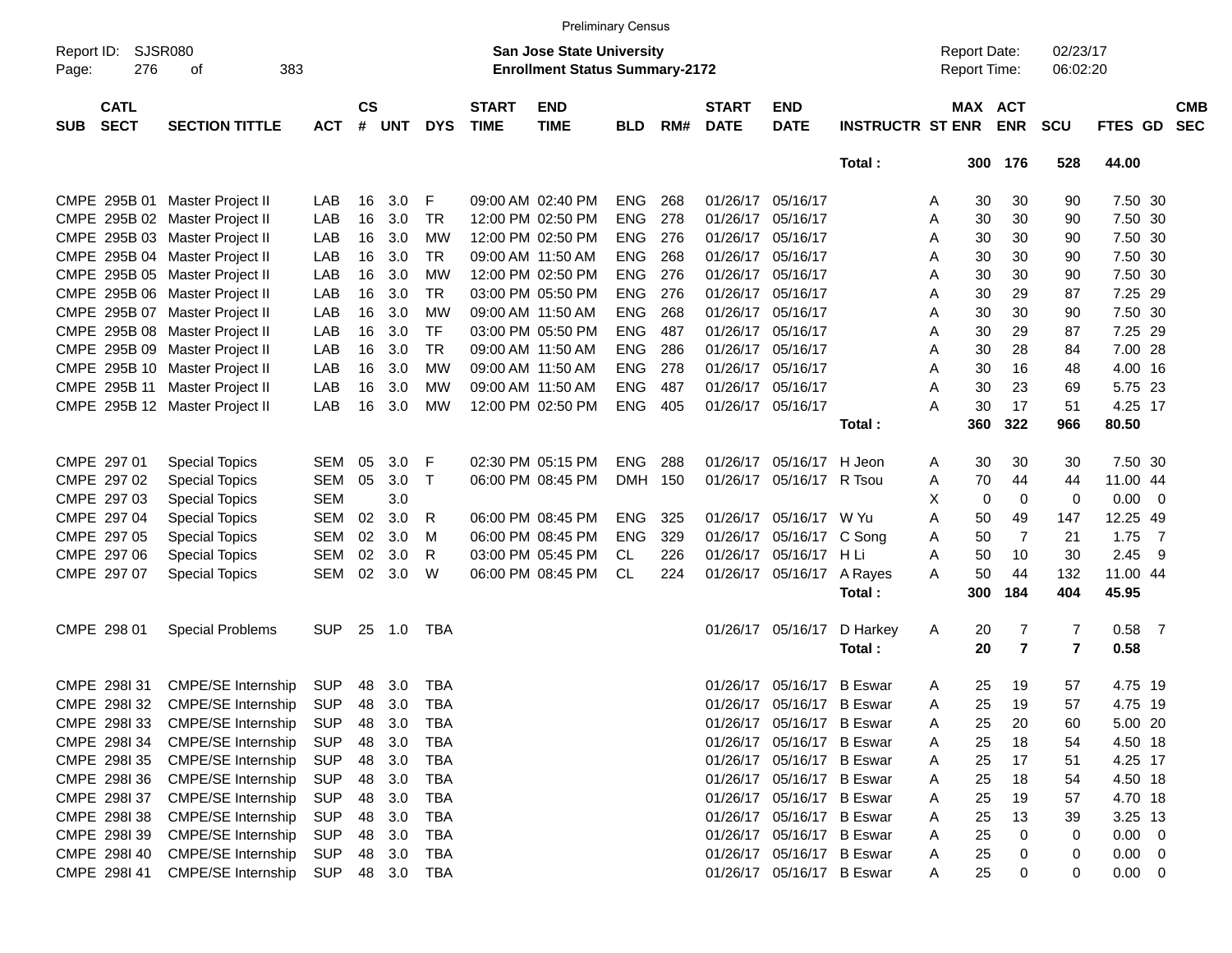|                                          |                             |            |                    |            |            |                             |                                                                           | <b>Preliminary Census</b> |     |                             |                           |                           |              |              |                                            |                      |                         |                          |                          |
|------------------------------------------|-----------------------------|------------|--------------------|------------|------------|-----------------------------|---------------------------------------------------------------------------|---------------------------|-----|-----------------------------|---------------------------|---------------------------|--------------|--------------|--------------------------------------------|----------------------|-------------------------|--------------------------|--------------------------|
| Report ID:<br>277<br>Page:               | <b>SJSR080</b><br>383<br>οf |            |                    |            |            |                             | <b>San Jose State University</b><br><b>Enrollment Status Summary-2172</b> |                           |     |                             |                           |                           |              |              | <b>Report Date:</b><br><b>Report Time:</b> | 02/23/17<br>06:02:20 |                         |                          |                          |
| <b>CATL</b><br><b>SECT</b><br><b>SUB</b> | <b>SECTION TITTLE</b>       | <b>ACT</b> | $\mathsf{cs}$<br># | <b>UNT</b> | <b>DYS</b> | <b>START</b><br><b>TIME</b> | <b>END</b><br><b>TIME</b>                                                 | <b>BLD</b>                | RM# | <b>START</b><br><b>DATE</b> | <b>END</b><br><b>DATE</b> | <b>INSTRUCTR ST ENR</b>   |              |              | MAX ACT<br><b>ENR</b>                      | <b>SCU</b>           | FTES GD                 |                          | <b>CMB</b><br><b>SEC</b> |
| CMPE 298142                              | <b>CMPE/SE Internship</b>   | SUP        | 48                 | 3.0        | TBA        |                             |                                                                           |                           |     | 01/26/17                    | 05/16/17                  | <b>B</b> Eswar<br>Total:  | A            | 25<br>300    | - 0<br>143                                 | 0<br>429             | $0.00 \quad 0$<br>35.70 |                          |                          |
| CMPE 299A 01                             | <b>Master Thesis I</b>      | <b>SUP</b> | 25                 | 3.0        | <b>TBA</b> |                             |                                                                           |                           |     | 01/26/17                    | 05/16/17                  | D Harkey<br>Total:        | $\mathsf{A}$ | 15<br>15     | 0<br>$\mathbf 0$                           | 0<br>0               | 0.00<br>0.00            | $\overline{\phantom{0}}$ |                          |
| CMPE 299B 01                             | <b>Master Thesis II</b>     | <b>SUP</b> | 25                 | 3.0        | <b>TBA</b> |                             |                                                                           |                           |     | 01/26/17                    | 05/16/17                  | D Harkey<br>Total:        | $\mathsf{A}$ | 10<br>10     | 3<br>3                                     | 9<br>9               | $0.75 \quad 3$<br>0.75  |                          |                          |
| Department :                             | <b>Computer Engineering</b> |            |                    |            |            |                             |                                                                           |                           |     |                             | <b>Lower Division:</b>    | <b>Department Total:</b>  |              | 7599<br>360  | 320                                        | 6295 16000<br>480    | 1246.80<br>32.00        |                          |                          |
|                                          |                             |            |                    |            |            |                             |                                                                           |                           |     |                             | <b>Upper Division:</b>    | <b>Graduate Division:</b> |              | 3211<br>4028 | 3014<br>2961                               | 6799<br>8721         | 476.07<br>738.73        |                          |                          |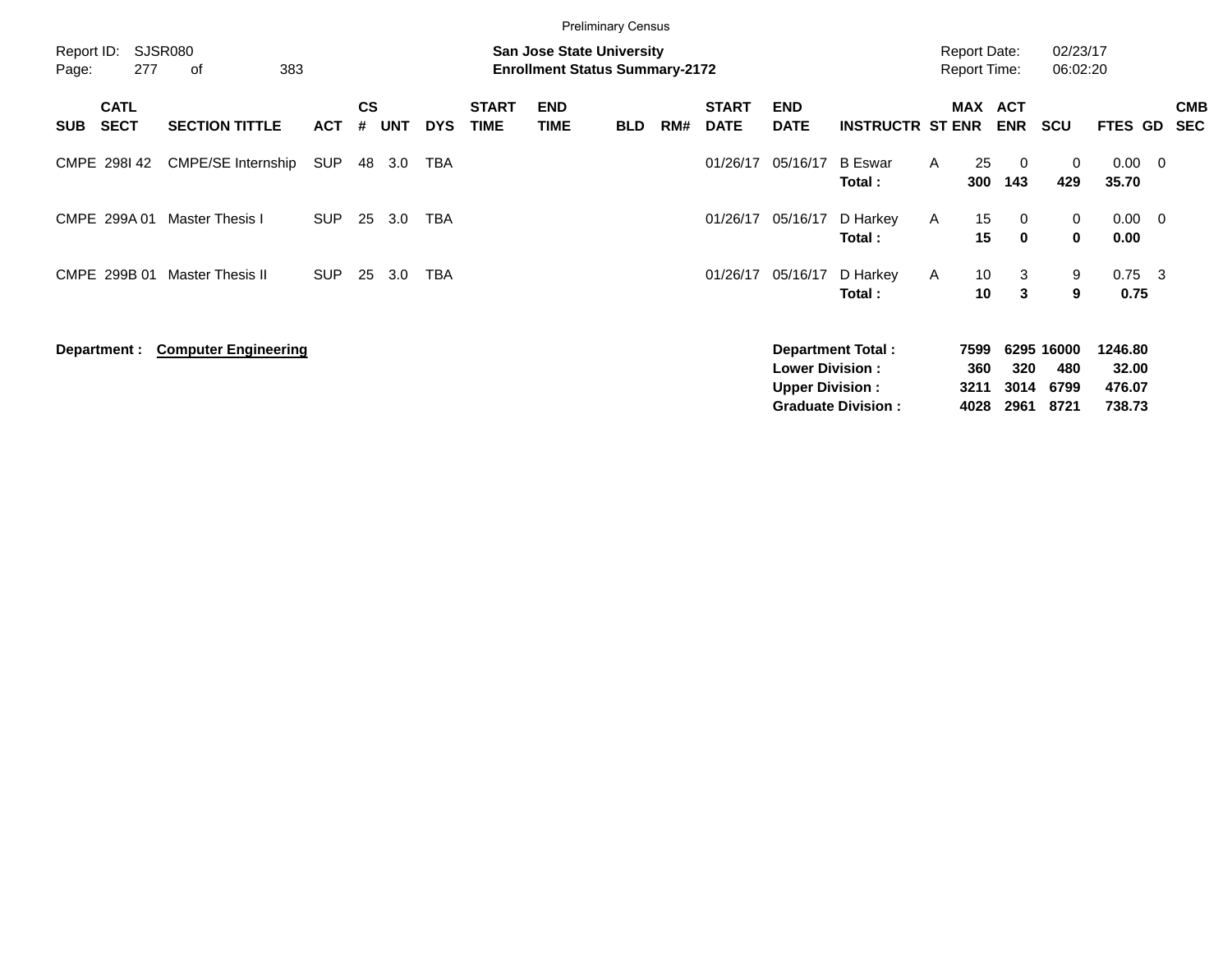|                     |                            |                                 |              |                    |            |            |                             | <b>Preliminary Census</b>                                          |            |     |                             |                            |                                 |   |                                     |                |                      |                  |                         |                          |
|---------------------|----------------------------|---------------------------------|--------------|--------------------|------------|------------|-----------------------------|--------------------------------------------------------------------|------------|-----|-----------------------------|----------------------------|---------------------------------|---|-------------------------------------|----------------|----------------------|------------------|-------------------------|--------------------------|
| Report ID:<br>Page: | 278                        | SJSR080<br>383<br>οf            |              |                    |            |            |                             | San Jose State University<br><b>Enrollment Status Summary-2172</b> |            |     |                             |                            |                                 |   | <b>Report Date:</b><br>Report Time: |                | 02/23/17<br>06:02:20 |                  |                         |                          |
| <b>SUB</b>          | <b>CATL</b><br><b>SECT</b> | <b>SECTION TITTLE</b>           | <b>ACT</b>   | $\mathsf{cs}$<br># | <b>UNT</b> | <b>DYS</b> | <b>START</b><br><b>TIME</b> | <b>END</b><br><b>TIME</b>                                          | <b>BLD</b> | RM# | <b>START</b><br><b>DATE</b> | <b>END</b><br><b>DATE</b>  | <b>INSTRUCTR ST ENR</b>         |   | MAX ACT                             | <b>ENR</b>     | <b>SCU</b>           | FTES GD          |                         | <b>CMB</b><br><b>SEC</b> |
| <b>College</b>      |                            | <b>Engineering</b>              |              |                    |            |            |                             |                                                                    |            |     |                             |                            |                                 |   |                                     |                |                      |                  |                         |                          |
|                     | Department :               | <b>Biomedical Engineering</b>   |              |                    |            |            |                             |                                                                    |            |     |                             |                            |                                 |   |                                     |                |                      |                  |                         |                          |
| BME                 | 115 01                     | Fndtns Biomed Engr              | LEC          | 04                 | 4.0        | TR         |                             | 03:00 PM 04:15 PM                                                  | <b>ENG</b> | 329 | 01/26/17                    | 05/16/17                   | A Bellofiore                    | A | 48                                  | 38             | 114                  | 10.80 10         |                         |                          |
| <b>BME</b>          | 115 02                     | Fndtns Biomed Engr              | LAB          | 16                 | 0.0        | F          |                             | 01:30 PM 04:15 PM                                                  | ENG        | 221 | 01/26/17                    | 05/16/17                   | A Hall                          | A | 16                                  | 11             | 11                   | 0.00             | $\overline{2}$          |                          |
| <b>BME</b>          | 115 03                     | Fndtns Biomed Engr              | LAB          | 16                 | 0.0        | W          |                             | 06:00 PM 08:45 PM                                                  | <b>ENG</b> | 221 | 01/26/17                    | 05/16/17                   | J Tam                           | A | 16                                  | 15             | 15                   | 0.00             | -5                      |                          |
| <b>BME</b>          | 115 04                     | Fndtns Biomed Engr              | LAB          | 16                 | 0.0        | F          |                             | 09:00 AM 11:45 AM                                                  | <b>ENG</b> | 221 | 01/26/17                    | 05/16/17                   |                                 | Α | 16                                  | $\mathbf 0$    | 0                    | 0.00             | 0                       |                          |
| <b>BME</b>          | 115 05                     | Fndtns Biomed Engr              | LAB          | 16                 | 0.0        | $\top$     |                             | 09:00 AM 11:45 AM                                                  | ENG        | 221 | 01/26/17                    | 05/16/17                   | R Thenuwara A                   |   | 16                                  | 12             | 12                   | 0.00             | $\overline{\mathbf{3}}$ |                          |
|                     |                            |                                 |              |                    |            |            |                             |                                                                    |            |     |                             |                            | Total:                          |   | 112                                 | 76             | 152                  | 10.80            |                         |                          |
| BME                 | 117 01                     | <b>Biotransport Phen</b>        | <b>LEC</b>   | 02                 | 3.0        | <b>TR</b>  |                             | 01:30 PM 02:45 PM                                                  | ENG        | 331 |                             | 01/26/17 05/16/17          | A Bellofiore<br>Total:          | A | 60<br>60                            | 57<br>57       | 171<br>171           | 11.60 4<br>11.60 |                         |                          |
|                     |                            |                                 |              |                    |            |            |                             |                                                                    |            |     |                             |                            |                                 |   |                                     |                |                      |                  |                         |                          |
| BME                 | 174 01                     | <b>Biomed Regs</b>              | <b>LEC</b>   | 02                 | 3.0        | MW         |                             | 04:30 PM 05:45 PM                                                  | DMH 150    |     |                             | 01/26/17 05/16/17          | P Coronado A                    |   | 70                                  | 70             | 210                  | $14.10 \quad 2$  |                         |                          |
|                     |                            |                                 |              |                    |            |            |                             |                                                                    |            |     |                             |                            | Total:                          |   | 70                                  | 70             | 210                  | 14.10            |                         |                          |
| BME                 | 17701                      | Physiol for Engr                | <b>LEC</b>   | 01                 | 3.0        | МW         |                             | 03:00 PM 03:50 PM                                                  | <b>ENG</b> | 329 | 01/26/17                    | 05/16/17                   | L Aronica                       | A | 60                                  | 41             | 82                   | 8.60             |                         | 8 C                      |
| <b>BIOL</b>         | 17701                      | Physiol for Engr                | <b>LEC</b>   | 01                 | 3.0        | <b>MW</b>  |                             | 03:00 PM 03:50 PM                                                  | ENG        | 329 | 01/26/17                    | 05/16/17                   | L Aronica                       | A | $\mathbf 0$                         | $\overline{0}$ | 0                    | 0.00             |                         | 0 <sup>o</sup>           |
| <b>BME</b>          | 17702                      | Physiol for Engr                | LAB          | 16                 | 0.0        | T          |                             | 06:00 PM 08:45 PM                                                  | <b>ENG</b> | 221 | 01/26/17                    | 05/16/17                   | P Tabada                        | A | 20                                  | 25             | 25                   | 0.00             |                         | 1 C                      |
| <b>BIOL</b>         | 17702                      | Physiol for Engr                | LAB          | 16                 | 0.0        | Т          |                             | 06:00 PM 08:45 PM                                                  | <b>ENG</b> | 221 | 01/26/17                    | 05/16/17                   | P Tabada                        | Α | $\mathbf 0$                         | $\mathbf 0$    | 0                    | 0.00             |                         | 0 <sup>o</sup>           |
| <b>BME</b>          | 177 03                     | Physiol for Engr                | LAB          | 16                 | 0.0        | R          |                             | 01:30 PM 04:15 PM                                                  | <b>ENG</b> | 221 | 01/26/17                    | 05/16/17                   | P Nimbalkar                     | A | 20                                  | 16             | 16                   | 0.00             |                         | 7 C                      |
| <b>BIOL</b>         | 17703                      | Physiol for Engr                | LAB          | 16                 | 0.0        | R          |                             | 01:30 PM 04:15 PM                                                  | <b>ENG</b> | 221 | 01/26/17                    | 05/16/17                   | P Nimbalkar                     | A | $\mathbf 0$                         | $\mathbf 0$    | 0                    | 0.00             |                         | 0 <sup>o</sup>           |
| BME                 | 17704                      | Physiol for Engr                | LAB          | 16                 | 0.0        | R          |                             | 04:30 PM 07:15 PM                                                  | <b>ENG</b> | 221 | 01/26/17                    | 05/16/17                   |                                 | A | 20                                  | 0              | 0                    | 0.00             |                         | 0 <sup>o</sup>           |
| <b>BIOL</b>         | 17704                      | Physiol for Engr                | LAB          | 16                 | 0.0        | R          |                             | 04:30 PM 07:15 PM                                                  | ENG        | 221 |                             | 01/26/17 05/16/17          |                                 | Α | $\mathbf 0$                         | $\mathbf 0$    | 0                    | 0.00             |                         | 0 <sup>o</sup>           |
|                     |                            |                                 |              |                    |            |            |                             |                                                                    |            |     |                             |                            | Total:                          |   | 120                                 | 82             | 123                  | 8.60             |                         |                          |
| BME                 | 178 01                     | Biomedical Product R LEC        |              | 02                 | 3.0        | MW         |                             | 01:30 PM 02:45 PM                                                  | <b>ENG</b> | 329 |                             | 01/26/17 05/16/17          | F Erogbogbo A                   |   | 60                                  | 41             | 123                  | 8.30             | $\overline{2}$          |                          |
|                     |                            |                                 |              |                    |            |            |                             |                                                                    |            |     |                             |                            | Total:                          |   | 60                                  | 41             | 123                  | 8.30             |                         |                          |
|                     |                            |                                 |              |                    |            |            |                             |                                                                    |            |     |                             |                            |                                 |   |                                     |                |                      |                  |                         |                          |
| <b>BME</b>          | 198B 01                    | Senior Project II               | <b>LEC</b>   | 02                 | 2.0        | F          |                             | 09:00 AM 09:50 AM                                                  | <b>ENG</b> | 339 | 01/26/17                    | 05/16/17                   | F Erogbogbo A                   |   | 50                                  | 35             | 35                   | 4.67             | $\overline{\mathbf{0}}$ |                          |
| <b>BME</b>          |                            | 198B 02 Senior Project II       | LAB          | 16                 | 0.0        | F          |                             | 11:30 AM 01:15 PM                                                  | <b>ENG</b> | 339 |                             |                            | 01/26/17 05/16/17 F Erogbogbo A |   | 50                                  | 35             | 35                   | 0.00             | $\overline{\mathbf{0}}$ |                          |
|                     |                            |                                 |              |                    |            |            |                             |                                                                    |            |     |                             |                            | Total:                          |   | 100                                 | 70             | 70                   | 4.67             |                         |                          |
|                     | BME 274 01                 | Med Dev Regs & ManuSEM 04 3.0 T |              |                    |            |            |                             | 06:00 PM 08:45 PM                                                  | ENG 333    |     |                             | 01/26/17 05/16/17          | P Kernen                        | A | 45                                  | 44             | 132                  | 10.60 36         |                         |                          |
|                     |                            |                                 |              |                    |            |            |                             |                                                                    |            |     |                             |                            | Total:                          |   | 45                                  | 44             | 132                  | 10.60            |                         |                          |
|                     |                            | <b>Tissue Engineering</b>       |              |                    |            |            |                             |                                                                    | BBC 320    |     |                             |                            |                                 |   |                                     |                |                      |                  |                         |                          |
|                     | BME 288 01                 |                                 | LEC 02 3.0 M |                    |            |            |                             | 06:00 PM 08:45 PM                                                  |            |     |                             | 01/26/17 05/16/17 A Aryaei |                                 | A | 55<br>55                            | 43             | 129                  | 9.95 27          |                         |                          |
|                     |                            |                                 |              |                    |            |            |                             |                                                                    |            |     |                             |                            | Total:                          |   |                                     | 43             | 129                  | 9.95             |                         |                          |
|                     |                            | BME 296P 01 Prosthetics         | LEC 01 3.0 R |                    |            |            |                             | 06:00 PM 08:45 PM ENG 301 01/26/17 05/16/17 K Sardo                |            |     |                             |                            |                                 | A | 40                                  | 25             | 75                   | 5.70 14          |                         |                          |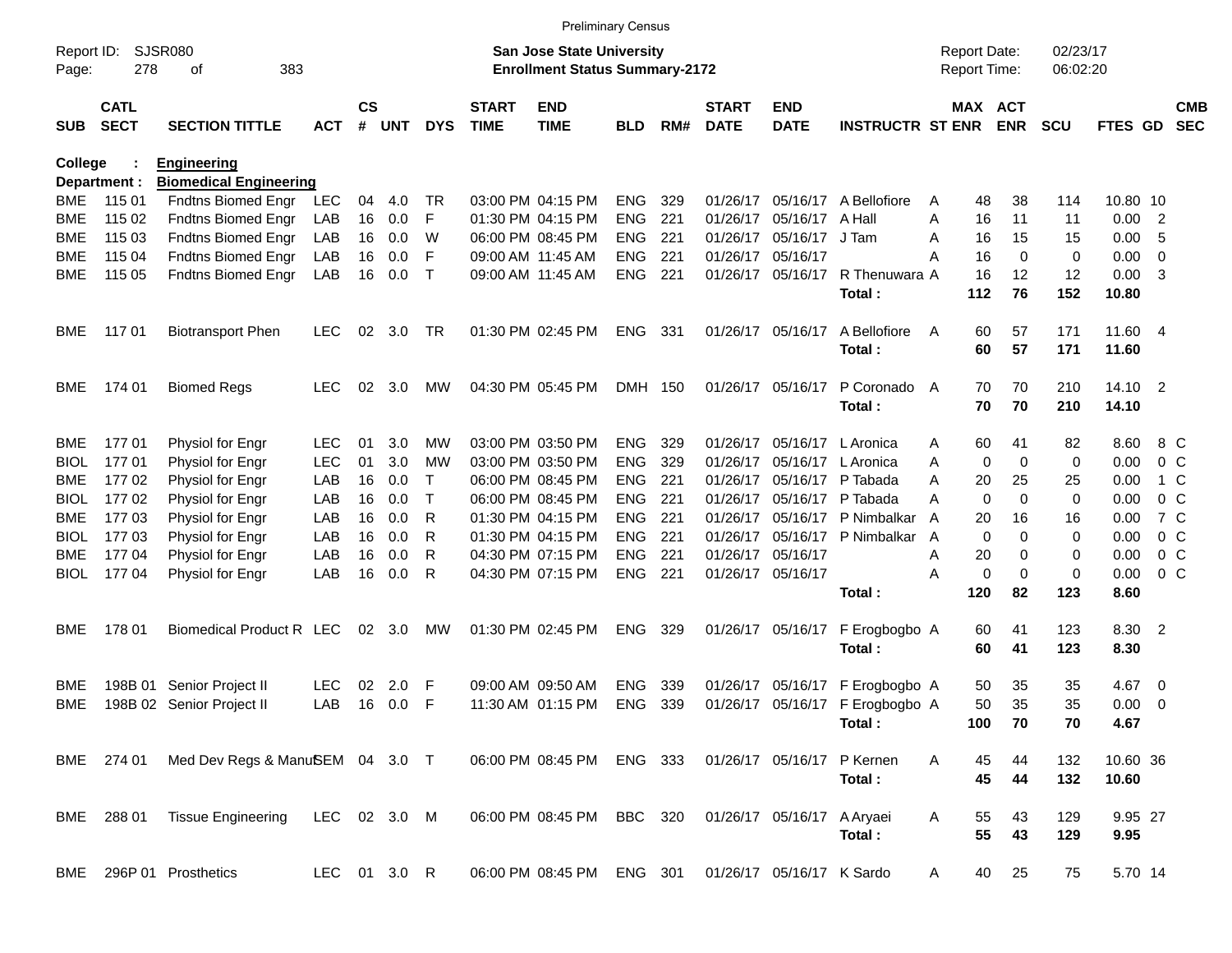|                     |                            |     |                               |            |                |            |            |                             |                           | <b>Preliminary Census</b>                                                 |     |                             |                           |                                                                              |                                            |                             |                      |                        |            |
|---------------------|----------------------------|-----|-------------------------------|------------|----------------|------------|------------|-----------------------------|---------------------------|---------------------------------------------------------------------------|-----|-----------------------------|---------------------------|------------------------------------------------------------------------------|--------------------------------------------|-----------------------------|----------------------|------------------------|------------|
| Report ID:<br>Page: |                            | 279 | SJSR080<br>of                 | 383        |                |            |            |                             |                           | <b>San Jose State University</b><br><b>Enrollment Status Summary-2172</b> |     |                             |                           |                                                                              | <b>Report Date:</b><br><b>Report Time:</b> |                             | 02/23/17<br>06:02:20 |                        |            |
| <b>SUB</b>          | <b>CATL</b><br><b>SECT</b> |     | <b>SECTION TITTLE</b>         | <b>ACT</b> | <b>CS</b><br># | <b>UNT</b> | <b>DYS</b> | <b>START</b><br><b>TIME</b> | <b>END</b><br><b>TIME</b> | <b>BLD</b>                                                                | RM# | <b>START</b><br><b>DATE</b> | <b>END</b><br><b>DATE</b> | <b>INSTRUCTR ST ENR</b>                                                      | MAX                                        | <b>ACT</b><br><b>ENR</b>    | <b>SCU</b>           | FTES GD SEC            | <b>CMB</b> |
|                     |                            |     |                               |            |                |            |            |                             |                           |                                                                           |     |                             |                           | Total:                                                                       |                                            | 40<br>25                    | 75                   | 5.70                   |            |
|                     | Department :               |     | <b>Biomedical Engineering</b> |            |                |            |            |                             |                           |                                                                           |     |                             |                           | <b>Department Total:</b><br><b>Lower Division:</b><br><b>Upper Division:</b> | 662<br>522                                 | 508<br>$\bf{0}$<br>0<br>396 | 1185<br>0<br>849     | 84.32<br>0.00<br>58.07 |            |
|                     |                            |     |                               |            |                |            |            |                             |                           |                                                                           |     |                             |                           | <b>Graduate Division:</b>                                                    | 140                                        | $112$                       | 336                  | 26.25                  |            |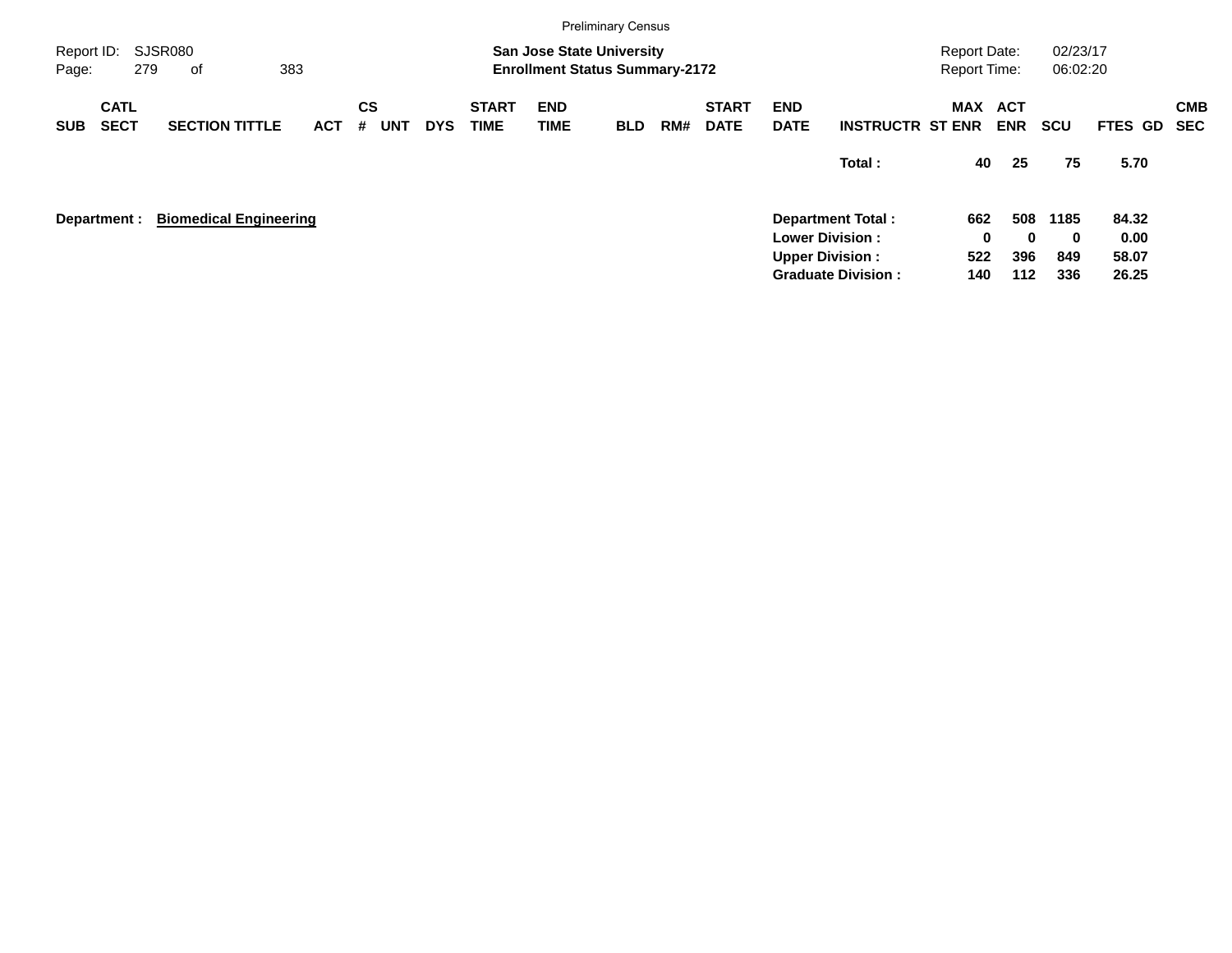|                     |                            |                                 |               |               |                |            |                             |                                                                           | <b>Preliminary Census</b> |     |                             |                             |                                  |                                            |            |                      |                |                            |            |
|---------------------|----------------------------|---------------------------------|---------------|---------------|----------------|------------|-----------------------------|---------------------------------------------------------------------------|---------------------------|-----|-----------------------------|-----------------------------|----------------------------------|--------------------------------------------|------------|----------------------|----------------|----------------------------|------------|
| Report ID:<br>Page: | 280                        | SJSR080<br>383<br>οf            |               |               |                |            |                             | <b>San Jose State University</b><br><b>Enrollment Status Summary-2172</b> |                           |     |                             |                             |                                  | <b>Report Date:</b><br><b>Report Time:</b> |            | 02/23/17<br>06:02:20 |                |                            |            |
| <b>SUB</b>          | <b>CATL</b><br><b>SECT</b> | <b>SECTION TITTLE</b>           | <b>ACT</b>    | $\mathsf{cs}$ | # UNT          | <b>DYS</b> | <b>START</b><br><b>TIME</b> | <b>END</b><br><b>TIME</b>                                                 | <b>BLD</b>                | RM# | <b>START</b><br><b>DATE</b> | <b>END</b><br><b>DATE</b>   | <b>INSTRUCTR ST ENR</b>          | MAX ACT                                    | <b>ENR</b> | <b>SCU</b>           | FTES GD SEC    |                            | <b>CMB</b> |
| College             |                            | <b>Engineering</b>              |               |               |                |            |                             |                                                                           |                           |     |                             |                             |                                  |                                            |            |                      |                |                            |            |
|                     | Department :               | <b>Electrical Engineering</b>   |               |               |                |            |                             |                                                                           |                           |     |                             |                             |                                  |                                            |            |                      |                |                            |            |
| EE                  | 30 01                      | Intr PRGM MC EE                 | <b>LEC</b>    | 01            | 3.0            | <b>MW</b>  |                             | 03:00 PM 03:50 PM                                                         | <b>ENG</b>                | 331 | 01/26/17                    | 05/16/17 F Lin              |                                  | 55<br>A                                    | 39         | 78                   | 7.80           | $\overline{\mathbf{0}}$    |            |
| EE                  | 30 02                      | Intr PRGM MC EE                 | LAB           | 16            | 0.0            | м          |                             | 06:00 PM 08:45 PM                                                         | <b>ENG</b>                | 290 | 01/26/17                    | 05/16/17 F Lin              |                                  | A<br>20                                    | 19         | 19                   | 0.00           | $\overline{\mathbf{0}}$    |            |
| EE                  | 30 03                      | Intr PRGM MC EE                 | LAB           | 16            | 0.0            | W          |                             | 06:00 PM 08:45 PM                                                         | ENG                       | 290 |                             | 01/26/17 05/16/17 F Lin     |                                  | A<br>20                                    | 20         | 20                   | $0.00 \t 0$    |                            |            |
|                     |                            |                                 |               |               |                |            |                             |                                                                           |                           |     |                             |                             | Total:                           | 95                                         | 78         | 117                  | 7.80           |                            |            |
| EE                  | 97 01                      | Intro EE Lab                    | LAB           | 17            | 1.0            | R          |                             | 06:00 PM 08:45 PM                                                         | <b>ENG</b>                | 249 |                             | 01/26/17 05/16/17 P Sane    |                                  | 20<br>A                                    | 22         | 22                   | $1.47 \quad 0$ |                            |            |
| EE                  | 97 02                      | Intro EE Lab                    | LAB           | 17            | 1.0            | Т          |                             | 09:00 AM 11:45 AM                                                         | <b>ENG</b>                | 249 | 01/26/17                    | 05/16/17 C Jones            |                                  | 20<br>A                                    | 20         | 20                   | 1.33           | $\overline{\mathbf{0}}$    |            |
| EE                  | 97 03                      | Intro EE Lab                    | LAB           |               | 17 1.0         | Т          |                             | 01:30 PM 04:15 PM                                                         | <b>ENG</b>                | 249 |                             | 01/26/17 05/16/17 C Jones   |                                  | A<br>20                                    | 16         | 16                   | $1.07 \t 0$    |                            |            |
| EE                  | 97 04                      | Intro EE Lab                    | LAB           | 17            | 1.0            | R          |                             | 01:30 PM 04:15 PM                                                         | <b>ENG</b>                | 249 |                             | 01/26/17 05/16/17 A Garg    |                                  | 20<br>A                                    | 20         | 20                   | 1.33           | $\overline{\phantom{0}}$   |            |
| EE                  | 97 05                      | Intro EE Lab                    | <b>LAB</b>    |               | $17 \quad 1.0$ | -F         |                             | 09:00 AM 11:45 AM                                                         | ENG                       | 249 |                             |                             | 01/26/17 05/16/17 P Neelakrish A | 20                                         | 23         | 23                   | $1.53 \t 0$    |                            |            |
|                     |                            |                                 |               |               |                |            |                             |                                                                           |                           |     |                             |                             | Total:                           | 100                                        | 101        | 101                  | 6.73           |                            |            |
| EE                  | 98 01                      | Intro Ckt Analysis              | SEM           | 04            | 3.0            | TR.        |                             | 10:30 AM 11:45 AM                                                         | <b>ENG</b>                | 345 |                             | 01/26/17 05/16/17           | E Ayme Belle A                   | 80                                         | 79         | 237                  | 15.85          | - 1                        |            |
| EE                  | 98 02                      | Intro Ckt Analysis              | SEM           | 04            | 3.0            | <b>MW</b>  |                             | 10:30 AM 11:45 AM                                                         | <b>ENG</b>                | 345 | 01/26/17                    |                             | 05/16/17 T Madapushi A           | 80                                         | 77         | 231                  | 15.45          | - 1                        |            |
| EE                  | 98 03                      | Intro Ckt Analysis              | SEM           | 04            | 3.0            | TR.        |                             | 01:30 PM 02:45 PM                                                         | ENG                       | 345 |                             | 01/26/17 05/16/17           | J Rejeb                          | 80<br>A                                    | 76         | 228                  | 15.25          | $\overline{\phantom{0}}$ 1 |            |
|                     |                            |                                 |               |               |                |            |                             |                                                                           |                           |     |                             |                             | Total:                           | 240                                        | 232        | 696                  | 46.55          |                            |            |
| <b>EE</b>           | 101 01                     | Cir/Conc & Prob So              | <b>ACT</b>    |               |                |            |                             | 02:00 PM 04:00 PM                                                         | ENG 339                   |     |                             | 01/26/17 05/16/17           | C Jones                          | 120<br>A                                   | 23         | 23                   | $1.53 \t 0$    |                            |            |
|                     |                            |                                 |               |               |                |            |                             |                                                                           |                           |     |                             |                             | Total:                           | 120                                        | 23         | 23                   | 1.53           |                            |            |
| EE                  | 102 01                     | Prob/Stat in EE                 | SEM 04        |               | 3.0            | MW         |                             | 10:30 AM 11:45 AM                                                         | WSQ 207                   |     |                             | 01/26/17 05/16/17           | <b>B</b> Sirkeci                 | 80<br>A                                    | 69         | 207                  | 13.80 0        |                            |            |
|                     |                            |                                 |               |               |                |            |                             |                                                                           |                           |     |                             |                             | Total:                           | 80                                         | 69         | 207                  | 13.80          |                            |            |
| EE                  | 110 01                     | Circuits and Systems SEM 04 3.0 |               |               |                | MW         |                             | 03:00 PM 04:15 PM                                                         | ENG 345                   |     |                             | 01/26/17 05/16/17           | D Parent                         | 80<br>A                                    | 90         | 270                  | 18.15 3        |                            |            |
|                     |                            |                                 |               |               |                |            |                             |                                                                           |                           |     |                             |                             | Total:                           | 80                                         | 90         | 270                  | 18.15          |                            |            |
| EE                  |                            | 110L 02 C and D Sys Lab         | LAB           | 16            | 1.0            | F          |                             | 09:00 AM 11:45 AM                                                         | <b>ENG</b>                | 290 | 01/26/17                    | 05/16/17                    | D Patel                          | 20<br>A                                    | 20         | 20                   | 1.33           | $\overline{\phantom{0}}$   |            |
| EE.                 |                            | 110L 03 C and D Sys Lab         | LAB           | 16            | 1.0            | F          |                             | 09:00 AM 11:45 AM                                                         | <b>ENG</b>                | 258 |                             | 01/26/17 05/16/17   Thakkar |                                  | 20<br>A                                    | 21         | 21                   | 1.40           | $\overline{\phantom{0}}$   |            |
| EE                  |                            | 110L 04 C and D Sys Lab         | LAB           |               | 16  1.0  F     |            |                             | 01:30 PM 04:15 PM                                                         | <b>ENG 290</b>            |     |                             |                             | 01/26/17 05/16/17 K Puramwar A   | 20                                         | 22         | 22                   | $1.47 \quad 0$ |                            |            |
| EE                  |                            | 110L 05 C and D Sys Lab         | LAB           |               | 16 1.0 F       |            |                             | 01:30 PM 04:15 PM                                                         | <b>ENG 258</b>            |     |                             | 01/26/17 05/16/17 M Jain    |                                  | A<br>20                                    | 21         | 21                   | $1.40 \ 0$     |                            |            |
|                     |                            |                                 |               |               |                |            |                             |                                                                           |                           |     |                             |                             | Total:                           | 80                                         | 84         | 84                   | 5.60           |                            |            |
| EE                  | 112 01                     | <b>Signal Processing</b>        | SEM 04 3.0 MW |               |                |            |                             | 04:30 PM 05:45 PM ENG 341                                                 |                           |     |                             |                             | 01/26/17 05/16/17 P Santacruz A  | 80                                         | 88         | 264                  | 17.80 4        |                            |            |
|                     |                            |                                 |               |               |                |            |                             |                                                                           |                           |     |                             |                             | Total:                           | 80                                         | 88         | 264                  | 17.80          |                            |            |
| EE                  | 118 01                     | Dig Lgc Crt Dsgn                | SEM 04 4.0    |               |                | MW         |                             | 10:30 AM 11:45 AM                                                         | ENG 331                   |     |                             | 01/26/17 05/16/17 C Choo    |                                  | 80<br>A                                    | 88         | 264                  | 23.73 4        |                            |            |
| EE                  | 118 02                     | Dig Lgc Crt Dsgn                | LAB 16 0.0 R  |               |                |            |                             | 09:00 AM 11:45 AM                                                         | ENG 305                   |     |                             | 01/26/17 05/16/17 R Vora    |                                  | 20<br>A                                    | 18         | 18                   | $0.00 \t 0$    |                            |            |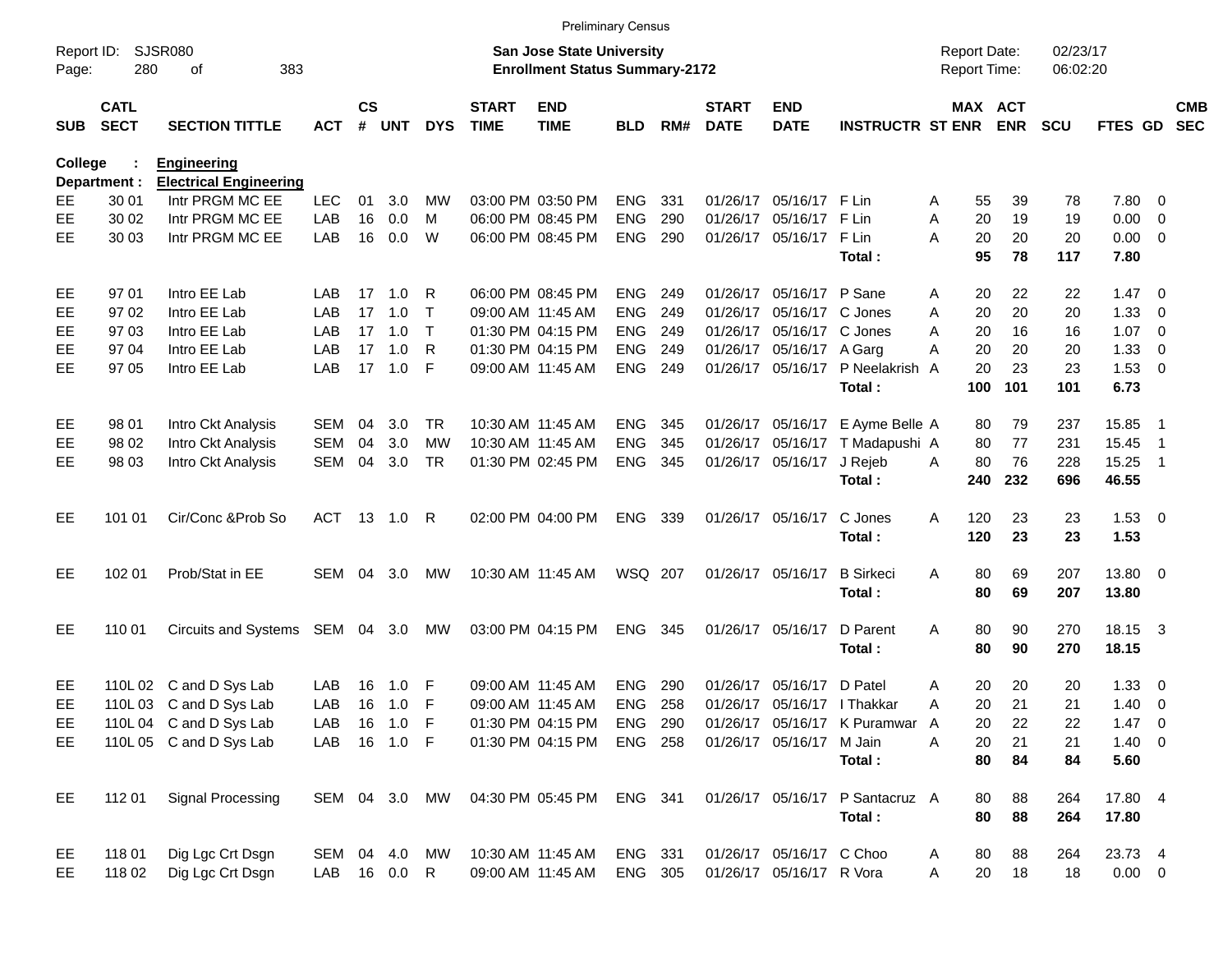|                     |                            |                             |               |                             |            |              |                             |                                                                           | <b>Preliminary Census</b> |     |                             |                            |                                  |                                     |                |                      |                |                          |                          |
|---------------------|----------------------------|-----------------------------|---------------|-----------------------------|------------|--------------|-----------------------------|---------------------------------------------------------------------------|---------------------------|-----|-----------------------------|----------------------------|----------------------------------|-------------------------------------|----------------|----------------------|----------------|--------------------------|--------------------------|
| Report ID:<br>Page: | 281                        | <b>SJSR080</b><br>383<br>of |               |                             |            |              |                             | <b>San Jose State University</b><br><b>Enrollment Status Summary-2172</b> |                           |     |                             |                            |                                  | <b>Report Date:</b><br>Report Time: |                | 02/23/17<br>06:02:20 |                |                          |                          |
| <b>SUB</b>          | <b>CATL</b><br><b>SECT</b> | <b>SECTION TITTLE</b>       | <b>ACT</b>    | $\mathsf{cs}$<br>$\pmb{\#}$ | <b>UNT</b> | <b>DYS</b>   | <b>START</b><br><b>TIME</b> | <b>END</b><br><b>TIME</b>                                                 | <b>BLD</b>                | RM# | <b>START</b><br><b>DATE</b> | <b>END</b><br><b>DATE</b>  | <b>INSTRUCTR ST ENR</b>          | <b>MAX ACT</b>                      | <b>ENR</b>     | <b>SCU</b>           | <b>FTES GD</b> |                          | <b>CMB</b><br><b>SEC</b> |
| EE                  | 118 03                     | Dig Lgc Crt Dsgn            | LAB           | 16                          | 0.0        | R            |                             | 06:00 PM 08:45 PM                                                         | <b>ENG</b>                | 305 |                             | 01/26/17 05/16/17          | R Pednekar                       | 20<br>A                             | 21             | 21                   | 0.00 2         |                          |                          |
| EE                  | 118 04                     | Dig Lgc Crt Dsgn            | LAB           | 16                          | 0.0        | $\top$       |                             | 09:00 AM 11:45 AM                                                         | <b>ENG</b>                | 305 |                             | 01/26/17 05/16/17          | D Thakkar                        | 20<br>A                             | 18             | 18                   | 0.00           | - 0                      |                          |
| EЕ                  | 118 05                     | Dig Lgc Crt Dsgn            | LAB           | 16                          | 0.0        | $\mathsf{T}$ |                             | 01:30 PM 04:15 PM                                                         | <b>ENG</b>                | 305 |                             | 01/26/17 05/16/17          | D Thakkar                        | A<br>20                             | 15             | 15                   | 0.00           | $\overline{2}$           |                          |
| EE.                 | 118 06                     | Dig Lgc Crt Dsgn            | LAB           | 16                          | 0.0        | R            |                             | 01:30 PM 04:15 PM                                                         | <b>ENG</b>                | 305 |                             | 01/26/17 05/16/17          | R Vora                           | A<br>20                             | 16             | 16                   | $0.00 \t 0$    |                          |                          |
|                     |                            |                             |               |                             |            |              |                             |                                                                           |                           |     |                             |                            | Total:                           | 180                                 | 176            | 352                  | 23.73          |                          |                          |
| EE                  | 120 01                     | Microp Sys Design           | <b>SEM</b>    | 04                          | 4.0        | МW           |                             | 01:30 PM 02:45 PM                                                         | <b>ENG</b>                | 189 |                             | 01/26/17 05/16/17 M Zand   |                                  | 80<br>Α                             | 82             | 246                  | 21.93          | - 1                      |                          |
| EE                  | 120 02                     | Microp Sys Design           | LAB           | 16                          | 0.0        | т            |                             | 01:30 PM 04:15 PM                                                         | <b>ENG</b>                | 307 |                             | 01/26/17 05/16/17          | R Kulkarni                       | 16<br>A                             | 17             | 17                   | $0.00 \t 0$    |                          |                          |
| EE                  | 120 03                     | Microp Sys Design           | LAB           | 16                          | 0.0        | R            |                             | 10:30 AM 01:15 PM                                                         | <b>ENG</b>                | 307 |                             |                            | 01/26/17 05/16/17 V Gondaliya    | 16<br>A                             | 12             | 12                   | 0.00           | $\overline{1}$           |                          |
| EE                  | 120 04                     | Microp Sys Design           | LAB           | 16                          | 0.0        | R            |                             | 01:30 PM 04:15 PM                                                         | <b>ENG</b>                | 307 |                             |                            | 01/26/17 05/16/17 S Telharkar    | A<br>16                             | 19             | 19                   | 0.00           | $\overline{\mathbf{0}}$  |                          |
| EE                  | 120 05                     | Microp Sys Design           | LAB           | 16                          | 0.0        | W            |                             | 06:00 PM 08:45 PM                                                         | <b>ENG</b>                | 307 |                             | 01/26/17 05/16/17 A Prasad |                                  | A<br>16                             | 17             | 17                   | 0.00           | - 0                      |                          |
| EE.                 | 120 07                     | Microp Sys Design           | LAB           | 16                          | 0.0        | R            |                             | 04:30 PM 07:15 PM                                                         | ENG                       | 307 |                             | 01/26/17 05/16/17          | R Gupta                          | A<br>16                             | 17             | 17                   | $0.00 \t 0$    |                          |                          |
|                     |                            |                             |               |                             |            |              |                             |                                                                           |                           |     |                             |                            | Total:                           | 160                                 | 164            | 328                  | 21.93          |                          |                          |
| EE                  | 122 01                     | Electr Design I             | <b>SEM</b>    | 04                          | 4.0        | TR           |                             | 09:00 AM 10:15 AM                                                         | <b>ENG</b>                | 345 |                             | 01/26/17 05/16/17          | S Hamedi-HagA                    | 80                                  | 70             | 210                  | 18.87          | -3                       |                          |
| EE                  | 122 02                     | Electr Design I             | LAB           | 16                          | 0.0        | $\top$       |                             | 06:00 PM 08:45 PM                                                         | <b>ENG</b>                | 290 |                             | 01/26/17 05/16/17 K Shah   |                                  | 18<br>A                             | 17             | 17                   | 0.00           | $\overline{0}$           |                          |
| EЕ                  | 122 03                     | Electr Design I             | LAB           | 16                          | 0.0        | $\mathsf{T}$ |                             | 01:30 PM 04:15 PM                                                         | <b>ENG</b>                | 290 |                             | 01/26/17 05/16/17 S Yu     |                                  | A<br>18                             | 19             | 19                   | 0.00           | $\overline{\mathbf{0}}$  |                          |
| EЕ                  | 122 04                     | Electr Design I             | LAB           | 16                          | 0.0        | $\mathsf{T}$ |                             | 10:30 AM 01:15 PM                                                         | <b>ENG</b>                | 290 |                             | 01/26/17 05/16/17          | J Joshi                          | Α<br>18                             | 11             | 11                   | 0.00           | $\overline{2}$           |                          |
| EЕ                  | 122 05                     | Electr Design I             | LAB           | 16                          | 0.0        | R            |                             | 10:30 AM 01:15 PM                                                         | <b>ENG</b>                | 290 |                             | 01/26/17 05/16/17          | J Jiang                          | A<br>18                             | $\overline{4}$ | $\overline{4}$       | 0.00           | $\overline{0}$           |                          |
| EE.                 | 122 06                     | Electr Design I             | LAB           | 16                          | 0.0        | R            |                             | 01:30 PM 04:15 PM                                                         | <b>ENG</b>                | 290 |                             | 01/26/17 05/16/17          | A Ramadhas A                     | 18                                  | 19             | 19                   | 0.00           | $\overline{\phantom{1}}$ |                          |
|                     |                            |                             |               |                             |            |              |                             |                                                                           |                           |     |                             |                            | Total:                           | 170                                 | 140            | 280                  | 18.87          |                          |                          |
| EE                  | 124 01                     | Electr Design II            | <b>SEM</b>    | 04                          | 4.0        | MW           |                             | 09:00 AM 10:15 AM                                                         | <b>ENG</b>                | 345 |                             | 01/26/17 05/16/17          | S Ardalan                        | 55<br>A                             | 61             | 183                  | 16.27          | $\overline{\phantom{0}}$ |                          |
| EЕ                  | 124 02                     | Electr Design II            | LAB           | 16                          | 0.0        | R            |                             | 01:30 PM 04:15 PM                                                         | <b>ENG</b>                | 258 |                             | 01/26/17 05/16/17          | F Hajilou                        | 18<br>Α                             | 18             | 18                   | 0.00           | $\overline{\mathbf{0}}$  |                          |
| EE                  | 124 03                     | Electr Design II            | LAB           | 16                          | 0.0        | R            |                             | 06:00 PM 08:45 PM                                                         | <b>ENG</b>                | 258 |                             |                            | 01/26/17 05/16/17 R Sreekumar A  | 18                                  | 11             | 11                   | 0.00           | $\overline{\mathbf{0}}$  |                          |
| EЕ                  | 124 04                     | Electr Design II            | LAB           | 16                          | 0.0        | T            |                             | 06:00 PM 08:45 PM                                                         | <b>ENG</b>                | 258 |                             | 01/26/17 05/16/17          | M Nasrollahp A                   | 18                                  | 13             | 13                   | 0.00           | $\overline{\mathbf{0}}$  |                          |
| <b>EE</b>           | 124 05                     | Electr Design II            | LAB           | 16                          | 0.0        | R            |                             | 10:30 AM 01:15 PM                                                         | <b>ENG</b>                | 258 |                             | 01/26/17 05/16/17          | M Nasrollahp A                   | 18                                  | 19             | 19                   | $0.00 \t 0$    |                          |                          |
|                     |                            |                             |               |                             |            |              |                             |                                                                           |                           |     |                             |                            | Total:                           | 127                                 | 122            | 244                  | 16.27          |                          |                          |
| EE.                 | 127 01                     | Elec Biomed Appl            | <b>LEC</b>    | 02                          | 3.0        | TR           |                             | 03:00 PM 04:15 PM                                                         | <b>ENG</b>                | 303 |                             |                            | 01/26/17 05/16/17 F Taghibakhs A | 24                                  | 30             | 90                   | $6.00 \quad 0$ |                          |                          |
|                     |                            |                             |               |                             |            |              |                             |                                                                           |                           |     |                             |                            | Total:                           | 24                                  | 30             | 90                   | 6.00           |                          |                          |
| EE                  | 128 01                     | <b>Phys Electronics</b>     | SEM 04 3.0 TR |                             |            |              |                             | 10:30 AM 11:45 AM                                                         | BBC 004                   |     |                             | 01/26/17 05/16/17 LHe      |                                  | 100<br>Α                            | 87             | 261                  | 17.40 0        |                          |                          |
|                     |                            |                             |               |                             |            |              |                             |                                                                           |                           |     |                             |                            | Total:                           | 100                                 | 87             | 261                  | 17.40          |                          |                          |
| EE                  | 132 01                     | Theo Auto Controls          | SEM 04 3.0 MW |                             |            |              |                             | 01:30 PM 02:45 PM ENG 331                                                 |                           |     |                             | 01/26/17 05/16/17          | A Bhattachar A                   | 65                                  | 88             | 264                  | 17.60 0        |                          |                          |
|                     |                            |                             |               |                             |            |              |                             |                                                                           |                           |     |                             |                            | Total:                           | 65                                  | 88             | 264                  | 17.60          |                          |                          |
| EE                  | 134 01                     | Power Systems               | <b>LEC</b>    |                             | 3.0        |              |                             |                                                                           |                           |     |                             |                            |                                  | $\mathbf 0$<br>X                    | $\mathbf 0$    | 0                    | $0.00 \t 0$    |                          |                          |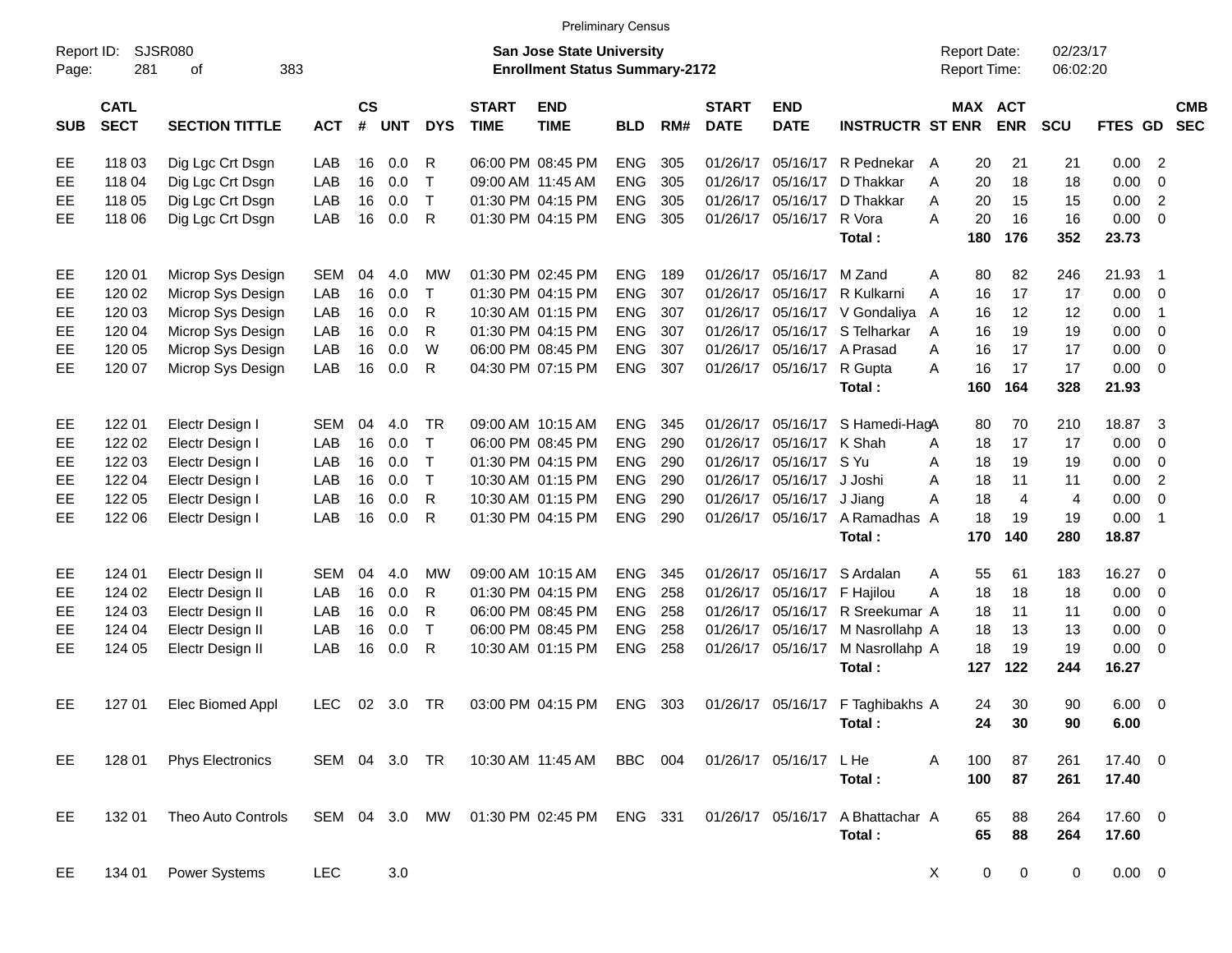| Page:          | Report ID:<br>SJSR080<br>282<br>383<br>οf |                                                                                     |                                        |                    |                                    |                                 |                             | <b>San Jose State University</b><br><b>Enrollment Status Summary-2172</b> |            |     |                             |                                                                                        |                          | <b>Report Date:</b><br><b>Report Time:</b> |                         | 02/23/17<br>06:02:20 |                                              |                              |            |
|----------------|-------------------------------------------|-------------------------------------------------------------------------------------|----------------------------------------|--------------------|------------------------------------|---------------------------------|-----------------------------|---------------------------------------------------------------------------|------------|-----|-----------------------------|----------------------------------------------------------------------------------------|--------------------------|--------------------------------------------|-------------------------|----------------------|----------------------------------------------|------------------------------|------------|
| <b>SUB</b>     | <b>CATL</b><br><b>SECT</b>                | <b>SECTION TITTLE</b>                                                               | <b>ACT</b>                             | $\mathsf{cs}$<br># | <b>UNT</b>                         | <b>DYS</b>                      | <b>START</b><br><b>TIME</b> | <b>END</b><br><b>TIME</b>                                                 | <b>BLD</b> | RM# | <b>START</b><br><b>DATE</b> | <b>END</b><br><b>DATE</b>                                                              | <b>INSTRUCTR ST ENR</b>  |                                            | MAX ACT<br><b>ENR</b>   | <b>SCU</b>           | FTES GD SEC                                  |                              | <b>CMB</b> |
| EЕ             | 134 02                                    | Power Systems                                                                       | <b>LEC</b>                             | 02                 | 3.0                                | $\mathsf{F}$                    |                             | 03:00 PM 05:45 PM                                                         | <b>ENG</b> | 343 |                             | 01/26/17 05/16/17                                                                      | A Shahsiah<br>Total:     | 60<br>A<br>60                              | 28<br>28                | 84<br>84             | 5.60 0<br>5.60                               |                              |            |
| EE             | 136 01                                    | <b>Power Electronics</b>                                                            | SEM                                    | 04                 | 3.0                                | TR                              |                             | 04:30 PM 05:45 PM                                                         | <b>ENG</b> | 403 |                             | 01/26/17 05/16/17                                                                      | <b>B</b> Shahi<br>Total: | 35<br>A<br>35                              | 30<br>30                | 90<br>90             | $6.05$ 1<br>6.05                             |                              |            |
| EE             | 138 01                                    | <b>Embd Cntrl Sys Des</b>                                                           | SEM 05 3.0                             |                    |                                    | TR                              |                             | 06:00 PM 07:15 PM                                                         | CL         | 202 |                             | 01/26/17 05/16/17                                                                      | Y Kim<br>Total:          | 35<br>Α<br>35                              | 23<br>23                | 69<br>69             | $4.60 \ 0$<br>4.60                           |                              |            |
| EE             | 140 01                                    | Prin of E & M Flds                                                                  | <b>SEM</b>                             | 04                 | 3.0                                | <b>TR</b>                       |                             | 09:00 AM 10:15 AM                                                         | DMH 227    |     |                             | 01/26/17 05/16/17                                                                      | R Kwok<br>Total:         | 88<br>A<br>88                              | 77<br>77                | 231<br>231           | 15.45 1<br>15.45                             |                              |            |
| EE             | 161 01                                    | Digital Comm Sys                                                                    | <b>LEC</b>                             | 02                 | 3.0                                | <b>TR</b>                       |                             | 01:30 PM 02:45 PM                                                         | ENG        | 303 |                             | 01/26/17 05/16/17                                                                      | J Kim<br>Total:          | 35<br>Α<br>35                              | 20<br>20                | 60<br>60             | $4.00 \ 0$<br>4.00                           |                              |            |
| EE<br>EЕ       | 166 02<br>166 03                          | <b>CMOS Dgtl Circuits</b><br><b>CMOS Dgtl Circuits</b>                              | SEM<br><b>SEM</b>                      | 04<br>04           | 3.0<br>3.0                         | TR                              |                             | 07:30 PM 08:45 PM                                                         | <b>ENG</b> | 232 |                             | 01/26/17 05/16/17<br>01/26/17 05/16/17                                                 | S Oh<br>Total:           | 0<br>Χ<br>Α<br>35<br>35                    | 0<br>26<br>26           | 0<br>78<br>78        | $0.00 \t 0$<br>6.00 16<br>6.00               |                              |            |
| EЕ             | 174 01                                    | INT ALG PR EBD SYS SEM                                                              |                                        |                    | 04 3.0                             | <b>MW</b>                       |                             | 07:30 PM 08:45 PM                                                         | DMH 161    |     |                             | 01/26/17 05/16/17                                                                      | T Nguyen<br>Total:       | 40<br>Α<br>40                              | 39<br>39                | 117<br>117           | 7.80 0<br>7.80                               |                              |            |
| EE             | 176 01                                    | Computer Organ                                                                      | <b>SEM</b>                             |                    | 3.0                                |                                 |                             |                                                                           |            |     |                             |                                                                                        | Total:                   | Χ                                          | 0<br>0<br>$\bf{0}$<br>0 | 0<br>$\mathbf 0$     | $0.00 \t 0$<br>0.00                          |                              |            |
| EE             | 178 01                                    | Dig Design w FPGAS SEM                                                              |                                        | 04                 | 3.0                                | TR                              |                             | 07:30 PM 08:45 PM                                                         | <b>ENG</b> | 345 |                             | 01/26/17 05/16/17                                                                      | E Crabill<br>Total:      | 55<br>Α<br>55                              | 47<br>47                | 141<br>141           | $9.40 \quad 0$<br>9.40                       |                              |            |
| EЕ<br>EЕ<br>EE | 180 01<br>180 02<br>180 03                | <b>Indiv Studies</b><br><b>Indiv Studies</b><br><b>Indiv Studies</b>                | <b>SUP</b><br><b>SUP</b><br><b>SUP</b> | 36<br>36<br>36     | 1.0<br>2.0<br>3.0                  | TBA<br><b>TBA</b><br><b>TBA</b> |                             |                                                                           |            |     | 01/26/17                    | 01/26/17 05/16/17<br>05/16/17<br>01/26/17 05/16/17                                     | Total:                   | 10<br>A<br>10<br>Α<br>10<br>Α<br>30        | 0<br>0<br>0<br>$\bf{0}$ | 0<br>0<br>0<br>0     | $0.00 \quad 0$<br>0.00<br>0.00<br>0.00       | 0<br>$\overline{\mathbf{0}}$ |            |
| EE<br>EE<br>EE |                                           | 198A 01 EE Sr Dsgn Proj I<br>198A 02 EE Sr Dsgn Proj I<br>198A 03 EE Sr Dsgn Proj I | LAB<br>LAB<br>LAB                      |                    | 16 1.0 F<br>16  1.0  F<br>16 1.0 F |                                 |                             | 10:00 AM 12:45 PM<br>10:00 AM 12:45 PM<br>10:00 AM 12:45 PM               |            |     |                             | 01/26/17 05/16/17 D Parent<br>01/26/17 05/16/17 D Parent<br>01/26/17 05/16/17 D Parent | Total:                   | 25<br>A<br>25<br>A<br>25<br>A<br>75        | 24<br>24<br>16<br>64    | 24<br>24<br>16<br>64 | 1.60 0<br>$1.60 \t 0$<br>$1.07 \t 0$<br>4.27 |                              |            |
| EE             |                                           | 198B 01 EE Sr Dsgn Proj II                                                          | LAB 16 3.0 F                           |                    |                                    |                                 |                             | 01:30 PM 10:15 PM                                                         |            |     |                             | 01/26/17 05/16/17 D Parent                                                             |                          | 25<br>$\mathsf{A}$                         | 28                      | 84                   | 5.60 0                                       |                              |            |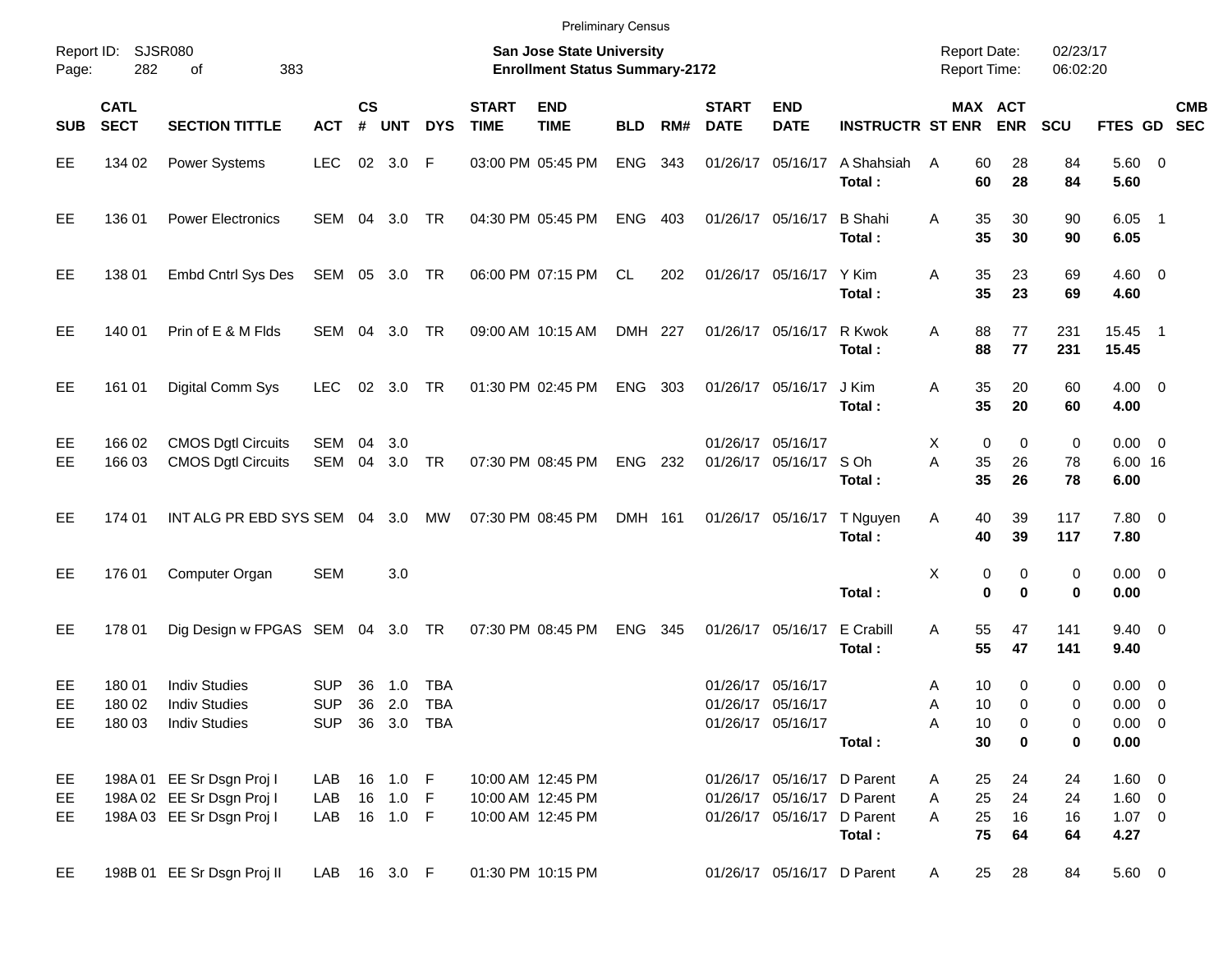|                     |                            |                                                                                                 |                   |                |                |                  |                             | <b>Preliminary Census</b>                                                 |                   |            |                             |                             |                                                    |                                            |                       |                      |                                    |            |
|---------------------|----------------------------|-------------------------------------------------------------------------------------------------|-------------------|----------------|----------------|------------------|-----------------------------|---------------------------------------------------------------------------|-------------------|------------|-----------------------------|-----------------------------|----------------------------------------------------|--------------------------------------------|-----------------------|----------------------|------------------------------------|------------|
| Report ID:<br>Page: | 283                        | <b>SJSR080</b><br>383<br>of                                                                     |                   |                |                |                  |                             | <b>San Jose State University</b><br><b>Enrollment Status Summary-2172</b> |                   |            |                             |                             |                                                    | <b>Report Date:</b><br><b>Report Time:</b> |                       | 02/23/17<br>06:02:20 |                                    |            |
| <b>SUB</b>          | <b>CATL</b><br><b>SECT</b> | <b>SECTION TITTLE</b>                                                                           | <b>ACT</b>        | <b>CS</b><br># | <b>UNT</b>     | <b>DYS</b>       | <b>START</b><br><b>TIME</b> | <b>END</b><br><b>TIME</b>                                                 | <b>BLD</b>        | RM#        | <b>START</b><br><b>DATE</b> | <b>END</b><br><b>DATE</b>   | <b>INSTRUCTR ST ENR</b>                            |                                            | MAX ACT<br><b>ENR</b> | <b>SCU</b>           | FTES GD SEC                        | <b>CMB</b> |
| EE<br>EE            |                            | 198B 02 EE Sr Dsgn Proj II<br>198B 03 EE Sr Dsgn Proj II                                        | LAB<br>LAB        | 16<br>16       | 3.0<br>$3.0$ F | -F               |                             | 01:30 PM 10:15 PM<br>01:30 PM 10:15 PM                                    |                   |            | 01/26/17                    | 01/26/17 05/16/17 D Parent  | 05/16/17 D Parent<br>Total:                        | 25<br>Α<br>25<br>A<br>75                   | 25<br>9<br>62         | 75<br>27<br>186      | $5.00 \t 0$<br>$1.80 \ 0$<br>12.40 |            |
| EE<br>EE            | 210 01<br>210 02           | <b>Linear Systems</b><br>Linear Systems                                                         | SEM<br><b>SEM</b> | 05<br>05       | 3.0<br>3.0     | TR<br><b>TR</b>  |                             | 01:30 PM 02:45 PM<br>07:30 PM 08:45 PM                                    | <b>ENG</b><br>CL. | 301<br>202 | 01/26/17<br>01/26/17        |                             | 05/16/17 K Ghadiri<br>05/16/17 K Ghadiri<br>Total: | 35<br>A<br>48<br>A<br>83                   | 24<br>20<br>44        | 72<br>60<br>132      | 6.00 24<br>4.95 19<br>10.95        |            |
| EE<br>EE            | 221 01<br>221 02           | Prin of Semi Dev I<br>Prin of Semi Dev I                                                        | SEM<br><b>SEM</b> | 05<br>05       | 3.0<br>3.0     | TR.<br><b>MW</b> |                             | 03:00 PM 04:15 PM<br>04:30 PM 05:45 PM                                    | <b>ENG</b><br>CL. | 345<br>310 | 01/26/17<br>01/26/17        | 05/16/17 LHe<br>05/16/17    | <b>B</b> Mantha<br>Total:                          | 55<br>Α<br>35<br>A<br>90                   | 27<br>47<br>74        | 81<br>141<br>222     | 6.75 27<br>11.75 47<br>18.50       |            |
| EE                  | 223 01                     | Analog Int Ckts                                                                                 | <b>SEM</b>        | 05             | 3.0            | TR               |                             | 04:30 PM 05:45 PM                                                         | CL.               | 310        |                             | 01/26/17 05/16/17 S Lee     | Total:                                             | 35<br>Α<br>35                              | 20<br>20              | 60<br>60             | 5.00 20<br>5.00                    |            |
| EE                  | 224 01                     | Hi Speed CMOS Ckts SEM 05 3.0                                                                   |                   |                |                | MW               |                             | 07:30 PM 08:45 PM                                                         | <b>ENG</b>        | 340        |                             | 01/26/17 05/16/17           | K Ghadiri<br>Total:                                | 35<br>A<br>35                              | 10<br>10              | 30<br>30             | 2.50 10<br>2.50                    |            |
| EE                  | 230 02                     | <b>RFIC II</b>                                                                                  | SEM               | 05             | 3.0            | MW               |                             | 06:00 PM 07:15 PM                                                         | CL.               | 117        |                             | 01/26/17 05/16/17           | M Wang<br>Total:                                   | 35<br>Α<br>35                              | 18<br>18              | 54<br>54             | 4.50 18<br>4.50                    |            |
| EE<br>EЕ            | 237 01<br>237 02           | Ctrl of AC Machine<br>Ctrl of AC Machine                                                        | <b>SEM</b><br>SEM | 05             | 3.0<br>$3.0$ F |                  |                             | 03:30 PM 06:15 PM                                                         | <b>ENG</b>        | 303        |                             | 01/26/17 05/16/17           | P Hsu<br>Total:                                    | Χ<br>A<br>30<br>30                         | 0<br>0<br>15<br>15    | 0<br>45<br>45        | $0.00 \t 0$<br>3.75 15<br>3.75     |            |
| EE                  | 238 01                     | Adv. Pwr. Electrncs.                                                                            | <b>SEM</b>        | 05             | 3.0            | TR               |                             | 06:00 PM 07:15 PM                                                         | DMH 208           |            |                             | 01/26/17 05/16/17           | M Badawy<br>Total:                                 | 35<br>A<br>35                              | 29<br>29              | 87<br>87             | 7.20 28<br>7.20                    |            |
| EE<br>EЕ            | 250 01<br>250 02           | Prob Ran Vari & St P<br>Prob Ran Vari & St P                                                    | SEM<br><b>SEM</b> | 05             | 3.0<br>3.0     | MW               |                             | 03:00 PM 04:15 PM                                                         | DMH 150           |            |                             | 01/26/17 05/16/17 B Sirkeci |                                                    | 65<br>A<br>Χ                               | 53<br>0<br>0          | 159<br>0             | 13.25 53<br>$0.00 \t 0$            |            |
| EE                  |                            | 250 03 Prob Ran Vari & St P SEM 05 3.0 MW 06:00 PM 07:15 PM BBC 324 01/26/17 05/16/17 K Ghadiri |                   |                |                |                  |                             |                                                                           |                   |            |                             |                             | Total:                                             | Α<br>50<br>115                             | 30<br>83              | 90<br>249            | 7.50 30<br>20.75                   |            |
| EE.                 | 253 01                     | <b>Signal Processing</b>                                                                        |                   |                |                |                  |                             | SEM 05 3.0 MW 04:30 PM 05:45 PM ENG 339                                   |                   |            | 01/26/17 05/16/17 J Kim     |                             | Total:                                             | 35<br>Α<br>35                              | 14<br>14              | 42<br>42             | 3.45 13<br>3.45                    |            |
| EE.                 | 255 01                     | Wireless Comm                                                                                   |                   |                |                |                  |                             | SEM 05 3.0 TR  07:30 PM 08:45 PM  ENG  327  01/26/17  05/16/17  J Kamali  |                   |            |                             |                             | Total:                                             | 25<br>A<br>25                              | 15<br>15              | 45<br>45             | 3.75 15<br>3.75                    |            |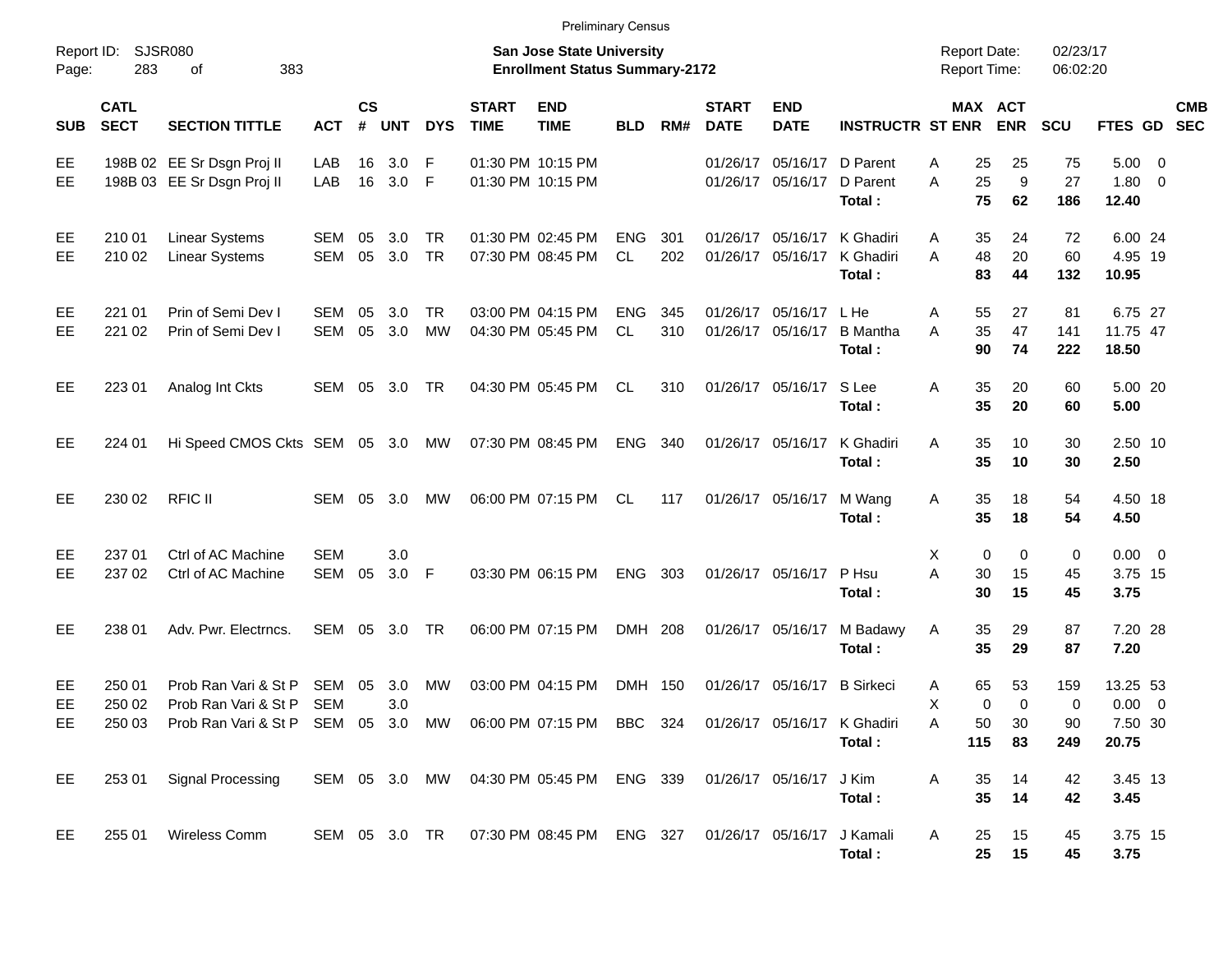|                     |                            |                                                |               |                |            |            |                             | <b>Preliminary Census</b>                                          |                          |            |                             |                                              |                                                       |                                            |                  |                         |                                |            |
|---------------------|----------------------------|------------------------------------------------|---------------|----------------|------------|------------|-----------------------------|--------------------------------------------------------------------|--------------------------|------------|-----------------------------|----------------------------------------------|-------------------------------------------------------|--------------------------------------------|------------------|-------------------------|--------------------------------|------------|
| Report ID:<br>Page: | 284                        | SJSR080<br>383<br>οf                           |               |                |            |            |                             | San Jose State University<br><b>Enrollment Status Summary-2172</b> |                          |            |                             |                                              |                                                       | <b>Report Date:</b><br><b>Report Time:</b> |                  | 02/23/17<br>06:02:20    |                                |            |
| <b>SUB</b>          | <b>CATL</b><br><b>SECT</b> | <b>SECTION TITTLE</b>                          | <b>ACT</b>    | <b>CS</b><br># | <b>UNT</b> | <b>DYS</b> | <b>START</b><br><b>TIME</b> | <b>END</b><br><b>TIME</b>                                          | <b>BLD</b>               | RM#        | <b>START</b><br><b>DATE</b> | <b>END</b><br><b>DATE</b>                    | <b>INSTRUCTR ST ENR</b>                               | MAX ACT                                    | <b>ENR</b>       | <b>SCU</b>              | FTES GD SEC                    | <b>CMB</b> |
| EE                  | 260 01                     | <b>RFID Systems</b>                            | <b>SEM</b>    |                | 3.0        |            |                             |                                                                    |                          |            |                             |                                              | Total:                                                | X<br>0<br>0                                | 0<br>$\bf{0}$    | 0<br>$\mathbf 0$        | $0.00 \t 0$<br>0.00            |            |
| EE<br>EE            | 270 01<br>270 02           | Adv Logic Design<br>Adv Logic Design           | SEM<br>SEM    | 05<br>05       | 3.0<br>3.0 | TR         |                             | 04:30 PM 05:45 PM                                                  | CL                       | 204        |                             | 01/26/17 05/16/17<br>01/26/17 05/16/17 J Kim | Total:                                                | 0<br>Х<br>A<br>35<br>35                    | 0<br>17<br>17    | $\mathbf 0$<br>51<br>51 | $0.00 \t 0$<br>4.20 16<br>4.20 |            |
| EE                  | 271 01                     | Digital Sys Design                             | SEM 05 3.0    |                |            | MW         |                             | 06:00 PM 07:15 PM                                                  | <b>ENG</b>               | 345        |                             | 01/26/17 05/16/17 TLe                        | Total:                                                | 55<br>Α<br>55                              | 41<br>41         | 123<br>123              | 10.25 41<br>10.25              |            |
| EE                  | 272 01                     | <b>SOC DESIGN</b>                              | SEM 05 3.0    |                |            | МW         |                             | 07:30 PM 08:45 PM                                                  | CL                       | 226        |                             | 01/26/17 05/16/17                            | M Jones<br>Total:                                     | 55<br>A<br>55                              | 25<br>25         | 75<br>75                | 6.25 25<br>6.25                |            |
| EE                  | 275 01                     | Adv Comp Architect                             | SEM           |                | 05 3.0     | MW         |                             | 04:30 PM 05:45 PM                                                  | <b>ENG</b>               | 189        |                             | 01/26/17 05/16/17                            | C Choo<br>Total:                                      | 60<br>Α<br>60                              | 63<br>63         | 189<br>189              | 15.75 63<br>15.75              |            |
| EE                  | 279 01                     | <b>Topics in Digital</b>                       | SEM 05 3.0    |                |            | TR         |                             | 06:00 PM 07:15 PM                                                  | <b>ENG</b>               | 232        |                             | 01/26/17 05/16/17                            | M Jones<br>Total:                                     | 35<br>A<br>35                              | 14<br>14         | 42<br>42                | 3.50 14<br>3.50                |            |
| EE                  | 281 01                     | Internetworking                                | SEM           | 04             | -3.0       | TR         |                             | 04:30 PM 05:45 PM                                                  | <b>ENG</b>               | 345        |                             | 01/26/17 05/16/17                            | J Rejeb<br>Total:                                     | 80<br>Α<br>80                              | 51<br>51         | 153<br>153              | 12.75 51<br>12.75              |            |
| EE<br>EE            | 28301<br>283 02            | Broadband Comm Nt SEM<br>Broadband Comm Nt SEM |               | 04<br>04       | 3.0<br>3.0 | MW<br>MW   |                             | 04:30 PM 05:45 PM<br>01:30 PM 02:45 PM                             | <b>ENG</b><br><b>ENG</b> | 345<br>345 | 01/26/17<br>01/26/17        | 05/16/17<br>05/16/17                         | N Mir<br>N Mir<br>Total:                              | 70<br>A<br>70<br>A<br>140                  | 69<br>73<br>142  | 207<br>219<br>426       | 17.25 69<br>18.25 73<br>35.50  |            |
| EE                  | 284 01                     | Voice & Data Net                               | SEM           | 05             | - 3.0      | МW         |                             | 07:30 PM 08:45 PM                                                  | <b>ENG</b>               | 345        |                             | 01/26/17 05/16/17                            | <b>B</b> Venkatrama A<br>Total:                       | 65<br>65                                   | 46<br>46         | 138<br>138              | 11.50 46<br>11.50              |            |
| EE                  | 287 01                     | ASIC CMOS Design                               | SEM 05 3.0 MW |                |            |            |                             | 06:00 PM 07:15 PM                                                  | CL                       | 226        |                             | 01/26/17 05/16/17 M Jones                    | Total:                                                | 65<br>Α<br>65                              | 52<br>52         | 156<br>156              | 13.00 52<br>13.00              |            |
| EE                  | 288 01                     | Data Conv for AMS                              | <b>LEC</b>    |                | 3.0        |            |                             |                                                                    |                          |            |                             |                                              | Total:                                                | х<br>0<br>$\bf{0}$                         | 0<br>$\mathbf 0$ | 0<br>0                  | $0.00 \t 0$<br>0.00            |            |
| EE                  | 289 01                     | Topics in Networkg                             | SEM 05 3.0 TR |                |            |            |                             | 06:00 PM 07:15 PM ENG 345                                          |                          |            |                             |                                              | 01/26/17 05/16/17 P Santacruz A<br>Total:             | 65<br>65                                   | 49<br>49         | 147<br>147              | 12.20 48<br>12.20              |            |
| EE                  | 295 01                     | <b>Technical Writing</b>                       | LEC 03 3.0 TR |                |            |            |                             |                                                                    |                          |            |                             |                                              | 10:30 AM 11:45 AM ENG 339 01/26/17 05/16/17 J Freeman | 55<br><b>A</b>                             | 40               | 120                     | 10.00 40                       |            |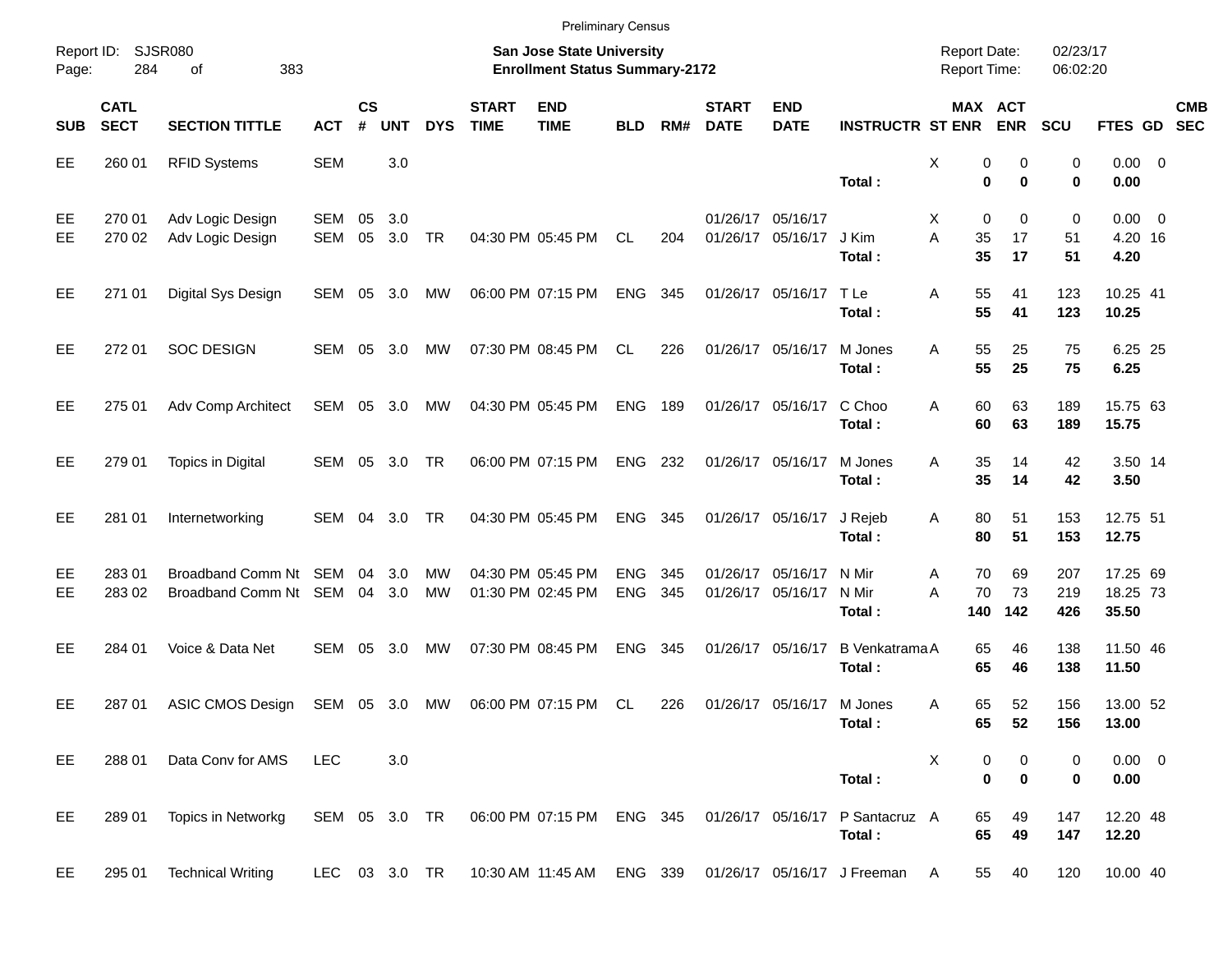|  | <b>Preliminary Census</b> |
|--|---------------------------|
|  |                           |

|                     |                            |                                             |                |                    |            |            |                                                                           |                           | <b>Preliminary Census</b> |     |                             |                           |                                            |              |                 |                         |              |             |            |
|---------------------|----------------------------|---------------------------------------------|----------------|--------------------|------------|------------|---------------------------------------------------------------------------|---------------------------|---------------------------|-----|-----------------------------|---------------------------|--------------------------------------------|--------------|-----------------|-------------------------|--------------|-------------|------------|
| Report ID:<br>Page: | SJSR080<br>285             | 383                                         |                |                    |            |            | <b>San Jose State University</b><br><b>Enrollment Status Summary-2172</b> |                           |                           |     |                             |                           | <b>Report Date:</b><br><b>Report Time:</b> |              |                 | 02/23/17<br>06:02:20    |              |             |            |
| <b>SUB</b>          | <b>CATL</b><br><b>SECT</b> | <b>SECTION TITTLE</b>                       | <b>ACT</b>     | $\mathsf{cs}$<br># | <b>UNT</b> | <b>DYS</b> | <b>START</b><br><b>TIME</b>                                               | <b>END</b><br><b>TIME</b> | <b>BLD</b>                | RM# | <b>START</b><br><b>DATE</b> | <b>END</b><br><b>DATE</b> | <b>INSTRUCTR ST ENR ENR</b>                |              |                 | MAX ACT                 | <b>SCU</b>   | FTES GD SEC | <b>CMB</b> |
| EE                  | 295 02                     | <b>Technical Writing</b>                    | <b>LEC</b>     | 03                 | 3.0        | TR         |                                                                           | 01:30 PM 02:45 PM         | <b>ENG</b>                | 329 |                             | 01/26/17 05/16/17         | E Moriarty                                 | A            | 40              | 41                      | 123          | 10.25 41    |            |
| EE                  | 295 03                     | <b>Technical Writing</b>                    | <b>LEC</b>     | 03                 | 3.0        | <b>MW</b>  |                                                                           | 03:00 PM 04:15 PM         | <b>ENG</b>                | 303 |                             | 01/26/17 05/16/17         | J Freeman                                  | A            | 40              | 40                      | 120          | 10.00 40    |            |
| EE                  | 295 04                     | <b>Technical Writing</b>                    | <b>LEC</b>     | 03                 | 3.0        | <b>TR</b>  |                                                                           | 04:30 PM 05:45 PM         | <b>ENG</b>                | 340 | 01/26/17                    | 05/16/17                  | J Freeman                                  | A            | 25              | 40                      | 120          | 10.00 40    |            |
|                     |                            |                                             |                |                    |            |            |                                                                           |                           |                           |     |                             |                           | Total:                                     |              | 160             | 161                     | 483          | 40.25       |            |
| EE                  | 296A 01                    | Embedded SoC Des. SEM 05                    |                |                    | $3.0$ F    |            |                                                                           | 02:00 PM 04:45 PM         | <b>ENG</b>                | 401 |                             | 01/26/17 05/16/17         | Y Kim                                      | Α            | 35              | 19                      | 57           | 4.75 19     |            |
|                     |                            |                                             |                |                    |            |            |                                                                           |                           |                           |     |                             |                           | Total:                                     |              | 35              | 19                      | 57           | 4.75        |            |
| EE                  |                            | 297A 01 MSEE Project Proposa LAB            |                | 16                 | 3.0        | F          |                                                                           | 12:30 PM 09:00 PM         | <b>ENG</b>                | 345 |                             | 01/26/17 05/16/17 TLe     |                                            | Α            | 10              | 10                      | 30           | 2.50 10     |            |
| EE                  |                            | 297A 02 MSEE Project Proposa LAB            |                | 16                 | 3.0        | F          |                                                                           | 12:30 PM 09:00 PM         | <b>ENG</b>                | 345 |                             | 01/26/17 05/16/17 TLe     |                                            | Α            | 10              | 10                      | 30           | 2.50 10     |            |
| EE                  |                            | 297A 03 MSEE Project Proposa LAB            |                | 16                 | 3.0        | F          |                                                                           | 12:30 PM 09:00 PM         | <b>ENG</b>                | 345 |                             | 01/26/17 05/16/17 TLe     |                                            | Α            | 10              | 9                       | 27           | $2.25$ 9    |            |
| EE                  |                            | 297A 04 MSEE Project Proposa LAB            |                | 16                 | 3.0        | F          |                                                                           | 12:30 PM 09:00 PM         | <b>ENG</b>                | 345 |                             | 01/26/17 05/16/17 TLe     |                                            | Α            | 10              | 10                      | 30           | 2.50 10     |            |
| EE                  |                            | 297A 05 MSEE Project Proposa LAB            |                | 16                 | 3.0        | F          |                                                                           | 12:30 PM 09:00 PM         | <b>ENG</b>                | 345 | 01/26/17                    | 05/16/17 TLe              |                                            | Α            | 10              | 10                      | 30           | 2.50 10     |            |
| EE                  |                            | 297A 06 MSEE Project Proposa LAB            |                |                    | 16 3.0     | S          |                                                                           | 12:30 PM 09:00 PM         | ENG 345                   |     |                             | 01/26/17 05/16/17 TLe     |                                            | Α            | 10              | 10                      | 30           | 2.50 10     |            |
|                     |                            |                                             |                |                    |            |            |                                                                           |                           |                           |     |                             |                           | Total:                                     |              | 60              | 59                      | 177          | 14.75       |            |
| EE                  |                            | 297B 01 MSEE Project                        | LAB            | 16                 | 3.0        | S          |                                                                           | 12:30 PM 09:00 PM         | <b>ENG</b>                | 345 |                             | 01/26/17 05/16/17 TLe     |                                            | A            | 10              | 11                      | 33           | 2.75 11     |            |
| EE                  |                            | 297B 02 MSEE Project                        | LAB            | 16                 | 3.0        | S          |                                                                           | 12:30 PM 09:00 PM         | <b>ENG</b>                | 345 |                             | 01/26/17 05/16/17 TLe     |                                            | Α            | 10              | 12                      | 36           | 3.00 12     |            |
| EE                  |                            | 297B 03 MSEE Project                        | LAB            | 16                 | 3.0        | S          |                                                                           | 12:30 PM 09:00 PM         | <b>ENG</b>                | 345 |                             | 01/26/17 05/16/17 TLe     |                                            | Α            | 10              | 11                      | 33           | 2.75 11     |            |
| EE                  |                            | 297B 04 MSEE Project                        | LAB            | 16                 | 3.0        | S          |                                                                           | 12:30 PM 09:00 PM         | <b>ENG</b>                | 345 |                             | 01/26/17 05/16/17 TLe     |                                            | Α            | 10              | 11                      | 33           | 2.75 11     |            |
| EE                  |                            | 297B 05 MSEE Project                        | LAB            | 16                 | 3.0        | S          |                                                                           | 12:30 PM 09:00 PM         | <b>ENG</b>                | 345 |                             | 01/26/17 05/16/17 TLe     |                                            | Α            | 10              | 11                      | 33           | 2.75 11     |            |
| EE                  |                            | 297B 06 MSEE Project                        | LAB            | 16                 | 3.0        | S          |                                                                           | 12:30 PM 09:00 PM         | <b>ENG</b>                | 345 | 01/26/17                    | 05/16/17 TLe              |                                            | Α            | 10              | 11                      | 33           | 2.75 11     |            |
| EE                  |                            | 297B 07 MSEE Project                        | LAB            | 16                 | 3.0        | S          |                                                                           | 12:30 PM 09:00 PM         | <b>ENG</b>                | 345 |                             | 01/26/17 05/16/17 TLe     |                                            | Α            | 10              | 10                      | 30           | 2.50 10     |            |
| EE                  |                            | 297B 08 MSEE Project                        | LAB            | 16                 | 3.0        | S          |                                                                           | 12:30 PM 09:00 PM         | <b>ENG</b>                | 345 | 01/26/17                    | 05/16/17 TLe              |                                            | Α            | 10              | 11                      | 33           | 2.75 11     |            |
| EE                  |                            | 297B 09 MSEE Project                        | LAB            | 16                 | 3.0        | S          |                                                                           | 12:30 PM 09:00 PM         | <b>ENG</b>                | 345 | 01/26/17                    | 05/16/17 TLe              |                                            | Α            | 10              | 11                      | 33           | 2.75 11     |            |
| EE                  |                            | 297B 10 MSEE Project                        | LAB            | 16                 | 3.0        | S          |                                                                           | 12:30 PM 09:00 PM         | <b>ENG</b>                | 345 | 01/26/17                    | 05/16/17 TLe              |                                            | Α            | 10              | 11                      | 33           | 2.75 11     |            |
| EE                  |                            | 297B 11 MSEE Project                        | LAB            | 16                 | 3.0        | S          |                                                                           | 12:30 PM 09:00 PM         | <b>ENG</b>                | 345 | 01/26/17                    | 05/16/17 TLe              |                                            | Α            | 10              | 10                      | 30           | 2.50 10     |            |
| EE                  |                            | 297B 12 MSEE Project                        | LAB            | 16                 | 3.0        | S          |                                                                           | 12:30 PM 09:00 PM         | <b>ENG</b>                | 345 | 01/26/17                    | 05/16/17 TLe              |                                            | Α            | 10              | 11                      | 33           | 2.75 11     |            |
| EE                  |                            | 297B 13 MSEE Project                        | LAB            | 16                 | 3.0        | S          |                                                                           | 12:30 PM 09:00 PM         | <b>ENG</b>                | 345 | 01/26/17                    | 05/16/17 TLe              |                                            | Α            | 10              | 10                      | 30           | 2.50 10     |            |
| EE                  |                            | 297B 14 MSEE Project                        | LAB            | 16                 | 3.0        | S          |                                                                           | 12:30 PM 09:00 PM         | <b>ENG</b>                | 345 |                             | 01/26/17 05/16/17 TLe     |                                            | Α            | 10              | 10                      | 30           | 2.50 10     |            |
| EE                  |                            | 297B 15 MSEE Project                        | LAB 16 3.0 S   |                    |            |            |                                                                           | 12:30 PM 09:00 PM ENG 345 |                           |     |                             | 01/26/17 05/16/17 TLe     |                                            | $\mathsf{A}$ | 10 <sub>1</sub> | 10                      | 30           | 2.50 10     |            |
|                     |                            |                                             |                |                    |            |            |                                                                           |                           |                           |     |                             |                           | Total :                                    |              |                 | 150 161                 | 483          | 40.25       |            |
| EE                  | 298 01                     | Spec Prob                                   | SUP 25 3.0 TBA |                    |            |            |                                                                           |                           |                           |     |                             | 01/26/17 05/16/17 R Chen  |                                            | A            | 5               |                         | 3            | $0.25$ 1    |            |
| EE                  | 298 02                     | Spec Prob                                   | <b>SUP</b>     |                    |            | 25 1.0 TBA |                                                                           |                           |                           |     |                             | 01/26/17 05/16/17 R Chen  |                                            | A            | $\mathbf 5$     | $\mathbf 0$             | $\mathbf 0$  | $0.00 \t 0$ |            |
|                     |                            |                                             |                |                    |            |            |                                                                           |                           |                           |     |                             |                           | Total:                                     |              | 10              | $\overline{\mathbf{1}}$ | $\mathbf{3}$ | 0.25        |            |
| EE                  |                            | 298I 01 EE Internship Experi SUP 48 1.0 TBA |                |                    |            |            |                                                                           |                           |                           |     |                             | 01/26/17 05/16/17 R Chen  |                                            | A            | 5               | 0                       | 0            | $0.00 \t 0$ |            |
| EE                  |                            | 298I 02 EE Internship Experi SUP 48 2.0 TBA |                |                    |            |            |                                                                           |                           |                           |     |                             | 01/26/17 05/16/17 R Chen  |                                            | $\mathsf{A}$ | 5               | $\mathbf 0$             | $\mathbf 0$  | $0.00 \t 0$ |            |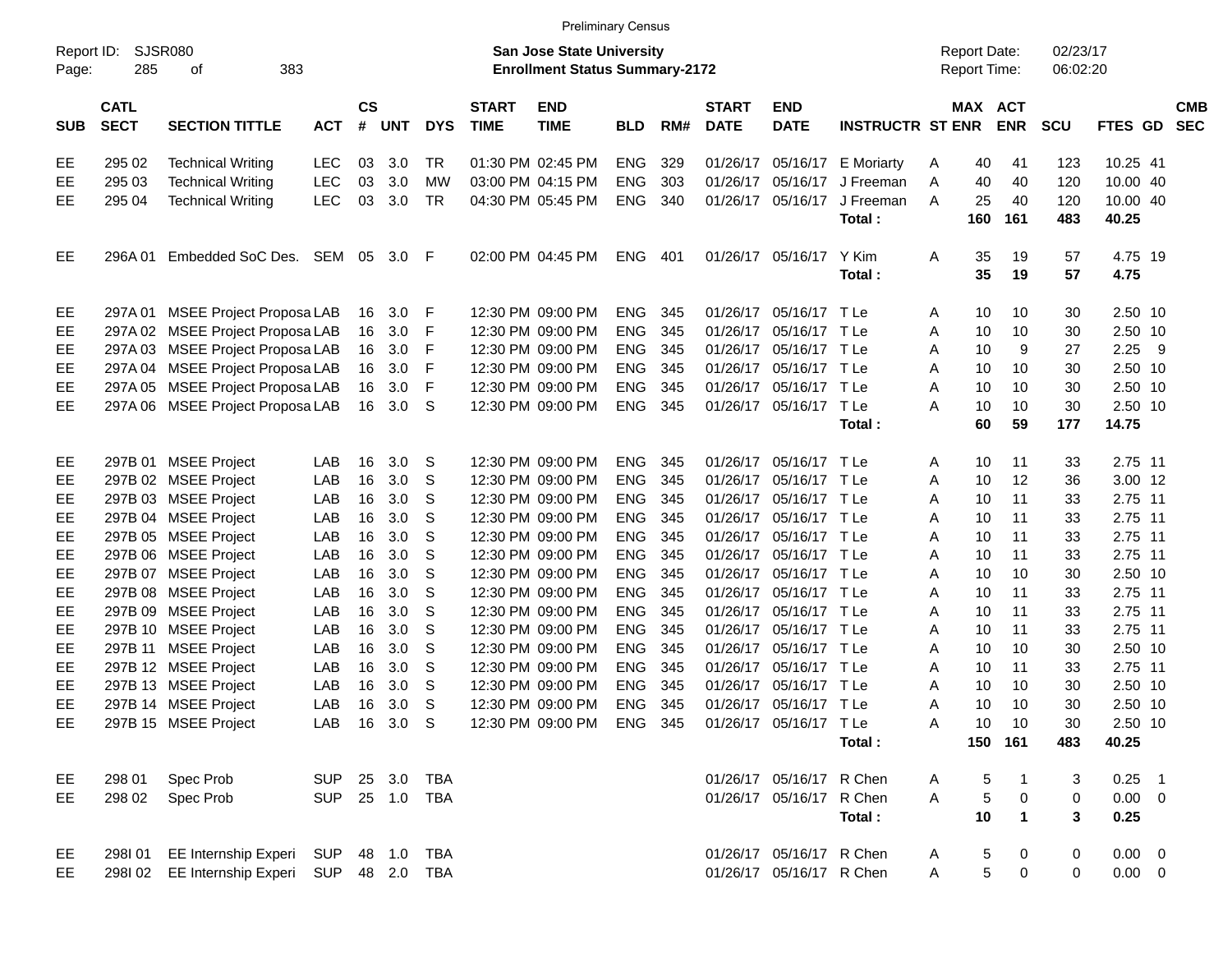|                     |                            |                                 |            |                |            |            |                             |                                                                           | <b>Preliminary Census</b> |     |                             |                           |                           |              |              |                                            |                      |                   |                          |                          |
|---------------------|----------------------------|---------------------------------|------------|----------------|------------|------------|-----------------------------|---------------------------------------------------------------------------|---------------------------|-----|-----------------------------|---------------------------|---------------------------|--------------|--------------|--------------------------------------------|----------------------|-------------------|--------------------------|--------------------------|
| Report ID:<br>Page: | 286                        | <b>SJSR080</b><br>383<br>of     |            |                |            |            |                             | <b>San Jose State University</b><br><b>Enrollment Status Summary-2172</b> |                           |     |                             |                           |                           |              |              | <b>Report Date:</b><br><b>Report Time:</b> | 02/23/17<br>06:02:20 |                   |                          |                          |
| <b>SUB</b>          | <b>CATL</b><br><b>SECT</b> | <b>SECTION TITTLE</b>           | <b>ACT</b> | <b>CS</b><br># | <b>UNT</b> | <b>DYS</b> | <b>START</b><br><b>TIME</b> | <b>END</b><br><b>TIME</b>                                                 | <b>BLD</b>                | RM# | <b>START</b><br><b>DATE</b> | <b>END</b><br><b>DATE</b> | <b>INSTRUCTR ST ENR</b>   |              |              | MAX ACT<br><b>ENR</b>                      | <b>SCU</b>           | <b>FTES GD</b>    |                          | <b>CMB</b><br><b>SEC</b> |
| EE.                 | 298103                     | EE Internship Experi            | SUP        | 48             | 3.0        | <b>TBA</b> |                             |                                                                           |                           |     | 01/26/17                    | 05/16/17                  | R Chen<br>Total:          | $\mathsf{A}$ | 100<br>110   | 40<br>40                                   | 120<br>120           | 10.00 40<br>10.00 |                          |                          |
| EE.                 | 299A 01                    | <b>MSEE Thesis Proposal SUP</b> |            | 25             | 3.0        | TBA        |                             |                                                                           |                           |     | 01/26/17                    | 05/16/17                  | T Le<br>Total:            | A            | 10<br>10     | $\mathbf 1$                                | 3<br>3               | 0.25<br>0.25      | $\overline{\phantom{1}}$ |                          |
| EE.                 | 299B 01                    | <b>MSEE Thesis</b>              | <b>SUP</b> | 25             | 3.0        | <b>TBA</b> |                             |                                                                           |                           |     | 01/26/17                    | 05/16/17                  | T Le<br>Total:            | A            | 10<br>10     | 4<br>4                                     | 12<br>12             | 1.004<br>1.00     |                          |                          |
|                     | Department :               | <b>Electrical Engineering</b>   |            |                |            |            |                             |                                                                           |                           |     |                             | <b>Lower Division:</b>    | <b>Department Total:</b>  |              | 3982<br>435  | 3256<br>411                                | 8505<br>914          | 632.08<br>61.08   |                          |                          |
|                     |                            |                                 |            |                |            |            |                             |                                                                           |                           |     |                             | <b>Upper Division:</b>    | <b>Graduate Division:</b> |              | 1829<br>1718 | 1577<br>1268                               | 3787<br>3804         | 254.25<br>316.75  |                          |                          |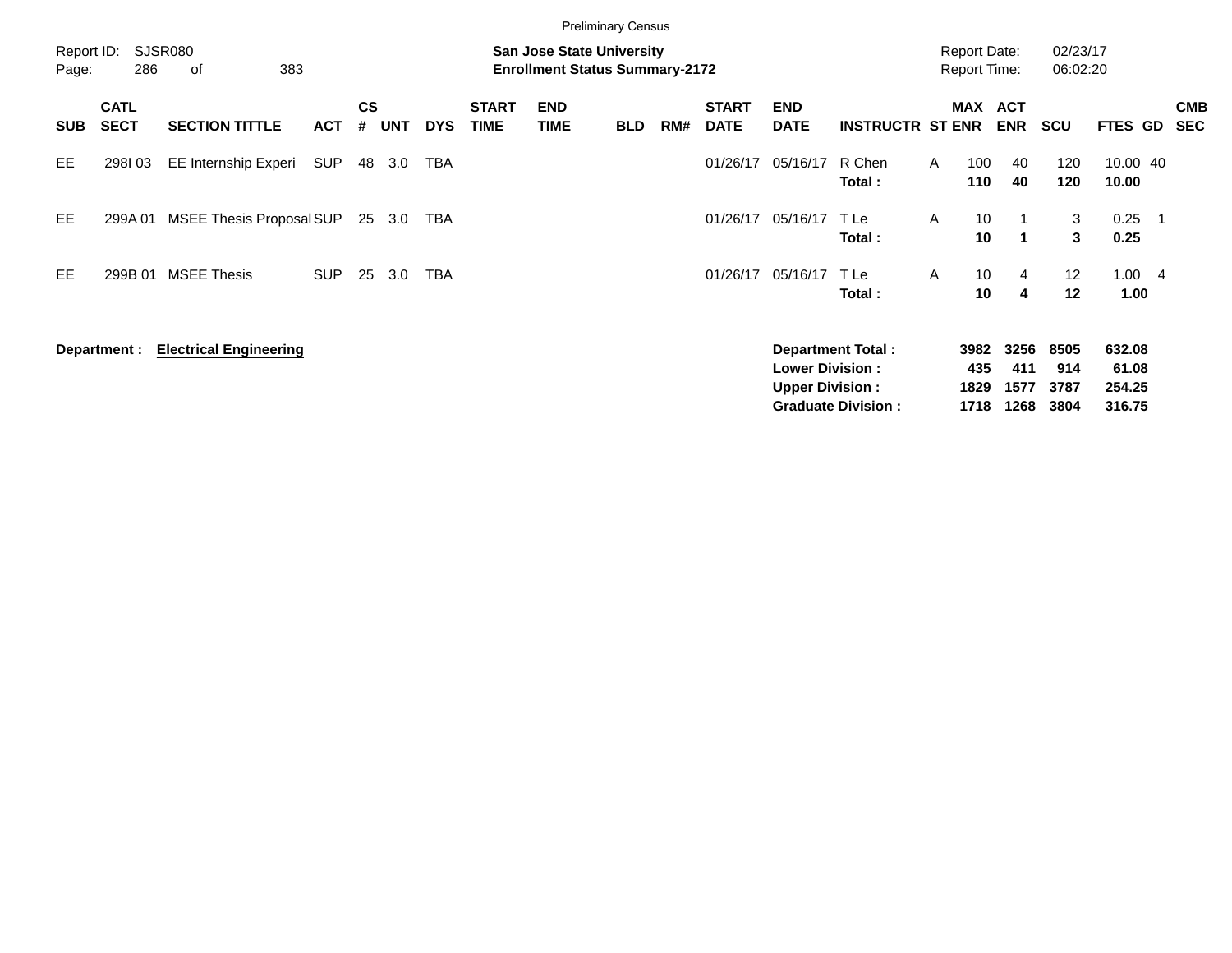|                     |                            |                            |            |               |            |             |                             | <b>Preliminary Census</b>                                                 |                |     |                             |                           |                         |   |                                            |               |                      |              |                |                          |
|---------------------|----------------------------|----------------------------|------------|---------------|------------|-------------|-----------------------------|---------------------------------------------------------------------------|----------------|-----|-----------------------------|---------------------------|-------------------------|---|--------------------------------------------|---------------|----------------------|--------------|----------------|--------------------------|
| Report ID:<br>Page: | 287                        | SJSR080<br>οf<br>383       |            |               |            |             |                             | <b>San Jose State University</b><br><b>Enrollment Status Summary-2172</b> |                |     |                             |                           |                         |   | <b>Report Date:</b><br><b>Report Time:</b> |               | 02/23/17<br>06:02:20 |              |                |                          |
| <b>SUB</b>          | <b>CATL</b><br><b>SECT</b> | <b>SECTION TITTLE</b>      | <b>ACT</b> | $\mathsf{cs}$ | # UNT      | <b>DYS</b>  | <b>START</b><br><b>TIME</b> | <b>END</b><br><b>TIME</b>                                                 | <b>BLD</b>     | RM# | <b>START</b><br><b>DATE</b> | <b>END</b><br><b>DATE</b> | <b>INSTRUCTR ST ENR</b> |   | MAX ACT                                    | <b>ENR</b>    | <b>SCU</b>           | FTES GD      |                | <b>CMB</b><br><b>SEC</b> |
| <b>College</b>      |                            | <b>Engineering</b>         |            |               |            |             |                             |                                                                           |                |     |                             |                           |                         |   |                                            |               |                      |              |                |                          |
| Department :        |                            | <b>General Engineering</b> |            |               |            |             |                             |                                                                           |                |     |                             |                           |                         |   |                                            |               |                      |              |                |                          |
|                     | ENGR 8Q 01                 | <b>Engineering Success</b> | ACT        |               | 1.0        |             |                             |                                                                           |                |     |                             |                           |                         | X | 0<br>0                                     | 0<br>$\bf{0}$ | 0<br>0               | 0.00<br>0.00 | $\overline{0}$ |                          |
|                     |                            |                            |            |               |            |             |                             |                                                                           |                |     |                             |                           | Total:                  |   |                                            |               |                      |              |                |                          |
| ENGR 1001           |                            | Intro to Engr              | <b>SEM</b> | 05            | 3.0        | МW          |                             | 12:00 PM 12:50 PM                                                         | MD             | 101 | 01/26/17                    | 05/16/17                  | J Warecki               | A | 250                                        | 206           | 412                  | 41.20        | -0             |                          |
| ENGR 1002           |                            | Intro to Engr              | <b>SEM</b> | 05            | 3.0        | МW          |                             | 01:30 PM 02:20 PM                                                         | MD             | 101 | 01/26/17                    | 05/16/17                  | K Youssefi              | A | 250                                        | 120           | 240                  | 24.00        | -0             |                          |
| ENGR 1003           |                            | Intro to Engr              | LAB        | 16            | 0.0        | R           |                             | 09:00 AM 11:45 AM                                                         | <b>ENG</b>     | 391 | 01/26/17                    | 05/16/17                  | <b>B</b> Wei            | A | 22                                         | 22            | 22                   | 0.00         | 0              |                          |
| ENGR 1004           |                            | Intro to Engr              | LAB        | 16            | 0.0        | Т           |                             | 03:00 PM 05:45 PM                                                         | <b>ENG</b>     | 391 | 01/26/17                    |                           | 05/16/17 F Marbouti     | A | 22                                         | 22            | 22                   | 0.00         | -0             |                          |
| ENGR 1005           |                            | Intro to Engr              | LAB        | 16            | 0.0        | R           |                             | 03:00 PM 05:45 PM                                                         | <b>ENG</b>     | 391 | 01/26/17                    | 05/16/17                  | J Valencia              | A | 22                                         | 24            | 24                   | 0.00         | 0              |                          |
| ENGR 1006           |                            | Intro to Engr              | LAB        | 16            | 0.0        | W           |                             | 09:00 AM 11:45 AM                                                         | <b>ENG</b>     | 391 | 01/26/17                    | 05/16/17 C Foster         |                         | A | 22                                         | 24            | 24                   | 0.00         | 0              |                          |
| ENGR 1007           |                            | Intro to Engr              | LAB        | 16            | 0.0        | W           |                             | 03:00 PM 05:45 PM                                                         | <b>ENG</b>     | 391 | 01/26/17                    |                           | 05/16/17 A Banafa       | A | 22                                         | 23            | 23                   | 0.00         | -0             |                          |
| ENGR 1008           |                            | Intro to Engr              | LAB        | 16            | 0.0        | F           |                             | 09:00 AM 11:45 AM                                                         | <b>ENG</b>     | 391 | 01/26/17                    | 05/16/17                  | K Youssefi              | A | 22                                         | 0             | 0                    | 0.00         | 0              |                          |
| ENGR 10 09          |                            | Intro to Engr              | LAB        | 16            | 0.0        | F           |                             | 12:30 PM 03:15 PM                                                         | <b>ENG</b>     | 391 | 01/26/17                    | 05/16/17                  | K Youssefi              | A | 22                                         | 19            | 19                   | 0.00         | 0              |                          |
| <b>ENGR 1010</b>    |                            | Intro to Engr              | LAB        | 16            | 0.0        | $\mathsf T$ |                             | 12:00 PM 02:45 PM                                                         | <b>ENG</b>     | 391 | 01/26/17                    |                           | 05/16/17 S Duorah       | A | 22                                         | 23            | 23                   | 0.00         | 0              |                          |
| <b>ENGR 1011</b>    |                            | Intro to Engr              | LAB        | 16            | 0.0        | $\mathsf T$ |                             | 06:00 PM 08:45 PM                                                         | <b>ENG</b>     | 391 | 01/26/17                    | 05/16/17 S Sepka          |                         | A | 22                                         | 24            | 24                   | 0.00         | -0             |                          |
| ENGR 1012           |                            | Intro to Engr              | LAB        | 16            | 0.0        | R           |                             | 12:00 PM 02:45 PM                                                         | <b>ENG</b>     | 391 | 01/26/17                    |                           | 05/16/17 S Duorah       | A | 22                                         | 23            | 23                   | 0.00         | 0              |                          |
| ENGR 1013           |                            | Intro to Engr              | LAB        |               | 0.0        |             |                             |                                                                           |                |     |                             |                           |                         | X | $\mathbf 0$                                | $\mathbf 0$   | 0                    | 0.00         | -0             |                          |
| ENGR 1014           |                            | Intro to Engr              | LAB        | 16            | 0.0        | W           |                             | 03:00 PM 05:45 PM                                                         | <b>ENG</b>     | 393 | 01/26/17                    | 05/16/17 C Foster         |                         | A | 22                                         | 23            | 23                   | 0.00         | 0              |                          |
| <b>ENGR 1015</b>    |                            | Intro to Engr              | LAB        | 16            | 0.0        |             |                             |                                                                           |                |     | 01/26/17                    | 05/16/17                  |                         | X | 0                                          | $\mathbf 0$   | 0                    | 0.00         | 0              |                          |
| <b>ENGR 1016</b>    |                            | Intro to Engr              | LAB        | 16            | 0.0        | Т           |                             | 09:00 AM 11:45 AM                                                         | <b>ENG</b>     | 391 | 01/26/17                    |                           | 05/16/17 S Duorah       | A | 22                                         | 18            | 18                   | 0.00         | 0              |                          |
| ENGR 1017           |                            | Intro to Engr              | LAB        | 16            | 0.0        | $\top$      |                             | 03:00 PM 05:45 PM                                                         | <b>ENG</b>     | 393 | 01/26/17                    | 05/16/17 C Foster         |                         | A | 22                                         | 19            | 19                   | 0.00         | -0             |                          |
| <b>ENGR 1018</b>    |                            | Intro to Engr              | LAB        |               | 0.0        |             |                             |                                                                           |                |     |                             |                           |                         | X | 0                                          | 0             | 0                    | 0.00         | 0              |                          |
| ENGR 1019           |                            | Intro to Engr              | LAB        | 16            | 0.0        | R           |                             | 12:00 PM 02:45 PM                                                         | <b>ENG</b>     | 393 | 01/26/17                    | 05/16/17                  |                         | Α | 22                                         | 0             | 0                    | 0.00         | 0              |                          |
| ENGR 10 20          |                            | Intro to Engr              | LAB        | 16            | 0.0        | W           |                             | 09:00 AM 11:45 AM                                                         | <b>ENG</b>     | 393 | 01/26/17                    |                           | 05/16/17 A Banafa       | A | 22                                         | 22            | 22                   | 0.00         | 0              |                          |
| ENGR 1021           |                            | Intro to Engr              | LAB        | 16            | 0.0        | R           |                             | 03:00 PM 05:45 PM                                                         | <b>ENG</b>     | 393 | 01/26/17                    |                           | 05/16/17 A Banafa       | A | 22                                         | 20            | 20                   | 0.00         | 0              |                          |
| <b>ENGR 1022</b>    |                            | Intro to Engr              | LAB        | 16            | 0.0        | $\mathsf T$ |                             | 12:00 PM 02:45 PM                                                         | <b>ENG</b>     | 391 | 01/26/17                    | 05/16/17                  | J Warecki               | A | 22                                         | 20            | 20                   | 0.00         | 0              |                          |
|                     | ENGR 1023                  | Intro to Engr              | LAB        |               | 0.0        |             |                             |                                                                           |                |     |                             |                           |                         | X | 0                                          | 0             | 0                    | 0.00         | - 0            |                          |
|                     |                            |                            |            |               |            |             |                             |                                                                           |                |     |                             |                           | Total:                  |   | 874                                        | 652           | 978                  | 65.20        |                |                          |
|                     | ENGR 60SL 01 EPICS         |                            | LAB        |               | 15 1.0     |             |                             |                                                                           |                |     |                             | 01/26/17 05/16/17         |                         | Х | 0                                          | 0             | 0                    | $0.00 \t 0$  |                |                          |
|                     | ENGR 60SL 02 EPICS         |                            | LAB        |               | 15 2.0     |             |                             |                                                                           |                |     |                             | 01/26/17 05/16/17         |                         | X | 0                                          | 0             | 0                    | $0.00 \t 0$  |                |                          |
|                     | ENGR 60SL 03 EPICS         |                            | LAB        |               | 15  1.0  T |             |                             | 06:00 PM 09:00 PM IS                                                      |                | 121 |                             | 01/26/17 05/16/17 K Perry |                         | A | 10                                         | 0             | 0                    | $0.00 \t 0$  |                |                          |
|                     |                            |                            |            |               |            |             |                             |                                                                           |                |     |                             |                           | Total:                  |   | 10                                         | $\bf{0}$      | 0                    | 0.00         |                |                          |
|                     |                            | ENGR 100W 01 Engr Reports  | SEM 05 3.0 |               |            | МW          |                             | 07:30 AM 08:20 AM                                                         | ENG 392        |     |                             | 01/26/17 05/16/17 S Tran  |                         | A | 22                                         | 23            | 46                   | $4.60$ 0     |                |                          |
|                     |                            | ENGR 100W 02 Engr Reports  | LAB        |               | 16 0.0     | W           |                             | 12:00 PM 01:15 PM                                                         | ENG 189        |     |                             | 01/26/17 05/16/17 S Tran  |                         | A | 22                                         | 23            | 23                   | $0.00 \t 0$  |                |                          |
|                     |                            | ENGR 100W 03 Engr Reports  | SEM 05 3.0 |               |            | МW          |                             | 07:30 AM 08:20 AM                                                         | <b>ENG 388</b> |     |                             | 01/26/17 05/16/17 B Hsia  |                         | A | 22                                         | 19            | 38                   | $3.80\ 0$    |                |                          |
|                     |                            | ENGR 100W 04 Engr Reports  | LAB        |               | 16 0.0     | W           |                             | 12:00 PM 01:15 PM                                                         | ENG 189        |     |                             | 01/26/17 05/16/17 B Hsia  |                         | A | 22                                         | 19            | 19                   | $0.00 \t 0$  |                |                          |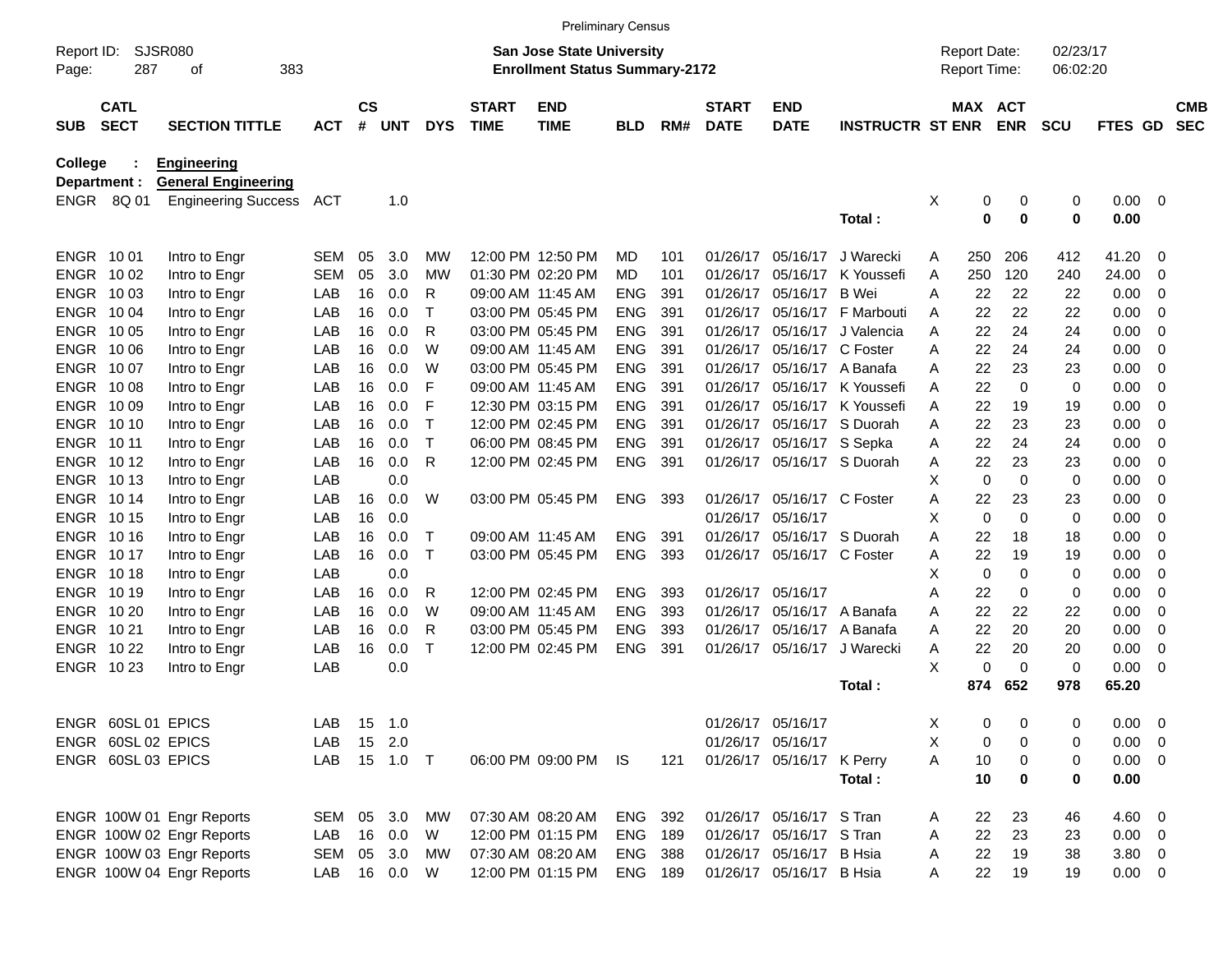|                     |                            |                           |              |               |        |              |                             | <b>Preliminary Census</b>                                                 |                |     |                             |                            |                                |                                     |            |                      |             |                          |  |
|---------------------|----------------------------|---------------------------|--------------|---------------|--------|--------------|-----------------------------|---------------------------------------------------------------------------|----------------|-----|-----------------------------|----------------------------|--------------------------------|-------------------------------------|------------|----------------------|-------------|--------------------------|--|
| Report ID:<br>Page: | SJSR080<br>288             | of                        | 383          |               |        |              |                             | <b>San Jose State University</b><br><b>Enrollment Status Summary-2172</b> |                |     |                             |                            |                                | <b>Report Date:</b><br>Report Time: |            | 02/23/17<br>06:02:20 |             |                          |  |
| <b>SUB</b>          | <b>CATL</b><br><b>SECT</b> | <b>SECTION TITTLE</b>     | <b>ACT</b>   | $\mathsf{cs}$ | # UNT  | <b>DYS</b>   | <b>START</b><br><b>TIME</b> | <b>END</b><br><b>TIME</b>                                                 | <b>BLD</b>     | RM# | <b>START</b><br><b>DATE</b> | <b>END</b><br><b>DATE</b>  | <b>INSTRUCTR ST ENR</b>        | MAX ACT                             | <b>ENR</b> | <b>SCU</b>           | FTES GD     | <b>CMB</b><br><b>SEC</b> |  |
|                     |                            | ENGR 100W 05 Engr Reports | SEM          | 05            | 3.0    | MW           |                             | 09:30 AM 10:20 AM                                                         | <b>ENG</b>     | 388 | 01/26/17                    | 05/16/17                   | B Hsia                         | 22<br>Α                             | 22         | 44                   | 4.40        | $\overline{\phantom{0}}$ |  |
|                     |                            | ENGR 100W 06 Engr Reports | LAB          | 16            | 0.0    | W            |                             | 12:00 PM 01:15 PM                                                         | <b>ENG</b>     | 189 | 01/26/17                    | 05/16/17                   | B Hsia                         | 22<br>Α                             | 22         | 22                   | 0.00        | 0                        |  |
|                     |                            | ENGR 100W 07 Engr Reports | <b>SEM</b>   | 05            | 3.0    | MW           |                             | 09:30 AM 10:20 AM                                                         | <b>ENG</b>     | 392 | 01/26/17                    | 05/16/17                   | C Cordero                      | 22<br>A                             | 22         | 44                   | 4.40        | 0                        |  |
|                     |                            | ENGR 100W 08 Engr Reports | LAB          | 16            | 0.0    | W            |                             | 12:00 PM 01:15 PM                                                         | <b>ENG</b>     | 189 | 01/26/17                    |                            | 05/16/17 C Cordero             | 22<br>A                             | 22         | 22                   | 0.00        | 0                        |  |
|                     |                            | ENGR 100W 09 Engr Reports | <b>SEM</b>   | 05            | 3.0    | MW           |                             | 09:30 AM 10:20 AM                                                         | <b>ENG</b>     | 394 | 01/26/17                    | 05/16/17                   | <b>B Murphy-WesA</b>           | 22                                  | 25         | 50                   | 5.00        | - 0                      |  |
|                     |                            | ENGR 100W 10 Engr Reports | LAB          | 16            | 0.0    | W            |                             | 12:00 PM 01:15 PM                                                         | <b>ENG</b>     | 189 | 01/26/17                    | 05/16/17                   | <b>B Murphy-WesA</b>           | 22                                  | 25         | 25                   | 0.00        | 0                        |  |
|                     |                            | ENGR 100W 11 Engr Reports | <b>SEM</b>   | 05            | 3.0    | MW           |                             | 01:30 PM 02:20 PM                                                         | <b>ENG</b>     | 392 | 01/26/17                    |                            | 05/16/17 C Cordero             | 22<br>A                             | 23         | 46                   | 4.60        | 0                        |  |
|                     |                            | ENGR 100W 12 Engr Reports | LAB          | 16            | 0.0    | W            |                             | 12:00 PM 01:15 PM                                                         | <b>ENG</b>     | 189 | 01/26/17                    |                            | 05/16/17 C Cordero             | 22<br>A                             | 23         | 23                   | 0.00        | 0                        |  |
|                     |                            | ENGR 100W 13 Engr Reports | <b>SEM</b>   | 05            | 3.0    | MW           |                             | 01:30 PM 02:20 PM                                                         | <b>ENG</b>     | 394 | 01/26/17                    |                            | 05/16/17 V Sansome             | 22<br>A                             | 23         | 46                   | 4.60        | 0                        |  |
|                     |                            | ENGR 100W 14 Engr Reports | LAB          | 16            | 0.0    | W            |                             | 12:00 PM 01:15 PM                                                         | <b>ENG</b>     | 189 | 01/26/17                    |                            | 05/16/17 V Sansome             | 22<br>A                             | 23         | 23                   | 0.00        | 0                        |  |
|                     |                            | ENGR 100W 15 Engr Reports | <b>SEM</b>   | 05            | 3.0    | MW           |                             | 01:30 PM 02:20 PM                                                         | <b>ENG</b>     | 388 | 01/26/17                    | 05/16/17 J Melvin          |                                | 22<br>Α                             | 23         | 46                   | 4.60        | 0                        |  |
|                     |                            | ENGR 100W 16 Engr Reports | LAB          | 16            | 0.0    | W            |                             | 12:00 PM 01:15 PM                                                         | <b>ENG</b>     | 189 | 01/26/17                    | 05/16/17 J Melvin          |                                | 22<br>Α                             | 23         | 23                   | 0.00        | 0                        |  |
|                     |                            | ENGR 100W 17 Engr Reports | <b>SEM</b>   | 05            | 3.0    | MW           |                             | 03:30 PM 04:20 PM                                                         | <b>ENG</b>     | 394 | 01/26/17                    | 05/16/17                   | B Murphy-WesA                  | 22                                  | 28         | 56                   | 5.60        | - 0                      |  |
|                     |                            | ENGR 100W 18 Engr Reports | LAB          | 16            | 0.0    | W            |                             | 12:00 PM 01:15 PM                                                         | <b>ENG</b>     | 189 | 01/26/17                    | 05/16/17                   | <b>B Murphy-WesA</b>           | 22                                  | 28         | 28                   | 0.00        | 0                        |  |
|                     |                            | ENGR 100W 19 Engr Reports | <b>SEM</b>   | 05            | 3.0    | MW           |                             | 03:30 PM 04:20 PM                                                         | <b>ENG</b>     | 392 | 01/26/17                    | 05/16/17 J Melvin          |                                | 22<br>A                             | 24         | 48                   | 4.80        | 0                        |  |
|                     |                            | ENGR 100W 20 Engr Reports | LAB          | 16            | 0.0    | W            |                             | 12:00 PM 01:15 PM                                                         | <b>ENG</b>     | 189 | 01/26/17                    | 05/16/17 J Melvin          |                                | 22<br>Α                             | 24         | 24                   | 0.00        | 0                        |  |
|                     |                            | ENGR 100W 21 Engr Reports | <b>SEM</b>   | 05            | 3.0    | MW           |                             | 03:30 PM 04:20 PM                                                         | <b>ENG</b>     | 388 | 01/26/17                    |                            | 05/16/17 V Sansome             | 22<br>A                             | 23         | 46                   | 4.60        | 0                        |  |
|                     |                            | ENGR 100W 22 Engr Reports | LAB          | 16            | 0.0    | W            |                             | 12:00 PM 01:15 PM                                                         | <b>ENG</b>     | 189 | 01/26/17                    |                            | 05/16/17 V Sansome             | 22<br>A                             | 23         | 23                   | 0.00        | 0                        |  |
|                     |                            | ENGR 100W 23 Engr Reports | <b>SEM</b>   | 05            | 3.0    | MW           |                             | 06:00 PM 06:50 PM                                                         | <b>ENG</b>     | 392 | 01/26/17                    | 05/16/17 J Melvin          |                                | 22<br>A                             | 22         | 44                   | 4.40        | 0                        |  |
|                     |                            | ENGR 100W 24 Engr Reports | LAB          | 16            | 0.0    | W            |                             | 06:50 PM 08:50 PM                                                         | <b>ENG</b>     | 392 | 01/26/17                    | 05/16/17 J Melvin          |                                | 22<br>A                             | 22         | 22                   | 0.00        | 0                        |  |
|                     |                            | ENGR 100W 25 Engr Reports | <b>SEM</b>   | 05            | 3.0    | MW           |                             | 06:00 PM 06:50 PM                                                         | <b>ENG</b>     | 388 | 01/26/17                    |                            | 05/16/17 V Sansome             | 22<br>A                             | 23         | 46                   | 4.60        | 0                        |  |
|                     |                            | ENGR 100W 26 Engr Reports | LAB          | 16            | 0.0    | W            |                             | 06:50 PM 08:50 PM                                                         | <b>ENG</b>     | 388 | 01/26/17                    |                            | 05/16/17 V Sansome             | 22<br>A                             | 23         | 23                   | 0.00        | 0                        |  |
|                     |                            | ENGR 100W 27 Engr Reports | <b>SEM</b>   | 05            | 3.0    | TR           |                             | 08:00 AM 08:50 AM                                                         | <b>ENG</b>     | 392 | 01/26/17                    | 05/16/17 S Tran            |                                | 22<br>Α                             | 24         | 48                   | 4.80        | 0                        |  |
|                     |                            | ENGR 100W 28 Engr Reports | LAB          | 16            | 0.0    | TR           |                             | 08:50 AM 10:20 AM                                                         | <b>ENG</b>     | 392 | 01/26/17                    | 05/16/17 S Tran            |                                | 22<br>Α                             | 24         | 24                   | 0.00        | 0                        |  |
|                     |                            | ENGR 100W 29 Engr Reports | <b>SEM</b>   | 05            | 3.0    | Τ            |                             | 11:30 AM 02:15 PM                                                         |                |     | 01/26/17                    | 05/16/17                   | B Murphy-WesA                  | 22                                  | 26         | 52                   | 5.20        | 0                        |  |
|                     |                            | ENGR 100W 30 Engr Reports | LAB          | 16            | 0.0    | R            |                             | 11:00 AM 01:50 PM                                                         | <b>ENG</b>     | 392 | 01/26/17                    | 05/16/17                   | <b>B Murphy-WesA</b>           | 22                                  | 26         | 26                   | 0.00        | 0                        |  |
|                     |                            | ENGR 100W 31 Engr Reports | <b>SEM</b>   | 05            | 3.0    | R            |                             | 11:00 AM 12:50 PM                                                         |                |     | 01/26/17                    | 05/16/17                   | L Zou                          | 22<br>A                             | 23         | 46                   | 4.60        | 0                        |  |
|                     |                            | ENGR 100W 32 Engr Reports | LAB          | 16            | 0.0    | Т            |                             | 11:00 AM 01:50 PM                                                         | <b>ENG</b>     | 392 | 01/26/17                    | 05/16/17                   | L Zou                          | 22<br>Α                             | 23         | 23                   | 0.00        | 0                        |  |
|                     |                            | ENGR 100W 33 Engr Reports | <b>SEM</b>   | 05            | 3.0    | $\mathsf{T}$ |                             | 02:00 PM 03:50 PM                                                         |                |     | 01/26/17                    | 05/16/17 S Knapp           |                                | 22<br>Α                             | 23         | 46                   | 4.60        | 0                        |  |
|                     |                            | ENGR 100W 34 Engr Reports | LAB          | 16            | 0.0    | R            |                             | 02:00 PM 04:50 PM                                                         | ENG            | 392 |                             | 01/26/17 05/16/17 S Knapp  |                                | 22.<br>Α                            | 23         | 23                   | 0.00        | - 0                      |  |
|                     |                            | ENGR 100W 35 Engr Reports | SEM 05 3.0   |               |        | R            |                             | 02:00 PM 03:50 PM                                                         |                |     |                             | 01/26/17 05/16/17 L Zou    |                                | 22<br>A                             | 23         | 46                   | 4.60 0      |                          |  |
|                     |                            | ENGR 100W 36 Engr Reports | LAB          |               | 16 0.0 | Τ            |                             | 02:00 PM 04:50 PM                                                         | ENG 392        |     |                             | 01/26/17 05/16/17 L Zou    |                                | 22<br>A                             | 23         | 23                   | $0.00 \t 0$ |                          |  |
|                     |                            | ENGR 100W 37 Engr Reports | SEM          |               | 05 3.0 | TR           |                             | 05:00 PM 05:50 PM                                                         | ENG 392        |     |                             | 01/26/17 05/16/17 J Leih   |                                | 22<br>A                             | 23         | 46                   | $4.60$ 0    |                          |  |
|                     |                            | ENGR 100W 38 Engr Reports | LAB          |               | 16 0.0 | TR           |                             | 05:50 PM 07:20 PM                                                         | ENG 392        |     |                             | 01/26/17 05/16/17 J Leih   |                                | 22<br>Α                             | 23         | 23                   | $0.00 \t 0$ |                          |  |
|                     |                            | ENGR 100W 39 Engr Reports | SEM          |               | 05 3.0 | TR           |                             | 05:00 PM 05:50 PM                                                         | <b>ENG 388</b> |     |                             |                            | 01/26/17 05/16/17 S Evans-WemA | 22                                  | 25         | 50                   | $5.00 \t 0$ |                          |  |
|                     |                            | ENGR 100W 40 Engr Reports | LAB          |               | 16 0.0 | TR           |                             | 05:50 PM 07:20 PM                                                         | <b>ENG 388</b> |     |                             |                            | 01/26/17 05/16/17 S Evans-WemA | 22                                  | 25         | 25                   | $0.00 \t 0$ |                          |  |
|                     |                            | ENGR 100W 41 Engr Reports | SEM 05 3.0   |               |        | F            |                             | 09:30 AM 11:10 AM                                                         | ENG 392        |     |                             | 01/26/17 05/16/17 J Leih   |                                | 22<br>Α                             | 24         | 48                   | 4.80 0      |                          |  |
|                     |                            | ENGR 100W 42 Engr Reports | LAB          |               | 16 0.0 | F            |                             | 01:00 PM 02:40 PM                                                         | ENG 392        |     |                             | 01/26/17 05/16/17 J Leih   |                                | 22<br>A                             | 24         | 24                   | $0.00 \t 0$ |                          |  |
|                     |                            | ENGR 100W 43 Engr Reports | SEM 05 3.0 F |               |        |              |                             | 09:30 AM 11:10 AM                                                         | ENG 388        |     |                             | 01/26/17 05/16/17 L Jacoby |                                | 22<br>A                             | 24         | 48                   | 4.80 0      |                          |  |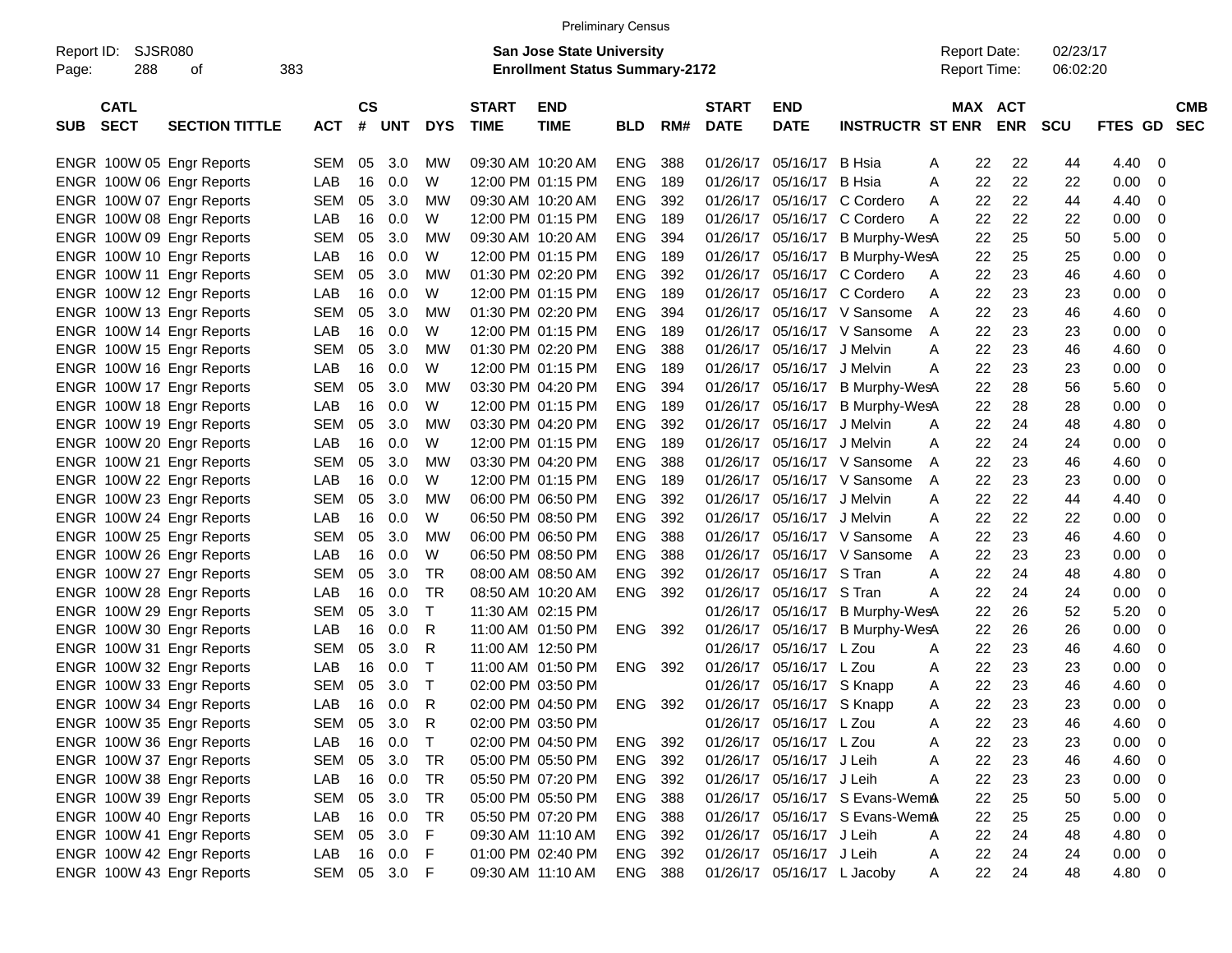|                     |                            |                                                                  |                     |                    |            |            |                             | <b>Preliminary Census</b>                                          |                |     |                             |                            |                                                              |                                     |                       |             |                      |                |                         |                          |
|---------------------|----------------------------|------------------------------------------------------------------|---------------------|--------------------|------------|------------|-----------------------------|--------------------------------------------------------------------|----------------|-----|-----------------------------|----------------------------|--------------------------------------------------------------|-------------------------------------|-----------------------|-------------|----------------------|----------------|-------------------------|--------------------------|
| Report ID:<br>Page: | <b>SJSR080</b><br>289      | 383<br>оf                                                        |                     |                    |            |            |                             | San Jose State University<br><b>Enrollment Status Summary-2172</b> |                |     |                             |                            |                                                              | <b>Report Date:</b><br>Report Time: |                       |             | 02/23/17<br>06:02:20 |                |                         |                          |
| SUB                 | <b>CATL</b><br><b>SECT</b> | <b>SECTION TITTLE</b>                                            | <b>ACT</b>          | $\mathsf{cs}$<br># | <b>UNT</b> | <b>DYS</b> | <b>START</b><br><b>TIME</b> | <b>END</b><br><b>TIME</b>                                          | <b>BLD</b>     | RM# | <b>START</b><br><b>DATE</b> | <b>END</b><br><b>DATE</b>  | <b>INSTRUCTR ST ENR</b>                                      |                                     | MAX ACT<br><b>ENR</b> |             | <b>SCU</b>           | <b>FTES GD</b> |                         | <b>CMB</b><br><b>SEC</b> |
|                     |                            | ENGR 100W 44 Engr Reports                                        | LAB                 | 16                 | 0.0        | F          |                             | 01:00 PM 02:40 PM                                                  | <b>ENG</b>     | 388 |                             | 01/26/17 05/16/17 L Jacoby |                                                              | Α                                   | 22                    | 24          | 24                   | 0.00           | - 0                     |                          |
|                     |                            | ENGR 100W 45 Engr Reports                                        | <b>SEM</b>          | 05                 | 3.0        | <b>TR</b>  |                             | 03:00 PM 03:50 PM                                                  | <b>ENG</b>     | 394 |                             | 01/26/17 05/16/17          | L Jacoby                                                     | A                                   | 22                    | 21          | 42                   | 4.20           | $\overline{0}$          |                          |
|                     |                            | ENGR 100W 46 Engr Reports                                        | LAB                 | 16                 | 0.0        | <b>TR</b>  |                             | 03:50 PM 05:20 PM                                                  | <b>ENG</b>     | 394 |                             | 01/26/17 05/16/17          | L Jacoby                                                     | A                                   | 22                    | 21          | 21                   | 0.00           | 0                       |                          |
|                     |                            | ENGR 100W 47 Engr Reports                                        | <b>SEM</b>          | 05                 | 3.0        | F          |                             | 09:30 AM 11:10 AM                                                  | <b>ENG</b>     | 394 |                             | 01/26/17 05/16/17          | J Mackie                                                     | A                                   | 22                    | 25          | 50                   | 5.00           | 0                       |                          |
|                     |                            | ENGR 100W 48 Engr Reports                                        | LAB                 | 16                 | 0.0        | F          |                             | 01:30 PM 02:40 PM                                                  |                |     |                             | 01/26/17 05/16/17 J Mackie |                                                              | Α                                   | 22                    | 25          | 25                   | 0.00           | 0                       |                          |
|                     |                            | ENGR 100W 49 Engr Reports                                        | <b>SEM</b>          |                    | 3.0        |            |                             |                                                                    |                |     |                             |                            |                                                              | X                                   | $\Omega$              | $\Omega$    | $\mathbf 0$          | 0.00           | $\overline{0}$          |                          |
|                     |                            | ENGR 100W 50 Engr Reports                                        | LAB                 |                    | 0.0        |            |                             |                                                                    |                |     |                             |                            |                                                              | X                                   | 0                     | $\Omega$    | 0                    | 0.00           | $\overline{0}$          |                          |
|                     |                            | ENGR 100W 51 Engr Reports                                        | <b>SEM</b>          | 05                 | 3.0        | TR         |                             | 02:30 PM 03:20 PM                                                  | <b>ENG</b>     | 388 |                             |                            | 01/26/17 05/16/17 S Evans-WemA                               |                                     | 22                    | 11          | 22                   | 2.20           | 0                       |                          |
|                     |                            | ENGR 100W 52 Engr Reports                                        | LAB                 | 16                 | 0.0        | <b>TR</b>  |                             | 03:30 PM 04:50 PM                                                  | <b>ENG</b>     | 388 |                             | 01/26/17 05/16/17          | S Evans-WemA                                                 |                                     | 22                    | 11          | 11                   | 0.00           | $\overline{0}$          |                          |
|                     |                            |                                                                  |                     |                    |            |            |                             |                                                                    |                |     |                             |                            | Total:                                                       |                                     | 1100 1144             |             | 1716                 | 114.40         |                         |                          |
|                     | ENGR 103 01                | Life Cycle Engineeri                                             | <b>LEC</b>          |                    | 3.0        |            |                             |                                                                    |                |     |                             |                            |                                                              | х                                   | 0                     | 0           | 0                    | 0.00           | $\overline{0}$          |                          |
| <b>ISE</b>          | 103 01                     | Life Cycle Engineeri                                             | <b>LEC</b>          |                    | 3.0        |            |                             |                                                                    |                |     |                             |                            |                                                              | X                                   | 0                     | $\Omega$    | 0                    | 0.00           | 0                       |                          |
|                     | ENGR 103 02                | Life Cycle Engineeri                                             | <b>LEC</b>          | 02                 | 3.0        | TR         |                             | 04:30 PM 05:45 PM                                                  | <b>ENG</b>     | 486 |                             | 01/26/17 05/16/17          | J Flahaux                                                    | Α                                   | 50                    | 11          | 33                   | 2.20           | 0 <sup>o</sup>          |                          |
| <b>ISE</b>          | 103 02                     | Life Cycle Engineeri                                             | <b>LEC</b>          | 02                 | 3.0        | <b>TR</b>  |                             | 04:30 PM 05:45 PM                                                  | <b>ENG</b>     | 486 |                             | 01/26/17 05/16/17          | J Flahaux                                                    | A                                   | 0                     | 29          | 87                   | 5.85           | 1 C                     |                          |
|                     |                            |                                                                  |                     |                    |            |            |                             |                                                                    |                |     |                             |                            | Total:                                                       |                                     | 50                    | 40          | 120                  | 8.05           |                         |                          |
|                     |                            |                                                                  | LEC.                | 02                 | 3.0        | TR         |                             | 12:00 PM 01:15 PM                                                  | <b>ENG</b>     | 339 |                             | 01/26/17 05/16/17          | F Marbouti                                                   | Α                                   | 40                    | 12          | 36                   | $2.55 \quad 3$ |                         |                          |
|                     | ENGR 120 01                | Prog for Soc Sci                                                 |                     |                    |            |            |                             |                                                                    |                |     |                             |                            | Total:                                                       |                                     | 40                    | 12          | 36                   | 2.55           |                         |                          |
|                     |                            |                                                                  |                     |                    |            |            |                             |                                                                    |                |     |                             |                            |                                                              |                                     |                       |             |                      |                |                         |                          |
|                     | ENGR 121 01                | Algo. for Soc Sci                                                | <b>LEC</b>          | 02                 | 3.0        | TR         |                             | 12:00 PM 01:15 PM                                                  | <b>ENG</b>     | 329 |                             | 01/26/17 05/16/17          | M Jones                                                      | Α                                   | 40                    | 6           | 18                   | $1.20 \t 0$    |                         |                          |
|                     |                            |                                                                  |                     |                    |            |            |                             |                                                                    |                |     |                             |                            | Total:                                                       |                                     | 40                    | 6           | 18                   | 1.20           |                         |                          |
|                     |                            | ENGR 160SL 01 EPICS UD                                           | LAB                 | 15                 | 1.0        |            |                             |                                                                    |                |     |                             | 01/26/17 05/16/17          |                                                              | X.                                  | 0                     | 0           | 0                    | 0.00           | $\overline{\mathbf{0}}$ |                          |
|                     |                            | ENGR 160SL 02 EPICS UD                                           | LAB                 | 15                 | 1.0        | $\top$     |                             | 06:00 PM 09:00 PM                                                  | IS             | 121 |                             | 01/26/17 05/16/17          | K Perry                                                      | A                                   | 10                    | 8           | 8                    | 0.53           | $\overline{0}$          |                          |
|                     |                            |                                                                  |                     |                    |            |            |                             |                                                                    |                |     |                             |                            | Total:                                                       |                                     | 10                    | 8           | 8                    | 0.53           |                         |                          |
|                     |                            |                                                                  |                     |                    |            |            |                             |                                                                    |                |     |                             |                            |                                                              |                                     |                       |             |                      |                |                         |                          |
|                     | ENGR 180 01                | <b>Indiv Studies</b>                                             | <b>SUP</b>          | 36                 | 1.0        | TBA        |                             |                                                                    |                |     |                             | 01/26/17 05/16/17          |                                                              | Α                                   | 10                    | 0           | 0                    | 0.00           | $\overline{\mathbf{0}}$ |                          |
|                     | ENGR 180 02                | <b>Indiv Studies</b>                                             | <b>SUP</b>          | 36                 | 2.0        | <b>TBA</b> |                             |                                                                    |                |     |                             | 01/26/17 05/16/17          |                                                              | Α                                   | 15                    | $\mathbf 0$ | 0                    | 0.00           | 0                       |                          |
|                     | ENGR 180 03                | <b>Indiv Studies</b>                                             | <b>SUP</b>          | 36                 | 3.0        | <b>TBA</b> |                             |                                                                    |                |     |                             | 01/26/17 05/16/17          |                                                              | A                                   | 15                    | $\Omega$    | 0                    | 0.00           | $\overline{0}$          |                          |
|                     |                            |                                                                  |                     |                    |            |            |                             |                                                                    |                |     |                             |                            | Total:                                                       |                                     | 40                    | 0           | 0                    | 0.00           |                         |                          |
|                     |                            | ENGR 195A 01 Glob/Soc Iss Engr                                   | SEM 01 1.0 F        |                    |            |            |                             | 01:30 PM 02:45 PM WSQ 109                                          |                |     |                             | 01/26/17 05/16/17 M Thiele |                                                              | A                                   | 150 114               |             | 114                  | $7.60$ 0       |                         |                          |
|                     |                            |                                                                  |                     |                    |            |            |                             |                                                                    |                |     |                             |                            | Total:                                                       |                                     | 150 114               |             | 114                  | 7.60           |                         |                          |
|                     |                            |                                                                  |                     |                    | 01 1.0 F   |            |                             |                                                                    | <b>ENG 189</b> |     |                             |                            |                                                              |                                     | 175 201               |             |                      | 13.40 0        |                         |                          |
|                     |                            | ENGR 195B 01 Glob/Soc Iss Engr<br>ENGR 195B 02 Glob/Soc Iss Engr | LEC<br>LEC 01 1.0 F |                    |            |            |                             | 12:00 PM 01:15 PM<br>01:30 PM 02:45 PM                             | <b>ENG 189</b> |     |                             |                            | 01/26/17 05/16/17 K Yrigoyen<br>01/26/17 05/16/17 K Yrigoyen | A<br>A                              | 175 181               |             | 201<br>181           | 12.07 0        |                         |                          |
|                     |                            |                                                                  |                     |                    |            |            |                             |                                                                    |                |     |                             |                            | Total:                                                       |                                     | 350 382               |             | 382                  | 25.47          |                         |                          |
|                     |                            |                                                                  |                     |                    |            |            |                             |                                                                    |                |     |                             |                            |                                                              |                                     |                       |             |                      |                |                         |                          |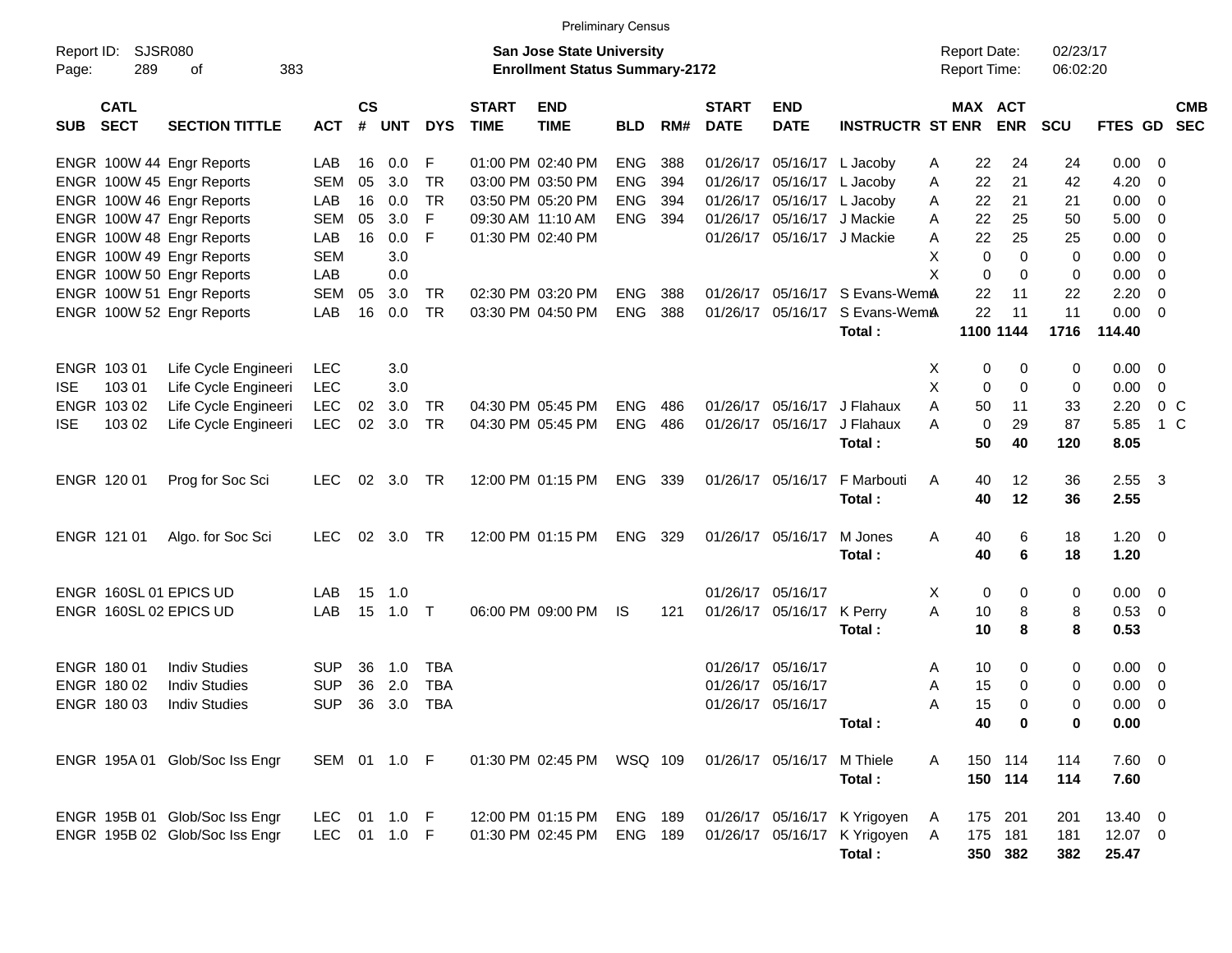|                     |                            |                                |            |                |            |              |                             | <b>Preliminary Census</b>                                          |            |     |                             |                            |                                  |   |                                     |                      |                      |                     |                |
|---------------------|----------------------------|--------------------------------|------------|----------------|------------|--------------|-----------------------------|--------------------------------------------------------------------|------------|-----|-----------------------------|----------------------------|----------------------------------|---|-------------------------------------|----------------------|----------------------|---------------------|----------------|
| Report ID:<br>Page: | SJSR080<br>290             | οf                             | 383        |                |            |              |                             | San Jose State University<br><b>Enrollment Status Summary-2172</b> |            |     |                             |                            |                                  |   | <b>Report Date:</b><br>Report Time: |                      | 02/23/17<br>06:02:20 |                     |                |
| <b>SUB</b>          | <b>CATL</b><br><b>SECT</b> | <b>SECTION TITTLE</b>          | <b>ACT</b> | <b>CS</b><br># | <b>UNT</b> | <b>DYS</b>   | <b>START</b><br><b>TIME</b> | <b>END</b><br><b>TIME</b>                                          | <b>BLD</b> | RM# | <b>START</b><br><b>DATE</b> | <b>END</b><br><b>DATE</b>  | <b>INSTRUCTR ST ENR</b>          |   | MAX ACT                             | <b>ENR</b>           | <b>SCU</b>           | FTES GD SEC         | <b>CMB</b>     |
|                     | ENGR 195C 01               | Inter Sr Proj I                | LAB        | 16             | 3.0        | W            |                             | 06:00 PM 08:45 PM                                                  | IS.        | 121 | 01/26/17                    | 05/16/17                   |                                  | Α | 20                                  | 0                    | 0                    | 0.00                | $0\,C$         |
| <b>AVIA</b>         | 195C 01                    | Inter Sr Proj I                | LAB        | 16             | 3.0        | W            |                             | 06:00 PM 08:45 PM                                                  | IS         | 121 | 01/26/17                    | 05/16/17                   |                                  | Α | 0                                   | 0                    | 0                    | 0.00                | 0 <sup>C</sup> |
| <b>TECH</b>         | 195C 01                    | Inter Sr Proj I                | LAB        | 16             | 3.0        | W            |                             | 06:00 PM 08:45 PM                                                  | IS         | 121 | 01/26/17                    | 05/16/17                   |                                  | Α | 0                                   | 0                    | 0                    | 0.00                | 0 <sup>C</sup> |
| <b>CMPE</b>         | 195C 01                    | Inter Sr Proj I                | LAB        | 16             | 3.0        | W            |                             | 06:00 PM 08:45 PM                                                  | IS         | 121 | 01/26/17                    | 05/16/17                   |                                  | A | 0                                   | 0                    | 0                    | 0.00                | $0\,C$         |
| <b>ISE</b>          | 195C 01                    | Inter Sr Proj I                | LAB        | 16             | 3.0        | W            |                             | 06:00 PM 08:45 PM                                                  | IS         | 121 | 01/26/17                    | 05/16/17                   |                                  | A | 0                                   | 0                    | 0                    | 0.00                | 0 <sup>C</sup> |
| EE                  | 195C 01                    | Inter Sr Proj I                | LAB        | 16             | 3.0        | W            |                             | 06:00 PM 08:45 PM                                                  | IS         | 121 | 01/26/17                    | 05/16/17                   |                                  | A | 0                                   | $\mathbf{1}$         | 3                    | 0.20                | 0 <sup>C</sup> |
| <b>CHE</b>          | 195C 01                    | Inter Sr Proj I                | LAB        | 16             | 3.0        | W            |                             | 06:00 PM 08:45 PM                                                  | IS         | 121 | 01/26/17                    | 05/16/17                   |                                  | A | $\pmb{0}$                           | 0                    | 0                    | 0.00                | $0\,C$         |
| <b>MATE</b>         | 195C 01                    | Inter Sr Proj I                | LAB        | 16             | 3.0        | W            |                             | 06:00 PM 08:45 PM                                                  | IS         | 121 | 01/26/17                    | 05/16/17                   |                                  | А | $\mathbf 0$                         | $\mathbf 0$          | 0                    | 0.00                | 0 <sup>C</sup> |
|                     |                            |                                |            |                |            |              |                             |                                                                    |            |     |                             |                            | Total:                           |   | 20                                  | $\blacktriangleleft$ | 3                    | 0.20                |                |
|                     |                            | ENGR 195D 01 Inter Sr Proj II  | LAB        | 16             | 3.0        | Т            |                             | 06:00 PM 08:45 PM                                                  | IS         | 121 | 01/26/17                    | 05/16/17                   | K Perrv                          | A | 20                                  | 10                   | 30                   | 2.00                | $0\,C$         |
| AVIA                | 195D 01                    | Inter Sr Proj II               | LAB        | 16             | 3.0        | $\mathsf{T}$ |                             | 06:00 PM 08:45 PM                                                  | IS         | 121 | 01/26/17                    | 05/16/17                   | K Perry                          | Α | 0                                   | 0                    | 0                    | 0.00                | 0 <sup>C</sup> |
| <b>TECH</b>         | 195D 01                    | Inter Sr Proj II               | LAB        | 16             | 3.0        | $\mathsf{T}$ |                             | 06:00 PM 08:45 PM                                                  | IS         | 121 | 01/26/17                    | 05/16/17                   | K Perry                          | Α | 0                                   | 0                    | 0                    | 0.00                | 0 <sup>C</sup> |
| <b>CMPE</b>         | 195D 01                    | Inter Sr Proj II               | LAB        | 16             | 3.0        | $\mathsf{T}$ |                             | 06:00 PM 08:45 PM                                                  | IS         | 121 | 01/26/17                    | 05/16/17                   | K Perry                          | Α | 0                                   | 5                    | 15                   | 1.00                | 0 <sup>C</sup> |
| <b>ISE</b>          | 195D 01                    | Inter Sr Proj II               | LAB        | 16             | 3.0        | $\mathsf{T}$ |                             | 06:00 PM 08:45 PM                                                  | IS         | 121 | 01/26/17                    | 05/16/17                   | K Perry                          | Α | 0                                   | 0                    | 0                    | 0.00                | $0\,C$         |
| EE                  | 195D 01                    | Inter Sr Proj II               | LAB        | 16             | 3.0        | $\mathsf{T}$ |                             | 06:00 PM 08:45 PM                                                  | IS         | 121 | 01/26/17                    | 05/16/17                   | K Perry                          | A | 0                                   | 0                    | 0                    | 0.00                | 0 <sup>C</sup> |
| <b>MATE</b>         | 195D 01                    | Inter Sr Proj II               | LAB        | 16             | 3.0        | $\mathsf{T}$ |                             | 06:00 PM 08:45 PM                                                  | IS         | 121 | 01/26/17                    | 05/16/17                   | K Perry                          | Α | 0                                   | 0                    | 0                    | 0.00                | $0\,C$         |
| <b>CHE</b>          | 195D 01                    | Inter Sr Proj II               | LAB        | 16             | 3.0        | $\top$       |                             | 06:00 PM 08:45 PM                                                  | IS         | 121 | 01/26/17                    | 05/16/17                   | K Perry                          | A | 0                                   | 0                    | 0                    | 0.00                | 0 <sup>C</sup> |
|                     |                            |                                |            |                |            |              |                             |                                                                    |            |     |                             |                            | Total:                           |   | 20                                  | 15                   | 45                   | 3.00                |                |
|                     | ENGR 197 01                | Co-op Ed Project               | SEM        | 04             | 3.0        | R            |                             | 06:00 PM 08:45 PM                                                  | CL         | 306 | 01/26/17                    | 05/16/17                   | T Hildebrand A                   |   | 15                                  | 0                    | 0                    | 0.00                | $0\,C$         |
| EE                  | 197 01                     | Co-op Ed Project               | <b>SEM</b> | 04             | 3.0        | R            |                             | 06:00 PM 08:45 PM                                                  | CL         | 306 | 01/26/17                    | 05/16/17                   | T Hildebrand A                   |   | 0                                   | 0                    | 0                    | 0.00                | 0 <sup>C</sup> |
| МE                  | 197 01                     | Co-op Ed Project               | <b>SEM</b> | 04             | 3.0        | R            |                             | 06:00 PM 08:45 PM                                                  | CL         | 306 | 01/26/17                    | 05/16/17                   | T Hildebrand A                   |   | 0                                   | 3                    | 9                    | 0.60                | 0 <sup>C</sup> |
| <b>CHE</b>          | 197 01                     | Co-op Ed Project               | <b>SEM</b> | 04             | 3.0        | R            |                             | 06:00 PM 08:45 PM                                                  | CL         | 306 | 01/26/17                    | 05/16/17                   | T Hildebrand A                   |   | 0                                   | 0                    | 0                    | 0.00                | 0 <sup>C</sup> |
| <b>MATE</b>         | 19701                      | Co-op Ed Project               | <b>SEM</b> | 04             | 3.0        | R            |                             | 06:00 PM 08:45 PM                                                  | <b>CL</b>  | 306 | 01/26/17                    | 05/16/17                   | T Hildebrand A                   |   | 0                                   | 0                    | 0                    | 0.00                | $0\,C$         |
|                     | CMPE 197 01                | Co-op Ed Project               | <b>SEM</b> | 04             | 3.0        | R            |                             | 06:00 PM 08:45 PM                                                  | <b>CL</b>  | 306 | 01/26/17                    | 05/16/17                   | T Hildebrand A                   |   | 0                                   | 2                    | 6                    | 0.40                | 0 <sup>C</sup> |
| <b>ISE</b>          | 197 01                     | Co-op Ed Project               | <b>SEM</b> | 04             | 3.0        | R            |                             | 06:00 PM 08:45 PM                                                  | <b>CL</b>  | 306 | 01/26/17                    | 05/16/17                   | T Hildebrand A                   |   | 0                                   | 0                    | 0                    | 0.00                | 0 <sup>C</sup> |
| <b>AVIA</b>         | 197 01                     | Co-op Ed Project               | <b>SEM</b> | 04             | 3.0        | R            |                             | 06:00 PM 08:45 PM                                                  | CL         | 306 | 01/26/17                    | 05/16/17                   | T Hildebrand A                   |   | 0                                   | 0                    | 0                    | 0.00                | 0 <sup>C</sup> |
|                     | TECH 197 01                | Co-op Ed Project               | <b>SEM</b> | 04             | 3.0        | R            |                             | 06:00 PM 08:45 PM                                                  | CL         | 306 | 01/26/17                    | 05/16/17                   | T Hildebrand A                   |   | 0                                   | 0                    | 0                    | 0.00                | 0 <sup>C</sup> |
|                     |                            |                                |            |                |            |              |                             |                                                                    |            |     |                             |                            | Total:                           |   | 15                                  | 5                    | 15                   | 1.00                |                |
|                     |                            | ENGR 200W 01 Engr Grad Reports | <b>LEC</b> | 02             | 3.0        | M            |                             | 07:00 PM 09:45 PM                                                  | ENG        | 394 |                             | 01/26/17 05/16/17 J Mackie |                                  | A | 24                                  | 16                   | 48                   | 4.00 16             |                |
|                     |                            | ENGR 200W 02 Engr Grad Reports | <b>LEC</b> | 02             | 3.0        | $\top$       |                             | 07:30 AM 10:15 AM                                                  | ENG        | 394 | 01/26/17                    | 05/16/17                   | M Highby                         | Α | 25                                  | 12                   | 36                   | 3.00 12             |                |
|                     |                            | ENGR 200W 03 Engr Grad Reports | <b>LEC</b> |                | 02 3.0     | $\top$       |                             | 07:00 PM 09:45 PM                                                  | ENG 394    |     |                             |                            | 01/26/17 05/16/17 F De La Call A |   | 24                                  | 17                   | 51                   | 4.25 17             |                |
|                     |                            |                                |            |                |            |              |                             |                                                                    |            |     |                             |                            | Total:                           |   | 73                                  | 45                   | 135                  | 11.25               |                |
|                     | ENGR 202 01                | <b>Systems Engr</b>            | <b>LEC</b> |                | 3.0        |              |                             |                                                                    |            |     |                             |                            | Total:                           | X | $\pmb{0}$<br>$\pmb{0}$              | 0<br>$\bf{0}$        | 0<br>0               | $0.00 \t 0$<br>0.00 |                |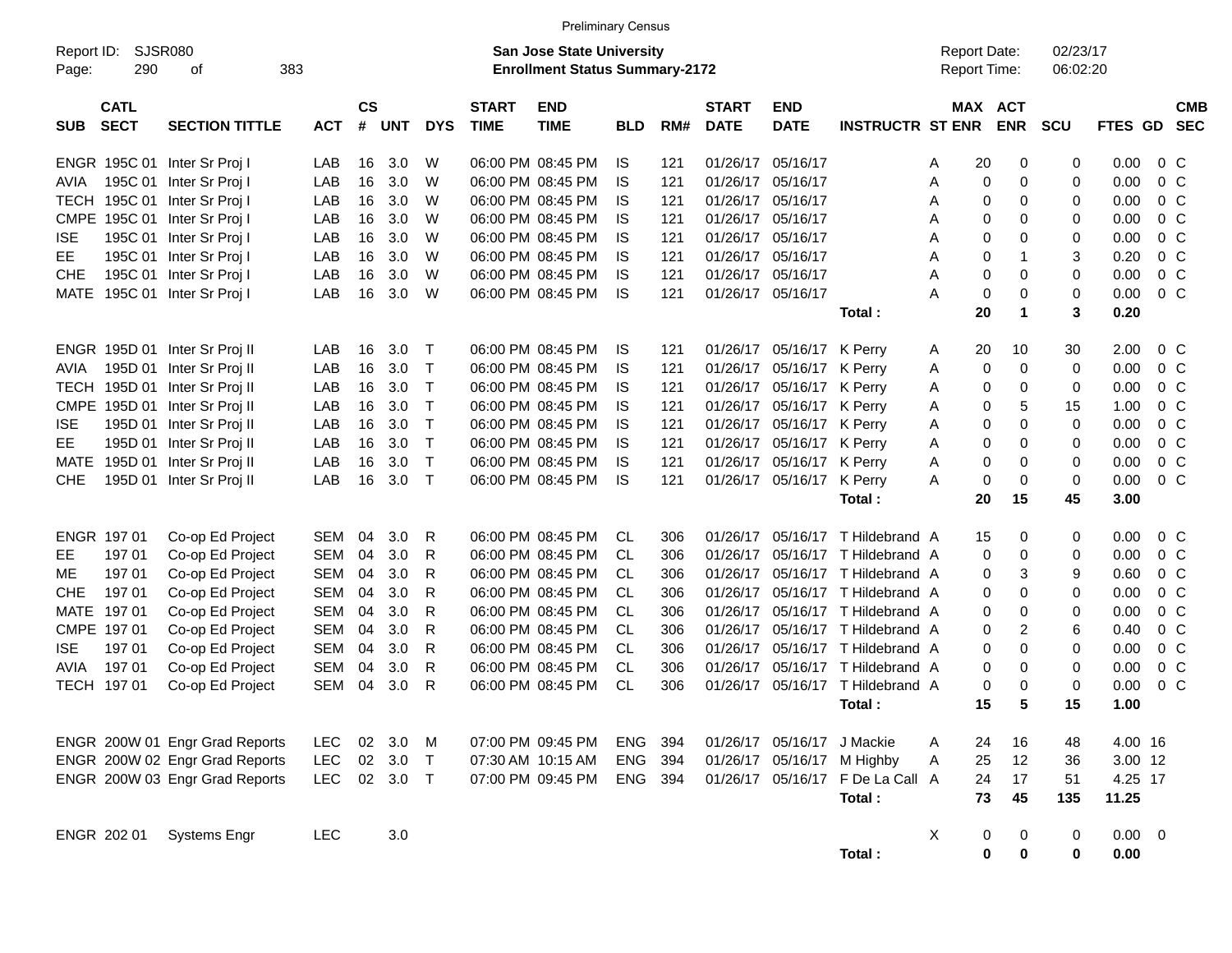|            |                                                                         |                                                                                                                           |                                                                    |                      |                                    |                                                             |                             | <b>Preliminary Census</b>                                          |            |     |                             |                                                             |                                                                      |                       |                                     |                                       |                                      |                                              |                                                                                                       |
|------------|-------------------------------------------------------------------------|---------------------------------------------------------------------------------------------------------------------------|--------------------------------------------------------------------|----------------------|------------------------------------|-------------------------------------------------------------|-----------------------------|--------------------------------------------------------------------|------------|-----|-----------------------------|-------------------------------------------------------------|----------------------------------------------------------------------|-----------------------|-------------------------------------|---------------------------------------|--------------------------------------|----------------------------------------------|-------------------------------------------------------------------------------------------------------|
| Page:      | Report ID: SJSR080<br>291                                               | 383<br>οf                                                                                                                 |                                                                    |                      |                                    |                                                             |                             | San Jose State University<br><b>Enrollment Status Summary-2172</b> |            |     |                             |                                                             |                                                                      |                       | <b>Report Date:</b><br>Report Time: |                                       | 02/23/17<br>06:02:20                 |                                              |                                                                                                       |
| <b>SUB</b> | <b>CATL</b><br><b>SECT</b>                                              | <b>SECTION TITTLE</b>                                                                                                     | <b>ACT</b>                                                         | $\mathsf{cs}$<br>#   | <b>UNT</b>                         | <b>DYS</b>                                                  | <b>START</b><br><b>TIME</b> | <b>END</b><br><b>TIME</b>                                          | <b>BLD</b> | RM# | <b>START</b><br><b>DATE</b> | <b>END</b><br><b>DATE</b>                                   | <b>INSTRUCTR ST ENR</b>                                              |                       | <b>MAX ACT</b><br><b>ENR</b>        |                                       | <b>SCU</b>                           | <b>FTES GD</b>                               | <b>CMB</b><br><b>SEC</b>                                                                              |
|            | ENGR 203 01                                                             | Engr Management                                                                                                           | <b>SEM</b>                                                         | 05                   | 3.0                                | W                                                           |                             | 06:00 PM 08:45 PM                                                  | <b>ENG</b> | 395 |                             | 01/26/17 05/16/17                                           | R Venkatesh A<br>Total:                                              |                       | 24<br>24                            | 11<br>11                              | 33<br>33                             | 2.75 11<br>2.75                              |                                                                                                       |
|            | ENGR 281 01                                                             | Master's Project                                                                                                          | LAB                                                                | 16                   | $1.0$ F                            |                                                             |                             | 06:00 PM 08:45 PM                                                  | ENG.       | 388 |                             | 01/26/17 05/16/17                                           | R Venkatesh A<br>Total:                                              |                       | 25<br>25                            | $\overline{2}$<br>$\overline{2}$      | 2<br>$\overline{2}$                  | $0.17$ 2<br>0.17                             |                                                                                                       |
|            |                                                                         | ENGR 297B 01 Spc Topics Bioinfo<br>ENGR 297B 03 Spc Topics Bioinfo                                                        | <b>SUP</b><br><b>SUP</b>                                           | 25<br>25             | 1.0<br>3.0                         | TBA<br><b>TBA</b>                                           |                             |                                                                    |            |     |                             | 01/26/17 05/16/17<br>01/26/17 05/16/17                      | Total:                                                               | Α<br>A                | 20<br>30<br>50                      | 0<br>0<br>$\bf{0}$                    | 0<br>0<br>$\bf{0}$                   | $0.00\,$<br>0.00<br>0.00                     | $\overline{\phantom{0}}$<br>$\overline{0}$                                                            |
|            |                                                                         | ENGR 297C 01 Spec Tpcs Sys Engr                                                                                           | SEM 05 3.0                                                         |                      |                                    | TBA                                                         |                             |                                                                    |            |     |                             | 01/26/17 05/16/17                                           | Total:                                                               | A                     | 30<br>30                            | $\mathbf 0$<br>$\bf{0}$               | $\mathbf 0$<br>$\bf{0}$              | 0.00<br>0.00                                 | $\overline{\mathbf{0}}$                                                                               |
|            |                                                                         | ENGR 297D 01 Topics Emerge Tech<br>ENGR 297D 02 Topics Emerge Tech<br>ENGR 297D 03 Topics Emerge Tech                     | <b>LEC</b><br><b>LEC</b><br><b>LEC</b>                             | 02                   | 02 2.0<br>1.0<br>$02 \quad 3.0$    | <b>TBA</b><br><b>TBA</b><br><b>TBA</b>                      |                             |                                                                    |            |     |                             | 01/26/17 05/16/17<br>01/26/17 05/16/17<br>01/26/17 05/16/17 | Total:                                                               | A<br>A<br>A           | 30<br>20<br>20<br>70                | 0<br>0<br>0<br>$\bf{0}$               | 0<br>0<br>0<br>0                     | 0.00<br>0.00<br>0.00<br>0.00                 | $\overline{0}$<br>$\overline{\mathbf{0}}$<br>$\mathbf 0$                                              |
|            | ENGR 298 01                                                             | Master's Project                                                                                                          | LAB                                                                | 16                   | $2.0$ F                            |                                                             |                             | 05:00 PM 07:45 PM                                                  | <b>ENG</b> | 388 |                             | 01/26/17 05/16/17                                           | R Venkatesh A<br>Total:                                              |                       | 30<br>30                            | 5<br>5                                | 10<br>10                             | 0.83<br>0.83                                 | - 5                                                                                                   |
|            | <b>ENGR 298101</b><br>ENGR 298102<br>ENGR 298103                        | MSE Internship Exper SUP<br>MSE Internship Exper SUP<br>MSE Internship Exper SUP                                          |                                                                    |                      | 48 1.0<br>48 2.0<br>48 3.0         | TBA<br><b>TBA</b><br>TBA                                    |                             |                                                                    |            |     |                             | 01/26/17 05/16/17<br>01/26/17 05/16/17<br>01/26/17 05/16/17 | Total:                                                               | Α<br>A<br>A           | 30<br>30<br>30<br>90                | 0<br>$\Omega$<br>0<br>$\bf{0}$        | 0<br>0<br>$\pmb{0}$<br>0             | 0.00<br>0.00<br>0.00<br>0.00                 | $\overline{\mathbf{0}}$<br>$\mathbf 0$<br>$\overline{\mathbf{0}}$                                     |
|            | ENGR 299 01<br>ENGR 299 02<br>ENGR 299 03<br>ENGR 299 04<br>ENGR 299 05 | <b>Masters Thesis</b><br><b>Masters Thesis</b><br><b>Masters Thesis</b><br><b>Masters Thesis</b><br><b>Masters Thesis</b> | <b>SUP</b><br><b>SUP</b><br><b>SUP</b><br><b>SUP</b><br><b>SUP</b> | 25<br>25<br>25<br>25 | 1.0<br>2.0<br>3.0<br>4.0<br>25 5.0 | <b>TBA</b><br><b>TBA</b><br><b>TBA</b><br><b>TBA</b><br>TBA |                             |                                                                    |            |     | 01/26/17                    | 01/26/17 05/16/17<br>01/26/17 05/16/17<br>05/16/17          | 01/26/17 05/16/17 M Hambaba<br>01/26/17 05/16/17 M Hambaba<br>Total: | A<br>Α<br>A<br>A<br>A | 30<br>25<br>25<br>25<br>25<br>130   | 0<br>0<br>0<br>$\mathbf 0$<br>-1<br>1 | 0<br>0<br>0<br>$\mathbf 0$<br>5<br>5 | 0.00<br>0.00<br>0.00<br>0.00<br>0.42<br>0.42 | $\mathbf 0$<br>$\overline{\mathbf{0}}$<br>$\overline{0}$<br>$\mathbf 0$<br>$\overline{\phantom{0}}$ 1 |
|            |                                                                         | Department: General Engineering                                                                                           |                                                                    |                      |                                    |                                                             |                             |                                                                    |            |     |                             | <b>Lower Division:</b>                                      | <b>Department Total:</b>                                             |                       | 3241<br>884                         | 2443<br>652                           | 3620<br>978                          | 244.62<br>65.20                              |                                                                                                       |

**Upper Division : 1908 1772 2592 175.25 Graduate Division : 449 19 50 4.17**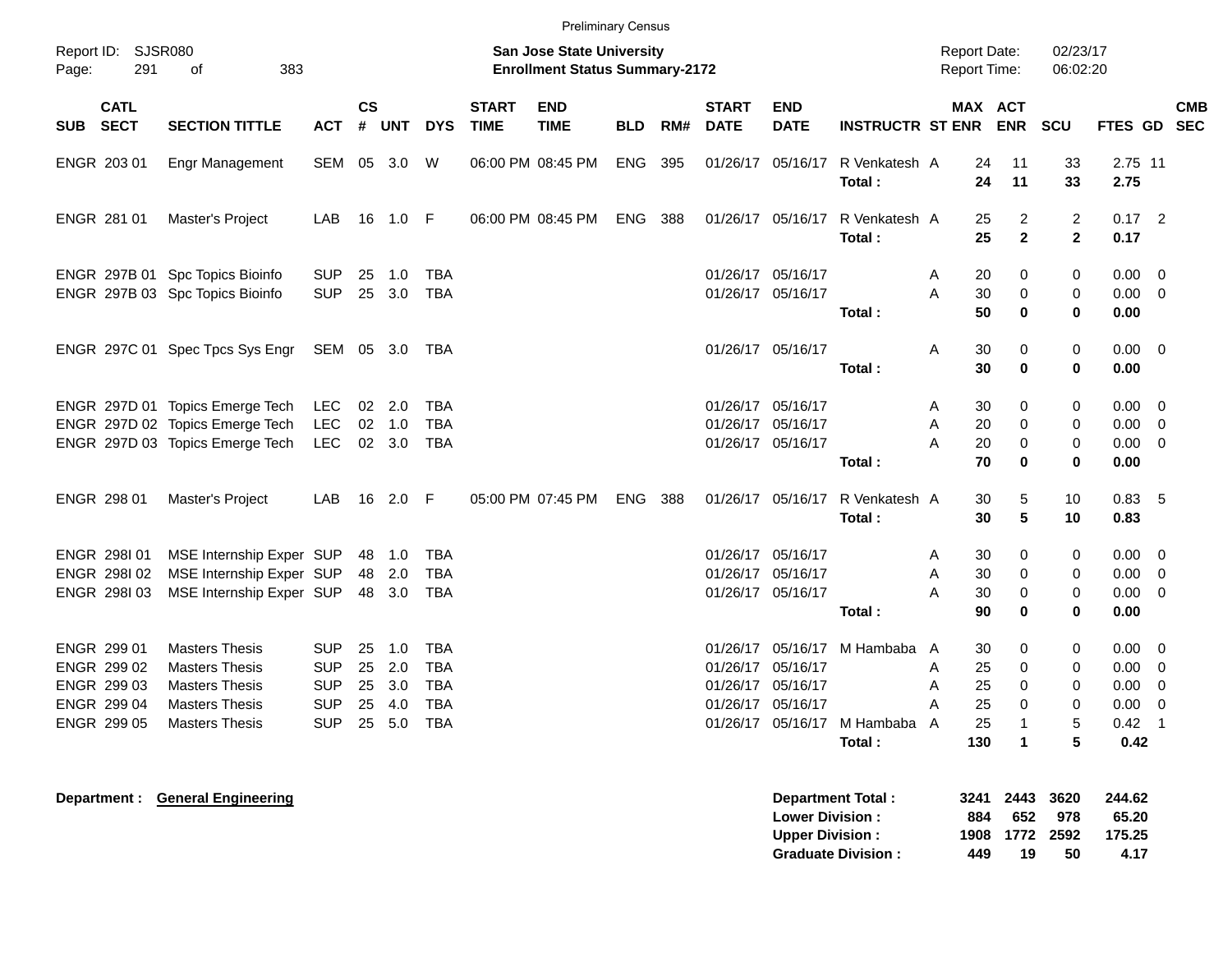|            |                            |                                                            |            |                    |            |            |                             | <b>Preliminary Census</b>                                                 |                |       |                             |                           |                                                       |   |             |                                     |                      |                       |                          |
|------------|----------------------------|------------------------------------------------------------|------------|--------------------|------------|------------|-----------------------------|---------------------------------------------------------------------------|----------------|-------|-----------------------------|---------------------------|-------------------------------------------------------|---|-------------|-------------------------------------|----------------------|-----------------------|--------------------------|
| Page:      | Report ID: SJSR080<br>292  | 383<br>οf                                                  |            |                    |            |            |                             | <b>San Jose State University</b><br><b>Enrollment Status Summary-2172</b> |                |       |                             |                           |                                                       |   |             | <b>Report Date:</b><br>Report Time: | 02/23/17<br>06:02:20 |                       |                          |
| <b>SUB</b> | <b>CATL</b><br><b>SECT</b> | <b>SECTION TITTLE</b>                                      | <b>ACT</b> | $\mathsf{cs}$<br># | <b>UNT</b> | <b>DYS</b> | <b>START</b><br><b>TIME</b> | <b>END</b><br><b>TIME</b>                                                 | <b>BLD</b>     | RM#   | <b>START</b><br><b>DATE</b> | <b>END</b><br><b>DATE</b> | <b>INSTRUCTR ST ENR ENR</b>                           |   |             | MAX ACT                             | <b>SCU</b>           | FTES GD               | <b>CMB</b><br><b>SEC</b> |
| College    |                            | <b>Engineering</b>                                         |            |                    |            |            |                             |                                                                           |                |       |                             |                           |                                                       |   |             |                                     |                      |                       |                          |
|            | Department :               | <b>Industrial &amp; Systems Engineering</b>                |            |                    |            |            |                             |                                                                           |                |       |                             |                           |                                                       |   |             |                                     |                      |                       |                          |
| <b>ISE</b> | 105 01                     | Intr Syst Engr                                             | SEM 04 3.0 |                    |            | MW         |                             | 12:00 PM 01:15 PM                                                         | ENG 331        |       |                             | 01/26/17 05/16/17         | A Kumar<br>Total:                                     | Α | 90<br>90    | 77<br>77                            | 231<br>231           | 15.40 0<br>15.40      |                          |
| <b>ISE</b> | 115 01                     | <b>CIM</b>                                                 | SEM        |                    | 3.0        |            |                             |                                                                           |                |       |                             |                           |                                                       | х | $\mathbf 0$ | $\mathbf 0$                         | 0                    | $0.00 \t 0$           |                          |
| <b>ISE</b> | 115 02                     | <b>CIM</b>                                                 | LAB        | 16                 | 0.0        | M          |                             | 06:00 PM 08:45 PM                                                         | <b>ENG</b>     | 194   | 01/26/17                    | 05/16/17 H Bae            |                                                       | A | 25          | 11                                  | 11                   | $0.00 \t 0$           |                          |
| <b>ISE</b> | 115 03                     | <b>CIM</b>                                                 | LAB        | 16                 | 0.0        | Τ          |                             | 06:00 PM 08:45 PM                                                         | <b>ENG</b>     | 194   |                             | 01/26/17 05/16/17 H Bae   |                                                       | Α | 25          | 24                                  | 24                   | $0.00 \t 0$           |                          |
| <b>ISE</b> | 115 04                     | <b>CIM</b>                                                 | LAB        |                    | 0.0        |            |                             |                                                                           |                |       |                             |                           |                                                       | X | $\Omega$    | $\Omega$                            | 0                    | $0.00 \t 0$           |                          |
| <b>ISE</b> | 115 05                     | <b>CIM</b>                                                 | <b>SEM</b> | 04                 | 3.0        | W          |                             | 06:00 PM 07:40 PM                                                         | <b>BBC</b>     | 202   | 01/26/17                    |                           | 05/16/17 D Steele                                     | A | 75          | 60                                  | 120                  | $12.00 \t 0$          |                          |
| <b>ISE</b> | 115 06                     | <b>CIM</b>                                                 | LAB        | 16                 | 0.0        | W          |                             | 03:00 PM 05:45 PM                                                         |                |       |                             | 01/26/17 05/16/17 H Bae   |                                                       | А | 25          | 25                                  | 25                   | $0.00 \t 0$           |                          |
|            |                            |                                                            |            |                    |            |            |                             |                                                                           |                |       |                             |                           | Total:                                                |   | 150         | 120                                 | 180                  | 12.00                 |                          |
| <b>ISE</b> | 120 01                     | Methods Design                                             | <b>LEC</b> | 04                 | 3.0        | TR         |                             | 03:00 PM 04:15 PM                                                         | <b>ENG</b>     | 341   |                             | 01/26/17 05/16/17         | D Nathan-RobA                                         |   | 80          | 51                                  | 153                  | $10.20 \t 0$          |                          |
|            |                            |                                                            |            |                    |            |            |                             |                                                                           |                |       |                             |                           | Total:                                                |   | 80          | 51                                  | 153                  | 10.20                 |                          |
| <b>ISE</b> | 130 01                     | <b>Engr Statistics</b>                                     | <b>LEC</b> | 04                 | 3.0        | TR         |                             | 09:00 AM 10:15 AM                                                         | <b>ENG 189</b> |       |                             | 01/26/17 05/16/17         | N Patel<br>Total:                                     | A |             | 150 154<br>150 154                  | 462<br>462           | 31.70 18<br>31.70     |                          |
| <b>ISE</b> | 131 01                     | <b>Statistical Proc Con</b>                                | SEM        | 04                 | 3.0        | МW         |                             | 03:00 PM 04:15 PM                                                         | ENG 341        |       |                             | 01/26/17 05/16/17         | D Sunada<br>Total:                                    | A | 80<br>80    | 71<br>71                            | 213<br>213           | $14.20 \t 0$<br>14.20 |                          |
| <b>ISE</b> | 142 01                     | Svc Sys Engrg & Mgmt SEM 04 3.0 M                          |            |                    |            |            |                             | 06:00 PM 08:45 PM                                                         | <b>BBC</b>     | 204   |                             | 01/26/17 05/16/17         | K Mabrouk<br>Total:                                   | A | 80<br>80    | 68<br>68                            | 204<br>204           | 13.60 0<br>13.60      |                          |
| <b>ISE</b> | 155 01                     | Supply Chain Engr                                          | SEM 04 3.0 |                    |            | R          |                             | 06:00 PM 08:45 PM                                                         | <b>ENG</b>     | - 341 |                             | 01/26/17 05/16/17         | <b>B</b> Saeed<br>Total:                              | A | 80<br>80    | 60<br>60                            | 180<br>180           | $12.00 \t 0$<br>12.00 |                          |
| <b>ISE</b> | 160 01                     | Healthcare Del Sys                                         | <b>LEC</b> | 02                 | 3.0        | $\top$     |                             | 06:00 PM 08:45 PM                                                         | <b>ENG</b>     | 488   |                             | 01/26/17 05/16/17         | C Brown                                               | Α | 10          | 4                                   | 12                   | 0.80 0                |                          |
|            |                            |                                                            |            |                    |            |            |                             |                                                                           |                |       |                             |                           | Total:                                                |   | 10          | 4                                   | 12                   | 0.80                  |                          |
| ISE.       |                            | 164 01 Comp & Hum Interact SEM 04 3.0 T                    |            |                    |            |            |                             |                                                                           |                |       |                             |                           | 06:00 PM 08:45 PM ENG 341 01/26/17 05/16/17 A Moallem | A | 80          | 76                                  | 228                  | 15.20 0               |                          |
|            |                            |                                                            |            |                    |            |            |                             |                                                                           |                |       |                             |                           | Total:                                                |   | 80          | 76                                  | 228                  | 15.20                 |                          |
| <b>ISE</b> | 170 01                     | Operation Research SEM 04 3.0 MW 01:30 PM 02:45 PM ENG 341 |            |                    |            |            |                             |                                                                           |                |       |                             |                           | 01/26/17 05/16/17 S Erdogan                           | A | 80          | 71                                  | 213                  | 14.20 0               |                          |
|            |                            |                                                            |            |                    |            |            |                             |                                                                           |                |       |                             |                           | Total:                                                |   | 80          | 71                                  | 213                  | 14.20                 |                          |
| <b>ISE</b> | 180 01                     | <b>Individ Studies</b>                                     | <b>SUP</b> |                    | 36 1.0     | <b>TBA</b> |                             |                                                                           |                |       |                             | 01/26/17 05/16/17         |                                                       | A | 35          |                                     | $\mathbf{1}$         | $0.07$ 0              |                          |
| <b>ISE</b> | 180 02                     | <b>Individ Studies</b>                                     | <b>SUP</b> |                    |            | 36 2.0 TBA |                             |                                                                           |                |       |                             |                           | 01/26/17 05/16/17 Y Dessouky A                        |   | 35          | $\mathbf{1}$                        | 2                    | $0.13 \ 0$            |                          |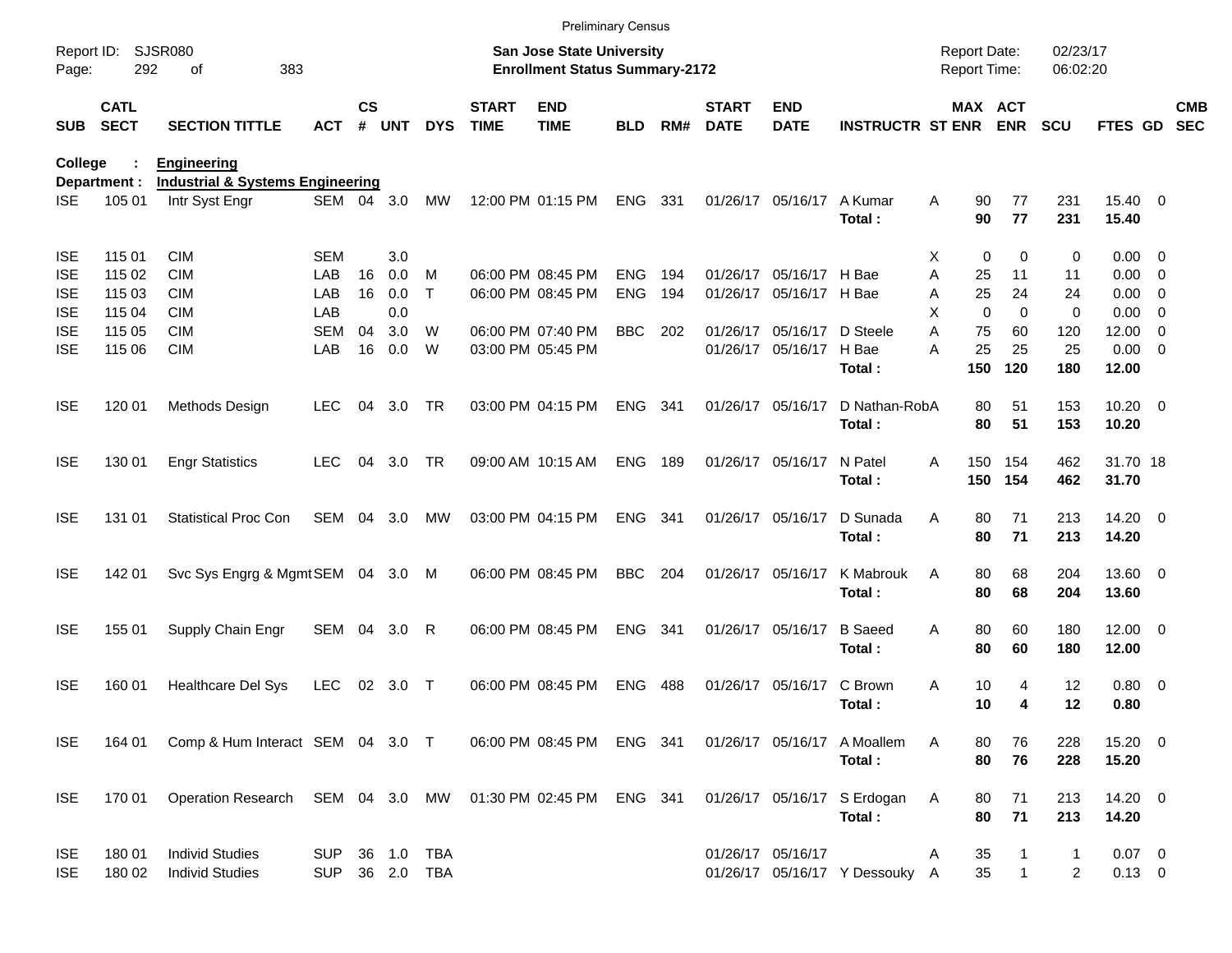|                                                                                                                                 |                                    |                                                                   |                          |                |                     |             |                             | <b>Preliminary Census</b>                                   |                              |                                            |                             |                           |                                                                                                     |                                   |                    |                    |                                |                           |
|---------------------------------------------------------------------------------------------------------------------------------|------------------------------------|-------------------------------------------------------------------|--------------------------|----------------|---------------------|-------------|-----------------------------|-------------------------------------------------------------|------------------------------|--------------------------------------------|-----------------------------|---------------------------|-----------------------------------------------------------------------------------------------------|-----------------------------------|--------------------|--------------------|--------------------------------|---------------------------|
| Report ID:<br>SJSR080<br><b>San Jose State University</b><br>293<br>383<br><b>Enrollment Status Summary-2172</b><br>Page:<br>οf |                                    |                                                                   |                          |                |                     |             |                             |                                                             |                              | <b>Report Date:</b><br><b>Report Time:</b> |                             | 02/23/17<br>06:02:20      |                                                                                                     |                                   |                    |                    |                                |                           |
| <b>SUB</b>                                                                                                                      | <b>CATL</b><br><b>SECT</b>         | <b>SECTION TITTLE</b>                                             | <b>ACT</b>               | <b>CS</b><br># | <b>UNT</b>          | <b>DYS</b>  | <b>START</b><br><b>TIME</b> | <b>END</b><br><b>TIME</b>                                   | <b>BLD</b>                   | RM#                                        | <b>START</b><br><b>DATE</b> | <b>END</b><br><b>DATE</b> | <b>INSTRUCTR ST ENR</b>                                                                             | MAX ACT                           | <b>ENR</b>         | SCU                |                                | <b>CMB</b><br>FTES GD SEC |
| <b>ISE</b>                                                                                                                      | 180 03                             | <b>Individ Studies</b>                                            | <b>SUP</b>               |                | 36 3.0              | <b>TBA</b>  |                             |                                                             |                              |                                            |                             |                           | 01/26/17 05/16/17 Y Dessouky A<br>Total:                                                            | 35<br>105                         | 3                  | 3<br>6             | $0.20 \ 0$<br>0.40             |                           |
| <b>ISE</b>                                                                                                                      |                                    | 195A 01 Sr ISE Design I                                           | LAB                      | 16             | 1.0 F               |             |                             | 09:30 AM 12:15 PM                                           | <b>ENG</b>                   | 486                                        |                             | 01/26/17 05/16/17         | <b>B</b> Saeed<br>Total:                                                                            | 30<br>A<br>30                     | 25<br>25           | 25<br>25           | $1.67$ 0<br>1.67               |                           |
| <b>ISE</b>                                                                                                                      |                                    | 195B 01 Sr ISE Design II                                          | LAB                      | 16             | 3.0 F               |             |                             | 01:00 PM 03:45 PM                                           | <b>ENG</b>                   | 486                                        |                             | 01/26/17 05/16/17         | <b>B</b> Saeed<br>Total:                                                                            | 30<br>A<br>30                     | 35<br>35           | 105<br>105         | $7.00 \t 0$<br>7.00            |                           |
| <b>ISE</b>                                                                                                                      | 200 01                             | <b>Fincl Mthds Engr</b>                                           |                          |                | SEM 05 3.0 R        |             |                             | 06:00 PM 08:45 PM                                           | <b>BBC</b>                   | 202                                        |                             | 01/26/17 05/16/17         | D Nathan-RobA<br>Total:                                                                             | 110<br>110                        | 101<br>101         | 303<br>303         | 25.25101<br>25.25              |                           |
| <b>ISE</b>                                                                                                                      | 201 01                             | Engr Stat                                                         |                          |                | SEM 04 3.0 M        |             |                             | 06:00 PM 08:45 PM                                           | <b>ENG</b>                   | 486                                        |                             | 01/26/17 05/16/17         | D Sunada<br>Total:                                                                                  | 50<br>A<br>50                     | 22<br>22           | 66<br>66           | 5.50 22<br>5.50                |                           |
| <b>ISE</b>                                                                                                                      | 202 01                             | Des Ana Engr Exp                                                  | SEM 05 3.0 W             |                |                     |             |                             | 06:00 PM 08:45 PM                                           | <b>ENG</b>                   | 343                                        |                             | 01/26/17 05/16/17         | S Erdogan<br>Total:                                                                                 | 90<br>Α<br>90                     | 70<br>70           | 210<br>210         | 17.50 70<br>17.50              |                           |
| <b>ISE</b>                                                                                                                      | 212 01                             | Hum Factors Exp                                                   | SEM 05 3.0 T             |                |                     |             |                             | 06:00 PM 08:45 PM                                           | <b>ENG</b>                   | 486                                        |                             | 01/26/17 05/16/17 Y Au    | Total:                                                                                              | A<br>50<br>50                     | 33<br>33           | 99<br>99           | 8.25 33<br>8.25                |                           |
| <b>ISE</b>                                                                                                                      | 213 01                             | Princip of Engr Mgmt LEC                                          |                          |                | 02 3.0              | W           |                             | 06:00 PM 08:45 PM                                           | <b>ENG</b>                   | 488                                        |                             | 01/26/17 05/16/17         | A Kumar<br>Total:                                                                                   | 50<br>A<br>50                     | 61<br>61           | 183<br>183         | 15.25 61<br>15.25              |                           |
| <b>ISE</b>                                                                                                                      | 215 01                             | <b>Usability Testing</b>                                          | SEM 04                   |                | 3.0                 | R           |                             | 03:00 PM 05:45 PM                                           | <b>ENG</b>                   | 488                                        |                             | 01/26/17 05/16/17         | A Andre<br>Total:                                                                                   | 45<br>A<br>45                     | 26<br>26           | 78<br>78           | 6.50 26<br>6.50                |                           |
| <b>ISE</b><br><b>ISE</b>                                                                                                        | 218 01<br>218 02                   | Adv. Int. Design<br>Adv. Int. Design                              | <b>LEC</b><br><b>LEC</b> | 02             | 3.0<br>3.0          | $M_{\odot}$ |                             | 06:00 PM 08:45 PM                                           | <b>ENG</b>                   | 395                                        |                             | 01/26/17 05/16/17         | D Rosenberg A<br>Total:                                                                             | X<br>0<br>30<br>30                | 0<br>34<br>34      | 0<br>102<br>102    | $0.00 \t 0$<br>8.50 34<br>8.50 |                           |
| ISE                                                                                                                             | 21901<br>CMPE 219 01<br>PSYC 21901 | <b>HCI</b> Security<br><b>HCI Security</b><br><b>HCI</b> Security | SEM 04 3.0<br>SEM        | 04             | 3.0<br>SEM 04 3.0 R | R<br>R      |                             | 06:00 PM 08:45 PM<br>06:00 PM 08:45 PM<br>06:00 PM 08:45 PM | ENG<br><b>ENG</b><br>ENG 486 | 486<br>486                                 |                             |                           | 01/26/17 05/16/17 A Moallem<br>01/26/17 05/16/17 A Moallem<br>01/26/17 05/16/17 A Moallem<br>Total: | 50<br>Α<br>0<br>Α<br>0<br>A<br>50 | 3<br>21<br>0<br>24 | 9<br>63<br>0<br>72 | 5.25 21 C<br>6.00              | 0.75 3 C<br>$0.00 \t 0 C$ |
| <b>ISE</b>                                                                                                                      | 242 01                             | Adv Scv Sys Engrg & SEM 04 3.0 M                                  |                          |                |                     |             |                             | 03:00 PM 05:45 PM                                           | ENG 488                      |                                            |                             |                           | 01/26/17 05/16/17 K Mabrouk<br>Total:                                                               | 40<br>A<br>40                     | 15<br>15           | 45<br>45           | 3.75 15<br>3.75                |                           |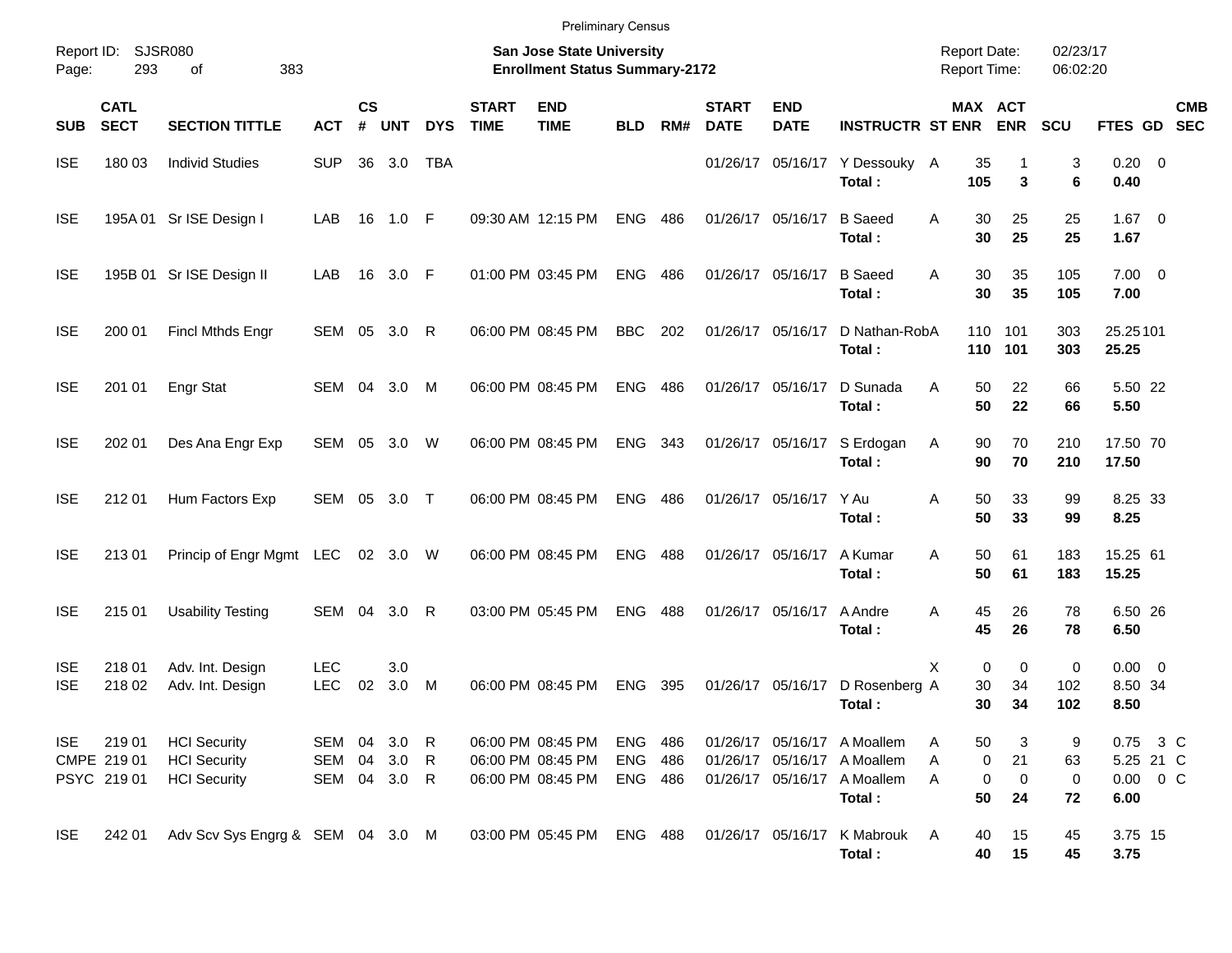|                                                      |                                                                                                                     |                                                                                                  |                                                      |                      |                                |                                                      |                             | <b>Preliminary Census</b>              |                          |            |                                                             |                                                                             |                                                         |                                     |                             |                                               |                             |                                                    |                                            |            |
|------------------------------------------------------|---------------------------------------------------------------------------------------------------------------------|--------------------------------------------------------------------------------------------------|------------------------------------------------------|----------------------|--------------------------------|------------------------------------------------------|-----------------------------|----------------------------------------|--------------------------|------------|-------------------------------------------------------------|-----------------------------------------------------------------------------|---------------------------------------------------------|-------------------------------------|-----------------------------|-----------------------------------------------|-----------------------------|----------------------------------------------------|--------------------------------------------|------------|
| Page:                                                | Report ID: SJSR080<br><b>San Jose State University</b><br>294<br>383<br><b>Enrollment Status Summary-2172</b><br>of |                                                                                                  |                                                      |                      |                                |                                                      |                             |                                        |                          |            |                                                             |                                                                             |                                                         | <b>Report Date:</b><br>Report Time: |                             | 02/23/17<br>06:02:20                          |                             |                                                    |                                            |            |
| <b>SUB</b>                                           | <b>CATL</b><br><b>SECT</b>                                                                                          | <b>SECTION TITTLE</b>                                                                            | <b>ACT</b>                                           | <b>CS</b><br>#       | <b>UNT</b>                     | <b>DYS</b>                                           | <b>START</b><br><b>TIME</b> | <b>END</b><br><b>TIME</b>              | <b>BLD</b>               | RM#        | <b>START</b><br><b>DATE</b>                                 | <b>END</b><br><b>DATE</b>                                                   | <b>INSTRUCTR ST ENR</b>                                 |                                     | <b>MAX ACT</b>              | <b>ENR</b>                                    | SCU                         | FTES GD SEC                                        |                                            | <b>CMB</b> |
| <b>ISE</b><br><b>ISE</b>                             | 247 01<br>247 02                                                                                                    | Logistics Supl Chn<br>Logistics Supl Chn                                                         | <b>SEM</b><br><b>SEM</b>                             | 04                   | 3.0<br>3.0                     | <b>TBA</b>                                           |                             |                                        |                          |            |                                                             | 01/26/17 05/16/17                                                           | J Barjis<br>Total:                                      | Χ<br>A                              | 0<br>50<br>50               | $\mathbf 0$<br>31<br>31                       | 0<br>93<br>93               | $0.00 \t 0$<br>7.75 31<br>7.75                     |                                            |            |
| <b>ISE</b>                                           | 250 01                                                                                                              | Leading 6Sigma Impro SEM 04 3.0 T                                                                |                                                      |                      |                                |                                                      |                             | 06:00 PM 08:45 PM                      | <b>ENG 189</b>           |            | 01/26/17 05/16/17                                           |                                                                             | D Steele<br>Total:                                      | A                                   | 120<br>120                  | 109<br>109                                    | 327<br>327                  | 27.05105<br>27.05                                  |                                            |            |
| <b>ISE</b>                                           | 260 01                                                                                                              | Healthcare Del Sys                                                                               | LEC                                                  |                      | 02 3.0 T                       |                                                      |                             | 06:00 PM 08:45 PM                      | <b>ENG 488</b>           |            |                                                             | 01/26/17 05/16/17                                                           | C Brown<br>Total:                                       | A                                   | 40<br>40                    | 30<br>30                                      | 90<br>90                    | 7.50 30<br>7.50                                    |                                            |            |
| <b>ISE</b>                                           | 270 01<br>CMPE 270 01                                                                                               | Info Sys<br>Info Sys                                                                             | SEM<br>SEM                                           | 05                   | 3.0<br>05 3.0                  | R<br>R                                               |                             | 06:00 PM 08:45 PM<br>06:00 PM 08:45 PM | <b>ENG</b><br><b>ENG</b> | 488<br>488 |                                                             | 01/26/17 05/16/17 A Rayes<br>01/26/17 05/16/17 A Rayes                      | Total:                                                  | A<br>A                              | 50<br>0<br>50               | 5<br>$\mathbf 0$<br>5                         | 15<br>$\mathbf 0$<br>15     | 1.25<br>0.00<br>1.25                               | 5 C<br>$0\,C$                              |            |
| <b>ISE</b><br><b>ISE</b><br><b>ISE</b>               | 297 01<br>297 02<br>297 03                                                                                          | Sp Topics IE<br>Sp Topics IE<br>Sp Topics IE                                                     | SEM<br><b>SEM</b><br>SEM                             | 05<br>05             | 1.0<br>2.0<br>05 3.0           | <b>TBA</b><br><b>TBA</b><br><b>TBA</b>               |                             |                                        |                          |            | 01/26/17 05/16/17<br>01/26/17 05/16/17<br>01/26/17 05/16/17 |                                                                             | Total:                                                  | Α<br>A<br>A                         | 30<br>30<br>30<br>90        | 0<br>0<br>$\mathbf 0$<br>$\bf{0}$             | 0<br>0<br>0<br>$\mathbf 0$  | 0.00<br>$0.00 \ 0$<br>$0.00 \t 0$<br>0.00          | - 0                                        |            |
| <b>ISE</b><br><b>ISE</b><br><b>ISE</b><br><b>ISE</b> | 298 01<br>298 02<br>298 03<br>298 04                                                                                | Spec Prob<br>Spec Prob<br>Spec Prob<br>Spec Prob                                                 | <b>SUP</b><br><b>SUP</b><br><b>SUP</b><br><b>SUP</b> | 25<br>25<br>25<br>25 | 1.0<br>2.0<br>3.0<br>4.0       | <b>TBA</b><br><b>TBA</b><br><b>TBA</b><br><b>TBA</b> |                             |                                        |                          |            |                                                             | 01/26/17 05/16/17<br>01/26/17 05/16/17 A Kumar<br>01/26/17 05/16/17 A Andre | D Rosenberg A<br>01/26/17 05/16/17 Y Dessouky<br>Total: | A<br>A<br>A                         | 40<br>40<br>40<br>40<br>160 | 21<br>10<br>33<br>$\overline{4}$<br>68        | 21<br>20<br>99<br>16<br>156 | 1.75 21<br>1.67 10<br>8.25 33<br>1.33 4<br>13.00   |                                            |            |
| <b>ISE</b><br><b>ISE</b><br><b>ISE</b><br><b>ISE</b> | 299 01<br>299 02<br>299 03<br>299 04                                                                                | <b>Masters Thesis</b><br><b>Masters Thesis</b><br><b>Masters Thesis</b><br><b>Masters Thesis</b> | <b>SUP</b><br><b>SUP</b><br><b>SUP</b><br><b>SUP</b> | 25<br>25             | 25 1.0<br>2.0<br>3.0<br>25 4.0 | TBA<br><b>TBA</b><br><b>TBA</b><br><b>TBA</b>        |                             |                                        |                          |            | 01/26/17 05/16/17<br>01/26/17 05/16/17<br>01/26/17          | 05/16/17 A Andre<br>01/26/17 05/16/17 A Andre                               | Total:                                                  | A<br>A<br>A<br>A                    | 25<br>25<br>25<br>25<br>100 | 0<br>0<br>$\mathbf{1}$<br>$\overline{c}$<br>3 | 0<br>0<br>3<br>8<br>11      | $0.00 \t 0$<br>$0.00 \t 0$<br>0.25<br>0.67<br>0.92 | $\overline{\phantom{1}}$<br>$\overline{2}$ |            |
|                                                      |                                                                                                                     | <b>Denartment :</b> Industrial & Systems Engineering                                             |                                                      |                      |                                |                                                      |                             |                                        |                          |            |                                                             |                                                                             | <b>Denartment Total .</b>                               |                                     |                             | 2170 1447 4062                                |                             | るしる ろろ                                             |                                            |            |

| Department Total:         | 2170         | 1447         | 4062     | 302.33 |
|---------------------------|--------------|--------------|----------|--------|
| <b>Lower Division:</b>    | $\mathbf{u}$ | $\mathbf{u}$ | 0        | 0.00   |
| <b>Upper Division:</b>    | 1155         |              | 916 2515 | 173.62 |
| <b>Graduate Division:</b> | 1015         |              | 531 1547 | 128.72 |

**Department : Industrial & Systems Engineering**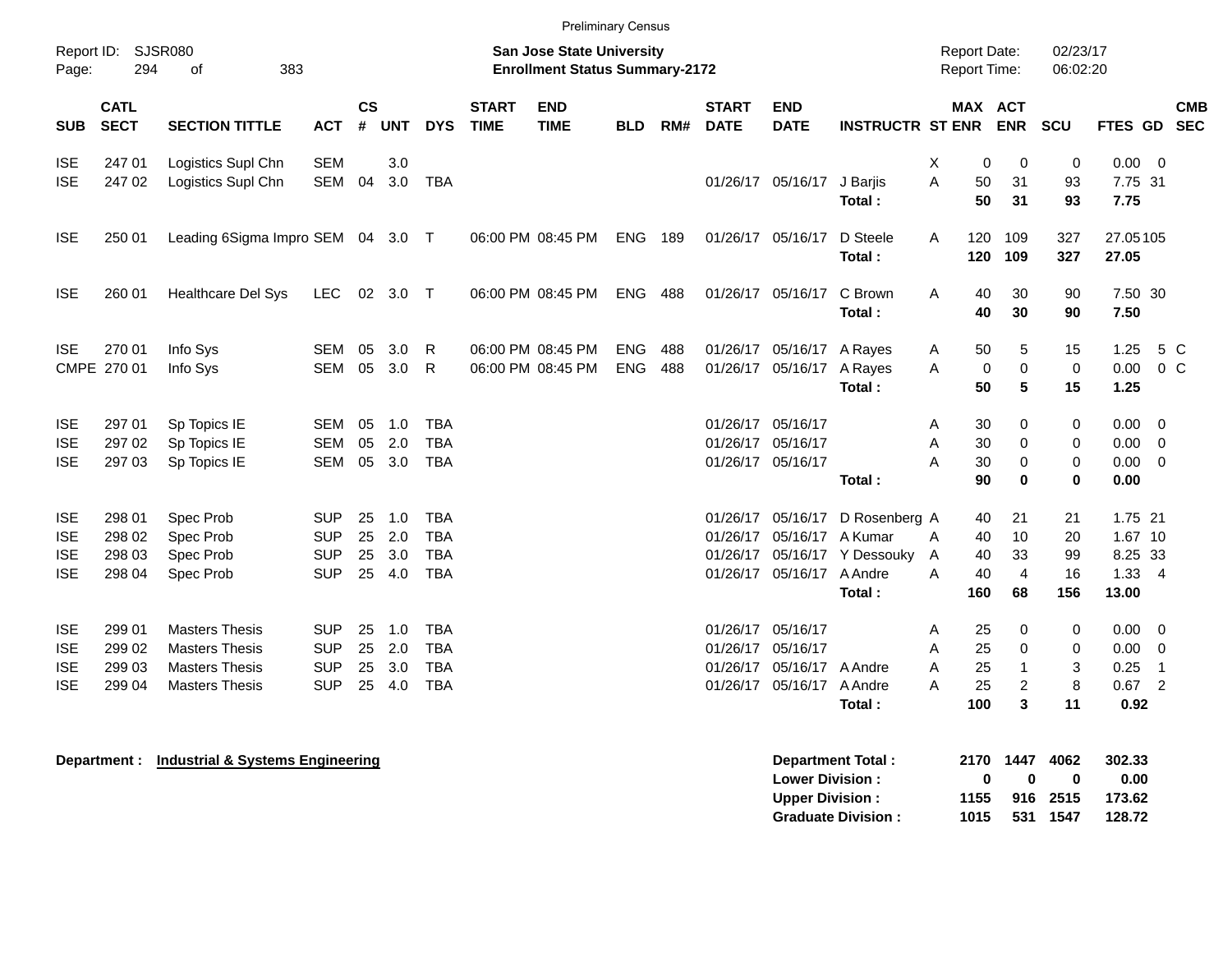|                |                                                                                                                        |                                           |            |                    |              |              |                             | <b>Preliminary Census</b> |            |     |                             |                                     |                               |   |                      |                |                |               |                         |                          |
|----------------|------------------------------------------------------------------------------------------------------------------------|-------------------------------------------|------------|--------------------|--------------|--------------|-----------------------------|---------------------------|------------|-----|-----------------------------|-------------------------------------|-------------------------------|---|----------------------|----------------|----------------|---------------|-------------------------|--------------------------|
| Page:          | SJSR080<br>Report ID:<br><b>San Jose State University</b><br>295<br>383<br><b>Enrollment Status Summary-2172</b><br>οf |                                           |            |                    |              |              |                             |                           |            |     |                             | <b>Report Date:</b><br>Report Time: |                               |   | 02/23/17<br>06:02:20 |                |                |               |                         |                          |
| SUB            | <b>CATL</b><br><b>SECT</b>                                                                                             | <b>SECTION TITTLE</b>                     | <b>ACT</b> | $\mathsf{cs}$<br># | <b>UNT</b>   | <b>DYS</b>   | <b>START</b><br><b>TIME</b> | <b>END</b><br><b>TIME</b> | <b>BLD</b> | RM# | <b>START</b><br><b>DATE</b> | <b>END</b><br><b>DATE</b>           | <b>INSTRUCTR ST ENR</b>       |   | MAX ACT              | <b>ENR</b>     | <b>SCU</b>     | FTES GD       |                         | <b>CMB</b><br><b>SEC</b> |
| <b>College</b> | Department :                                                                                                           | <b>Engineering</b>                        |            |                    |              |              |                             |                           |            |     |                             |                                     |                               |   |                      |                |                |               |                         |                          |
| TECH 25 01     |                                                                                                                        | <b>Technology</b><br>Intro Materials Tech | <b>LEC</b> | 02                 | 3.0          | $\top$       |                             | 01:30 PM 03:15 PM         | <b>ENG</b> | 103 | 01/26/17                    | 05/16/17                            | C Peters                      | A | 30                   | 28             | 56             | 5.60          | $\overline{\mathbf{0}}$ |                          |
| <b>TECH</b>    | 25 11                                                                                                                  | Intro Materials Tech                      | LAB        | 16                 | 0.0          | R            |                             | 01:30 PM 04:15 PM         | <b>ENG</b> | 105 | 01/26/17                    | 05/16/17                            | C Peters                      | A | 15                   | 16             | 16             | 0.00          | 0                       |                          |
| <b>TECH</b>    | 25 12                                                                                                                  | Intro Materials Tech                      | LAB        | 16                 | 0.0          | F            |                             | 09:00 AM 11:45 AM         | <b>ENG</b> | 105 | 01/26/17                    | 05/16/17                            | C Peters                      | A | 15                   | 12             | 12             | 0.00          | $\overline{\mathbf{0}}$ |                          |
|                |                                                                                                                        |                                           |            |                    |              |              |                             |                           |            |     |                             |                                     | Total:                        |   | 60                   | 56             | 84             | 5.60          |                         |                          |
| TECH 31 01     |                                                                                                                        | Qual Assur & Control                      | <b>LEC</b> | 02                 | 3.0          | MW           |                             | 09:00 AM 10:15 AM         | <b>ENG</b> | 301 |                             | 01/26/17 05/16/17                   | A Zargar                      | Α | 40                   | 40             | 80             | 8.00          | $\overline{\mathbf{0}}$ |                          |
| <b>TECH</b>    | 31 02                                                                                                                  | Qual Assur & Control                      | <b>LEC</b> | 01                 | 3.0          | <b>TR</b>    |                             | 10:30 AM 11:45 AM         | <b>ENG</b> | 340 | 01/26/17                    | 05/16/17                            | A Zargar<br>Total:            | A | 30<br>70             | 40<br>80       | 120<br>200     | 8.00<br>16.00 | $\overline{\mathbf{0}}$ |                          |
| <b>TECH</b>    | 41 11                                                                                                                  | Mach Shop Safety                          | LAB        | 16                 | 1.0          | M            |                             | 06:00 PM 08:45 PM         | IS         | 119 | 01/26/17                    | 05/16/17                            | D Muntz                       | A | 22                   | 9              | 9              | 0.60          | $0\,$ C                 |                          |
| ME             | 41 11                                                                                                                  | Mach Shop Safety                          | LAB        | 16                 | 1.0          | M            |                             | 06:00 PM 08:45 PM         | IS         | 119 | 01/26/17                    | 05/16/17                            | D Muntz                       | A | 0                    | 16             | 16             | 1.07          | 0 <sup>o</sup>          |                          |
| <b>TECH</b>    | 41 12                                                                                                                  | Mach Shop Safety                          | LAB        | 16                 | 1.0          | Τ            |                             | 03:00 PM 05:45 PM         | IS         | 119 | 01/26/17                    | 05/16/17                            | D Muntz                       | A | 22                   | 3              | 3              | 0.20          | 0 <sup>o</sup>          |                          |
| МE             | 41 12                                                                                                                  | Mach Shop Safety                          | LAB        | 16                 | 1.0          | Τ            |                             | 03:00 PM 05:45 PM         | IS         | 119 | 01/26/17                    | 05/16/17                            | D Muntz                       | A | 0                    | 20             | 20             | 1.35          | 1 C                     |                          |
| <b>TECH</b>    | 41 13                                                                                                                  | Mach Shop Safety                          | LAB        | 16                 | 1.0          | Τ            |                             | 06:00 PM 08:45 PM         | IS         | 119 |                             |                                     | 01/26/17 05/16/17 V Hageman   | A | 22                   | 10             | 10             | 0.67          | 0 <sup>o</sup>          |                          |
| ME             | 41 13                                                                                                                  | Mach Shop Safety                          | LAB        | 16                 | 1.0          | $\mathsf{T}$ |                             | 06:00 PM 08:45 PM         | IS         | 119 |                             |                                     | 01/26/17 05/16/17 V Hageman A |   | 0                    | 15             | 15             | 1.00          | 0 <sup>o</sup>          |                          |
| <b>TECH</b>    | 41 14                                                                                                                  | Mach Shop Safety                          | LAB        | 16                 | 1.0          | R            |                             | 06:00 PM 08:45 PM         | IS         | 119 |                             |                                     | 01/26/17 05/16/17 V Hageman   | A | 22                   | $\overline{7}$ | $\overline{7}$ | 0.47          | 0 <sup>o</sup>          |                          |
| ME             | 41 14                                                                                                                  | Mach Shop Safety                          | LAB        | 16                 | 1.0          | R            |                             | 06:00 PM 08:45 PM         | IS         | 119 |                             |                                     | 01/26/17 05/16/17 V Hageman   | A | 0                    | 15             | 15             | 1.00          | $0\,C$                  |                          |
| <b>TECH</b>    | 41 15                                                                                                                  | Mach Shop Safety                          | LAB        |                    | 1.0          |              |                             |                           |            |     |                             |                                     |                               | Χ | 0                    | $\mathbf 0$    | 0              | 0.00          | $\mathbf 0$             |                          |
| МE             | 41 15                                                                                                                  | Mach Shop Safety                          | LAB        |                    | 1.0          |              |                             |                           |            |     |                             |                                     |                               | X | $\mathbf 0$          | 0              | 0              | 0.00          | 0                       |                          |
| <b>TECH</b>    | 41 16                                                                                                                  | Mach Shop Safety                          | LAB        | 16                 | 1.0          | W            |                             | 03:00 PM 05:45 PM         | IS         | 122 |                             | 01/26/17 05/16/17                   | V Hageman                     | A | 22                   | 6              | 6              | 0.40          | $0\,$ C                 |                          |
| ME             | 41 16                                                                                                                  | Mach Shop Safety                          | LAB        | 16                 | 1.0          | W            |                             | 03:00 PM 05:45 PM         | IS         | 122 | 01/26/17                    | 05/16/17                            | V Hageman                     | A | $\mathbf 0$          | 19             | 19             | 1.27          | 0 <sup>o</sup>          |                          |
| <b>TECH</b>    | 41 17                                                                                                                  | Mach Shop Safety                          | LAB        | 16                 | 1.0          | $\mathsf{T}$ |                             | 12:00 PM 02:45 PM         | IS         | 119 | 01/26/17                    | 05/16/17                            | D Muntz                       | Α | 30                   | $\overline{7}$ | $\overline{7}$ | 0.47          |                         | 0 <sup>o</sup>           |
| МE             | 41 17                                                                                                                  | Mach Shop Safety                          | LAB        | 16                 | 1.0          | $\top$       |                             | 12:00 PM 02:45 PM         | IS         | 119 |                             | 01/26/17 05/16/17                   | D Muntz                       | A | 0                    | 19             | 19             | 1.27          | 0 <sup>o</sup>          |                          |
|                |                                                                                                                        |                                           |            |                    |              |              |                             |                           |            |     |                             |                                     | Total:                        |   | 140                  | 146            | 146            | 9.75          |                         |                          |
| <b>TECH</b>    | 42 11                                                                                                                  | Mfg Mach Shop Proj                        | LAB        | 16                 | 1.0          | F            |                             | 03:00 PM 05:45 PM         | IS.        | 119 |                             | 01/26/17 05/16/17                   | V Hageman A                   |   | 24                   | 3              | 3              | 0.20          |                         | $0\,$ C                  |
| MЕ             | 42 11                                                                                                                  | Mfg Mach Shop Proj                        | LAB        | 16                 | 1.0          | F            |                             | 03:00 PM 05:45 PM         | IS         | 119 | 01/26/17                    | 05/16/17                            | V Hageman A                   |   | 0                    | 20             | 20             | 1.33          |                         | 0 <sup>o</sup>           |
|                |                                                                                                                        |                                           |            |                    |              |              |                             |                           |            |     |                             |                                     | Total:                        |   | 24                   | 23             | 23             | 1.53          |                         |                          |
| TECH 45 01     |                                                                                                                        | Sus Facilities Pln                        | <b>LEC</b> |                    | 02 3.0 W     |              |                             | 06:00 PM 08:45 PM         | ENG 103    |     |                             | 01/26/17 05/16/17 S Obi             |                               | A | 30                   | 35             | 105            | $7.00 \t 0$   |                         |                          |
|                |                                                                                                                        |                                           |            |                    |              |              |                             |                           |            |     |                             |                                     | Total:                        |   | 30                   | 35             | 105            | 7.00          |                         |                          |
| TECH 46 01     |                                                                                                                        | Mach Oper & Mgmt                          | <b>LEC</b> |                    | 02 3.0       | M            |                             | 01:00 PM 02:45 PM         | IS.        | 119 |                             | 01/26/17 05/16/17                   | D Muntz                       | A | 24                   | 17             | 34             | $3.40 \ 0$    |                         |                          |
| TECH 46 11     |                                                                                                                        | Mach Oper & Mgmt                          | LAB        |                    | 16 0.0       | M            |                             | 03:00 PM 05:45 PM         | <b>IS</b>  | 119 |                             | 01/26/17 05/16/17                   | D Muntz                       | A | 24                   | 17             | 17             | $0.00 \t 0$   |                         |                          |
|                |                                                                                                                        |                                           |            |                    |              |              |                             |                           |            |     |                             |                                     | Total:                        |   | 48                   | 34             | 51             | 3.40          |                         |                          |
| TECH 60 01     |                                                                                                                        | Intro Electronics                         |            |                    | LEC 02 3.0 F |              |                             | 09:30 AM 11:15 AM         | <b>IS</b>  | 216 |                             | 01/26/17 05/16/17 M Zand            |                               | A | 60                   | 63             | 126            | 12.60 0       |                         |                          |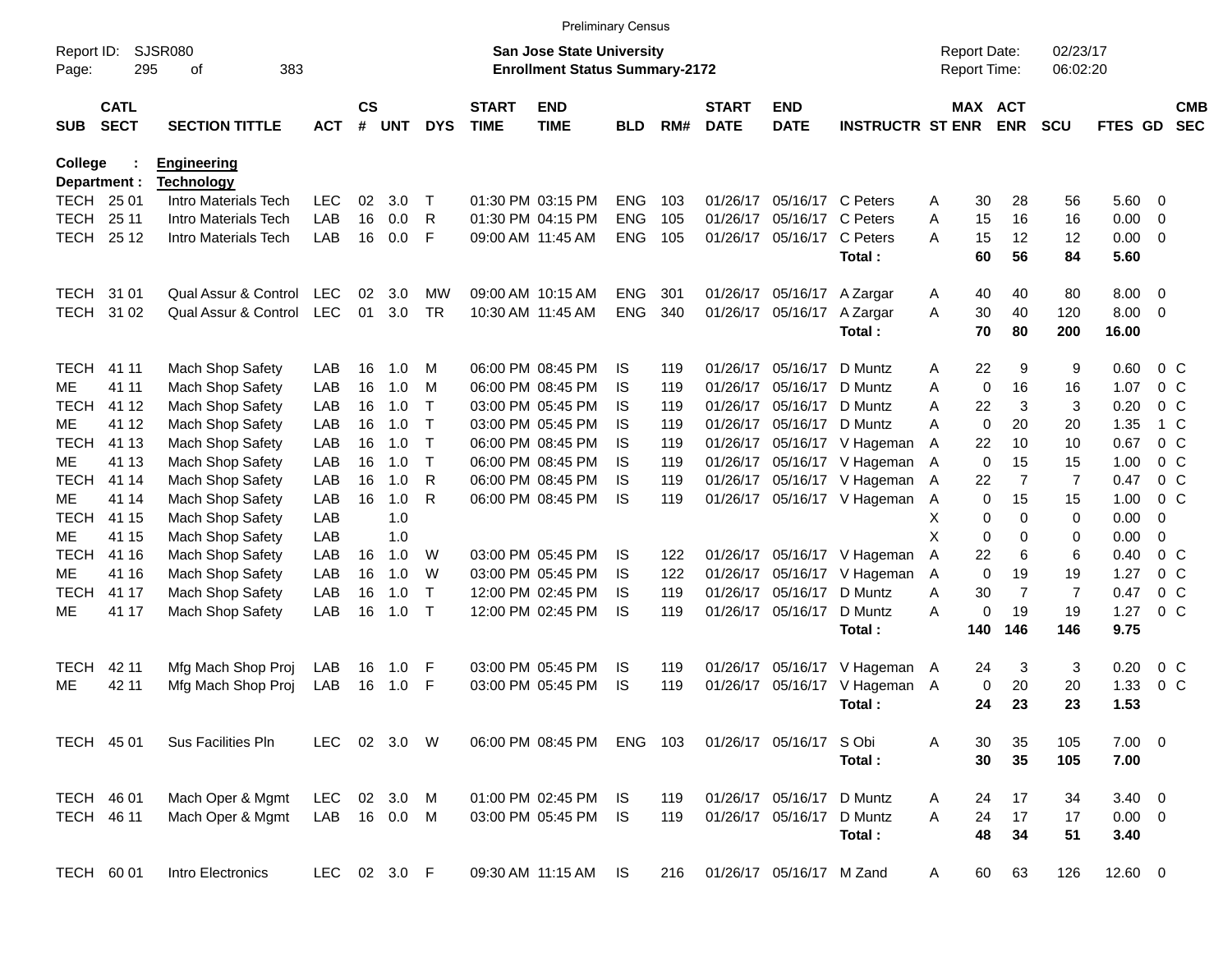TECH 60 02 Intro Electronics LEC 3.0 X 0 0 0 0.00 0 TECH 60 11 Intro Electronics LAB 16 0.0 F 12:00 PM 02:45 PM IS 117 01/26/17 05/16/17 M Zand A 30 29 29 0.00 0 TECH 60 12 Intro Electronics LAB 16 0.0 F 03:00 PM 05:45 PM IS 117 01/26/17 05/16/17 M Zand A 30 34 34 0.00 0 TECH 60 13 Intro Electronics LAB 0.0 X 0 0 0 0.00 0 **Total : 120 126 189 12.60** TECH 63 01 Digital Circuits LEC 02 3.0 T 03:00 PM 04:45 PM IS 216 01/26/17 05/16/17 K Cole A 60 66 132 13.20 0 TECH 63 02 Digital Circuits LEC 02 3.0 T 03:00 PM 04:45 PM IS 117 01/26/17 05/16/17 F Koushan A 30 33 66 6.60 0 TECH 63 11 Digital Circuits LAB 16 0.0 T 05:00 PM 07:45 PM IS 117 01/26/17 05/16/17 K Cole A 30 33 33 0.00 0 TECH 63 12 Digital Circuits LAB 0.0 X 0 0 0 0.00 0 TECH 63 13 Digital Circuits LAB 16 0.0 R 03:00 PM 05:45 PM IS 117 01/26/17 05/16/17 K Cole A 30 33 33 0.00 0 TECH 63 14 Digital Circuits LAB 0.0 X 0 0 0 0.00 0 TECH 63 15 Digital Circuits LAB 16 0.0 R 12:00 PM 02:45 PM IS 117 01/26/17 05/16/17 A Saeidi Ash A 30 33 33 0.00 0 **Total : 180 198 297 19.80** TECH 65 01 Netwrk Theory/Appl LEC 3.0 X 0 0 0 0.00 0 TECH 65 02 Netwrk Theory/Appl LEC 02 3.0 T 09:00 AM 10:45 AM ENG 103 01/26/17 05/16/17 O Rashel A 30 30 60 6.00 0 TECH 65 11 Netwrk Theory/Appl LAB 0.0 X 0 0 0 0.00 0 TECH 65 12 Netwrk Theory/Appl LAB 16 0.0 R 09:00 AM 12:15 PM ENG 103 01/26/17 05/16/17 O Rashel A 30 30 30 0.00 0 **Total : 60 60 90 6.00** TECH 115 01 Automation & Cntrl LEC 02 3.0 M 03:00 PM 04:45 PM IS 216 01/26/17 05/16/17 R Werkman A 60 57 114 11.40 0 TECH 115 11 Automation & Cntrl LAB 16 0.0 R 06:00 PM 08:45 PM IS 117 01/26/17 05/16/17 R Werkman A 30 34 34 0.00 0 TECH 115 12 Automation & Cntrl LAB 16 0.0 T 07:30 AM 10:15 AM IS 117 01/26/17 05/16/17 R Werkman A 30 23 23 0.00 0 **Total : 120 114 171 11.40** TECH 145 01 Lean Manufacturing LEC 03 3.0 R 06:00 PM 08:45 PM IS 216 01/26/17 05/16/17 K Suleman A 50 50 150 10.00 0 C ISE 145 01 Lean Manufacturing LEC 03 3.0 R 06:00 PM 08:45 PM IS 216 01/26/17 05/16/17 K Suleman A 0 1 3 0.20 0 C TECH 145 02 Lean Manufacturing LEC 03 3.0 T 06:00 PM 08:45 PM IS 216 01/26/17 05/16/17 K Suleman A 40 12 36 2.40 0 C ISE 145 02 Lean Manufacturing LEC 03 3.0 T 06:00 PM 08:45 PM IS 216 01/26/17 05/16/17 K Suleman A 0 0 0 0.00 0 C **Total : 90 63 189 12.60** TECH 149 01 CIM Systems LEC 02 3.0 M 01:00 PM 02:45 PM ENG 103 01/26/17 05/16/17 S Obi A 24 22 44 4.40 0 TECH 149 11 CIM Systems LAB 16 0.0 W 01:00 PM 03:45 PM IS 119 01/26/17 05/16/17 S Obi A 24 22 22 0.00 0 **Total : 48 44 66 4.40** TECH 160 01 Mcropro Theory & AP LEC 02 3.0 M 03:00 PM 04:45 PM IS 117 01/26/17 05/16/17 M Zand A 30 26 52 5.20 0 TECH 160 11 Mcropro Theory & AP LAB 16 0.0 W 03:00 PM 05:45 PM IS 117 01/26/17 05/16/17 M Zand A 30 26 26 0.00 0 Report ID: SJSR080 **San Jose State University San Jose State University San Jose State University Report Date:** 02/23/17 Page: 296 of 383 **Enrollment Status Summary-2172** Report Time: 06:02:20 **CATL CS START END START END MAX ACT CMB** SUB SECT SECTION TITTLE ACT # UNT DYS TIME TIME BLD RM# DATE DATE INSTRUCTR STENR ENR SCU FTES GD SEC Preliminary Census

**Total : 60 52 78 5.20**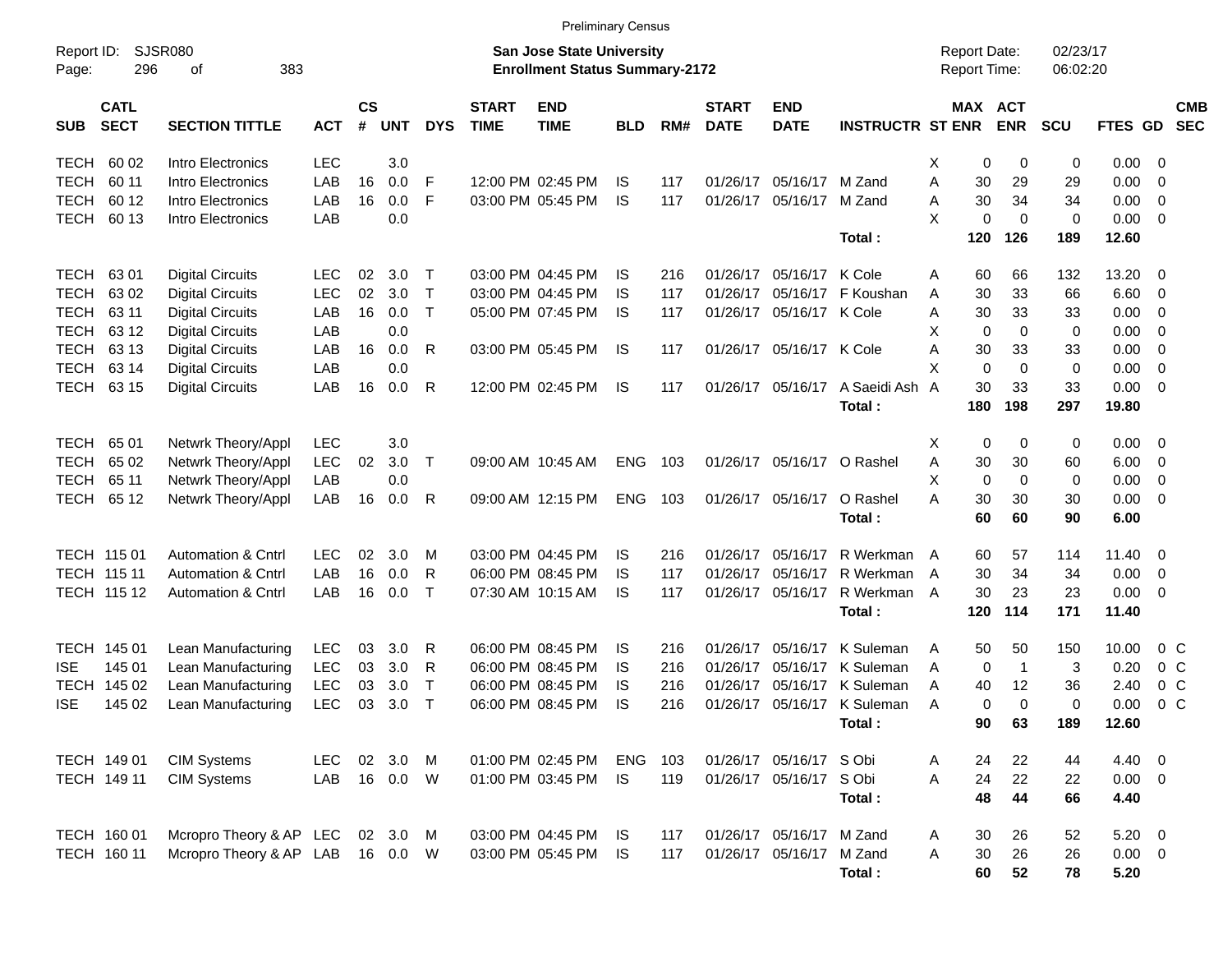|                                                                                                                              |                            |                                          |                   |               |            |              |                             | <b>Preliminary Census</b>              |                  |            |                                     |                            |                                 |                      |             |                       |                |                       |                          |            |
|------------------------------------------------------------------------------------------------------------------------------|----------------------------|------------------------------------------|-------------------|---------------|------------|--------------|-----------------------------|----------------------------------------|------------------|------------|-------------------------------------|----------------------------|---------------------------------|----------------------|-------------|-----------------------|----------------|-----------------------|--------------------------|------------|
| Report ID: SJSR080<br><b>San Jose State University</b><br>383<br><b>Enrollment Status Summary-2172</b><br>Page:<br>297<br>οf |                            |                                          |                   |               |            |              |                             |                                        |                  |            | <b>Report Date:</b><br>Report Time: |                            |                                 | 02/23/17<br>06:02:20 |             |                       |                |                       |                          |            |
| <b>SUB</b>                                                                                                                   | <b>CATL</b><br><b>SECT</b> | <b>SECTION TITTLE</b>                    | <b>ACT</b>        | $\mathsf{cs}$ | # UNT      | <b>DYS</b>   | <b>START</b><br><b>TIME</b> | <b>END</b><br><b>TIME</b>              | <b>BLD</b>       | RM#        | <b>START</b><br><b>DATE</b>         | <b>END</b><br><b>DATE</b>  | <b>INSTRUCTR ST ENR</b>         |                      |             | MAX ACT<br><b>ENR</b> | <b>SCU</b>     | FTES GD SEC           |                          | <b>CMB</b> |
| TECH 169 01                                                                                                                  | TECH 169 11                | Applied Elec Desgn<br>Applied Elec Desgn | <b>LEC</b><br>LAB | 02<br>16      | 3.0<br>0.0 | W<br>M       |                             | 06:00 PM 07:45 PM<br>06:00 PM 08:45 PM | IS.<br><b>IS</b> | 117<br>117 | 01/26/17<br>01/26/17                | 05/16/17                   | 05/16/17 F Koushan<br>F Koushan | Α<br>A               | 30<br>30    | 19<br>19              | 38<br>19       | 3.80 0<br>$0.00 \t 0$ |                          |            |
|                                                                                                                              |                            |                                          |                   |               |            |              |                             |                                        |                  |            |                                     |                            | Total:                          |                      | 60          | 38                    | 57             | 3.80                  |                          |            |
|                                                                                                                              |                            | TECH 180A 03 Indiv St El Comtec          | <b>SUP</b>        | 36            | 3.0        | TBA          |                             |                                        |                  |            | 01/26/17 05/16/17                   |                            | Total:                          | Α                    | 20<br>20    | 0<br>$\mathbf 0$      | 0<br>0         | $0.00 \t 0$<br>0.00   |                          |            |
|                                                                                                                              |                            | TECH 180B 03 Indiv St Manufactg          | <b>SUP</b>        | 36            | 3.0        | <b>TBA</b>   |                             |                                        |                  |            |                                     | 01/26/17 05/16/17 S Obi    |                                 | A                    | 20          | $\mathbf 1$           | 3              | $0.20 \ 0$            |                          |            |
|                                                                                                                              |                            | TECH 180B 04 Indiv St Manufactg          | <b>SUP</b>        | 36            | 4.0        | <b>TBA</b>   |                             |                                        |                  |            | 01/26/17 05/16/17                   |                            | Total:                          | A                    | 20<br>40    | 0<br>$\mathbf 1$      | $\pmb{0}$<br>3 | $0.00 \t 0$<br>0.20   |                          |            |
|                                                                                                                              |                            | TECH 180J 03 Indiv St Tech Issu          | SUP.              | 36            | 3.0        | TBA          |                             |                                        |                  |            | 01/26/17 05/16/17                   |                            | Total:                          | Α                    | 10<br>10    | 0<br>$\mathbf 0$      | 0<br>0         | $0.00 \t 0$<br>0.00   |                          |            |
|                                                                                                                              |                            | TECH 190B 01 Senior Project II           | <b>LEC</b>        |               | 3.0        |              |                             |                                        |                  |            |                                     |                            |                                 | X                    | 0           | 0                     | 0              | $0.00 \quad 0$        |                          |            |
|                                                                                                                              |                            | TECH 190B 02 Senior Project II           | <b>LEC</b>        | 02            | 3.0        | $\mathsf{T}$ |                             | 03:15 PM 04:05 PM                      | IS.              | 120        |                                     | 01/26/17 05/16/17 A Zargar |                                 | Α                    | 24          | 21                    | 21             | 4.20                  | - 0                      |            |
|                                                                                                                              | TECH 190B 11               | Senior Project II                        | LAB               |               | 0.0        |              |                             |                                        |                  |            |                                     |                            |                                 | Χ                    | 0           | $\mathbf 0$           | 0              | 0.00                  | $\overline{\phantom{0}}$ |            |
|                                                                                                                              |                            | TECH 190B 12 Senior Project II           | LAB               |               | 0.0        |              |                             |                                        |                  |            |                                     |                            |                                 | X                    | 0           | 0                     | 0              | 0.00                  | $\overline{\phantom{0}}$ |            |
|                                                                                                                              |                            | TECH 190B 13 Senior Project II           | LAB               |               | 0.0        |              |                             |                                        |                  |            |                                     |                            |                                 | Χ                    | 0           | 0                     | 0              | 0.00                  | $\overline{\phantom{0}}$ |            |
|                                                                                                                              |                            | TECH 190B 14 Senior Project II           | LAB               |               | 0.0        |              |                             |                                        |                  |            |                                     |                            |                                 | X                    | $\Omega$    | $\mathbf 0$           | 0              | 0.00                  | $\overline{\phantom{0}}$ |            |
|                                                                                                                              |                            | TECH 190B 15 Senior Project II           | LAB               | 16            | 0.0        | R            |                             | 12:00 PM 05:55 PM                      | IS.              | 119        |                                     | 01/26/17 05/16/17          | A Zargar<br>Total:              | A                    | 20<br>44    | 21<br>42              | 42<br>63       | $0.00 \t 0$<br>4.20   |                          |            |
|                                                                                                                              | TECH 195 03                | Cooperative Intern                       | <b>SUP</b>        | 36            | 3.0        | TBA          |                             |                                        |                  |            |                                     | 01/26/17 05/16/17          | S Obi<br>Total:                 | Α                    | 22<br>22    | 2<br>$\mathbf{2}$     | 6<br>6         | $0.40 \ 0$<br>0.40    |                          |            |
|                                                                                                                              |                            |                                          |                   |               |            |              |                             |                                        |                  |            |                                     |                            |                                 |                      |             |                       |                |                       |                          |            |
| TECH 198 01                                                                                                                  |                            | Technology & Civil                       | <b>LEC</b>        | 02            | 3.0        | <b>TBA</b>   |                             |                                        |                  |            | 01/26/17                            | 05/16/17 L Zou             |                                 | A                    | 40          | 26                    | 78             | 5.20                  | $0\,$ C                  |            |
| CMPE 198 01                                                                                                                  |                            | Technology & Civil                       | <b>LEC</b>        | 02            | 3.0        | <b>TBA</b>   |                             |                                        |                  |            | 01/26/17                            | 05/16/17 L Zou             |                                 | A                    | 0           | 0                     | 0              | 0.00                  | 0 <sup>C</sup>           |            |
| AE                                                                                                                           | 198 01                     | Technology & Civil                       | <b>LEC</b>        |               | 02 3.0     | <b>TBA</b>   |                             |                                        |                  |            |                                     | 01/26/17 05/16/17 L Zou    |                                 | Α                    | 0           | 6                     | 18             | 1.20                  | $0\,C$                   |            |
| ME                                                                                                                           | 198 01                     | Technology & Civil                       | <b>LEC</b>        | 02            | 3.0        | <b>TBA</b>   |                             |                                        |                  |            |                                     | 01/26/17 05/16/17 L Zou    |                                 | A                    | 0           |                       | 3              | 0.20                  | $0\,$ C                  |            |
|                                                                                                                              | ENGR 198 01                | Technology & Civil                       | LEC               |               | 02 3.0     | TBA          |                             |                                        |                  |            |                                     | 01/26/17 05/16/17 L Zou    |                                 | Α                    | 0           | 4                     | 12             | 0.85                  | 1 C                      |            |
|                                                                                                                              | TECH 198 02                | Technology & Civil                       | <b>LEC</b>        |               | 02 3.0     | <b>TBA</b>   |                             |                                        |                  |            |                                     | 01/26/17 05/16/17 L Zou    |                                 | Α                    | 40          | 21                    | 63             | 4.20                  | $0\,C$                   |            |
|                                                                                                                              | CMPE 198 02                | Technology & Civil                       | <b>LEC</b>        |               | 02 3.0     | TBA          |                             |                                        |                  |            |                                     | 01/26/17 05/16/17 L Zou    |                                 | A                    | $\mathbf 0$ | -1                    | 3              | 0.20                  | 0 <sup>C</sup>           |            |
| AE                                                                                                                           | 198 02                     | Technology & Civil                       | <b>LEC</b>        |               | 02 3.0     | <b>TBA</b>   |                             |                                        |                  |            |                                     | 01/26/17 05/16/17 L Zou    |                                 | Α                    | 0           | 5                     | 15             | 1.00                  | $0\,C$                   |            |
| ME                                                                                                                           | 198 02                     | Technology & Civil                       | <b>LEC</b>        |               | 02 3.0     | <b>TBA</b>   |                             |                                        |                  |            |                                     | 01/26/17 05/16/17 L Zou    |                                 | Α                    | 0           | 0                     | 0              | 0.00                  | $0\,C$                   |            |
|                                                                                                                              | ENGR 198 02                | Technology & Civil                       | <b>LEC</b>        |               | 02 3.0     | TBA          |                             |                                        |                  |            |                                     | 01/26/17 05/16/17 L Zou    |                                 | A                    | $\mathbf 0$ | 3                     | 9              | 0.60                  | 0 <sup>C</sup>           |            |
|                                                                                                                              | TECH 198 03                | Technology & Civil                       | <b>LEC</b>        |               | 02 3.0     | W            |                             | 06:00 PM 08:45 PM CL                   |                  | 303        |                                     |                            | 01/26/17 05/16/17 E Reynolds    | Α                    | 25          | 16                    | 48             | 3.20                  | $0\,C$                   |            |
|                                                                                                                              | CMPE 198 03                | Technology & Civil                       | <b>LEC</b>        |               | 02 3.0 W   |              |                             | 06:00 PM 08:45 PM                      | CL               | 303        |                                     |                            | 01/26/17 05/16/17 E Reynolds    | A                    | 0           | 0                     | 0              | 0.00                  | $0\,C$                   |            |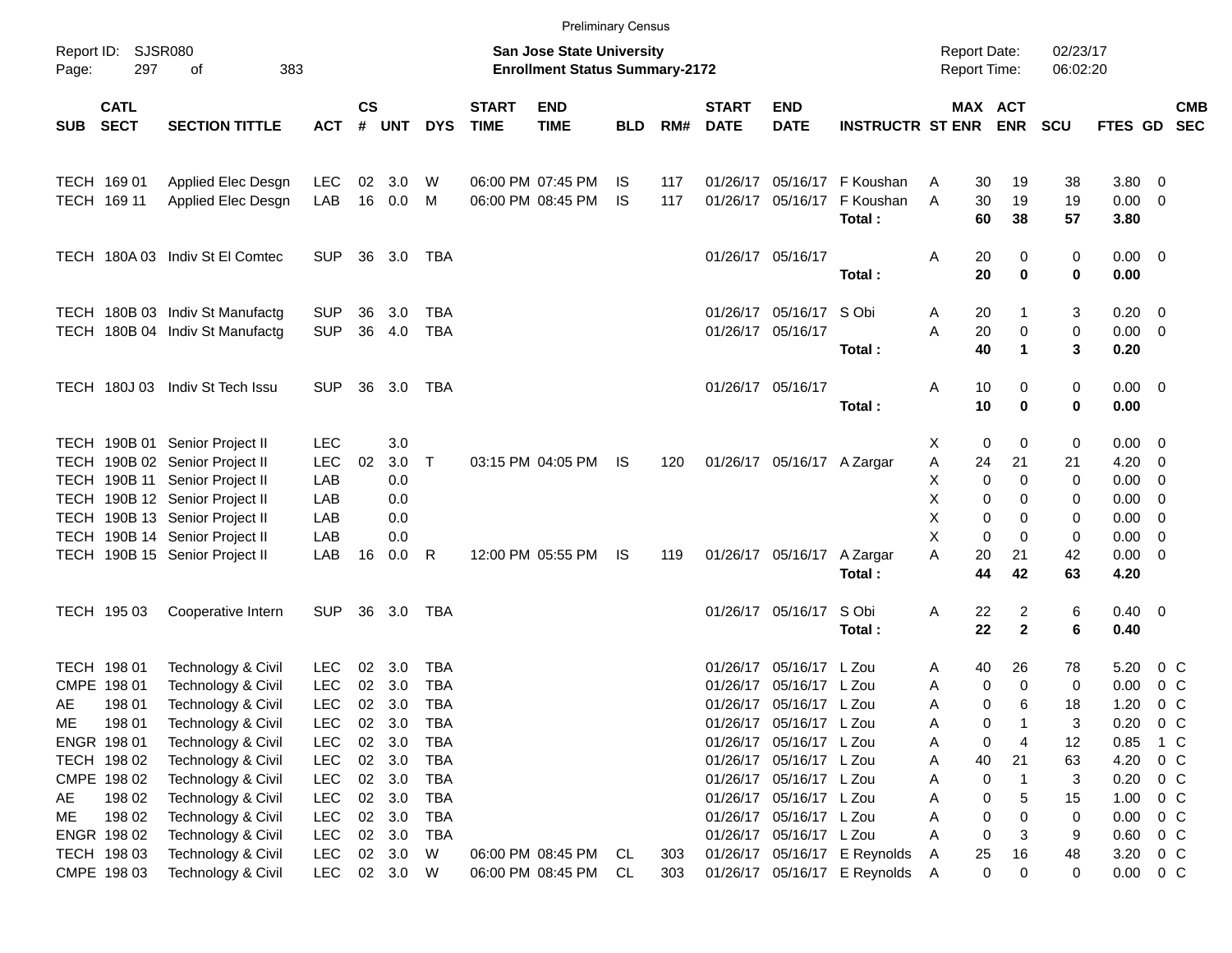|            |              |                        |            |           |            |            |              | <b>Preliminary Census</b>             |            |     |              |                        |                          |                     |             |            |            |                |                |            |
|------------|--------------|------------------------|------------|-----------|------------|------------|--------------|---------------------------------------|------------|-----|--------------|------------------------|--------------------------|---------------------|-------------|------------|------------|----------------|----------------|------------|
| Report ID: |              | <b>SJSR080</b>         |            |           |            |            |              | <b>San Jose State University</b>      |            |     |              |                        |                          | <b>Report Date:</b> |             |            | 02/23/17   |                |                |            |
| Page:      | 298          | 383<br>οf              |            |           |            |            |              | <b>Enrollment Status Summary-2172</b> |            |     |              |                        |                          | <b>Report Time:</b> |             |            | 06:02:20   |                |                |            |
|            | <b>CATL</b>  |                        |            | <b>CS</b> |            |            | <b>START</b> | <b>END</b>                            |            |     | <b>START</b> | <b>END</b>             |                          |                     | MAX ACT     |            |            |                |                | <b>CMB</b> |
| <b>SUB</b> | <b>SECT</b>  | <b>SECTION TITTLE</b>  | <b>ACT</b> | #         | <b>UNT</b> | <b>DYS</b> | <b>TIME</b>  | <b>TIME</b>                           | <b>BLD</b> | RM# | <b>DATE</b>  | <b>DATE</b>            | <b>INSTRUCTR ST ENR</b>  |                     |             | <b>ENR</b> | <b>SCU</b> | FTES GD        |                | <b>SEC</b> |
| AE         | 198 03       | Technology & Civil     | <b>LEC</b> | 02        | 3.0        | W          |              | 06:00 PM 08:45 PM                     | CL.        | 303 | 01/26/17     |                        | 05/16/17 E Reynolds      | A                   | 0           | 0          | 0          | 0.00           | 0 C            |            |
| <b>ME</b>  | 198 03       | Technology & Civil     | <b>LEC</b> | 02        | 3.0        | W          |              | 06:00 PM 08:45 PM                     | <b>CL</b>  | 303 | 01/26/17     | 05/16/17               | E Reynolds               | Α                   | 0           | 0          | 0          | 0.00           | 0 <sup>o</sup> |            |
|            | ENGR 198 03  | Technology & Civil     | <b>LEC</b> | 02        | 3.0        | W          |              | 06:00 PM 08:45 PM                     | CL.        | 303 | 01/26/17     | 05/16/17               | E Reynolds               | A                   | $\mathbf 0$ | 0          | 0          | 0.00           | $0\,C$         |            |
|            | TECH 198 04  | Technology & Civil     | <b>LEC</b> | 02        | 3.0        | <b>TBA</b> |              |                                       |            |     | 01/26/17     |                        | 05/16/17 K Harrison      | A                   | 40          | 25         | 75         | 5.00           | $0\,$ C        |            |
|            | CMPE 198 04  | Technology & Civil     | LEC        | 02        | 3.0        | <b>TBA</b> |              |                                       |            |     | 01/26/17     |                        | 05/16/17 K Harrison      | A                   | 0           | 4          | 12         | 0.80           | $0\,$ C        |            |
| AE         | 198 04       | Technology & Civil     | <b>LEC</b> | 02        | 3.0        | <b>TBA</b> |              |                                       |            |     | 01/26/17     | 05/16/17               | K Harrison               | Α                   | 0           | 4          | 12         | 0.80           | 0 <sup>o</sup> |            |
| ME.        | 198 04       | Technology & Civil     | <b>LEC</b> | 02        | 3.0        | <b>TBA</b> |              |                                       |            |     | 01/26/17     | 05/16/17               | K Harrison               | Α                   | 0           | 0          | 0          | 0.00           | $0\,$ C        |            |
|            | ENGR 198 04  | Technology & Civil     | LEC        | 02        | 3.0        | <b>TBA</b> |              |                                       |            |     | 01/26/17     | 05/16/17               | K Harrison               | Α                   | 0           | 2          | 6          | 0.40           | $0\,C$         |            |
|            | TECH 198 05  | Technology & Civil     | LEC        | 02        | 3.0        | <b>TBA</b> |              |                                       |            |     | 01/26/17     |                        | 05/16/17 K Harrison      | Α                   | 40          | 33         | 99         | 6.60           | 0 <sup>o</sup> |            |
|            | CMPE 198 05  | Technology & Civil     | <b>LEC</b> | 02        | 3.0        | <b>TBA</b> |              |                                       |            |     | 01/26/17     | 05/16/17               | K Harrison               | A                   | 0           | 1          | 3          | 0.20           | $0\,$ C        |            |
| AE         | 198 05       | Technology & Civil     | <b>LEC</b> | 02        | 3.0        | <b>TBA</b> |              |                                       |            |     | 01/26/17     | 05/16/17               | K Harrison               | Α                   | 0           | 2          | 6          | 0.40           | $0\,C$         |            |
| ME         | 198 05       | Technology & Civil     | <b>LEC</b> | 02        | 3.0        | <b>TBA</b> |              |                                       |            |     | 01/26/17     | 05/16/17               | K Harrison               | Α                   | 0           | 0          | 0          | 0.00           | $0\,$ C        |            |
|            | ENGR 198 05  | Technology & Civil     | <b>LEC</b> | 02        | 3.0        | <b>TBA</b> |              |                                       |            |     | 01/26/17     | 05/16/17               | K Harrison               | A                   | 0           | 0          | 0          | 0.00           | 0 <sup>o</sup> |            |
|            |              |                        |            |           |            |            |              |                                       |            |     |              |                        | Total:                   |                     | 185         | 154        | 462        | 30.85          |                |            |
|            | TECH 290 03  | <b>Grad Prob</b>       | <b>SUP</b> | 25        | 3.0        | <b>TBA</b> |              |                                       |            |     |              | 01/26/17 05/16/17      |                          | A                   | 20          | 0          | 0          | $0.00 \t 0$    |                |            |
|            |              |                        |            |           |            |            |              |                                       |            |     |              |                        | Total:                   |                     | 20          | 0          | 0          | 0.00           |                |            |
|            | TECH 298 03  | <b>Grad Spec Study</b> | <b>SUP</b> | 25        | 3.0        | <b>TBA</b> |              |                                       |            |     |              | 01/26/17 05/16/17      | A Zargar                 | Α                   | 0           | 0          | 0          | $0.00 \t 0$    |                |            |
|            |              |                        |            |           |            |            |              |                                       |            |     |              |                        | Total:                   |                     | 0           | 0          | 0          | 0.00           |                |            |
|            | TECH 299 03  | <b>Masters Thesis</b>  | <b>SUP</b> | 25        | 3.0        | <b>TBA</b> |              |                                       |            |     |              | 01/26/17 05/16/17      |                          | A                   | 20          | 0          | 0          | $0.00 \quad 0$ |                |            |
|            |              |                        |            |           |            |            |              |                                       |            |     |              |                        | Total:                   |                     | 20          | 0          | 0          | 0.00           |                |            |
|            |              |                        |            |           |            |            |              |                                       |            |     |              |                        |                          |                     |             |            |            |                |                |            |
|            | Department : | <b>Technology</b>      |            |           |            |            |              |                                       |            |     |              |                        | <b>Department Total:</b> | 1471                |             | 1268       | 2280       | 154.73         |                |            |
|            |              |                        |            |           |            |            |              |                                       |            |     |              | <b>Lower Division:</b> |                          |                     | 732         | 758        | 1185       | 81.68          |                |            |

**Upper Division : 699 510 1095 73.05** Graduate Division : **40** 0 0 0.00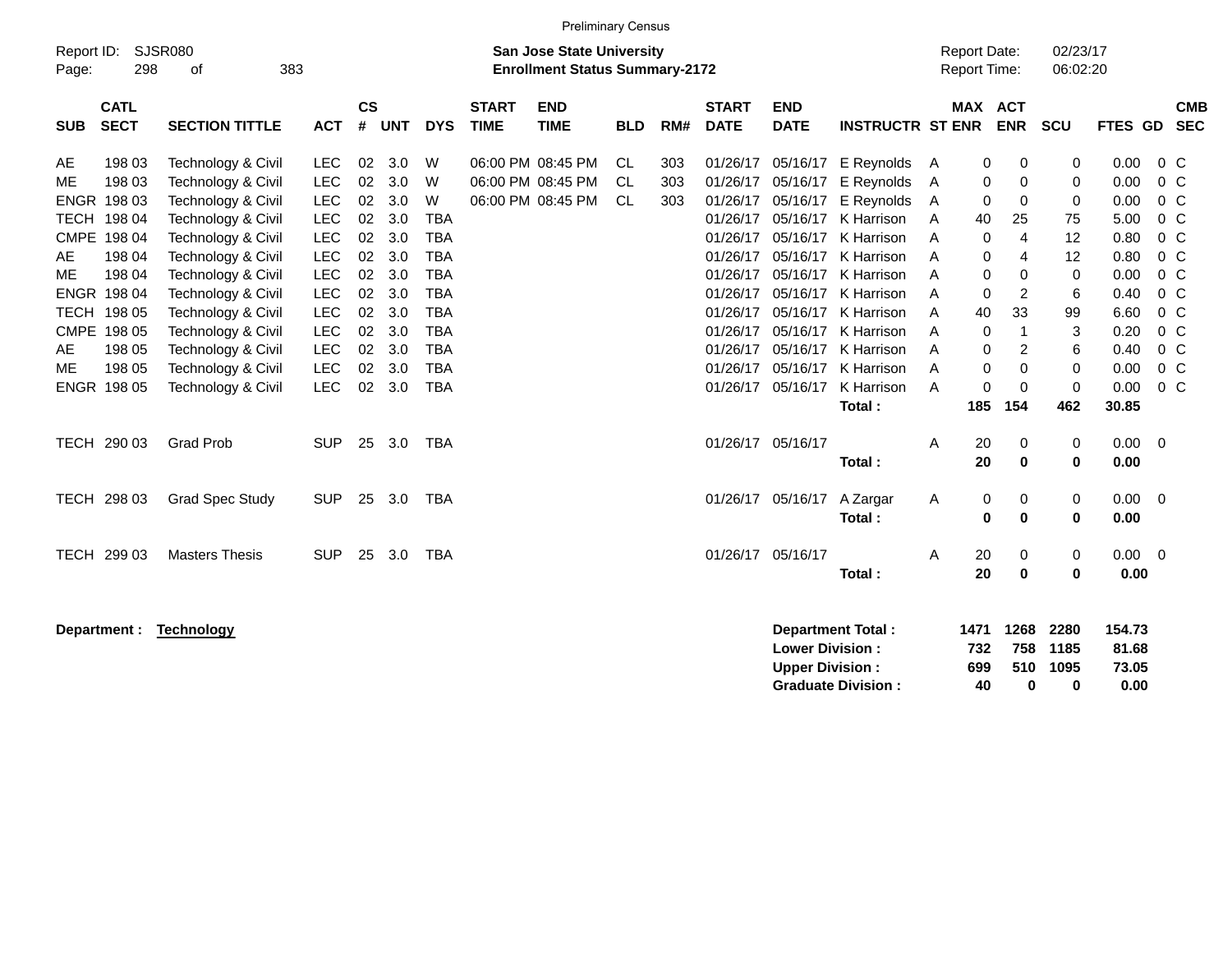|                     |                                                                                                                 |                                                    |               |                    |            |              |                             | <b>Preliminary Census</b>                         |                |     |                             |                           |                             |                                     |             |                      |                |                |                          |                          |
|---------------------|-----------------------------------------------------------------------------------------------------------------|----------------------------------------------------|---------------|--------------------|------------|--------------|-----------------------------|---------------------------------------------------|----------------|-----|-----------------------------|---------------------------|-----------------------------|-------------------------------------|-------------|----------------------|----------------|----------------|--------------------------|--------------------------|
| Report ID:<br>Page: | <b>SJSR080</b><br><b>San Jose State University</b><br>299<br>383<br><b>Enrollment Status Summary-2172</b><br>οf |                                                    |               |                    |            |              |                             |                                                   |                |     |                             |                           |                             | <b>Report Date:</b><br>Report Time: |             | 02/23/17<br>06:02:20 |                |                |                          |                          |
| <b>SUB</b>          | <b>CATL</b><br><b>SECT</b>                                                                                      | <b>SECTION TITTLE</b>                              | <b>ACT</b>    | $\mathsf{cs}$<br># | <b>UNT</b> | <b>DYS</b>   | <b>START</b><br><b>TIME</b> | <b>END</b><br><b>TIME</b>                         | <b>BLD</b>     | RM# | <b>START</b><br><b>DATE</b> | <b>END</b><br><b>DATE</b> | <b>INSTRUCTR ST ENR</b>     |                                     | MAX ACT     | <b>ENR</b>           | <b>SCU</b>     | FTES GD        |                          | <b>CMB</b><br><b>SEC</b> |
| <b>College</b>      |                                                                                                                 | <b>Engineering</b><br><b>Materials Engineering</b> |               |                    |            |              |                             |                                                   |                |     |                             |                           |                             |                                     |             |                      |                |                |                          |                          |
|                     | Department :<br>MATE 25 01                                                                                      | Intro to Materials                                 | <b>LEC</b>    | 02                 | 3.0        | MW           |                             | 04:30 PM 05:45 PM                                 | <b>ENG</b>     | 343 | 01/26/17                    | 05/16/17                  | M Ove                       | A                                   | 90          | 90                   | 180            | 18.20 4        |                          |                          |
| MATE                | 25 02                                                                                                           | Intro to Materials                                 | <b>LEC</b>    | 01                 | 3.0        | <b>MW</b>    |                             | 09:00 AM 10:15 AM                                 | ENG            | 341 | 01/26/17                    | 05/16/17                  | O Keles                     | Α                                   | 90          | 87                   | 261            | 17.55          | 3                        |                          |
| MATE                | 25 03                                                                                                           | Intro to Materials                                 | <b>LEC</b>    |                    | 3.0        |              |                             |                                                   |                |     |                             |                           |                             | X                                   | $\mathbf 0$ | $\mathbf 0$          | 0              | $0.00 \t 0$    |                          |                          |
|                     |                                                                                                                 |                                                    |               |                    |            |              |                             |                                                   |                |     |                             |                           | Total:                      |                                     | 180         | 177                  | 441            | 35.75          |                          |                          |
|                     | MATE 129 01                                                                                                     | Intro IC Proc Desgn                                | SEM           | 04                 | 3.0        | R            |                             | 04:30 PM 06:20 PM                                 | <b>ENG</b>     | 395 | 01/26/17                    | 05/16/17                  | E Lucow                     | A                                   | 18          | 12                   | 24             | 2.50           | 2 C                      |                          |
| <b>EE</b>           | 129 01                                                                                                          | Intro IC Proc Desgn                                | <b>SEM</b>    | 04                 | 3.0        | R            |                             | 04:30 PM 06:20 PM                                 | <b>ENG</b>     | 395 | 01/26/17                    | 05/16/17                  | E Lucow                     | Α                                   | 0           | 4                    | 8              | 0.80           | 0 <sup>o</sup>           |                          |
| MATE                | 129 02                                                                                                          | Intro IC Proc Desgn                                | LAB           | 16                 | 0.0        | Τ            |                             | 01:30 PM 04:15 PM                                 | <b>ENG</b>     | 311 | 01/26/17                    | 05/16/17                  |                             | Α                                   | 18          | 0                    | 0              | 0.00           | 0 <sup>o</sup>           |                          |
| <b>EE</b>           | 129 02                                                                                                          | Intro IC Proc Desgn                                | LAB           | 16                 | 0.0        | $\mathsf{T}$ |                             | 01:30 PM 04:15 PM                                 | <b>ENG</b>     | 311 | 01/26/17                    | 05/16/17                  |                             | Α                                   | 0           | 0                    | 0              | 0.00           | 0 <sup>o</sup>           |                          |
| MATE                | 129 03                                                                                                          | Intro IC Proc Desgn                                | LAB           | 16                 | 0.0        | $\mathsf{T}$ |                             | 06:00 PM 08:45 PM                                 | <b>ENG</b>     | 311 | 01/26/17                    | 05/16/17                  | N Peters                    | Α                                   | 18          | 12                   | 12             | 0.00           |                          | 2 C                      |
| EE                  | 129 03                                                                                                          | Intro IC Proc Desgn                                | LAB           | 16                 | 0.0        | $\mathsf{T}$ |                             | 06:00 PM 08:45 PM                                 | <b>ENG</b>     | 311 | 01/26/17                    | 05/16/17                  | N Peters                    | Α                                   | $\mathbf 0$ | $\overline{4}$       | $\overline{4}$ | 0.00           | 0 <sup>o</sup>           |                          |
|                     |                                                                                                                 |                                                    |               |                    |            |              |                             |                                                   |                |     |                             |                           | Total:                      |                                     | 54          | 32                   | 48             | 3.30           |                          |                          |
| MATE                | 135 01                                                                                                          | Intro Composite Matl                               | SEM           | 05                 | 3.0        | <b>TR</b>    |                             | 01:30 PM 02:45 PM                                 | <b>ENG</b>     | 341 | 01/26/17                    | 05/16/17                  | T Pan                       | Α                                   | 60          | 16                   | 48             | 3.30           | 2 C                      |                          |
| ME                  | 135 01                                                                                                          | Intro Composite Matl                               | SEM           | 05                 | 3.0        | <b>TR</b>    |                             | 01:30 PM 02:45 PM                                 | <b>ENG</b>     | 341 | 01/26/17                    | 05/16/17                  | T Pan                       | Α                                   | 0           | 26                   | 78             | 5.20           |                          | 0 C                      |
| AE                  | 135 01                                                                                                          | Intro Composite Matl                               | SEM           | 05                 | 3.0        | <b>TR</b>    |                             | 01:30 PM 02:45 PM                                 | <b>ENG</b>     | 341 | 01/26/17                    | 05/16/17                  | T Pan                       | A                                   | $\mathbf 0$ | 0                    | $\mathbf 0$    | 0.00           | 0 <sup>o</sup>           |                          |
|                     |                                                                                                                 |                                                    |               |                    |            |              |                             |                                                   |                |     |                             |                           | Total:                      |                                     | 60          | 42                   | 126            | 8.50           |                          |                          |
|                     | MATE 141 01                                                                                                     | <b>Strctr Analys Matls</b>                         | SEM           | 05                 | 3.0        | <b>TR</b>    |                             | 01:30 PM 02:45 PM                                 | <b>ENG</b>     | 327 |                             | 01/26/17 05/16/17         | C England                   | Α                                   | 30          | 10                   | 30             | $2.00 \t 0$    |                          |                          |
|                     |                                                                                                                 |                                                    |               |                    |            |              |                             |                                                   |                |     |                             |                           | Total:                      |                                     | 30          | 10                   | 30             | 2.00           |                          |                          |
|                     |                                                                                                                 |                                                    |               |                    |            |              |                             |                                                   |                |     |                             | 01/26/17 05/16/17         | C Peters                    |                                     |             | 16                   | 16             | $1.12 \quad 3$ |                          |                          |
|                     | MATE 143 01                                                                                                     | Prin Scng Micrscpy                                 | LAB           | 16                 | 1.0        | M            |                             | 01:30 PM 04:15 PM                                 | <b>ENG</b>     | 223 |                             |                           | Total:                      | A                                   | 12<br>12    | 16                   | 16             | 1.12           |                          |                          |
|                     |                                                                                                                 |                                                    |               |                    |            |              |                             |                                                   |                |     |                             |                           |                             |                                     |             |                      |                |                |                          |                          |
|                     | MATE 144 02                                                                                                     | XRD Lab                                            | LAB           | 16                 | 1.0        | -F           |                             | 01:30 PM 04:15 PM                                 | <b>ENG</b>     | 235 |                             | 01/26/17 05/16/17         | C Peters                    | A                                   | 12          | 16                   | 16             | 1.08           | $\overline{\phantom{1}}$ |                          |
|                     |                                                                                                                 |                                                    |               |                    |            |              |                             |                                                   |                |     |                             |                           | Total:                      |                                     | 12          | 16                   | 16             | 1.08           |                          |                          |
|                     | MATE 145 01                                                                                                     | <b>Princ Scnng Probes</b>                          | LAB           | 16                 | 1.0        | -F           |                             | 09:00 AM 11:45 AM                                 | <b>ENG 115</b> |     |                             | 01/26/17 05/16/17         | M Goedert                   | A                                   | 12          | 5                    | 5              | 0.35           | $\overline{\phantom{1}}$ |                          |
|                     |                                                                                                                 |                                                    |               |                    |            |              |                             |                                                   |                |     |                             |                           | Total:                      |                                     | 12          | $5\phantom{.0}$      | 5              | 0.35           |                          |                          |
|                     | MATE 151 01                                                                                                     | Solid State Thermo                                 | LEC 04 3.0 MW |                    |            |              |                             | 10:30 AM 11:45 AM ENG 301                         |                |     |                             |                           | 01/26/17 05/16/17 S Agarwal | A                                   | 40          | 11                   | 33             | $2.25$ 1       |                          |                          |
|                     |                                                                                                                 |                                                    |               |                    |            |              |                             |                                                   |                |     |                             |                           | Total:                      |                                     | 40          | 11                   | 33             | 2.25           |                          |                          |
|                     |                                                                                                                 |                                                    |               |                    |            |              |                             |                                                   |                |     |                             |                           |                             |                                     |             |                      |                |                |                          |                          |
|                     | MATE 152 01                                                                                                     | Solid State Kin                                    | SEM 04 3.0 TR |                    |            |              |                             | 09:00 AM 10:15 AM                                 | ENG 301        |     |                             | 01/26/17 05/16/17 T Pan   |                             | A                                   | 40          | 17                   | 51             | $3.75$ 7       |                          |                          |
|                     |                                                                                                                 |                                                    |               |                    |            |              |                             |                                                   |                |     |                             |                           | Total:                      |                                     | 40          | 17                   | 51             | 3.75           |                          |                          |
|                     | MATE 153 01                                                                                                     | EO&M Props Solids LEC 02 3.0 TR                    |               |                    |            |              |                             | 04:30 PM 05:20 PM ENG 331 01/26/17 05/16/17 M Oye |                |     |                             |                           |                             | $\mathsf{A}$                        | 90          | 80                   | 160            | 16.00 0        |                          |                          |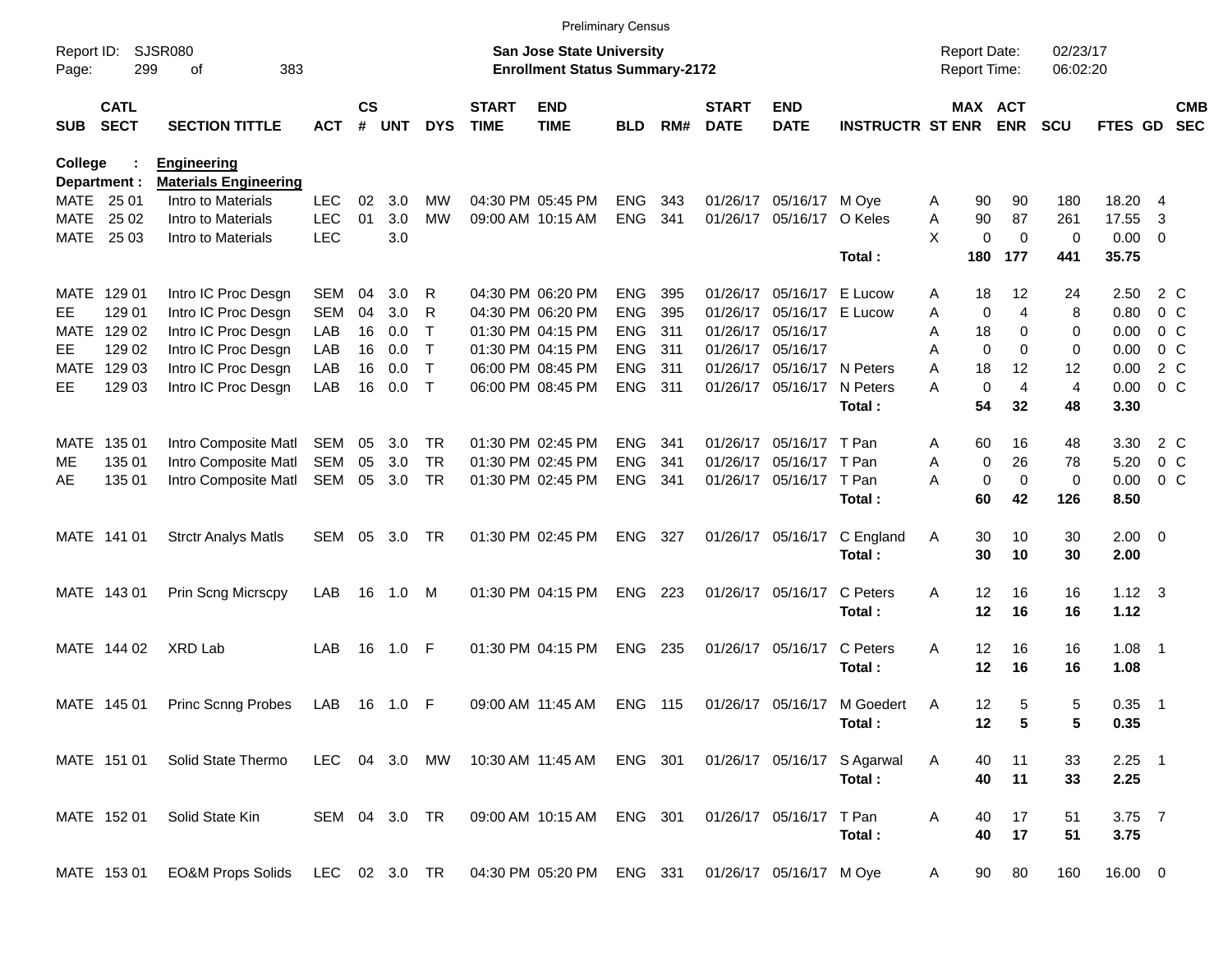|                                                                                                                                 |                                   |            |                    |            |              |                             | <b>Preliminary Census</b> |            |     |                             |                           |                                            |     |                       |             |                |                          |                          |
|---------------------------------------------------------------------------------------------------------------------------------|-----------------------------------|------------|--------------------|------------|--------------|-----------------------------|---------------------------|------------|-----|-----------------------------|---------------------------|--------------------------------------------|-----|-----------------------|-------------|----------------|--------------------------|--------------------------|
| SJSR080<br><b>San Jose State University</b><br>Report ID:<br>300<br>383<br><b>Enrollment Status Summary-2172</b><br>οf<br>Page: |                                   |            |                    |            |              |                             |                           |            |     |                             |                           | <b>Report Date:</b><br><b>Report Time:</b> |     | 02/23/17<br>06:02:20  |             |                |                          |                          |
| <b>CATL</b><br><b>SECT</b><br><b>SUB</b>                                                                                        | <b>SECTION TITTLE</b>             | <b>ACT</b> | $\mathsf{cs}$<br># | <b>UNT</b> | <b>DYS</b>   | <b>START</b><br><b>TIME</b> | <b>END</b><br><b>TIME</b> | <b>BLD</b> | RM# | <b>START</b><br><b>DATE</b> | <b>END</b><br><b>DATE</b> | <b>INSTRUCTR ST ENR</b>                    |     | MAX ACT<br><b>ENR</b> | SCU         | FTES GD        |                          | <b>CMB</b><br><b>SEC</b> |
| MATE 153 02                                                                                                                     | <b>EO&amp;M Props Solids</b>      | LAB        | 16                 | 0.0        | $\top$       | 09:00 AM 11:45 AM           |                           | <b>ENG</b> | 105 |                             | 01/26/17 05/16/17 J Wong  |                                            | Α   | 16<br>16              | 16          | $0.00 \t 0$    |                          |                          |
| MATE 153 03                                                                                                                     | <b>EO&amp;M Props Solids</b>      | LAB        | 16                 | 0.0        | $\top$       |                             | 01:30 PM 04:15 PM         | <b>ENG</b> | 105 | 01/26/17                    |                           | 05/16/17 B Serrano                         | A   | 16<br>15              | 15          | 0.00           | $\overline{0}$           |                          |
| MATE 153 04                                                                                                                     | <b>EO&amp;M Props Solids</b>      | LAB        | 16                 | 0.0        | $\top$       |                             | 06:00 PM 08:45 PM         | <b>ENG</b> | 105 | 01/26/17                    | 05/16/17 E Lucow          |                                            | A   | 16<br>14              | 14          | 0.00           | $\overline{\mathbf{0}}$  |                          |
| MATE 153 05                                                                                                                     | <b>EO&amp;M Props Solids</b>      | LAB        | 16                 | 0.0        | $\mathsf{R}$ | 09:00 AM 11:45 AM           |                           | <b>ENG</b> | 105 | 01/26/17                    | 05/16/17 N Gupta          |                                            | A   | 16<br>14              | 14          | 0.00           | $\overline{0}$           |                          |
| MATE 153 06                                                                                                                     | <b>EO&amp;M Props Solids</b>      | LAB        | 16                 | 0.0        | W            |                             | 12:00 PM 02:45 PM         | <b>ENG</b> | 105 | 01/26/17                    |                           | 05/16/17 B Serrano                         | A   | 16<br>12              | 12          | 0.00           | $\overline{0}$           |                          |
| MATE 153 07                                                                                                                     | <b>EO&amp;M Props Solids</b>      | LAB        | 16                 | 0.0        | $\mathsf{R}$ |                             | 06:00 PM 08:45 PM         | <b>ENG</b> | 105 |                             |                           | 01/26/17 05/16/17 S Morgan                 | A   | 15<br>9               | 9           | $0.00 \t 0$    |                          |                          |
|                                                                                                                                 |                                   |            |                    |            |              |                             |                           |            |     |                             |                           | Total:                                     | 185 | 160                   | 240         | 16.00          |                          |                          |
| MATE 154 01                                                                                                                     | Metals and Alloys                 | SEM        | 04                 | 3.0        | M            |                             | 03:00 PM 04:50 PM         | <b>ENG</b> | 301 |                             |                           | 01/26/17 05/16/17 D Chafey                 | Α   | 13<br>40              | 26          | 2.65           | $\overline{\phantom{1}}$ |                          |
| MATE 154 02                                                                                                                     | Metals and Alloys                 | LAB        | 16                 | 0.0        | W            |                             | 03:00 PM 05:45 PM         | <b>ENG</b> | 105 | 01/26/17                    | 05/16/17                  | D Chafey                                   | Α   | 20<br>13              | 13          | 0.00           | $\overline{\phantom{1}}$ |                          |
| MATE 154 03                                                                                                                     | Metals and Alloys                 | LAB        | 16                 | 0.0        | W            |                             | 06:00 PM 08:45 PM         | <b>ENG</b> | 105 |                             | 01/26/17 05/16/17         |                                            | A   | 20<br>0               | $\mathbf 0$ | $0.00 \t 0$    |                          |                          |
|                                                                                                                                 |                                   |            |                    |            |              |                             |                           |            |     |                             |                           | Total:                                     |     | 80<br>26              | 39          | 2.65           |                          |                          |
|                                                                                                                                 |                                   |            |                    |            |              |                             |                           |            |     |                             |                           |                                            |     |                       |             |                |                          |                          |
| MATE 155 01                                                                                                                     | Matls Select Desgn                | SEM        | 05                 | 3.0        |              |                             |                           |            |     |                             | 01/26/17 05/16/17         |                                            | X   | 0                     | 0<br>0      | $0.00 \t 0$    |                          |                          |
| MATE 155 02                                                                                                                     | Matls Select Desgn                | <b>SEM</b> | 05                 | 3.0        | MW           |                             | 12:00 PM 01:15 PM         | CL         | 243 |                             | 01/26/17 05/16/17         | W Chung                                    | A   | 30<br>9               | 27          | 1.80           | $\overline{\mathbf{0}}$  |                          |
|                                                                                                                                 |                                   |            |                    |            |              |                             |                           |            |     |                             |                           | Total:                                     |     | 30<br>9               | 27          | 1.80           |                          |                          |
| MATE 180 01                                                                                                                     | Ind Studies                       | <b>SUP</b> | 36                 | 1.0        | <b>TBA</b>   |                             |                           |            |     |                             |                           | 01/26/17 05/16/17 G Selvaduray A           |     | 0<br>30               | $\mathbf 0$ | 0.00           | $\overline{\mathbf{0}}$  |                          |
| MATE 180 02                                                                                                                     | <b>Ind Studies</b>                | <b>SUP</b> | 36                 | 2.0        | <b>TBA</b>   |                             |                           |            |     |                             |                           | 01/26/17 05/16/17 G Selvaduray A           |     | 30<br>0               | $\mathbf 0$ | $0.00 \t 0$    |                          |                          |
|                                                                                                                                 |                                   |            |                    |            |              |                             |                           |            |     |                             |                           | Total:                                     |     | 60<br>0               | 0           | 0.00           |                          |                          |
| MATE 186 01                                                                                                                     |                                   | SEM        | 05                 | 3.0        | <b>TR</b>    |                             | 10:30 AM 11:45 AM         | <b>ENG</b> | 301 |                             | 01/26/17 05/16/17         | D Sopchak                                  |     | 30<br>20              | 60          | $4.10 \quad 2$ |                          |                          |
|                                                                                                                                 | Polymers                          |            |                    |            |              |                             |                           |            |     |                             |                           | Total:                                     | A   | 30<br>20              | 60          | 4.10           |                          |                          |
|                                                                                                                                 |                                   |            |                    |            |              |                             |                           |            |     |                             |                           |                                            |     |                       |             |                |                          |                          |
| MATE 198B 01 Sr Design Proj                                                                                                     |                                   | SEM        | 04                 | 2.0        | F            |                             | 09:00 AM 09:50 AM         | <b>ENG</b> | 340 |                             | 01/26/17 05/16/17         | W Chung                                    | Α   | 30<br>10              | 10          | 1.33           | $\overline{\phantom{0}}$ |                          |
| MATE                                                                                                                            | 198B 02 Sr Design Proj            | LAB        | 16                 | 0.0        | <b>TBA</b>   |                             |                           |            |     |                             | 01/26/17 05/16/17         | W Chung                                    | A   | 30<br>10              | 10          | $0.00 \ 0$     |                          |                          |
|                                                                                                                                 |                                   |            |                    |            |              |                             |                           |            |     |                             |                           | Total:                                     |     | 60<br>20              | 20          | 1.33           |                          |                          |
| MATE 220 01                                                                                                                     | Pr in Apps ElecChem               | SEM        | 04                 | 3.0        |              |                             |                           |            |     | 01/26/17                    | 05/16/17                  |                                            | X   | 0<br>0                | $\mathbf 0$ | $0.00 \t 0$    |                          |                          |
| MATE 220 02                                                                                                                     | Pr in Apps ElecChem SEM 04        |            |                    | 3.0        | R            |                             | 04:30 PM 07:20 PM         | <b>ENG</b> | 303 |                             |                           | 01/26/17 05/16/17 D Sopchak                | A   | 40<br>19              | 57          | 4.70 18        |                          |                          |
|                                                                                                                                 |                                   |            |                    |            |              |                             |                           |            |     |                             |                           | Total:                                     |     | 40<br>19              | 57          | 4.70           |                          |                          |
|                                                                                                                                 |                                   |            |                    |            |              |                             |                           |            |     |                             |                           |                                            |     |                       |             |                |                          |                          |
| MATE 232 01                                                                                                                     | Plasma Procsg Matls SEM 05 3.0    |            |                    |            |              |                             |                           |            |     |                             | 01/26/17 05/16/17         |                                            | X   | 0<br>0                | 0           | $0.00 \t 0$    |                          |                          |
| MATE 232 02                                                                                                                     | Plasma Procsg Matls SEM 05 3.0 W  |            |                    |            |              |                             | 06:00 PM 08:50 PM         | <b>BBC</b> | 120 |                             |                           | 01/26/17 05/16/17 A El Demery A            |     | 40<br>18              | 54          | 4.45 17        |                          |                          |
| MATE 232 03                                                                                                                     | Plasma Procsg Matls SEM           |            |                    | 3.0        |              |                             |                           |            |     |                             |                           |                                            | X   | 0<br>0                | 0           | $0.00 \t 0$    |                          |                          |
|                                                                                                                                 |                                   |            |                    |            |              |                             |                           |            |     |                             |                           | Total:                                     |     | 40<br>18              | 54          | 4.45           |                          |                          |
| MATE 241 01                                                                                                                     | Advncd Mthds Matl Ch SEM 05 3.0 M |            |                    |            |              |                             | 06:00 PM 08:45 PM         | ENG 303    |     |                             |                           | 01/26/17 05/16/17 C England                | A   | 40<br>24              | 72          | 6.00 24        |                          |                          |
|                                                                                                                                 |                                   |            |                    |            |              |                             |                           |            |     |                             |                           | Total:                                     |     | 24<br>40              | 72          | 6.00           |                          |                          |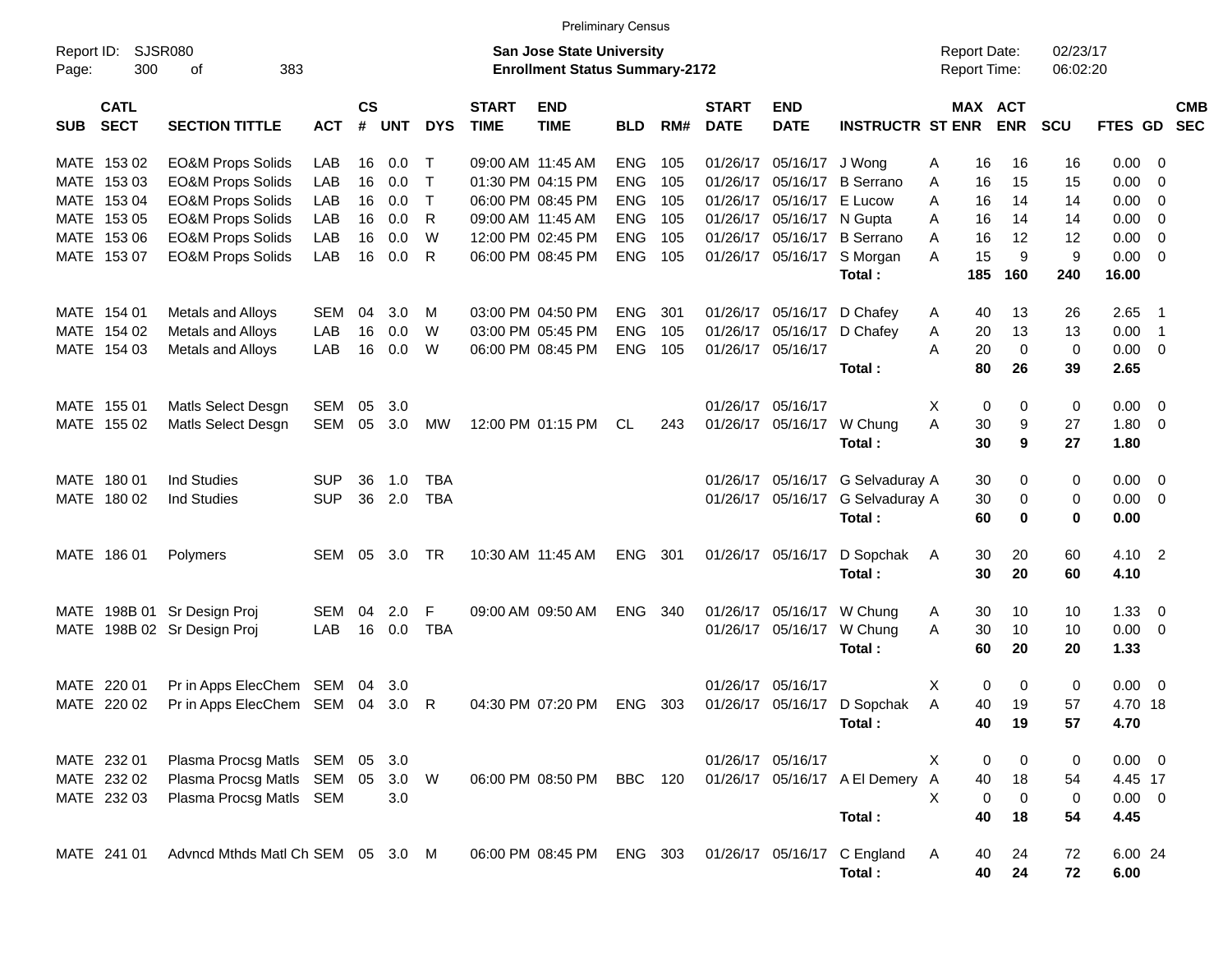|             |             |                       |            |           |     |            |              | <b>Preliminary Census</b>             |            |     |              |             |                         |                     |                |                |             |                            |            |
|-------------|-------------|-----------------------|------------|-----------|-----|------------|--------------|---------------------------------------|------------|-----|--------------|-------------|-------------------------|---------------------|----------------|----------------|-------------|----------------------------|------------|
| Report ID:  |             | SJSR080               |            |           |     |            |              | <b>San Jose State University</b>      |            |     |              |             |                         | <b>Report Date:</b> |                | 02/23/17       |             |                            |            |
| Page:       | 301         | 383<br>οf             |            |           |     |            |              | <b>Enrollment Status Summary-2172</b> |            |     |              |             |                         | <b>Report Time:</b> |                | 06:02:20       |             |                            |            |
|             | <b>CATL</b> |                       |            | <b>CS</b> |     |            | <b>START</b> | <b>END</b>                            |            |     | <b>START</b> | <b>END</b>  |                         | <b>MAX</b>          | <b>ACT</b>     |                |             |                            | <b>CMB</b> |
| <b>SUB</b>  | <b>SECT</b> | <b>SECTION TITTLE</b> | <b>ACT</b> | #         | UNT | <b>DYS</b> | <b>TIME</b>  | TIME                                  | <b>BLD</b> | RM# | <b>DATE</b>  | <b>DATE</b> | <b>INSTRUCTR ST ENR</b> |                     | <b>ENR</b>     | <b>SCU</b>     | FTES GD     |                            | <b>SEC</b> |
|             |             |                       |            |           |     |            |              |                                       |            |     |              |             |                         |                     |                |                |             |                            |            |
| MATE        | 281 01      | Thesis Prep Sem       | LAB        | 16        | 1.0 | F          |              | 03:00 PM 05:45 PM                     | ENG        | 333 | 01/26/17     | 05/16/17    | C England               | 45<br>A             | 6              | 6              | 0.50        | 6 C                        |            |
| <b>CHE</b>  | 281 01      | Thesis Prep Sem       | LAB        | 16        | 1.0 | F          |              | 03:00 PM 05:45 PM                     | <b>ENG</b> | 333 | 01/26/17     | 05/16/17    | C England               | A                   | 0              | $\overline{7}$ | 0.58        | 7 C                        |            |
| <b>BME</b>  | 281 01      | Thesis Prep Sem       | LAB        | 16        | 1.0 | -F         |              | 03:00 PM 05:45 PM                     | <b>ENG</b> | 333 | 01/26/17     | 05/16/17    | C England               | A                   | 0<br>4         | 4              | 0.33        | 4 C                        |            |
|             |             |                       |            |           |     |            |              |                                       |            |     |              |             | Total:                  | 45                  | 17             | 17             | 1.42        |                            |            |
|             | MATE 298 01 | <b>MS Res Project</b> | <b>SUP</b> | 25        | 1.0 | TBA        |              |                                       |            |     | 01/26/17     | 05/16/17    | S Diaz                  | 20<br>A             | 0              | 0              | $0.00 \t 0$ |                            |            |
| MATE        | 298 02      | MS Res Project        | <b>SUP</b> | 25        | 2.0 | <b>TBA</b> |              |                                       |            |     | 01/26/17     | 05/16/17    | S Diaz                  | A<br>20             | $\overline{2}$ | 4              | 0.33        | $\overline{\phantom{0}}^2$ |            |
| MATE        | 298 03      | <b>MS Res Project</b> | <b>SUP</b> | 25        | 2.0 | F          |              | 03:00 PM 05:45 PM                     | <b>ENG</b> | 329 | 01/26/17     | 05/16/17    | S Diaz                  | 40<br>A             | 3              | 6              | 0.50        | - 3                        |            |
|             |             |                       |            |           |     |            |              |                                       |            |     |              |             | Total:                  | 80                  | 5              | 10             | 0.83        |                            |            |
| MATE        | 299 01      | Master's Thesis       | <b>SUP</b> | 25        | 1.0 | <b>TBA</b> |              |                                       |            |     | 01/26/17     | 05/16/17    | S Diaz                  | 20<br>A             | $\Omega$       | $\mathbf 0$    | $0.00 \t 0$ |                            |            |
| <b>MATE</b> | 299 02      | Master's Thesis       | <b>SUP</b> | 25        | 3.0 | <b>TBA</b> |              |                                       |            |     | 01/26/17     | 05/16/17    | S Diaz                  | A<br>20             | $\Omega$       | $\mathbf 0$    | $0.00 \t 0$ |                            |            |
|             | MATE 299 03 | Master's Thesis       | <b>SUP</b> | 25        | 3.0 | F          |              | 03:00 PM 05:45 PM                     | <b>ENG</b> | 329 | 01/26/17     | 05/16/17    | S Diaz                  | A<br>40             | 2              | 6              | $0.50 \t 2$ |                            |            |
|             |             |                       |            |           |     |            |              |                                       |            |     |              |             | Total:                  | 80                  | $\mathbf{2}$   | 6              | 0.50        |                            |            |

**Department : Materials Engineering** 

| Department Total:         | 1210 |     | 646 1368 | 101.88 |
|---------------------------|------|-----|----------|--------|
| <b>Lower Division:</b>    | 180  | 177 | 441      | 35.75  |
| <b>Upper Division:</b>    | 705  | 384 | 711      | 48.23  |
| <b>Graduate Division:</b> | 325  | 85  | 216      | 17.90  |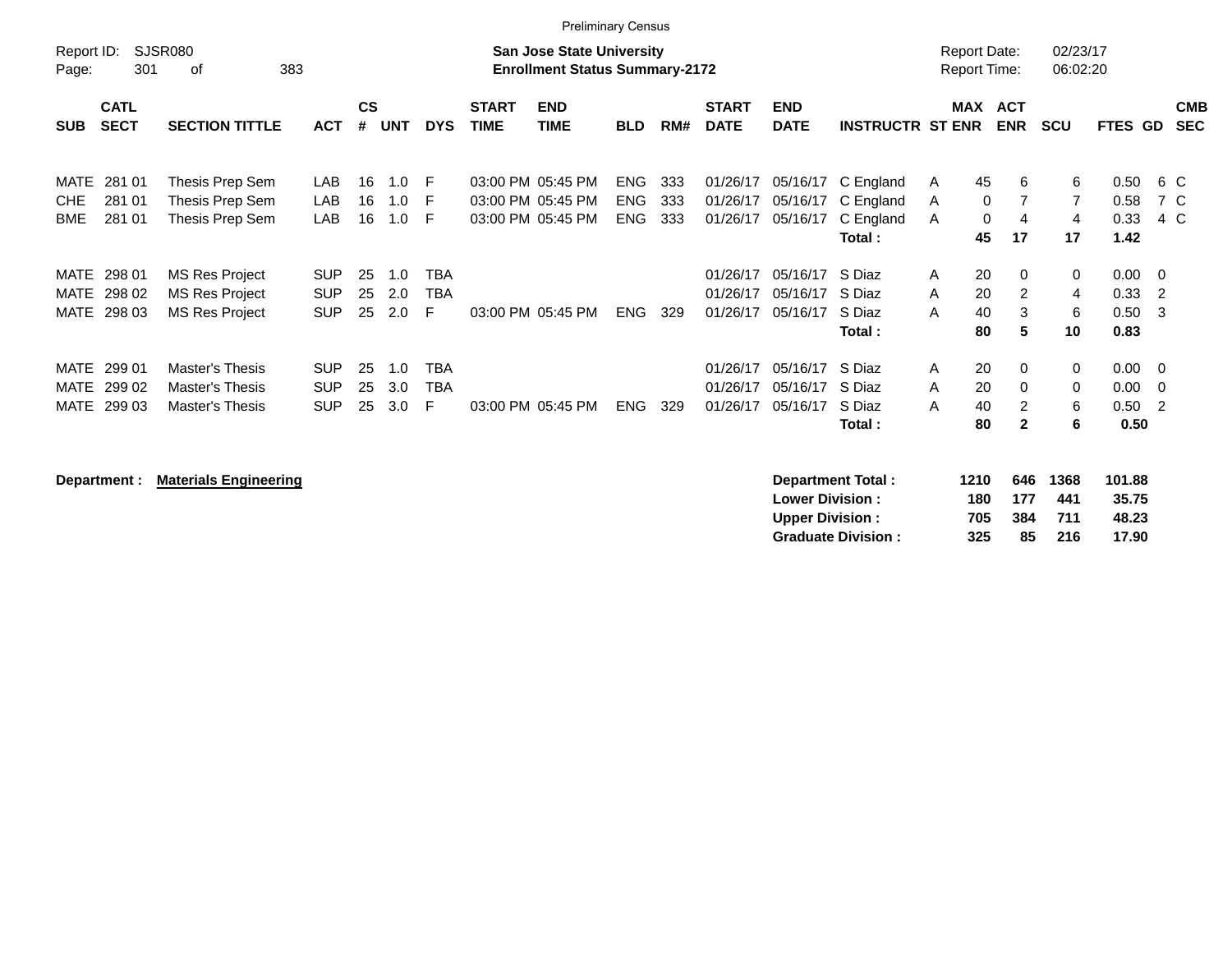| <b>Preliminary Census</b> |                                                                                                                 |                               |            |                    |            |            |                             |                           |                |     |                             |                            |                                     |                  |                              |                |               |                          |                          |
|---------------------------|-----------------------------------------------------------------------------------------------------------------|-------------------------------|------------|--------------------|------------|------------|-----------------------------|---------------------------|----------------|-----|-----------------------------|----------------------------|-------------------------------------|------------------|------------------------------|----------------|---------------|--------------------------|--------------------------|
| Page:                     | SJSR080<br>San Jose State University<br>Report ID:<br>302<br>383<br><b>Enrollment Status Summary-2172</b><br>of |                               |            |                    |            |            |                             |                           |                |     |                             |                            | <b>Report Date:</b><br>Report Time: |                  | 02/23/17<br>06:02:20         |                |               |                          |                          |
|                           |                                                                                                                 |                               |            |                    |            |            |                             |                           |                |     |                             |                            |                                     |                  |                              |                |               |                          |                          |
| <b>SUB</b>                | <b>CATL</b><br><b>SECT</b>                                                                                      | <b>SECTION TITTLE</b>         | <b>ACT</b> | $\mathsf{cs}$<br># | <b>UNT</b> | <b>DYS</b> | <b>START</b><br><b>TIME</b> | <b>END</b><br><b>TIME</b> | <b>BLD</b>     | RM# | <b>START</b><br><b>DATE</b> | <b>END</b><br><b>DATE</b>  | <b>INSTRUCTR ST ENR</b>             |                  | <b>MAX ACT</b><br><b>ENR</b> | <b>SCU</b>     | FTES GD       |                          | <b>CMB</b><br><b>SEC</b> |
| <b>College</b>            |                                                                                                                 | Engineering                   |            |                    |            |            |                             |                           |                |     |                             |                            |                                     |                  |                              |                |               |                          |                          |
|                           | Department :                                                                                                    | <b>Mechanical Engineering</b> |            |                    |            |            |                             |                           |                |     |                             |                            |                                     |                  |                              |                |               |                          |                          |
| МE                        | 20 01                                                                                                           | Design & Graphics             | SEM        | 05                 | 2.0        | M          |                             | 09:00 AM 09:50 AM         | <b>ENG</b>     | 189 |                             | 01/26/17 05/16/17          | K Youssefi                          | 190<br>A         | 149                          | 149            | 19.87         | $0\,$ C                  |                          |
| <b>TECH</b>               | 20 01                                                                                                           | Design & Graphics             | <b>SEM</b> | 05                 | 2.0        | M          |                             | 09:00 AM 09:50 AM         | <b>ENG</b>     | 189 | 01/26/17                    | 05/16/17                   | K Youssefi                          | 0<br>Α           | 34                           | 34             | 4.53          | 0 <sup>o</sup>           |                          |
| МE                        | 20 02                                                                                                           | Design & Graphics             | LAB        | 16                 | 0.0        | M          |                             | 01:30 PM 04:15 PM         | <b>ENG</b>     | 213 | 01/26/17                    | 05/16/17                   | V Cherickal                         | 25<br>A          | 22                           | 22             | 0.00          | 0 <sup>o</sup>           |                          |
| <b>TECH</b>               | 20 02                                                                                                           | Design & Graphics             | LAB        | 16                 | 0.0        | M          |                             | 01:30 PM 04:15 PM         | <b>ENG</b>     | 213 | 01/26/17                    | 05/16/17                   | V Cherickal                         | $\mathbf 0$<br>A | 4                            | $\overline{4}$ | 0.00          | 0 <sup>o</sup>           |                          |
| МE                        | 20 03                                                                                                           | Design & Graphics             | LAB        | 16                 | 0.0        | т          |                             | 09:00 AM 11:45 AM         | <b>ENG</b>     | 213 | 01/26/17                    | 05/16/17                   | K Youssefi                          | 25<br>Α          | 18                           | 18             | 0.00          | 0 <sup>o</sup>           |                          |
| <b>TECH</b>               | 20 03                                                                                                           | Design & Graphics             | LAB        | 16                 | 0.0        | T          |                             | 09:00 AM 11:45 AM         | <b>ENG</b>     | 213 | 01/26/17                    | 05/16/17                   | K Youssefi                          | $\mathbf 0$<br>Α | $\overline{7}$               | $\overline{7}$ | 0.00          | 0 <sup>o</sup>           |                          |
| МE                        | 20 04                                                                                                           | Design & Graphics             | LAB        | 16                 | 0.0        | W          |                             | 09:00 AM 11:45 AM         | <b>ENG</b>     | 213 | 01/26/17                    | 05/16/17                   | A Mounesisoh A                      | 25               | 20                           | 20             | 0.00          | 0 <sup>o</sup>           |                          |
| <b>TECH</b>               | 20 04                                                                                                           | Design & Graphics             | LAB        | 16                 | 0.0        | W          |                             | 09:00 AM 11:45 AM         | <b>ENG</b>     | 213 | 01/26/17                    | 05/16/17                   | A Mounesisoh A                      | 0                | $\overline{7}$               | $\overline{7}$ | 0.00          | 0 <sup>o</sup>           |                          |
| МE                        | 20 05                                                                                                           | Design & Graphics             | LAB        | 16                 | 0.0        | W          |                             | 01:30 PM 04:15 PM         | <b>ENG</b>     | 213 | 01/26/17                    | 05/16/17                   | A Mounesisoh A                      | 25               | 23                           | 23             | 0.00          | 0 <sup>o</sup>           |                          |
| <b>TECH</b>               | 20 05                                                                                                           | Design & Graphics             | LAB        | 16                 | 0.0        | W          |                             | 01:30 PM 04:15 PM         | <b>ENG</b>     | 213 | 01/26/17                    | 05/16/17                   | A Mounesisoh A                      | 0                | 4                            | 4              | 0.00          | 0 <sup>o</sup>           |                          |
| МE                        | 20 06                                                                                                           | Design & Graphics             | LAB        | 16                 | 0.0        | R          |                             | 09:00 AM 11:45 AM         | <b>ENG</b>     | 213 | 01/26/17                    | 05/16/17                   | K Youssefi                          | 25<br>A          | 24                           | 24             | 0.00          | 0 <sup>o</sup>           |                          |
| <b>TECH</b>               | 20 06                                                                                                           | Design & Graphics             | LAB        | 16                 | 0.0        | R          |                             | 09:00 AM 11:45 AM         | <b>ENG</b>     | 213 | 01/26/17                    | 05/16/17                   | K Youssefi                          | $\mathbf 0$<br>Α | $\overline{c}$               | $\overline{c}$ | 0.00          | 0 <sup>o</sup>           |                          |
| МE                        | 20 07                                                                                                           | Design & Graphics             | LAB        | 16                 | 0.0        | R          |                             | 01:30 PM 04:15 PM         | <b>ENG</b>     | 213 | 01/26/17                    | 05/16/17                   | K Youssefi                          | 25<br>Α          | 18                           | 18             | 0.00          | 0 <sup>o</sup>           |                          |
| <b>TECH</b>               | 20 07                                                                                                           | Design & Graphics             | LAB        | 16                 | 0.0        | R          |                             | 01:30 PM 04:15 PM         | <b>ENG</b>     | 213 | 01/26/17                    | 05/16/17                   | K Youssefi                          | 0<br>Α           | 8                            | 8              | 0.00          | 0 <sup>o</sup>           |                          |
| МE                        | 20 08                                                                                                           | Design & Graphics             | LAB        | 16                 | 0.0        | T          |                             | 01:30 PM 04:15 PM         | <b>ENG</b>     | 213 | 01/26/17                    | 05/16/17                   | A Mounesisoh A                      | 25               | 24                           | 24             | 0.00          | 0 <sup>o</sup>           |                          |
| <b>TECH</b>               | 20 08                                                                                                           | Design & Graphics             | LAB        | 16                 | 0.0        | Т          |                             | 01:30 PM 04:15 PM         | <b>ENG</b>     | 213 | 01/26/17                    | 05/16/17                   | A Mounesisoh A                      | 0                | $\overline{c}$               | $\overline{c}$ | 0.00          | 0 <sup>o</sup>           |                          |
|                           |                                                                                                                 |                               |            |                    |            |            |                             |                           |                |     |                             |                            | Total:                              | 365              | 366                          | 366            | 24.40         |                          |                          |
| ME                        | 30 01                                                                                                           | <b>Comp Applications</b>      | <b>SEM</b> |                    | 2.0        |            |                             |                           |                |     |                             |                            |                                     | X<br>0           | 0                            | 0              | 0.00          | $\overline{\phantom{0}}$ |                          |
| МE                        | 30 02                                                                                                           | <b>Comp Applications</b>      | LAB        | 16                 | 0.0        | Т          |                             | 01:30 PM 04:15 PM         | <b>ENG</b>     | 407 |                             | 01/26/17 05/16/17          | <b>B</b> Burlingame A               | 25               | 24                           | 24             | 0.00          | $\overline{0}$           |                          |
| МE                        | 30 03                                                                                                           | <b>Comp Applications</b>      | LAB        | 16                 | 0.0        | W          |                             | 01:30 PM 04:15 PM         | <b>ENG</b>     | 407 | 01/26/17                    | 05/16/17                   | K Goswami A                         | 25               | 22                           | 22             | 0.00          | $\overline{0}$           |                          |
| МE                        | 30 04                                                                                                           | <b>Comp Applications</b>      | LAB        | 16                 | 0.0        | R          |                             | 01:30 PM 04:15 PM         | <b>ENG</b>     | 407 |                             | 01/26/17 05/16/17          | <b>B</b> Burlingame A               | 25               | 18                           | 18             | 0.00          | 0                        |                          |
| MЕ                        | 30 05                                                                                                           | <b>Comp Applications</b>      | <b>SEM</b> | 05                 | 2.0        | W          |                             | 12:00 PM 12:50 PM         | <b>DMH</b>     | 234 |                             | 01/26/17 05/16/17          | <b>B</b> Burlingame A               | 72               | 64                           | 64             | 8.53          | - 0                      |                          |
|                           |                                                                                                                 |                               |            |                    |            |            |                             |                           |                |     |                             |                            | Total:                              | 147              | 128                          | 128            | 8.53          |                          |                          |
| ME                        | 101 01                                                                                                          | Dynamics                      | <b>SEM</b> | 04                 | 3.0        | MW         |                             | 06:00 PM 07:15 PM         | <b>ENG</b>     | 331 | 01/26/17                    | 05/16/17                   | A Rahimi                            | 55<br>Α          | 45                           | 135            | 9.05          | - 1                      |                          |
| MЕ                        | 101 02                                                                                                          | Dynamics                      | <b>SEM</b> | 04                 | 3.0        | <b>TR</b>  |                             | 03:00 PM 04:15 PM         | <b>ENG</b>     | 331 | 01/26/17                    | 05/16/17                   | R Agarwal                           | 70<br>Α          | 50                           | 150            | 10.00         | 0                        |                          |
| <b>ME</b>                 | 101 03                                                                                                          | Dynamics                      | <b>SEM</b> | 04                 | 3.0        | <b>TR</b>  |                             | 06:00 PM 07:15 PM         | <b>ENG</b>     | 331 |                             | 01/26/17 05/16/17          | A Tabrizi                           | 70<br>Α          | 84                           | 252            | 16.80         | - 0                      |                          |
|                           |                                                                                                                 |                               |            |                    |            |            |                             |                           |                |     |                             |                            | Total:                              |                  | 195 179                      | 537            | 35.85         |                          |                          |
| ME                        | 106 01                                                                                                          | Fund Mechatro Engr            | SEM        | 04                 | 3.0        | MW         |                             | 07:30 PM 08:20 PM         | ENG 331        |     |                             | 01/26/17 05/16/17 A Rahimi |                                     | 55<br>A          | 51                           | 102            | 10.20         | $0\,C$                   |                          |
| EE.                       | 106 01                                                                                                          | Fund Mechatro Engr            | SEM        | 04                 | 3.0        | МW         |                             | 07:30 PM 08:20 PM         | ENG 331        |     |                             | 01/26/17 05/16/17 A Rahimi |                                     | 0<br>A           | $\,$ 5 $\,$                  | 10             | 1.00          | $0\,C$                   |                          |
| ME                        | 106 02                                                                                                          | Fund Mechatro Engr            | SEM        | 04                 | 3.0        | TR         |                             | 09:00 AM 09:50 AM         | ENG 331        |     |                             | 01/26/17 05/16/17          | W Du                                | 75<br>A          | 64                           | 128            | 12.85         | 1 C                      |                          |
| EE                        | 106 02                                                                                                          | Fund Mechatro Engr            | <b>SEM</b> | 04                 | 3.0        | <b>TR</b>  |                             | 09:00 AM 09:50 AM         | ENG 331        |     |                             | 01/26/17 05/16/17          | W Du                                | 0<br>Α           | 10                           | 20             | 2.00          | $0\,C$                   |                          |
| ME                        | 106 03                                                                                                          | Fund Mechatro Engr            | LAB        |                    | 16 0.0     | T          |                             | 01:30 PM 04:15 PM         | <b>ENG 125</b> |     |                             | 01/26/17 05/16/17          | W Du                                | 20<br>Α          | 20                           | 20             | 0.00          | $0\,C$                   |                          |
| EE.                       | 106 03                                                                                                          | Fund Mechatro Engr            | LAB        |                    | 16 0.0     | $\top$     |                             | 01:30 PM 04:15 PM         | <b>ENG 125</b> |     |                             | 01/26/17 05/16/17          | W Du                                | $\mathbf 0$<br>Α | 0                            | 0              | 0.00          | $0\,C$                   |                          |
| ME                        | 106 04                                                                                                          | Fund Mechatro Engr            | LAB        |                    | 16 0.0     | W          |                             | 06:00 PM 08:45 PM         | <b>ENG 125</b> |     |                             | 01/26/17 05/16/17 W Du     |                                     | Α<br>20          | 15                           | 15             | $0.00 \t 0 C$ |                          |                          |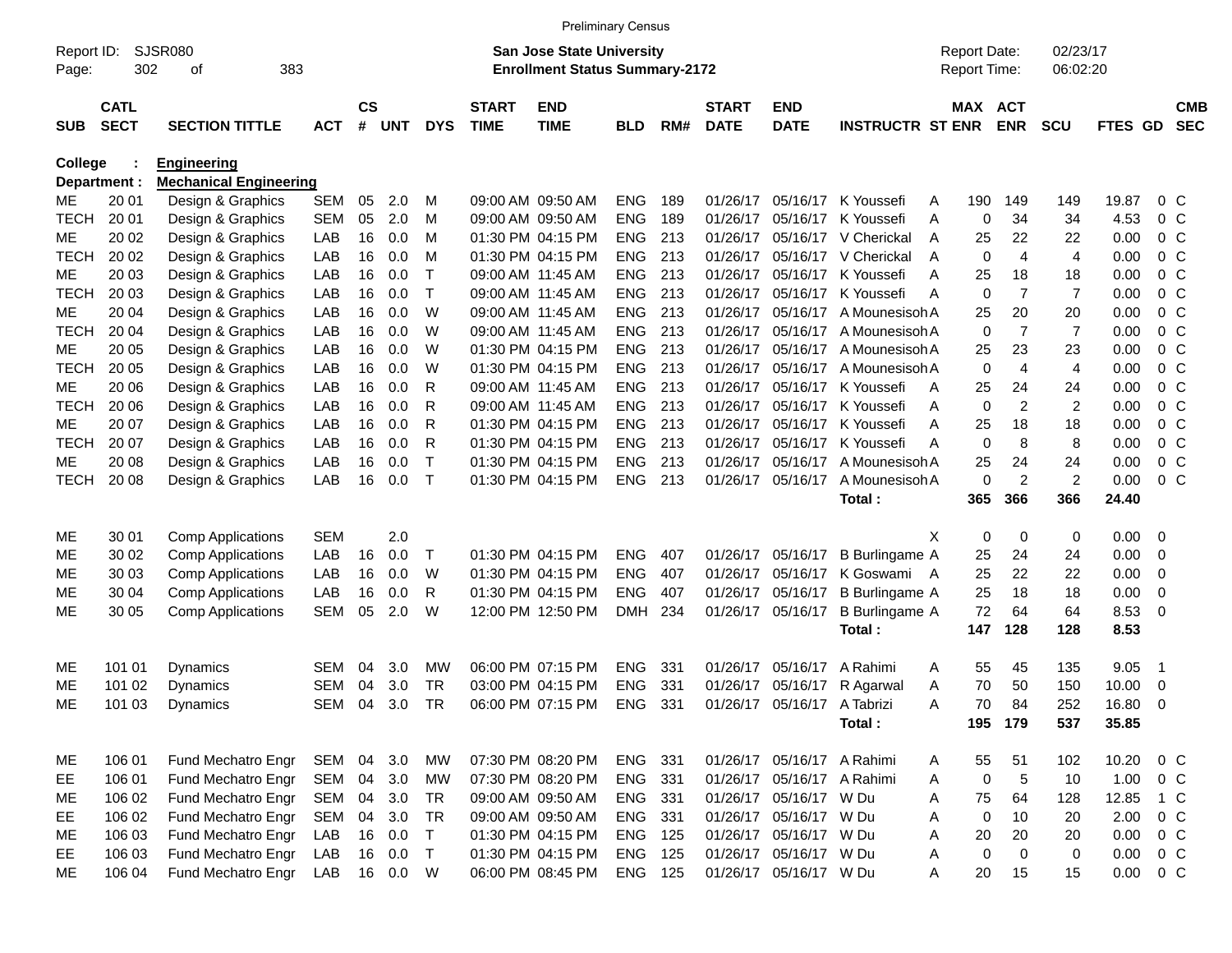|                     | <b>Preliminary Census</b>  |                             |            |                                                                           |            |              |                             |                           |            |     |                             |                           |                             |                                     |              |                       |                      |             |                          |                          |
|---------------------|----------------------------|-----------------------------|------------|---------------------------------------------------------------------------|------------|--------------|-----------------------------|---------------------------|------------|-----|-----------------------------|---------------------------|-----------------------------|-------------------------------------|--------------|-----------------------|----------------------|-------------|--------------------------|--------------------------|
| Report ID:<br>Page: | 303                        | <b>SJSR080</b><br>383<br>of |            | <b>San Jose State University</b><br><b>Enrollment Status Summary-2172</b> |            |              |                             |                           |            |     |                             |                           |                             | <b>Report Date:</b><br>Report Time: |              |                       | 02/23/17<br>06:02:20 |             |                          |                          |
| <b>SUB</b>          | <b>CATL</b><br><b>SECT</b> | <b>SECTION TITTLE</b>       | <b>ACT</b> | <b>CS</b><br>$\pmb{\#}$                                                   | <b>UNT</b> | <b>DYS</b>   | <b>START</b><br><b>TIME</b> | <b>END</b><br><b>TIME</b> | <b>BLD</b> | RM# | <b>START</b><br><b>DATE</b> | <b>END</b><br><b>DATE</b> | <b>INSTRUCTR ST ENR</b>     |                                     |              | MAX ACT<br><b>ENR</b> | <b>SCU</b>           | FTES GD     |                          | <b>CMB</b><br><b>SEC</b> |
| EE                  | 106 04                     | Fund Mechatro Engr          | LAB        | 16                                                                        | 0.0        | W            |                             | 06:00 PM 08:45 PM         | <b>ENG</b> | 125 | 01/26/17                    | 05/16/17                  | W Du                        | Α                                   | $\mathbf 0$  | 5                     | 5                    | 0.00        | 0 <sup>o</sup>           |                          |
| МE                  | 106 05                     | Fund Mechatro Engr          | LAB        | 16                                                                        | 0.0        | R            |                             | 01:30 PM 04:15 PM         | <b>ENG</b> | 125 | 01/26/17                    | 05/16/17                  | W Du                        | A                                   | 20           | 21                    | 21                   | 0.00        | 0 <sup>o</sup>           |                          |
| EE                  | 106 05                     | Fund Mechatro Engr          | LAB        | 16                                                                        | 0.0        | R            |                             | 01:30 PM 04:15 PM         | <b>ENG</b> | 125 | 01/26/17                    | 05/16/17                  | W Du                        | A                                   | $\mathbf{0}$ | $\Omega$              | $\mathbf 0$          | 0.00        | 0 <sup>o</sup>           |                          |
| ME                  | 106 06                     | Fund Mechatro Engr          | LAB        | 16                                                                        | 0.0        | R            |                             | 06:00 PM 08:45 PM         | <b>ENG</b> | 125 | 01/26/17                    | 05/16/17                  | W Du                        | A                                   | 20           | 18                    | 18                   | 0.00        | 0 <sup>o</sup>           |                          |
| EE                  | 106 06                     | Fund Mechatro Engr          | LAB        | 16                                                                        | 0.0        | R            |                             | 06:00 PM 08:45 PM         | <b>ENG</b> | 125 | 01/26/17                    | 05/16/17                  | W Du                        | A                                   | $\mathbf 0$  | 2                     | $\overline{2}$       | 0.00        | 0 <sup>o</sup>           |                          |
| ME                  | 106 07                     | Fund Mechatro Engr          | LAB        | 16                                                                        | 0.0        | F            |                             | 09:00 AM 11:45 AM         | <b>ENG</b> | 125 | 01/26/17                    | 05/16/17                  | W Du                        | A                                   | 20           | 19                    | 19                   | 0.00        | 0 <sup>o</sup>           |                          |
| EE                  | 106 07                     | Fund Mechatro Engr          | LAB        | 16                                                                        | 0.0        | F            |                             | 09:00 AM 11:45 AM         | <b>ENG</b> | 125 | 01/26/17                    | 05/16/17                  | W Du                        | Α                                   | $\mathbf 0$  | $\overline{2}$        | $\overline{2}$       | 0.00        | 0 <sup>o</sup>           |                          |
| ME                  | 106 08                     | Fund Mechatro Engr          | LAB        | 16                                                                        | 0.0        | F            |                             | 01:30 PM 04:15 PM         | <b>ENG</b> | 125 | 01/26/17                    | 05/16/17                  | W Du                        | A                                   | 20           | 15                    | 15                   | 0.00        | 1 C                      |                          |
| EE                  | 106 08                     | Fund Mechatro Engr          | LAB        | 16                                                                        | 0.0        | F            |                             | 01:30 PM 04:15 PM         | <b>ENG</b> | 125 | 01/26/17                    | 05/16/17                  | W Du                        | A                                   | $\mathbf 0$  | 3                     | 3                    | 0.00        | 0 <sup>o</sup>           |                          |
| ME                  | 106 09                     | Fund Mechatro Engr          | LAB        | 16                                                                        | 0.0        | т            |                             | 06:00 PM 08:45 PM         | <b>ENG</b> | 125 | 01/26/17                    | 05/16/17                  | W Du                        | A                                   | 20           | $\overline{7}$        | $\overline{7}$       | 0.00        | 0 <sup>o</sup>           |                          |
| EE                  | 106 09                     | Fund Mechatro Engr          | LAB        | 16                                                                        | 0.0        | $\mathsf{T}$ |                             | 06:00 PM 08:45 PM         | <b>ENG</b> | 125 |                             | 01/26/17 05/16/17 W Du    |                             | A                                   | $\mathbf 0$  | 3                     | 3                    | 0.00        | $0\,C$                   |                          |
| МE                  | 106 10                     | Fund Mechatro Engr          | <b>SEM</b> |                                                                           | 3.0        |              |                             |                           |            |     |                             |                           |                             | X                                   | $\mathbf 0$  | $\Omega$              | $\mathbf 0$          | 0.00        | 0                        |                          |
| EE                  | 106 10                     | Fund Mechatro Engr          | <b>SEM</b> |                                                                           | 3.0        |              |                             |                           |            |     |                             |                           |                             | X                                   | $\mathbf 0$  | $\Omega$              | $\mathbf 0$          | 0.00        | $\overline{\phantom{0}}$ |                          |
|                     |                            |                             |            |                                                                           |            |              |                             |                           |            |     |                             |                           | Total:                      |                                     | 270          | 260                   | 390                  | 26.05       |                          |                          |
| ME                  | 111 01                     | <b>Fluid Mech</b>           | <b>SEM</b> | 04                                                                        | 3.0        | MW           |                             | 07:30 AM 08:45 AM         | <b>ENG</b> | 343 | 01/26/17                    | 05/16/17                  | H Kabbani                   | A                                   | 50           | 45                    | 135                  | 9.00        | $\overline{\phantom{0}}$ |                          |
| ME                  | 111 02                     | <b>Fluid Mech</b>           | <b>SEM</b> | 04                                                                        | 3.0        | <b>TR</b>    |                             | 09:00 AM 10:15 AM         | <b>ENG</b> | 303 | 01/26/17                    | 05/16/17                  | K Gosselin                  | A                                   | 35           | 38                    | 114                  | 7.65        | $\overline{1}$           |                          |
| МE                  | 111 03                     | <b>Fluid Mech</b>           | <b>SEM</b> | 04                                                                        | 3.0        | <b>TR</b>    |                             | 03:00 PM 04:15 PM         | <b>ENG</b> | 301 | 01/26/17                    | 05/16/17                  | P Kutler                    | A                                   | 35           | 31                    | 93                   | 6.40        | -4                       |                          |
| ME                  | 111 04                     | <b>Fluid Mech</b>           | <b>SEM</b> | 04                                                                        | 3.0        | <b>TR</b>    |                             | 04:30 PM 05:45 PM         | ENG        | 301 |                             | 01/26/17 05/16/17         | P Kutler                    | A                                   | 35           | 36                    | 108                  | 7.25        | $\overline{1}$           |                          |
|                     |                            |                             |            |                                                                           |            |              |                             |                           |            |     |                             |                           | Total:                      |                                     | 155          | 150                   | 450                  | 30.30       |                          |                          |
| ME                  | 11301                      | Thermodynamics              | <b>SEM</b> | 04                                                                        | 4.0        | MW           |                             | 08:00 AM 09:40 AM         | <b>ENG</b> | 401 | 01/26/17                    | 05/16/17                  | E Thurlow                   | Α                                   | 35           | 22                    | 88                   | 5.87        | $\overline{\phantom{0}}$ |                          |
| ME                  | 113 02                     | Thermodynamics              | <b>SEM</b> | 04                                                                        | 4.0        | <b>MW</b>    |                             | 07:30 PM 09:10 PM         | <b>ENG</b> | 403 |                             | 01/26/17 05/16/17         | S Zaidi                     | A                                   | 35           | 41                    | 164                  | 10.93       | - 0                      |                          |
|                     |                            |                             |            |                                                                           |            |              |                             |                           |            |     |                             |                           | Total:                      |                                     | 70           | 63                    | 252                  | 16.80       |                          |                          |
| ME                  | 114 01                     | <b>Heat Transfer</b>        | <b>SEM</b> | 04                                                                        | 3.0        | МW           |                             | 06:00 PM 07:15 PM         | <b>ENG</b> | 403 | 01/26/17                    | 05/16/17                  | S Zaidi                     | A                                   | 35           | 38                    | 114                  | 7.60 0      |                          |                          |
| ME                  | 114 02                     | <b>Heat Transfer</b>        | <b>SEM</b> | 04                                                                        | 3.0        | <b>TR</b>    |                             | 10:30 AM 11:45 AM         | <b>ENG</b> | 401 | 01/26/17                    | 05/16/17                  | N Okamoto                   | A                                   | 35           | 40                    | 120                  | 8.05        | $\overline{1}$           |                          |
| МE                  | 114 03                     | <b>Heat Transfer</b>        | <b>SEM</b> | 04                                                                        | 3.0        | <b>TR</b>    |                             | 01:30 PM 02:45 PM         | <b>ENG</b> | 401 |                             | 01/26/17 05/16/17         | R Tsou                      | A                                   | 35           | 31                    | 93                   | 6.20        | $\overline{\mathbf{0}}$  |                          |
|                     |                            |                             |            |                                                                           |            |              |                             |                           |            |     |                             |                           | Total:                      |                                     | 105          | 109                   | 327                  | 21.85       |                          |                          |
| ME                  | 115 01                     | Thermal Eng Lab             | LAB        | 16                                                                        | 1.0        |              |                             | 10:30 AM 01:15 PM         | ENG 113    |     |                             | 01/26/17 05/16/17 M Tran  |                             | A                                   | 15           | 17                    | 17                   | 1.13        | $\overline{\phantom{0}}$ |                          |
| ME                  | 115 02                     | Thermal Eng Lab             | LAB        | 16                                                                        | 1.0        | $\top$       |                             | 01:30 PM 04:15 PM         | ENG 113    |     |                             | 01/26/17 05/16/17 M Tran  |                             | Α                                   | 15           | 16                    | 16                   | $1.07 \t 0$ |                          |                          |
| ME                  | 115 03                     | Thermal Eng Lab             | LAB        |                                                                           | 16 1.0     | W            |                             | 01:30 PM 04:15 PM         | ENG 113    |     |                             | 01/26/17 05/16/17 J Shah  |                             | A                                   | 15           | 17                    | 17                   | $1.13 \ 0$  |                          |                          |
| ME                  | 115 04                     | Thermal Eng Lab             | LAB        | 16                                                                        | 1.0        |              |                             |                           |            |     |                             | 01/26/17 05/16/17         |                             | X                                   | 0            | $\mathbf 0$           | 0                    | $0.00 \t 0$ |                          |                          |
| ME                  | 115 05                     | Thermal Eng Lab             | LAB        | 16                                                                        | 1.0        |              |                             |                           |            |     |                             | 01/26/17 05/16/17         |                             | X                                   | 0            | $\mathbf 0$           | 0                    | $0.00 \t 0$ |                          |                          |
| ME                  | 115 06                     | Thermal Eng Lab             | LAB        | 16                                                                        | 1.0        | M            |                             | 10:00 AM 12:45 PM         | ENG 113    |     |                             | 01/26/17 05/16/17 Y Lam   |                             | Α                                   | 15           | 12                    | 12                   | 0.80 0      |                          |                          |
| ME                  | 115 07                     | Thermal Eng Lab             | LAB        | 16                                                                        | 1.0        | M            |                             | 01:30 PM 04:15 PM         | ENG 113    |     |                             | 01/26/17 05/16/17 Y Lam   |                             | A                                   | 15           | 16                    | 16                   | $1.07 \t 0$ |                          |                          |
| ME                  | 115 08                     | Thermal Eng Lab             | LAB        |                                                                           | 16 1.0     | -F           |                             | 09:30 AM 12:15 PM         | ENG 113    |     |                             | 01/26/17 05/16/17 S Zaidi |                             | Α                                   | 15           | 13                    | 13                   | $0.87$ 0    |                          |                          |
| ME                  | 115 09                     | Thermal Eng Lab             | LAB        |                                                                           | 16  1.0  M |              |                             | 04:30 PM 07:15 PM         | ENG 113    |     |                             |                           | 01/26/17 05/16/17 Y Shabany | Α                                   | 15           | 9                     | 9                    | $0.60 \t 0$ |                          |                          |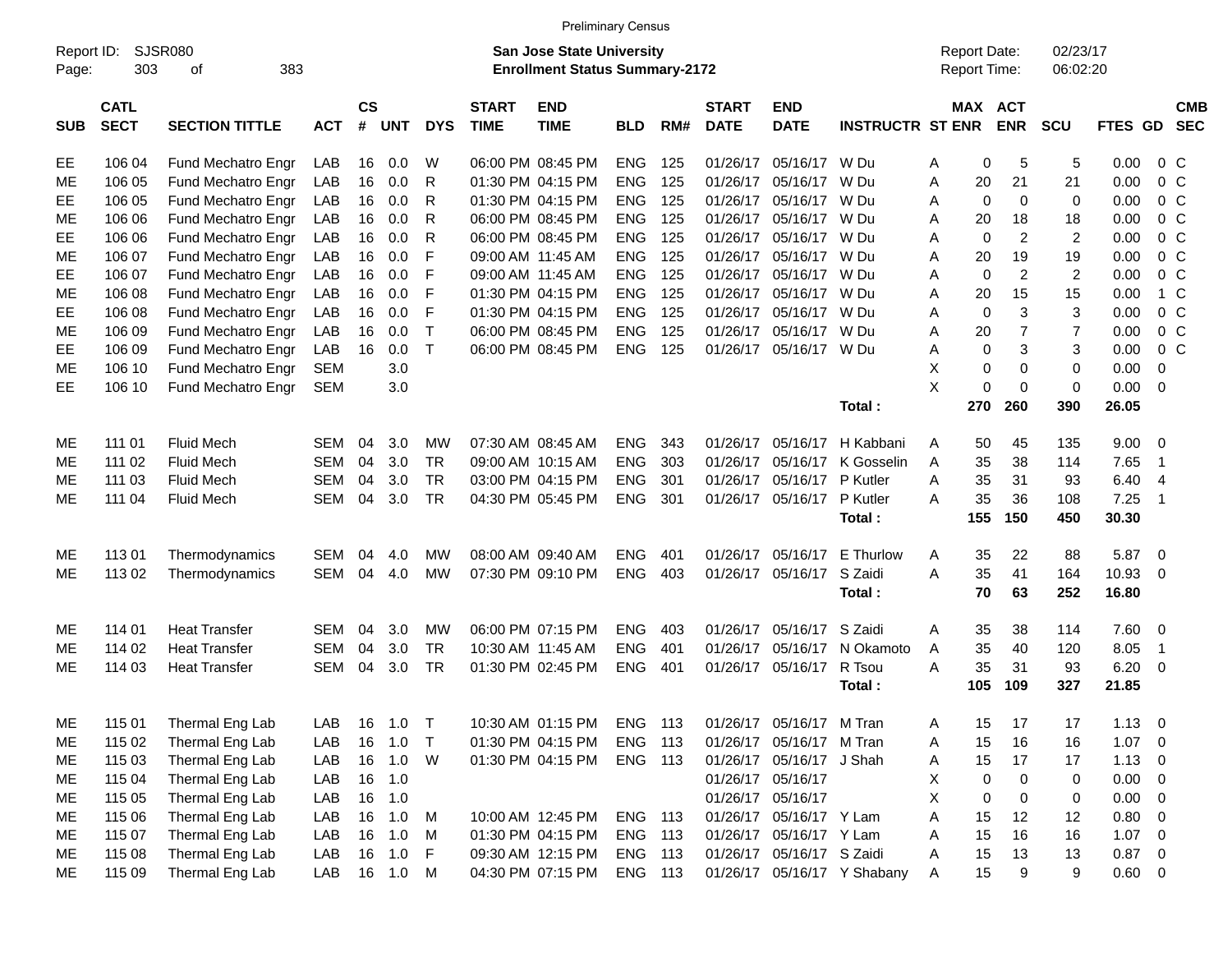|                                                                                                                                        | <b>Preliminary Census</b>  |                           |               |                   |            |            |                             |                           |            |     |                             |                           |                                            |                |                      |             |           |               |                          |                          |
|----------------------------------------------------------------------------------------------------------------------------------------|----------------------------|---------------------------|---------------|-------------------|------------|------------|-----------------------------|---------------------------|------------|-----|-----------------------------|---------------------------|--------------------------------------------|----------------|----------------------|-------------|-----------|---------------|--------------------------|--------------------------|
| <b>SJSR080</b><br>Report ID:<br><b>San Jose State University</b><br>304<br>383<br><b>Enrollment Status Summary-2172</b><br>Page:<br>оf |                            |                           |               |                   |            |            |                             |                           |            |     |                             |                           | <b>Report Date:</b><br><b>Report Time:</b> |                | 02/23/17<br>06:02:20 |             |           |               |                          |                          |
| <b>SUB</b>                                                                                                                             | <b>CATL</b><br><b>SECT</b> | <b>SECTION TITTLE</b>     | <b>ACT</b>    | <b>CS</b><br>$\#$ | <b>UNT</b> | <b>DYS</b> | <b>START</b><br><b>TIME</b> | <b>END</b><br><b>TIME</b> | <b>BLD</b> | RM# | <b>START</b><br><b>DATE</b> | <b>END</b><br><b>DATE</b> | <b>INSTRUCTR ST ENR</b>                    |                | MAX ACT              | <b>ENR</b>  | SCU       | FTES GD       |                          | <b>CMB</b><br><b>SEC</b> |
|                                                                                                                                        |                            |                           |               |                   |            |            |                             |                           |            |     |                             |                           | Total:                                     |                | 105                  | 100         | 100       | 6.67          |                          |                          |
| ME                                                                                                                                     | 120 01                     | <b>Experimental Meths</b> | <b>SEM</b>    | 04                | 2.0        | W          |                             | 09:00 AM 09:50 AM         | <b>ENG</b> | 189 |                             | 01/26/17 05/16/17         | A Mysore                                   | A              | 80                   | 74          | 74        | 9.87          | - 0                      |                          |
| МE                                                                                                                                     | 120 02                     | <b>Experimental Meths</b> | LAB           | 16                | 0.0        | $\top$     |                             | 01:30 PM 04:15 PM         | <b>ENG</b> | 133 | 01/26/17                    | 05/16/17                  | A Mysore                                   | A              | 16                   | 18          | 18        | 0.00          | $\overline{0}$           |                          |
| МE                                                                                                                                     | 120 03                     | <b>Experimental Meths</b> | LAB           | 16                | 0.0        | $\top$     |                             | 05:30 PM 08:15 PM         | <b>ENG</b> | 133 | 01/26/17                    | 05/16/17                  | A Mysore                                   | A              | 16                   | 15          | 15        | 0.00          | $\overline{0}$           |                          |
| МE                                                                                                                                     | 120 04                     | <b>Experimental Meths</b> | LAB           | 16                | 0.0        | W          |                             | 10:00 AM 12:45 PM         | <b>ENG</b> | 133 | 01/26/17                    | 05/16/17                  | S Zaidi                                    | A              | 16                   | 16          | 16        | 0.00          | $\overline{0}$           |                          |
| МE                                                                                                                                     | 120 05                     | <b>Experimental Meths</b> | LAB           | 16                | 0.0        | R          |                             | 05:30 PM 08:15 PM         | <b>ENG</b> | 133 | 01/26/17                    | 05/16/17                  | A Mysore                                   | A              | 16                   | 13          | 13        | 0.00          | $\overline{0}$           |                          |
| МE                                                                                                                                     | 120 06                     | <b>Experimental Meths</b> | LAB           | 16                | 0.0        | $\top$     |                             | 10:00 AM 12:45 PM         | <b>ENG</b> | 133 |                             | 01/26/17 05/16/17         | A Mysore                                   | A              | 16                   | 12          | 12        | 0.00          | $\overline{\phantom{0}}$ |                          |
|                                                                                                                                        |                            |                           |               |                   |            |            |                             |                           |            |     |                             |                           | Total:                                     |                | 160                  | 148         | 148       | 9.87          |                          |                          |
| ME                                                                                                                                     | 130 01                     | Appl Engr Analysis        | <b>SEM</b>    |                   | 3.0        |            |                             |                           |            |     |                             |                           |                                            | X              | 0                    | $\mathbf 0$ | $\pmb{0}$ | 0.00          | $\overline{\phantom{0}}$ |                          |
| МE                                                                                                                                     | 130 02                     | Appl Engr Analysis        | <b>SEM</b>    | 04                | 3.0        | <b>TR</b>  |                             | 12:00 PM 01:15 PM         | <b>ENG</b> | 301 |                             | 01/26/17 05/16/17         | D Abdollahia A                             |                | 35                   | 38          | 114       | 7.60          | $\overline{0}$           |                          |
| МE                                                                                                                                     | 130 03                     | Appl Engr Analysis        | <b>SEM</b>    | 04                | 3.0        | <b>TR</b>  |                             | 03:00 PM 04:15 PM         | <b>ENG</b> | 401 | 01/26/17                    | 05/16/17                  | D Abdollahia A                             |                | 35                   | 29          | 87        | 5.80          | $\overline{0}$           |                          |
| МE                                                                                                                                     | 130 04                     | Appl Engr Analysis        | <b>SEM</b>    | 04                | 3.0        | <b>TR</b>  |                             | 06:00 PM 07:15 PM         | MH         | 223 | 01/26/17                    | 05/16/17                  | H Kabbani                                  | A              | 35                   | 34          | 102       | 6.80          | $\overline{\mathbf{0}}$  |                          |
|                                                                                                                                        |                            |                           |               |                   |            |            |                             |                           |            |     |                             |                           | Total:                                     |                | 105                  | 101         | 303       | 20.20         |                          |                          |
| МE                                                                                                                                     | 136 01                     | Des For Manufactur        | <b>SEM</b>    | 04                | 3.0        | <b>MW</b>  |                             | 07:30 PM 08:45 PM         | <b>BBC</b> | 324 |                             | 01/26/17 05/16/17         | E Cydzik                                   | Α              | 35                   | 20          | 60        | 4.10 2        |                          |                          |
|                                                                                                                                        |                            |                           |               |                   |            |            |                             |                           |            |     |                             |                           | Total:                                     |                | 35                   | 20          | 60        | 4.10          |                          |                          |
| ME                                                                                                                                     | 14701                      | Dyn Sys Vibs Cntrl        | <b>SEM</b>    | 04                | 3.0        | <b>MW</b>  |                             | 04:30 PM 05:45 PM         | <b>ENG</b> | 331 | 01/26/17                    | 05/16/17                  | F Barez                                    | A              | 65                   | 69          | 207       | 13.80 0       |                          |                          |
| МE                                                                                                                                     | 147 02                     | Dyn Sys Vibs Cntrl        | SEM           | 04                | 3.0        | <b>MW</b>  |                             | 04:30 PM 05:45 PM         | <b>ENG</b> | 141 |                             | 01/26/17 05/16/17         | J Wang                                     | A              | 25                   | 14          | 42        | 2.80          | $\overline{0}$           |                          |
|                                                                                                                                        |                            |                           |               |                   |            |            |                             |                           |            |     |                             |                           | Total:                                     |                | 90                   | 83          | 249       | 16.60         |                          |                          |
| МE                                                                                                                                     | 149 01                     | <b>Engr Acoustics</b>     | <b>SEM</b>    | 04                | 3.0        | <b>TR</b>  |                             | 07:30 PM 08:45 PM         | <b>HGH</b> | 124 |                             | 01/26/17 05/16/17         | Y Pedram RazA                              |                | 35                   | 10          | 30        | $2.00 \t 0$   |                          |                          |
|                                                                                                                                        |                            |                           |               |                   |            |            |                             |                           |            |     |                             |                           | Total:                                     |                | 35                   | 10          | 30        | 2.00          |                          |                          |
| ME                                                                                                                                     | 154 01                     | Mech Engr Design          | SEM           | 04                | 4.0        | MW         |                             | 10:30 AM 12:10 PM         | <b>ENG</b> | 341 | 01/26/17                    | 05/16/17                  | R Yee                                      | A              | 80                   | 58          | 232       | 15.53         | $\overline{\phantom{1}}$ |                          |
| МE                                                                                                                                     | 154 02                     | Mech Engr Design          | <b>SEM</b>    | 04                | 4.0        | <b>MW</b>  |                             | 10:30 AM 12:10 PM         | <b>ENG</b> | 401 | 01/26/17                    | 05/16/17                  | V Cherickal                                | $\overline{A}$ | 35                   | 37          | 148       | 9.93          | $\overline{1}$           |                          |
|                                                                                                                                        |                            |                           |               |                   |            |            |                             |                           |            |     |                             |                           | Total:                                     |                | 115                  | 95          | 380       | 25.47         |                          |                          |
| ME                                                                                                                                     | 160 01                     | <b>Finite Ele Methods</b> | SEM 04 3.0 TR |                   |            |            |                             | 07:30 PM 08:45 PM ENG 403 |            |     |                             |                           | 01/26/17 05/16/17 P Woytowitz A            |                | 35                   | 25          | 75        | $5.00 \t 0$   |                          |                          |
|                                                                                                                                        |                            |                           |               |                   |            |            |                             |                           |            |     |                             |                           | Total:                                     |                | 35                   | 25          | 75        | 5.00          |                          |                          |
| ME                                                                                                                                     | 165 01                     | Com Aid Des in ME         | SEM 04 3.0 TR |                   |            |            |                             | 06:00 PM 07:15 PM         | ENG 213    |     |                             | 01/26/17 05/16/17         | E Chan                                     | Α              | 35                   | 32          | 96        | $6.40\quad 0$ |                          |                          |
|                                                                                                                                        |                            |                           |               |                   |            |            |                             |                           |            |     |                             |                           | Total:                                     |                | 35                   | 32          | 96        | 6.40          |                          |                          |
| ME                                                                                                                                     | 167 01                     | Intro Eng Biomecha        | SEM 04 3.0    |                   |            | TR         |                             | 04:30 PM 05:45 PM         | ENG 339    |     |                             | 01/26/17 05/16/17         | M BabakhaniaA                              |                | 50                   | 28          | 84        | 5.65          | 1 C                      |                          |
| <b>BME</b>                                                                                                                             | 16701                      | Intro Eng Biomecha        | SEM 04 3.0 TR |                   |            |            |                             | 04:30 PM 05:45 PM         | ENG 339    |     |                             | 01/26/17 05/16/17         | M BabakhaniaA                              |                | 0                    | 29          | 87        | 5.80 0 C      |                          |                          |
|                                                                                                                                        |                            |                           |               |                   |            |            |                             |                           |            |     |                             |                           | Total:                                     |                | 50                   | 57          | 171       | 11.45         |                          |                          |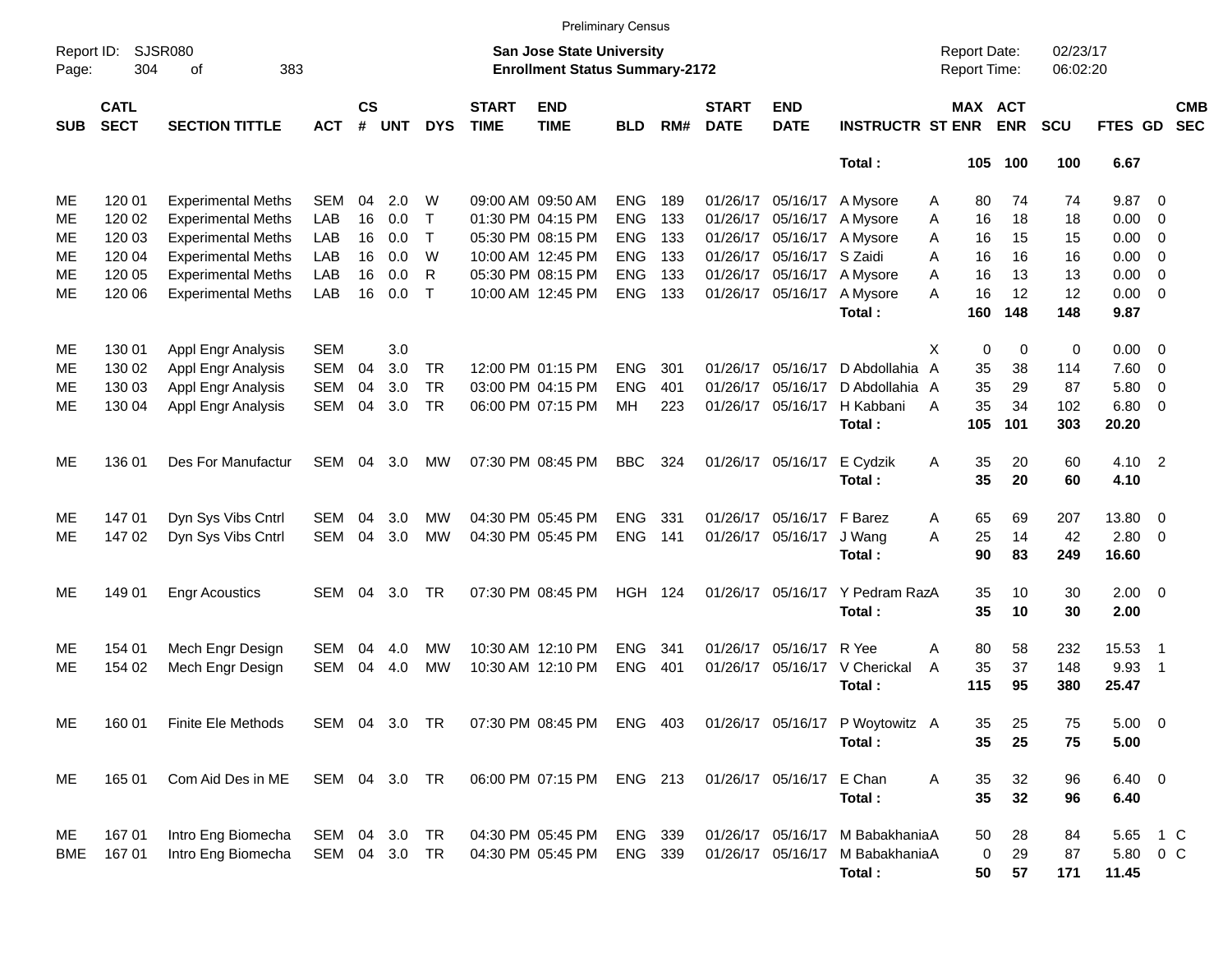|                     | <b>Preliminary Census</b>  |                                                       |            |                                                                    |            |              |                             |                           |            |     |                             |                           |                               |                                            |             |                       |                      |                |                          |                          |
|---------------------|----------------------------|-------------------------------------------------------|------------|--------------------------------------------------------------------|------------|--------------|-----------------------------|---------------------------|------------|-----|-----------------------------|---------------------------|-------------------------------|--------------------------------------------|-------------|-----------------------|----------------------|----------------|--------------------------|--------------------------|
| Report ID:<br>Page: | <b>SJSR080</b><br>305      | 383<br>оf                                             |            | San Jose State University<br><b>Enrollment Status Summary-2172</b> |            |              |                             |                           |            |     |                             |                           |                               | <b>Report Date:</b><br><b>Report Time:</b> |             |                       | 02/23/17<br>06:02:20 |                |                          |                          |
| <b>SUB</b>          | <b>CATL</b><br><b>SECT</b> | <b>SECTION TITTLE</b>                                 | <b>ACT</b> | $\mathsf{cs}$<br>#                                                 | <b>UNT</b> | <b>DYS</b>   | <b>START</b><br><b>TIME</b> | <b>END</b><br><b>TIME</b> | <b>BLD</b> | RM# | <b>START</b><br><b>DATE</b> | <b>END</b><br><b>DATE</b> | <b>INSTRUCTR ST ENR</b>       |                                            |             | MAX ACT<br><b>ENR</b> | <b>SCU</b>           | FTES GD        |                          | <b>CMB</b><br><b>SEC</b> |
| ME                  | 168 01                     | Microfluidics Lab                                     | LAB        | 16                                                                 | 1.0        | R            |                             | 01:30 PM 04:15 PM         | <b>ENG</b> | 115 | 01/26/17                    | 05/16/17 S Lee            |                               | A                                          | 20          | 5                     | 5                    | 0.35           |                          | 1 C                      |
| MATE                | 168 01                     | Microfluidics Lab                                     | LAB        | 16                                                                 | 1.0        | R            |                             | 01:30 PM 04:15 PM         | <b>ENG</b> | 115 | 01/26/17                    | 05/16/17 S Lee            |                               | Α                                          | 0           | $\overline{7}$        | $\overline{7}$       | 0.50           |                          | 2 C                      |
| EE                  | 168 01                     | Microfluidics Lab                                     | LAB        | 16                                                                 | 1.0        | R            |                             | 01:30 PM 04:15 PM         | <b>ENG</b> | 115 |                             | 01/26/17 05/16/17 S Lee   |                               | A                                          | $\mathbf 0$ | $\mathbf{1}$          | $\mathbf{1}$         | 0.07           | $0\,$ C                  |                          |
|                     |                            |                                                       |            |                                                                    |            |              |                             |                           |            |     |                             |                           | Total:                        |                                            | 20          | 13                    | 13                   | 0.92           |                          |                          |
| MЕ                  | 180 01                     | <b>Indiv Studies</b>                                  | <b>SUP</b> | 36                                                                 | 1.0        | <b>TBA</b>   |                             |                           |            |     |                             | 01/26/17 05/16/17         | N Okamoto                     | A                                          | 15          | 2                     | 2                    | $0.13 \quad 0$ |                          |                          |
| МE                  | 180 02                     | <b>Indiv Studies</b>                                  | <b>SUP</b> | 36                                                                 | 2.0        | <b>TBA</b>   |                             |                           |            |     | 01/26/17                    | 05/16/17                  | N Okamoto                     | A                                          | 15          | 1                     | 2                    | $0.13 \quad 0$ |                          |                          |
| ME                  | 180 03                     | <b>Indiv Studies</b>                                  | <b>SUP</b> | 36                                                                 | 3.0        | <b>TBA</b>   |                             |                           |            |     | 01/26/17                    | 05/16/17                  | N Okamoto                     | A                                          | 15          | 0                     | 0                    | 0.00           | $\overline{\phantom{0}}$ |                          |
| МE                  | 180 04                     | <b>Indiv Studies</b>                                  | <b>SUP</b> | 36                                                                 | 1.0        | $\top$       |                             | 04:30 PM 05:20 PM         | CL.        | 238 |                             | 01/26/17 05/16/17         | N Okamoto                     | A                                          | 30          | 26                    | 26                   | 1.77           | $\overline{2}$           |                          |
| МE                  | 180 05                     | <b>Indiv Studies</b>                                  | <b>SUP</b> | 36                                                                 | 1.0        | $\mathsf{T}$ |                             | 01:00 PM 01:50 PM         | <b>ENG</b> | 135 |                             | 01/26/17 05/16/17         | R Agarwal                     | A                                          | 30          | 25                    | 0                    | 1.68           | $\overline{1}$           |                          |
| МE                  | 180 06                     | <b>Indiv Studies</b>                                  | <b>SUP</b> | 36                                                                 | 1.0        | $\mathsf{T}$ |                             | 04:30 PM 05:20 PM         | <b>ENG</b> | 135 |                             | 01/26/17 05/16/17         | R Agarwal                     | A                                          | 30          | 35                    | 0                    | 2.33           | - 0                      |                          |
| ME                  | 180 07                     | <b>Indiv Studies</b>                                  | <b>SUP</b> | 36                                                                 | 1.0        | R            |                             | 12:00 PM 12:50 PM         | <b>ENG</b> | 135 |                             | 01/26/17 05/16/17         | R Agarwal                     | Α                                          | 30          | 39                    | 0                    | 2.60 0         |                          |                          |
|                     |                            |                                                       |            |                                                                    |            |              |                             |                           |            |     |                             |                           | Total:                        |                                            | 165         | 128                   | 30                   | 8.65           |                          |                          |
| ME                  | 18301                      | <b>HVAC Sys Design</b>                                | SEM        | 04                                                                 | 3.0        | TR           |                             | 06:00 PM 07:15 PM         | CL         | 310 |                             | 01/26/17 05/16/17         | S Ishaya                      | Α                                          | 50          | 25                    | 75                   | 5.10 2         |                          |                          |
|                     |                            |                                                       |            |                                                                    |            |              |                             |                           |            |     |                             |                           | Total:                        |                                            | 50          | 25                    | 75                   | 5.10           |                          |                          |
| ME                  | 18501                      | HEV&EV Fundamental LEC                                |            |                                                                    | 04 3.0     | МW           |                             | 06:00 PM 07:15 PM         | <b>ENG</b> | 340 |                             | 01/26/17 05/16/17         | F Barez                       | Α                                          | 35          | 23                    | 69                   | 4.70 2         |                          |                          |
|                     |                            |                                                       |            |                                                                    |            |              |                             |                           |            |     |                             |                           | Total:                        |                                            | 35          | 23                    | 69                   | 4.70           |                          |                          |
| ME                  | 18701                      | Auto Control Dsgn                                     | SEM        |                                                                    | 04 3.0     | МW           |                             | 07:30 PM 08:45 PM         | CL         | 234 |                             | 01/26/17 05/16/17         | N Hemati                      | Α                                          | 35          | 32                    | 96                   | 6.50 2         |                          |                          |
|                     |                            |                                                       |            |                                                                    |            |              |                             |                           |            |     |                             |                           | Total:                        |                                            | 35          | 32                    | 96                   | 6.50           |                          |                          |
| ME                  |                            | 195B 01 Sr Design Proj II                             | SEM        | 05                                                                 | 3.0        | W            |                             | 01:30 PM 04:15 PM         | <b>ENG</b> | 135 |                             | 01/26/17 05/16/17         | R Agarwal                     | A                                          | 30          | 33                    | 99                   | $6.60 \quad 0$ |                          |                          |
| MЕ                  |                            | 195B 02 Sr Design Proj II                             | <b>SEM</b> | 05                                                                 | 3.0        | W            |                             | 01:30 PM 04:15 PM         | <b>ENG</b> | 111 | 01/26/17                    | 05/16/17 T Hsu            |                               | A                                          | 30          | 16                    | 48                   | 3.20           | $\overline{\phantom{0}}$ |                          |
| MЕ                  |                            | 195B 03 Sr Design Proj II                             | <b>SEM</b> | 05                                                                 | 3.0        | W            |                             | 01:30 PM 04:15 PM         | <b>ENG</b> | 133 | 01/26/17                    | 05/16/17                  | E Hagstrom                    | A                                          | 30          | 28                    | 84                   | 5.60           | $\overline{\phantom{0}}$ |                          |
| MЕ                  |                            | 195B 04 Sr Design Proj II                             | <b>SEM</b> | 05                                                                 | 3.0        | W            |                             | 01:30 PM 04:15 PM         | <b>ENG</b> | 114 | 01/26/17                    | 05/16/17 J Mokri          |                               | А                                          | 30          | 44                    | 132                  | 8.80           | 0                        |                          |
| ME                  |                            | 195B 05 Sr Design Proj II                             | <b>SEM</b> | 05                                                                 | 3.0        | W            |                             | 01:30 PM 04:15 PM         | <b>ENG</b> | 141 |                             |                           | 01/26/17 05/16/17 V Cherickal | A                                          | 30          | 27                    | 81                   | 5.40           | $\overline{\phantom{0}}$ |                          |
|                     |                            |                                                       |            |                                                                    |            |              |                             |                           |            |     |                             |                           | Total:                        |                                            | 150         | 148                   | 444                  | 29.60          |                          |                          |
| MЕ                  | 210 01                     | Adv Thermodynamics SEM                                |            |                                                                    | 3.0        |              |                             |                           |            |     |                             |                           |                               | X                                          | 0           | 0                     | 0                    | $0.00 \t 0$    |                          |                          |
|                     |                            |                                                       |            |                                                                    |            |              |                             |                           |            |     |                             |                           | Total:                        |                                            | $\mathbf 0$ | $\bf{0}$              | 0                    | 0.00           |                          |                          |
| ME                  | 230 01                     | Ad Mech Eng Analys SEM 05 3.0 MW 07:30 PM 08:45 PM CL |            |                                                                    |            |              |                             |                           |            | 202 |                             |                           | 01/26/17 05/16/17 Y Shabany   | A                                          | 35          | 20                    | 60                   | 4.95 19        |                          |                          |
|                     |                            |                                                       |            |                                                                    |            |              |                             |                           |            |     |                             |                           | Total:                        |                                            | 35          | 20                    | 60                   | 4.95           |                          |                          |
| ME                  | 250 01                     | <b>Precision Mach Des</b>                             | <b>SEM</b> |                                                                    | $3.0\,$    |              |                             |                           |            |     |                             |                           |                               | X                                          | 0           | 0                     | 0                    | $0.00 \t 0$    |                          |                          |
| ME                  | 250 02                     | Precision Mach Des                                    | SEM 05     |                                                                    | 3.0 TR     |              |                             | 06:00 PM 07:15 PM HGH 124 |            |     |                             | 01/26/17 05/16/17 R Ellis |                               | A                                          | 35          | 21                    | 63                   | 5.20 20        |                          |                          |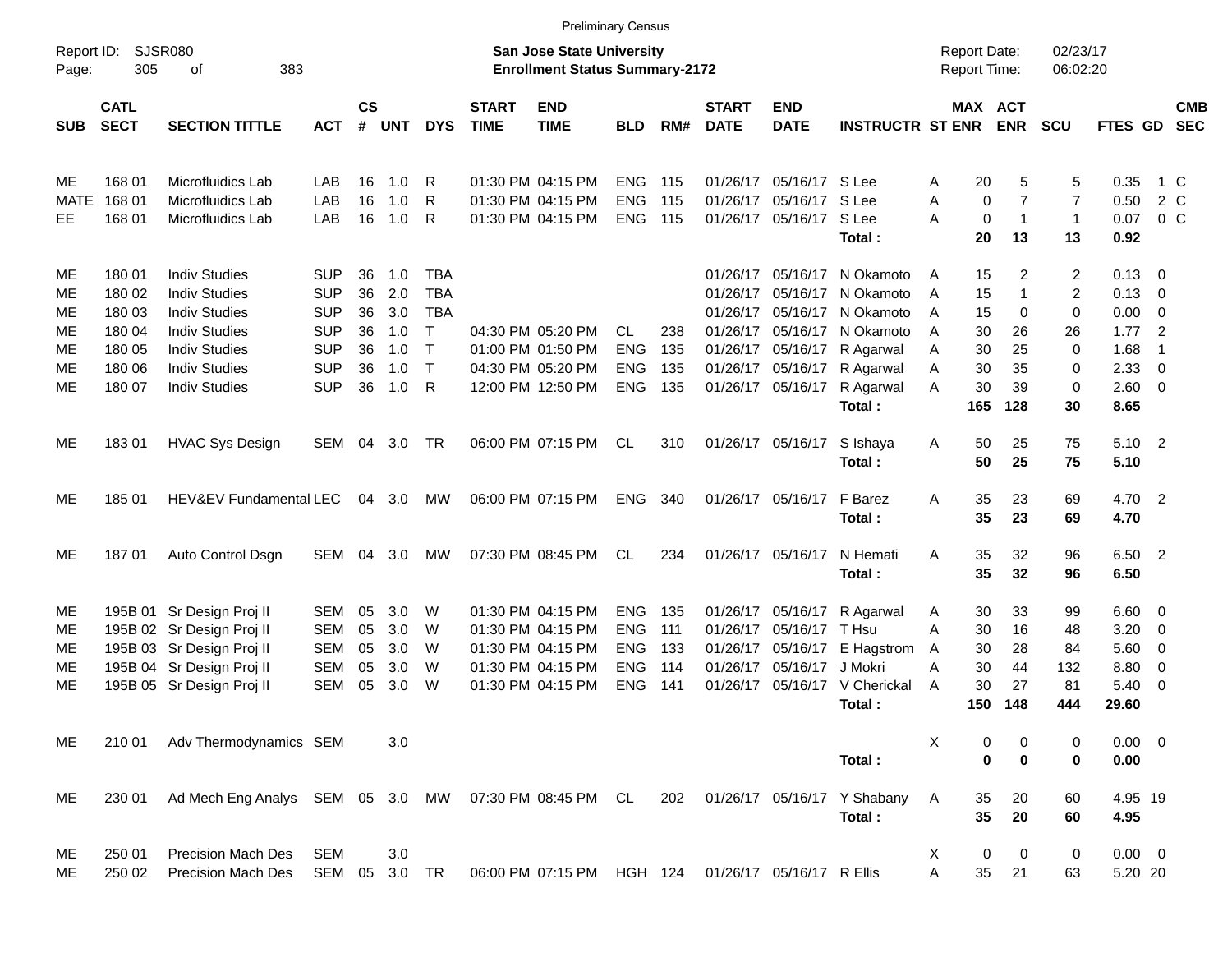|                 | <b>Preliminary Census</b>                                 |                                                                |                                        |                |                         |                                                                    |                             |                           |            |       |                             |                                                  |                                                                                                     |                                     |                                      |                            |                                         |                |
|-----------------|-----------------------------------------------------------|----------------------------------------------------------------|----------------------------------------|----------------|-------------------------|--------------------------------------------------------------------|-----------------------------|---------------------------|------------|-------|-----------------------------|--------------------------------------------------|-----------------------------------------------------------------------------------------------------|-------------------------------------|--------------------------------------|----------------------------|-----------------------------------------|----------------|
|                 | Report ID:<br><b>SJSR080</b><br>306<br>383<br>Page:<br>οf |                                                                |                                        |                |                         | San Jose State University<br><b>Enrollment Status Summary-2172</b> |                             |                           |            |       |                             |                                                  |                                                                                                     |                                     |                                      | 02/23/17<br>06:02:20       |                                         |                |
| <b>SUB</b>      | <b>CATL</b><br><b>SECT</b>                                | <b>SECTION TITTLE</b>                                          | <b>ACT</b>                             | <b>CS</b><br># | UNT                     | <b>DYS</b>                                                         | <b>START</b><br><b>TIME</b> | <b>END</b><br><b>TIME</b> | <b>BLD</b> | RM#   | <b>START</b><br><b>DATE</b> | <b>END</b><br><b>DATE</b>                        | <b>INSTRUCTR ST ENR ENR</b>                                                                         |                                     | MAX ACT                              | <b>SCU</b>                 | FTES GD SEC                             | <b>CMB</b>     |
|                 |                                                           |                                                                |                                        |                |                         |                                                                    |                             |                           |            |       |                             |                                                  | Total:                                                                                              | 35                                  | 21                                   | 63                         | 5.20                                    |                |
| ME              | 265 01                                                    | Computer Aid ME Des SEM 05 3.0 MW                              |                                        |                |                         |                                                                    |                             | 06:00 PM 07:15 PM         | ENG 339    |       |                             | 01/26/17 05/16/17                                | K Youssefi<br>Total:                                                                                | 50<br>A<br>50                       | 45<br>45                             | 135<br>135                 | 11.15 43<br>11.15                       |                |
| ME              | 267 01                                                    | Eng Biomechanics                                               | SEM 04 3.0                             |                |                         | MW                                                                 |                             | 04:30 PM 05:45 PM         | ENG        | - 303 |                             | 01/26/17 05/16/17 S Lee                          | Total:                                                                                              | 35<br>A<br>35                       | 28<br>28                             | 84<br>84                   | 7.00 28<br>7.00                         |                |
| ME              | 273 01                                                    | Finite El Meth Eng                                             | SEM 04 3.0 TR                          |                |                         |                                                                    |                             | 07:30 PM 08:45 PM         | ENG 213    |       |                             | 01/26/17 05/16/17 E Chan                         | Total:                                                                                              | 35<br>A<br>35                       | 32<br>32                             | 96<br>96                   | 7.85 29<br>7.85                         |                |
| ME              | 281 01                                                    | Adv Cntrl Syst Des                                             | SEM 05 3.0 TR                          |                |                         |                                                                    |                             | 06:00 PM 07:15 PM         | ENG 403    |       |                             |                                                  | 01/26/17 05/16/17 S Bashash<br>Total:                                                               | 35<br>A<br>35                       | 25<br>25                             | 75<br>75                   | 6.20 24<br>6.20                         |                |
| ME              | 284 01                                                    | Sensor Tech & Princi SEM 04 3.0 TR                             |                                        |                |                         |                                                                    |                             | 04:30 PM 05:45 PM         | <b>ENG</b> | 401   |                             | 01/26/17 05/16/17 W Du                           | Total:                                                                                              | 35<br>Α<br>35                       | 33<br>33                             | 99<br>99                   | 8.15 31<br>8.15                         |                |
| ME              |                                                           | 295A 01 ME Project I                                           | <b>SUP</b>                             |                | 25 3.0 F                |                                                                    |                             | 05:00 PM 07:30 PM         | ENG 339    |       |                             |                                                  | 01/26/17 05/16/17 R Agarwal<br>Total:                                                               | 20<br>Α<br>20                       | 13<br>13                             | 39<br>39                   | 3.25 13<br>3.25                         |                |
| ME              |                                                           | 295B 01 ME Project II                                          | SUP 25 3.0 F                           |                |                         |                                                                    |                             | 05:00 PM 07:30 PM         | ENG 339    |       |                             |                                                  | 01/26/17 05/16/17 R Agarwal<br>Total:                                                               | 20<br>Α<br>20                       | 23<br>23                             | 69<br>69                   | 5.75 23<br>5.75                         |                |
| ME              | 297 01                                                    | Special Topics Mech                                            | SEM 04 3.0                             |                |                         | MW                                                                 |                             | 07:30 PM 08:45 PM         | ENG        | 339   |                             |                                                  | 01/26/17 05/16/17 E Thurlow<br>Total:                                                               | 35<br>A<br>35                       | 23<br>23                             | 69<br>69                   | 5.60 20<br>5.60                         |                |
| ME.<br>MЕ<br>ME | 298 01<br>298 02<br>298 03                                | Special Project ME<br>Special Project ME<br>Special Project ME | <b>SUP</b><br><b>SUP</b><br><b>SUP</b> | 25<br>25       | $-1.0$<br>25 2.0<br>3.0 | TBA<br><b>TBA</b><br><b>TBA</b>                                    |                             |                           |            |       |                             |                                                  | 01/26/17 05/16/17 R Agarwal<br>01/26/17 05/16/17 R Agarwal<br>01/26/17 05/16/17 R Agarwal<br>Total: | 15<br>A<br>15<br>Α<br>15<br>Α<br>45 | 7<br>$\mathbf 0$<br>$\mathbf 1$<br>8 | 7<br>0<br>3<br>10          | $0.58$ 7<br>$0.00 \t 0$<br>0.25<br>0.83 | $\overline{1}$ |
| ME              | 299 01                                                    | Master's Thesis                                                | SUP.                                   |                | 25 3.0 F                |                                                                    |                             | 05:00 PM 07:30 PM         |            |       |                             |                                                  | 01/26/17 05/16/17 R Agarwal<br>Total:                                                               | 20<br>A<br>20                       | 3<br>3                               | 9<br>9                     | $0.75$ 3<br>0.75                        |                |
|                 | Department :                                              | <b>Mechanical Engineering</b>                                  |                                        |                |                         |                                                                    |                             |                           |            |       |                             | <b>Lower Division:</b><br><b>Upper Division:</b> | <b>Department Total:</b><br><b>Graduate Division:</b>                                               | 2927<br>512<br>2015<br>400          | 2569<br>494<br>1801<br>274           | 5597<br>494<br>4295<br>808 | 393.68<br>32.93<br>294.07<br>66.68      |                |